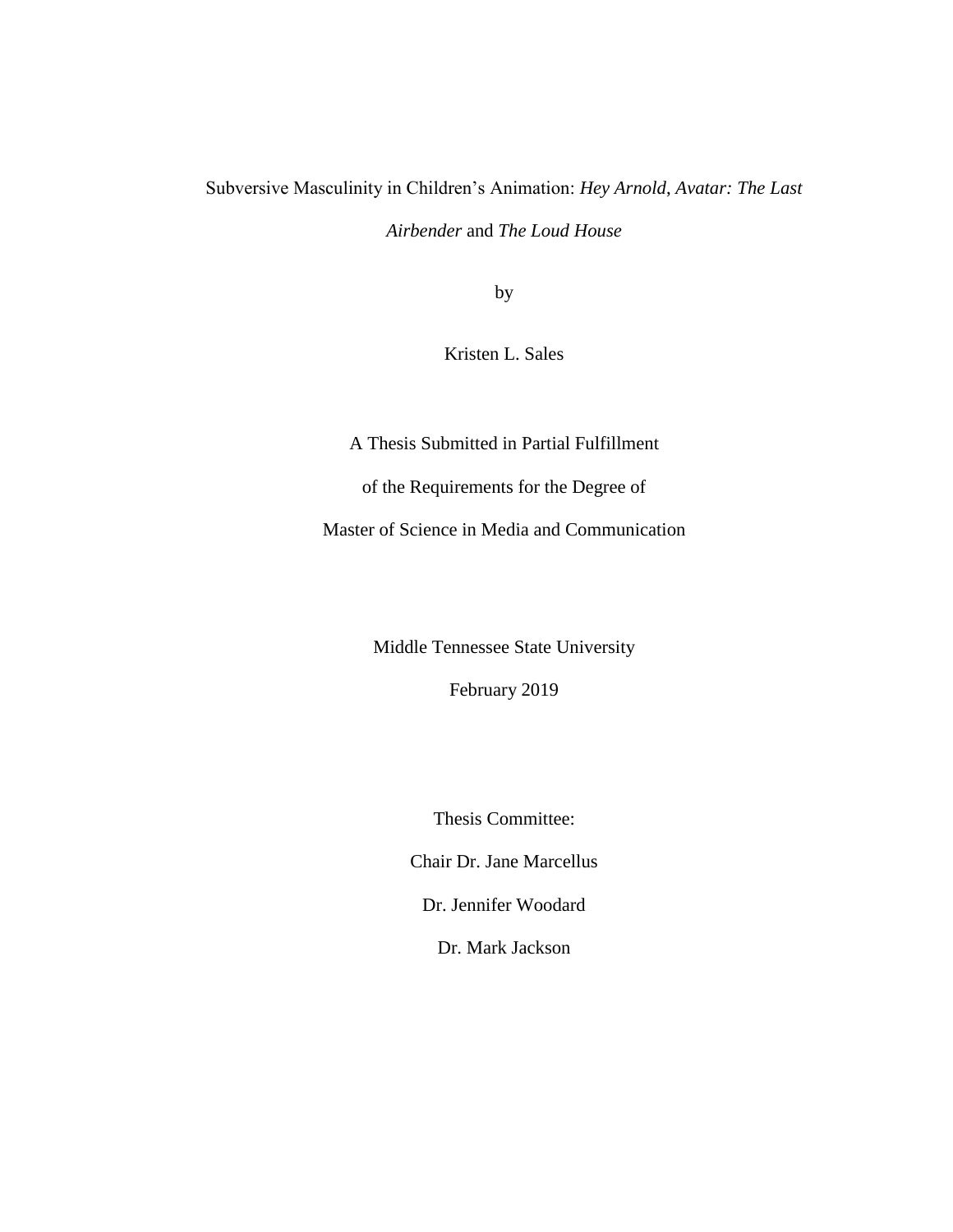#### **Abstract**

Many existing studies of gender and gender representation in children's animated media focus on women. These studies tend to focus on breaking down and analyzing the strict binaries of the representation of female characters. Studies of masculinity are often limited to a discussion of toxic male behaviors, with masculinity relegated to a point of contention instead of a basis of study. Using hegemonic masculinity as a theoretical framework, this thesis examines the representation of masculinity in three characters in children's animated media—Arnold from *Hey Arnold*, Aang from *Avatar: The Last Airbender* and Lincoln from *The Loud House*. Each of these characters subverts hegemonic or toxic masculinity. This thesis examines how each character does so. Using frame theory, the thesis will examine both what is said and what is not said within each character's narrative. This thesis also analyzes what is seen within the narrative of the series that makes the characters' depictions of masculinity subversive or not, including what the characters *don't* do as well as what they do.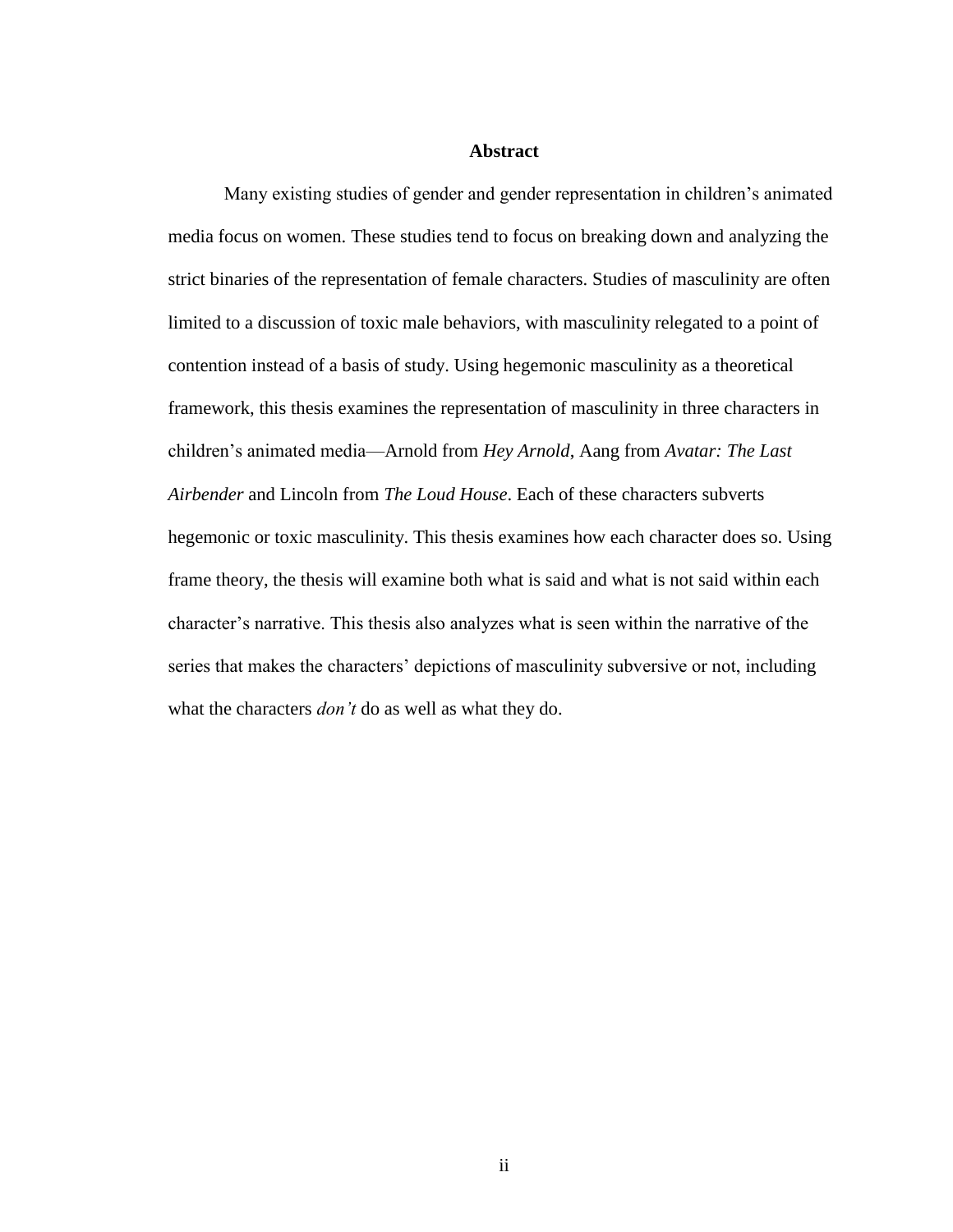# **Table of Contents**

| I.    |  |
|-------|--|
| П.    |  |
| Ш.    |  |
|       |  |
|       |  |
|       |  |
| IV.   |  |
|       |  |
|       |  |
|       |  |
| V.    |  |
| VI.   |  |
| VII.  |  |
|       |  |
|       |  |
|       |  |
|       |  |
|       |  |
|       |  |
|       |  |
|       |  |
| VIII. |  |
|       |  |
|       |  |
|       |  |
| IX.   |  |
| Х.    |  |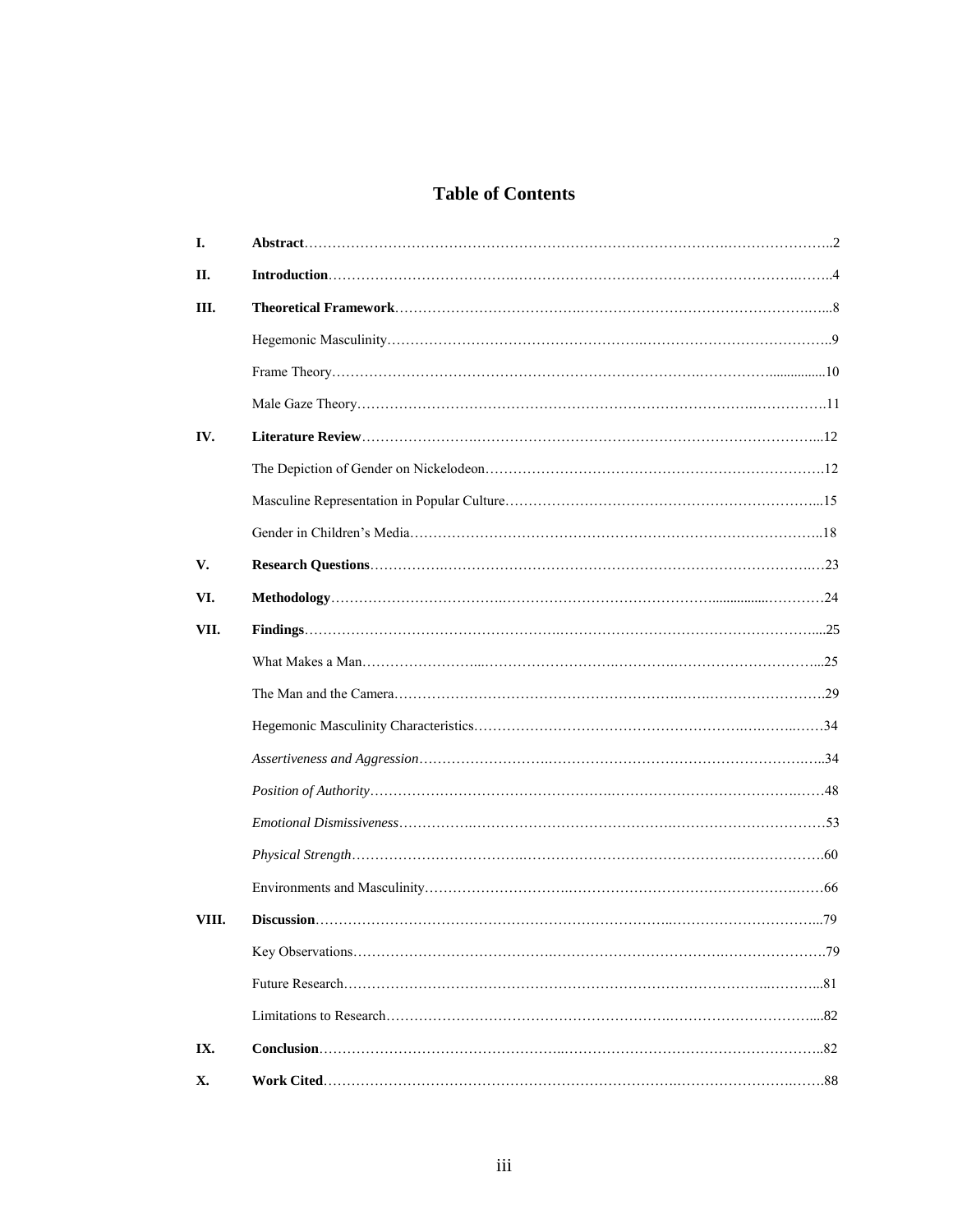# **Introduction**

Two young boys sit atop a broken-down amusement park ride. From this vantage point, they can see the entrance to the ride where their classmates look up at the broken attraction and most of the park. The broken attraction makes it easy for the boys to see the entirety of the unnamed inner-city. Just below the ride, they can see a group beginning to form around their classmates. While both boys appear distressed, neither shows overt signs of fear. One of them points out a cherry picker being wheeled toward them with a fireman, who introduces himself as "Lucky", comes up to try and rescue the boys. Before he can reach them, however, the machine breaks down, stopping the man just out of reach of the boys. While the man begins to cry, one boy consoles him through singing while the other finds a rope to bring the man up. The singing boy doubts if they'll be able to keep themselves safe, let alone save the fireman. The boy with the rope appeals to his emotions and assures him that they'll all be ok. They work together to get the fireman off the cherry picker and into the coaster's seat.

In another scene, two boys and a girl wait by the shore of a river. One boy is smaller than both of his friends. The smaller one sits near the shore as he fiddles with string in his hands. The other male struggles with trying to catch a fish without his fishing line, while the girl looks over the water, occasionally looking back at the smaller boy. He jumps up with an exclamation and runs toward the girl. He holds up a hand-made necklace and hands it to the girl. The other boy saunters up to them and chastises him for working on jewelry when they need to plan for a war. The smaller boy shrugs and retorts with a simple, "Why can't I do both?"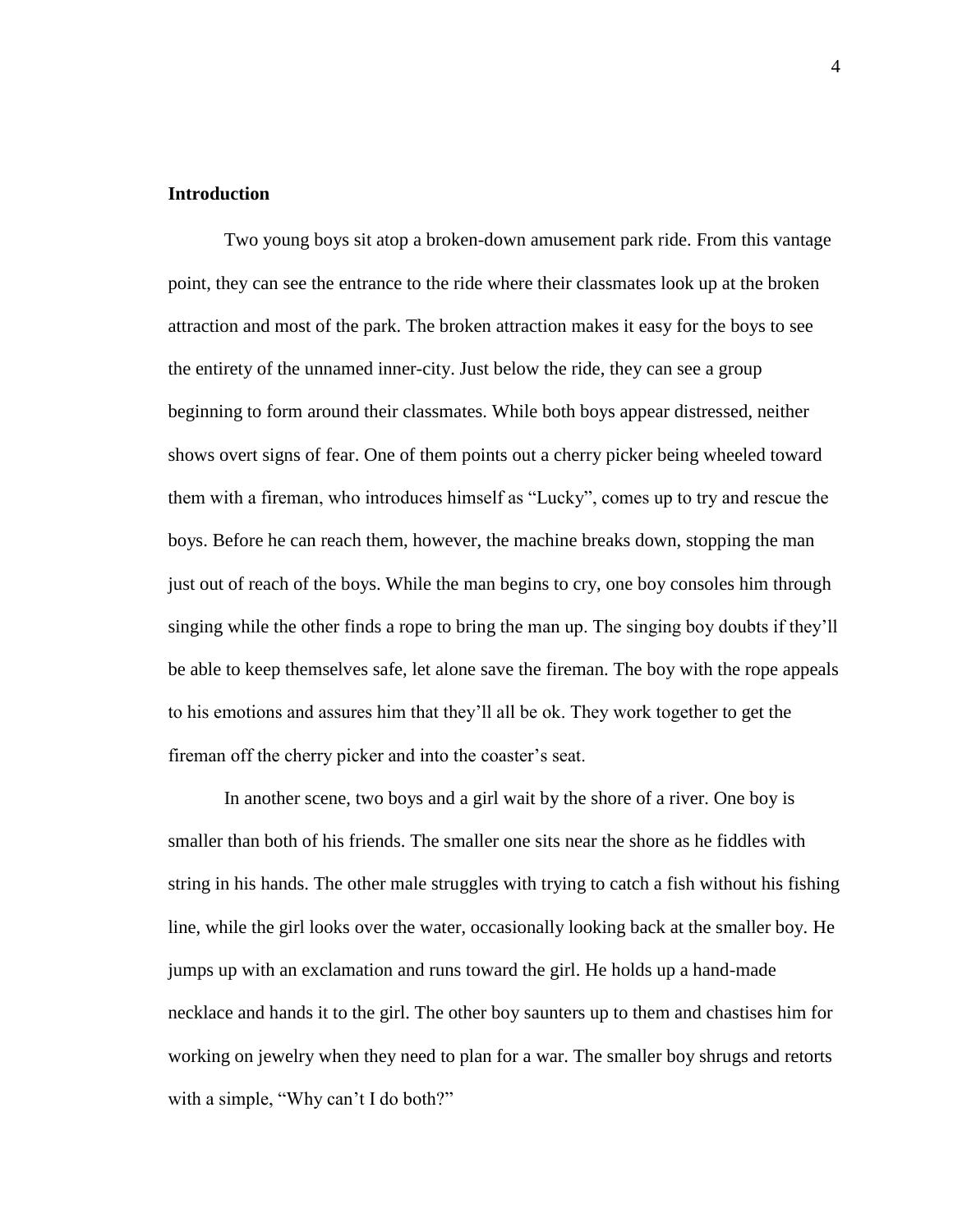The last scene shows a young boy holding a flyer advertising a V.I.P ticket to a concert in his suburban home. Through the day, his ten sisters come to him to get advice on how to convince their parents to let them borrow money. The young boy can let each girl know what the best way for her to get what she wants. However, once he tries to and get his parents to buy the V.I.P tickets they let him know that they don't have the money for it. The boy knows that he gave advice to his own detriment but is unwilling to take from his sisters. Instead, he retreats to his room to solemnly deal with his emotions. He can hear music outside his window and sees that his sisters have all come together to make a song about how he is the best brother. He murmurs that his sisters' performance was better than any other concert that he could have gone to.

All three of these scenes depict actions from the main characters of different Nickelodeon series. The first scene comes from the 1990s series *Hey Arnold*. This series follows the adventures of the titular character and his life as a young boy in an urban, inner-city neighborhood. The series was created by Craig Bartlett in October of 1996. Arnold is the character who was able to console his friend and get the rope to pull the fireman up. Throughout the series, Arnold appeals to the emotions of his peers while also using intuition to solve their problems. The second scene is from *Avatar: The Last Airbender*. This series was created by Michael Dante DiMartino and Bryan Konietzko in February of 2005. This series follows the journey of the main character, Aang and his group of friends as he simultaneously learns how to be the Avatar and bring an end to the 100-year that was instigated by the Fire Nation. The third scene was from a series called The *Loud House*. This series was created by Chris Savino in May of 2016. The main protagonist is Lincoln Loud, a kind-hearted, eleven-year-old boy. The series follows the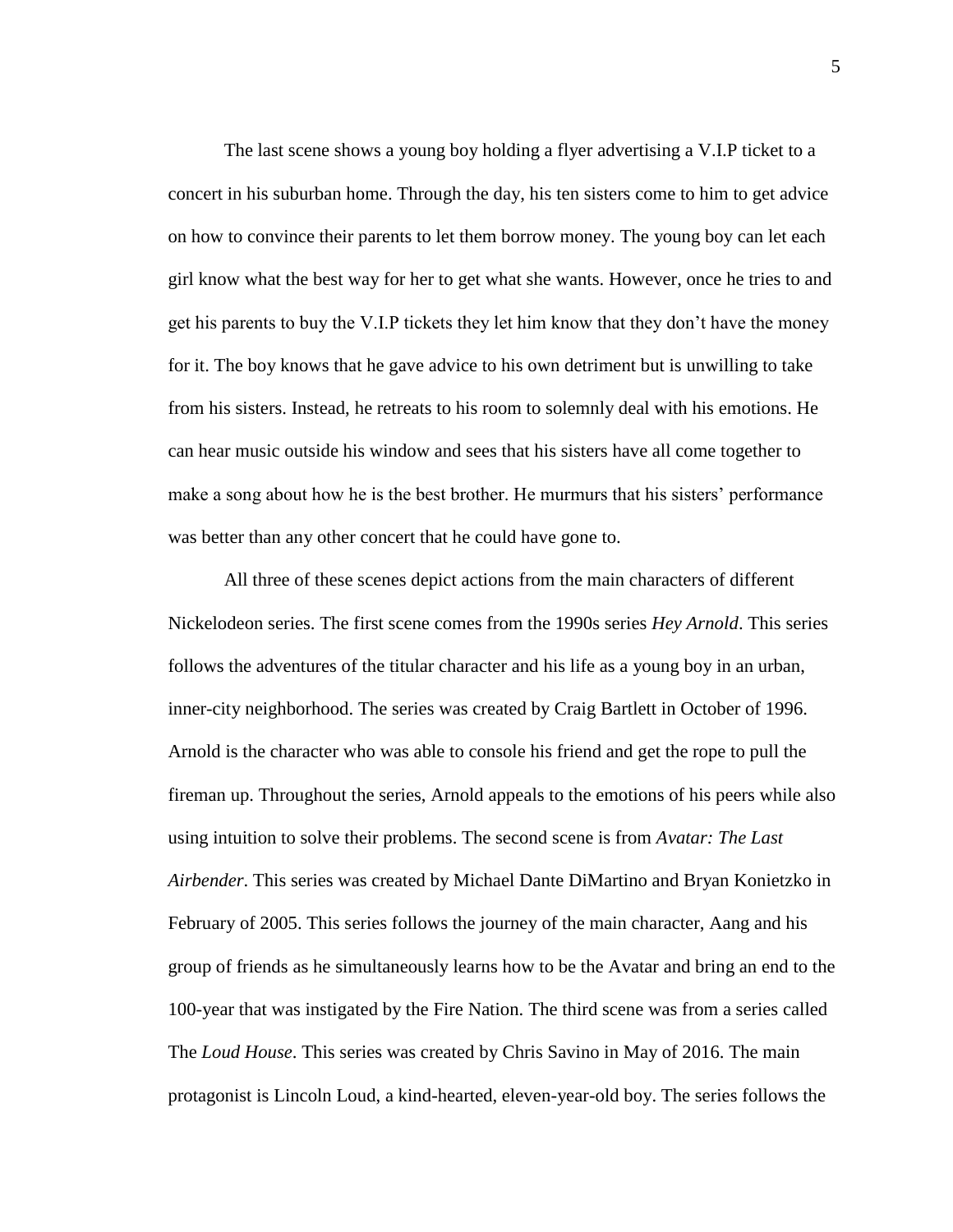hijinks that he gets into with his ten sisters. With the lack of a central antagonist, the adversity that Lincoln faces stems from his interpersonal connection with his family and friends. In the scene, Lincoln is the young boy that gave advice to his sisters even though it was to his detriment.

Clearly, these shows differ. Each character is brought up in a completely different environment, and the characters' situations vary. However, there is one characteristic that these scenes highlight. The characters display a behavior or action that is subversive to hegemonic masculinity and is a concept that determines what is culturally considered to be masculine. This theory was created by R. W Connell who, along with James W. Messerschmidt, states that "hegemonic masculinity was understood as the pattern of practice… hegemonic masculinity was not assumed to be normal in the statistical sense… it was certainly normative. It embodied the currently most honored way of being a man," (p. 832). This understanding of this gender dynamic shows that masculinity and its portrayals have patterns, characteristics and behaviors that would make them gender norms. These include assertiveness, aggression, emotional distance, a position of authority and physical strength. Analice Pillar made note of these archetypes when she states that "… the hegemonic model of man related to force, brutality, rationality…" (p. 74). In the first scene, Arnold used his intellect while simultaneously appealing to the emotions of those around him. In the second scene, Aang is quite overt in his removal from the typical portrayals of masculinity. He is unabashed in his tendency to feed into a more feminine behavior. In the third scene, as opposed to being forceful to get what he wanted, Lincoln chose to put his sister's needs over his own. He is unwilling to assert himself and is even emotionally expressive with his sisters' attempt to remedy the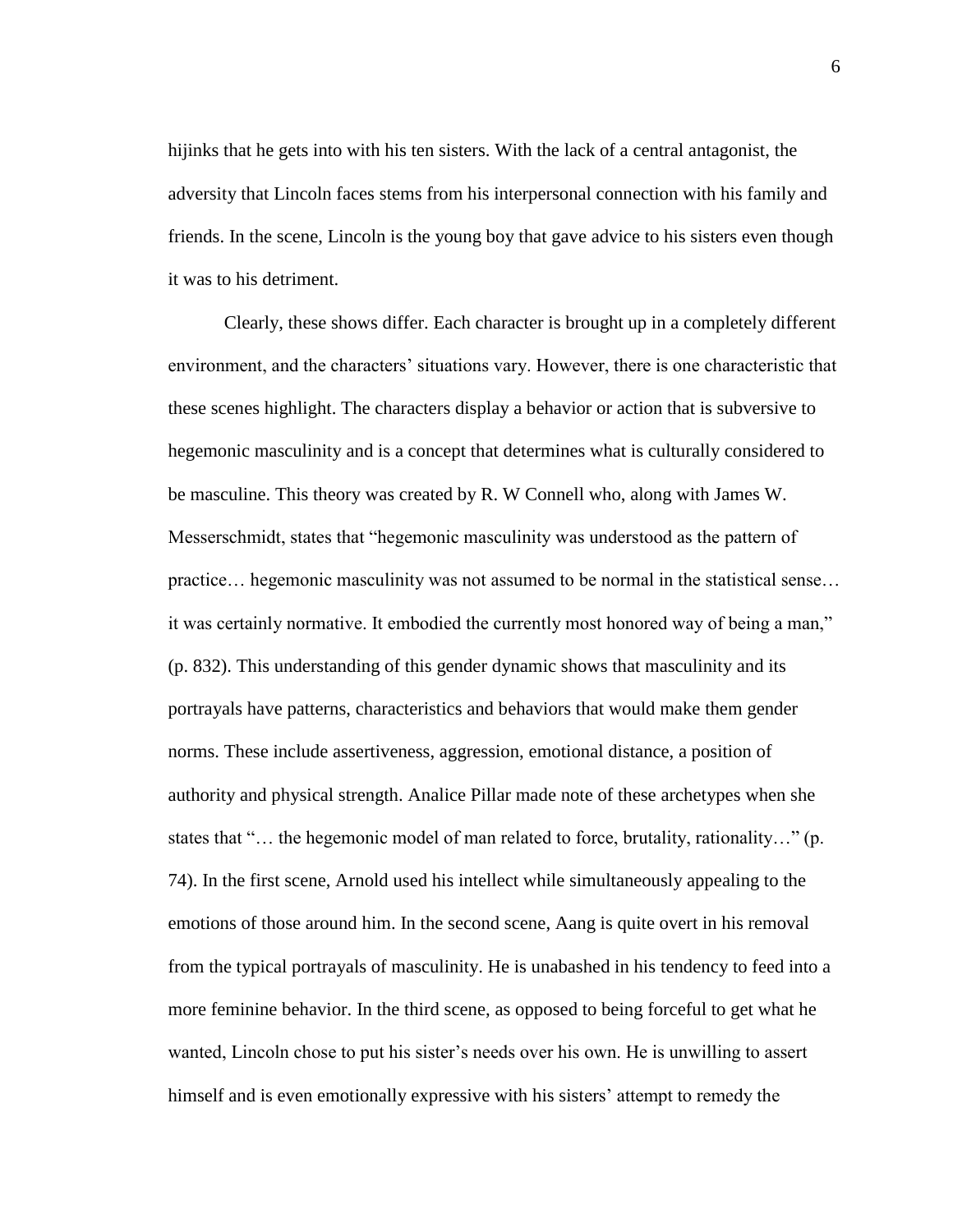situation. Each of these characters displays behaviors and attitudes that subvert the gender norms and expectations set by hegemonic masculinity.

As noted by R. W. Connell, hegemonic masculinity is a concept that, "... presumes the subordination of non-hegemonic masculinities… cultural consent, discursive centrality, institutionalization, and the marginalization or de-legitimization of alternatives are widely documented features of socially dominant masculinities" (p. 846). This is indicative of the pervasiveness of this concept within society and how it impacts the depiction of masculinity in media. As noted, be Mary Jiang Bresnahan and her coauthors, "… attitudes about gender are often reinforced by stereotypical depictions of gender in the media" (p. 209). This is also noted as Jobia Keys states that the most represented group in children's cartoons are white males (p. 354).

Arnold, Aang and Lincoln are examples of characters that represent subversive masculinity. All three of the characters' pattern of behavior tends to subvert the expected characteristic of hegemonic masculinity. The characters upbringing and the environments that they interact with impact how that subversive representation came about. The way the shows' narratives treat subversive masculinity is indicative of how "normal" subversions are. This is seen in how the other characters react to Arnold, Aang and Lincoln.

This thesis breaks down the analysis into three main categories. The first category is a section called "what makes a man." This section entails an analysis of the characters in each series that adheres to hegemonic masculinity. An analysis of these characters is a juxtaposition to Arnold, Aang and Lincoln's subversive representation of masculinity. The next section is called "the man and the camera." As will be further explained in the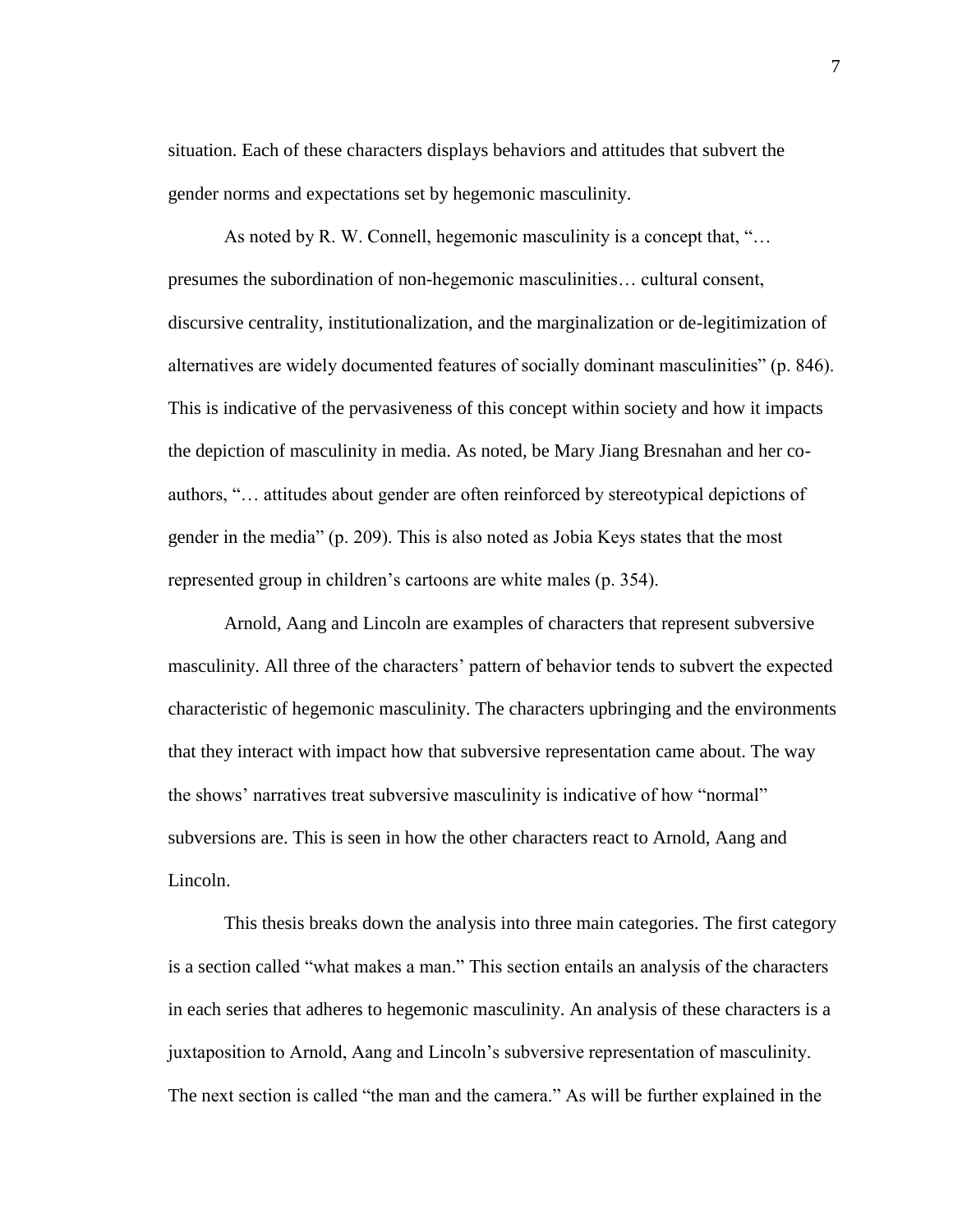theoretical framework section, this section uses Laura Mulvey's male gaze theory to analyze how Arnold, Aang and Lincoln are presented to the camera. The next section is called "hegemonic characteristics." These characteristics are further separated based on what was pulled from the research surrounding hegemonic masculinity. These characteristics are assertiveness and aggression, position of authority, emotional dismissiveness and physical strength. These characteristics are used to analyze the pattern of behavior of Arnold, Aang and Lincoln. The final section used in the analysis is called "environments and masculinity." This section studies how the environments that Arnold, Aang and Lincoln interacted with represent gender norms and how that, in turn, impacted their representation of masculinity.

# **Theoretical Framework**

This thesis focuses on the subversive representation of masculinity in *Hey Arnold*, *Avatar: The Last Airbender* and *The Loud House* using the theoretical lens of R. W. Connell's hegemonic masculinity. Framing theory, as understood by Robert Entman and Laura Mulvey's male gaze theory, also aid in examining the representation of subversive masculinity. Frame theory makes it possible to analyze what is being normalized within the narrative of the three shows and how subversive that is within the context of hegemonic masculinity. While male gaze theory is used to examine the representation of women in cinema, it is also indicative of how men are expected to be represented. This is especially poignant in discussing the representation of subversive masculinity. In this section, I will explain each of these theories as it pertains to analysis of these shows.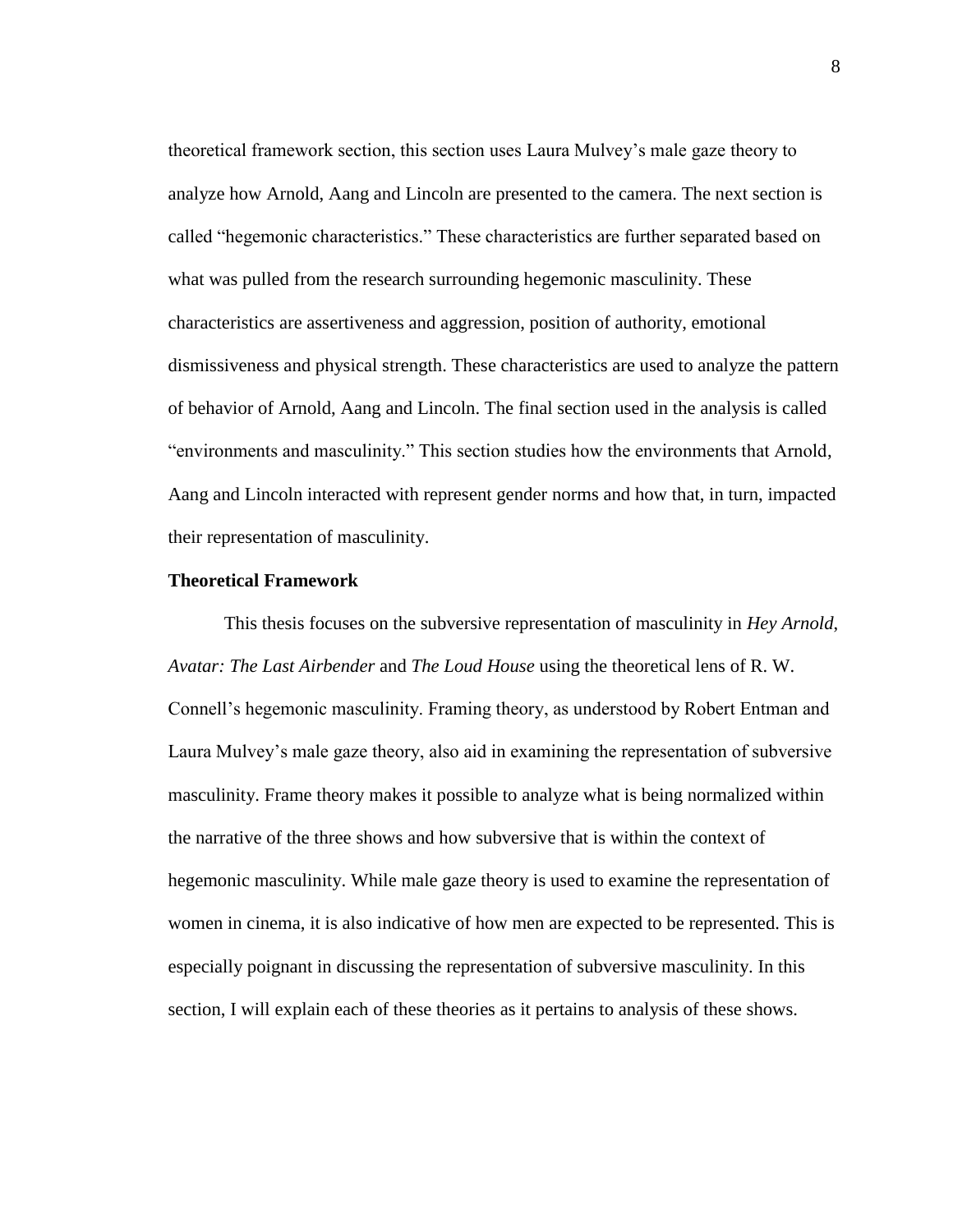# *Hegemonic Masculinity*

Antonio Gramsci's cultural theory, hegemony, is necessary for understanding hegemonic masculinity and how normative it is in gender representation. Hegemony is the foundation for societal norms. Gramsci presents two main arguments, each focusing on class. The first one is the difference between the ruling class and the lower class and what it is that makes these separate classes. Regarding the ruling class, Gramsci states that it is "the fundamental historical unity, concretely, results from the organic relations between State or political society and 'civil society'" and as for the lower class, he refers to them as the subaltern class and states that they "are not unified and cannot unite" (p. 34). With this social power imbalance between the two groups, Gramsci notes that it is often the class that has social and political backing that becomes the determinant of dominant ideologies. He describes ideologies as "the science of ideas" (p. 35). Within the context of this thesis, hegemony examines what representation of gender is upheld, as is the case with Connell's theory.

Connell uses her theory to examine men's pervasive dominance, typically over women and indicates a pattern of behavior that is normative for men who are hegemonically masculine. Connell notes that "hegemonic masculinity was understood as the pattern of practice… that allowed men's dominance over women to continue" and further states that "hegemonic masculinity was not assumed to be normal in the statistical sense; only a minority of men might enact it. But it was certainly normative." Connell noted that the original application for this concept was "to explore relations to the curriculum and the difficulties in gender-neutral pedagogy." This statement showed that she created hegemonic masculinity to use within feminist theory. It spoke to the norms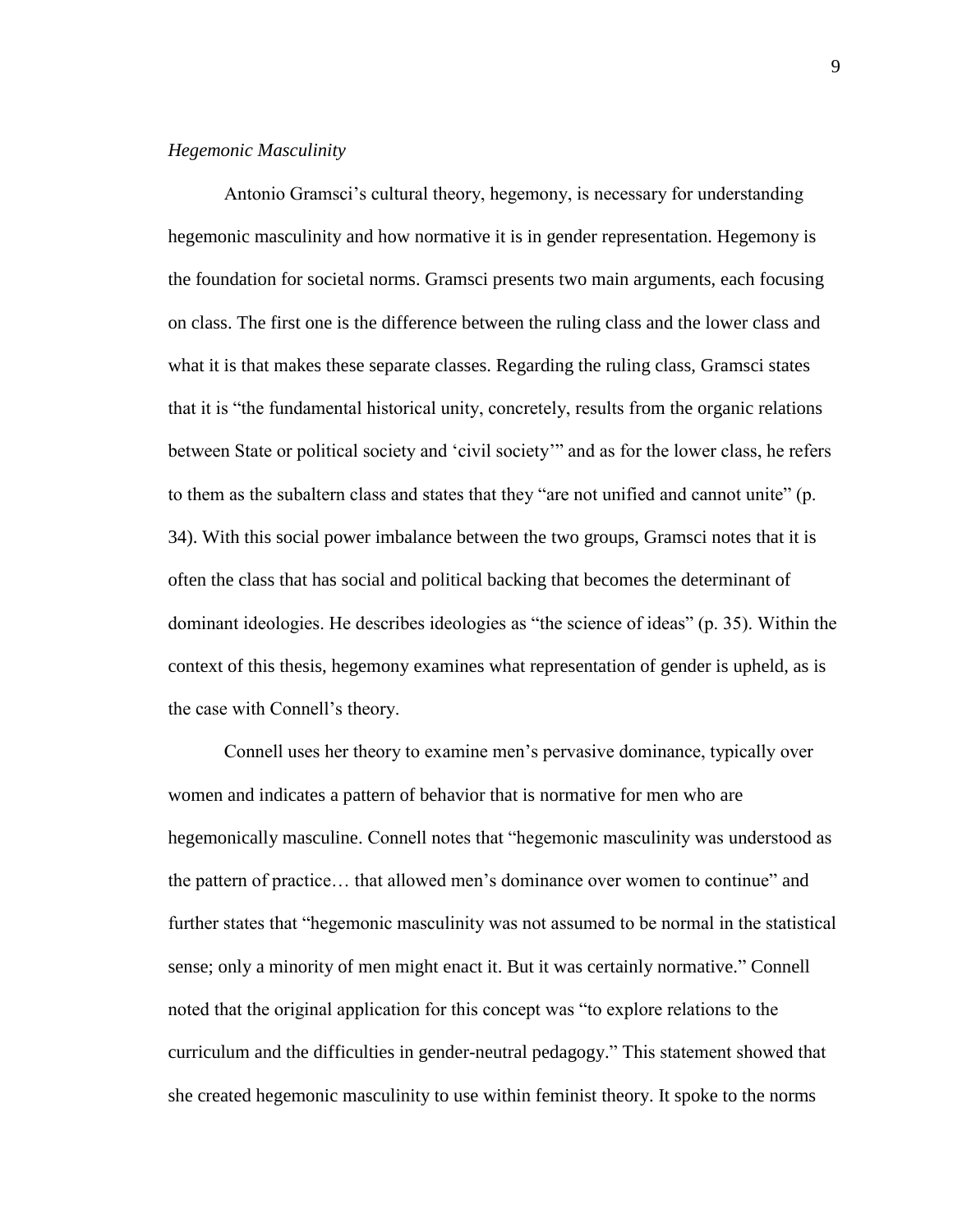that was set on both genders, though specifying the more toxic norms set on men in media. Connell further states that "the concept was also employed in studying media representations of men" (p. 832-833). Given that this thesis will analyze the representation of males in three different animated media, this concept is most certainly relevant.

Hegemonic masculinity has been criticized for its strict binaries, however, this too has been addressed by Connell. In her article with James Messerschmidt, they state that "… ambiguity in gender processes nay be important to recognize as a mechanism of hegemony" (p.838). These binaries show how this representation of masculinity has persisted.

# *Framing Theory*

This theory is used to examine the significance of what is shown from Arnold, Aang and Lincoln and how it reinforces the norms of hegemonic masculinity. Robert Entman states "framing essentially involves *selection* and *salience*. To frame is to *select some aspects of a perceived reality and make them more salient in a communicating text, in such a way as to promote a particular problem definition, casual interpretation, moral evaluation, and/ or treatment recommendation for the item described*," further stating that "the *text* contains frames, which are manifested by the presence or absence if certain key words, stock phrases, stereotyped images, sources of information, and sentences that provide thematically reinforcing clusters of facts or judgments" (p. 52, italics in original). David Tewksbury states that "a frame is what unifies information into a package that can influence audiences… if audiences already have the frame available to them, the mere presentation of a frame in a new story can exert an effect" (p. 19).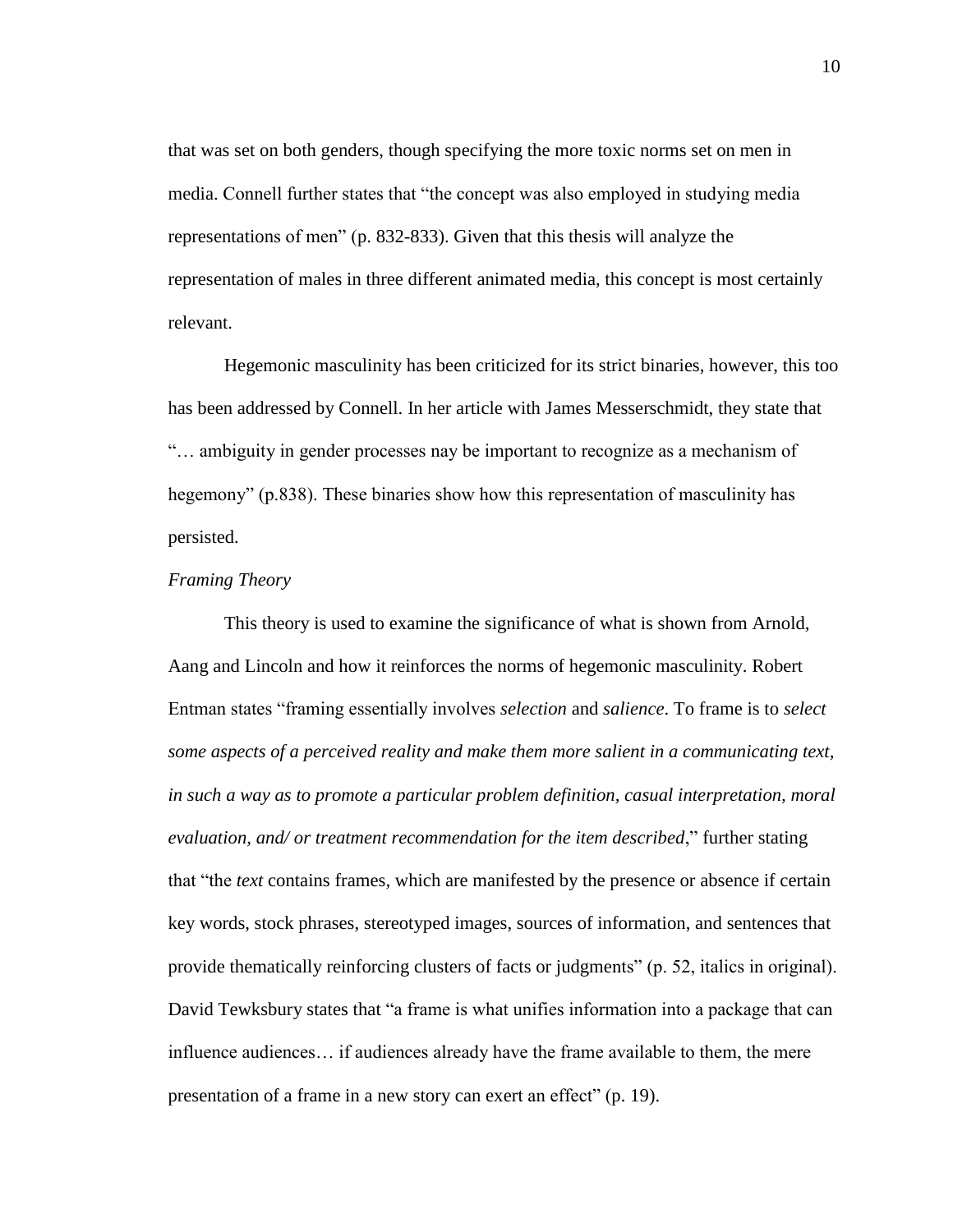Framing theory is significant to this thesis because it is an example of the pervasiveness of hegemonic masculinity and how this framework is prevalent in animated males, thus making subversion a necessary concept to study. This is further noted when Entman states that "the concept of framing provides an operational definition for the notion of *dominant meaning*… from a framing perspective, dominant meaning consists of the problem, casual, evaluative, and treatment interpretations with the highest probability of being noticed, processes, and accepted by most people" (p. 56). While frame theory is often applied to analyze non-fiction news media, the concept is still relevant for analyzing masculinity. Using this theory, I will examine what frames are being created by the characters and within the narrative of the shows and analyze what the framework is saying about subversive masculinity. This thesis uses the pattern of behavior expected and normalized within hegemonic masculinity as a framing device to determine how subversive Arnold, Aang and Lincoln are.

# *Male Gaze Theory*

Although this thesis focuses on masculinity, there is still a need for a feminist lens to contrast with, which I will use to examine how the male characters are displayed within the series. This thesis compares the way Mulvey shows how women are seen in cinema and how the male characters are seen within their respective series. The concept of the male gaze used with male characters that display subversive masculinity will show the contrast between this gaze set on a hegemonically masculine character. This concept is a feminist theory as it is used to address, analyze, and study the role of women in cinema. Although there is no physical camera in animated media, the concept of the lens remains. The goal is to see how the characters are framed within the lens of the male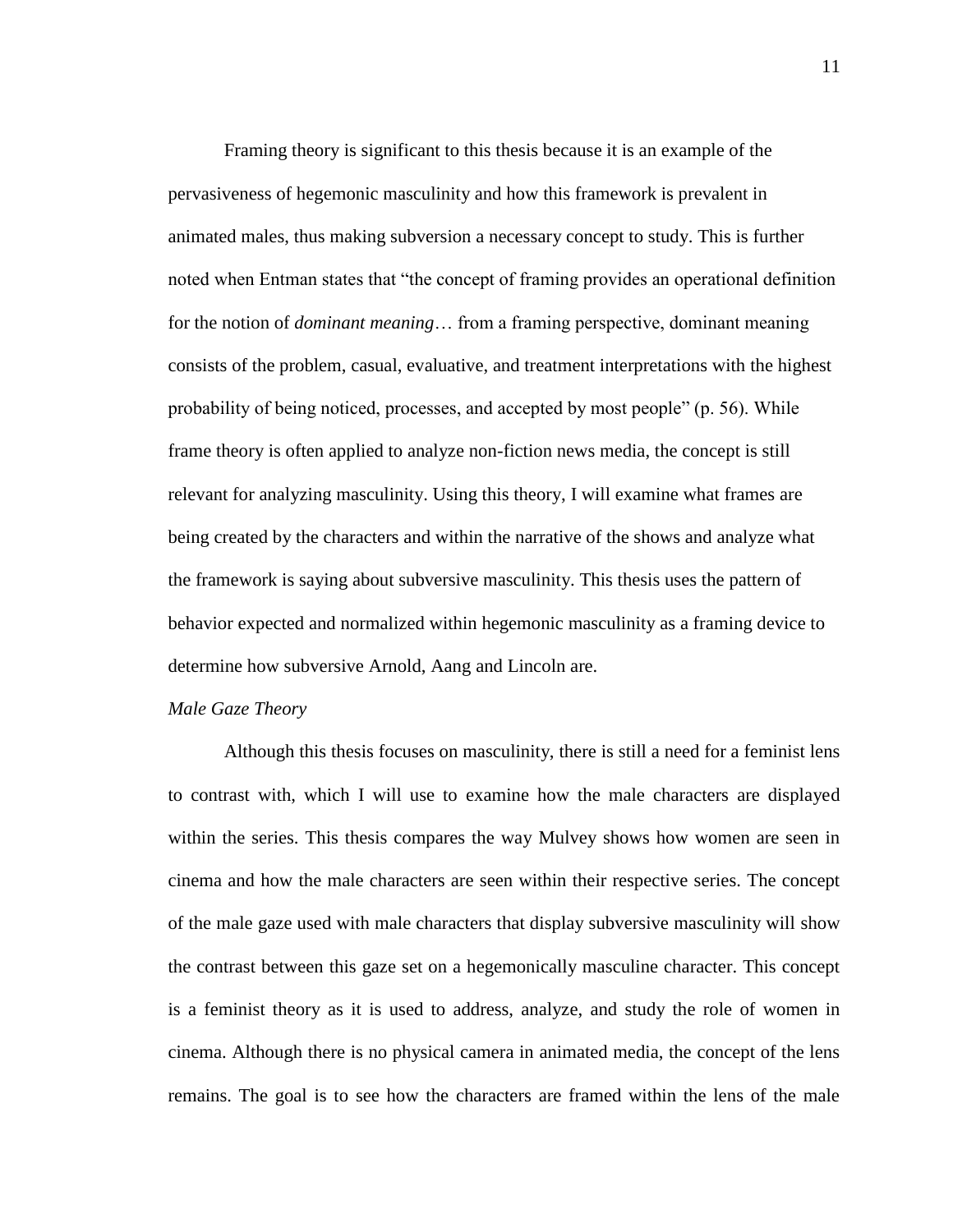gaze. Are the males that break from masculinity viewed through the same lens as women? The main reason that this theoretical framework will be used in the analysis of the chosen animated series is to answer this question.

In using a Freudian, psychoanalytic framework, Mulvey created the concept of the "male gaze." Mulvey stated that "the unconscious of patriarchal society has structured film form" (p. 267). Due to the pervasive nature of the patriarchy these ideals are permeated throughout various media. In a sense, media was framed in a manner that would adhere to the hegemonic ideology regarding gender. This, often, was to the benefit of men. This referred to both the male characters in media and the male audience. Men, according to the male gaze, can live out their fantasy through the lens projected by the film maker, who was also often men. The women in film were often framed as sexual objects. Mulvey stated that "the determining male gaze projects its phantasy on to the female figure which is styled accordingly" (p. 270). Mulvey also stated that the "erotic basis for pleasure in looking at another person as object" (p. 269).

#### **Literature Review**

This thesis analyzes the subversive masculinity of three characters from three different animated television series and builds on a considerable body of work on gender that can be divided into multiple categories. Those categories are the depiction of gender on Nickelodeon, masculine representation in popular culture and gender in children's media.

# *The Depiction of Gender on Nickelodeon*

The research on gender previously done on this network is indicative of the likelihood of subversive gender representation in *Hey Arnold*, *Avatar: The Last Airbender* and *The*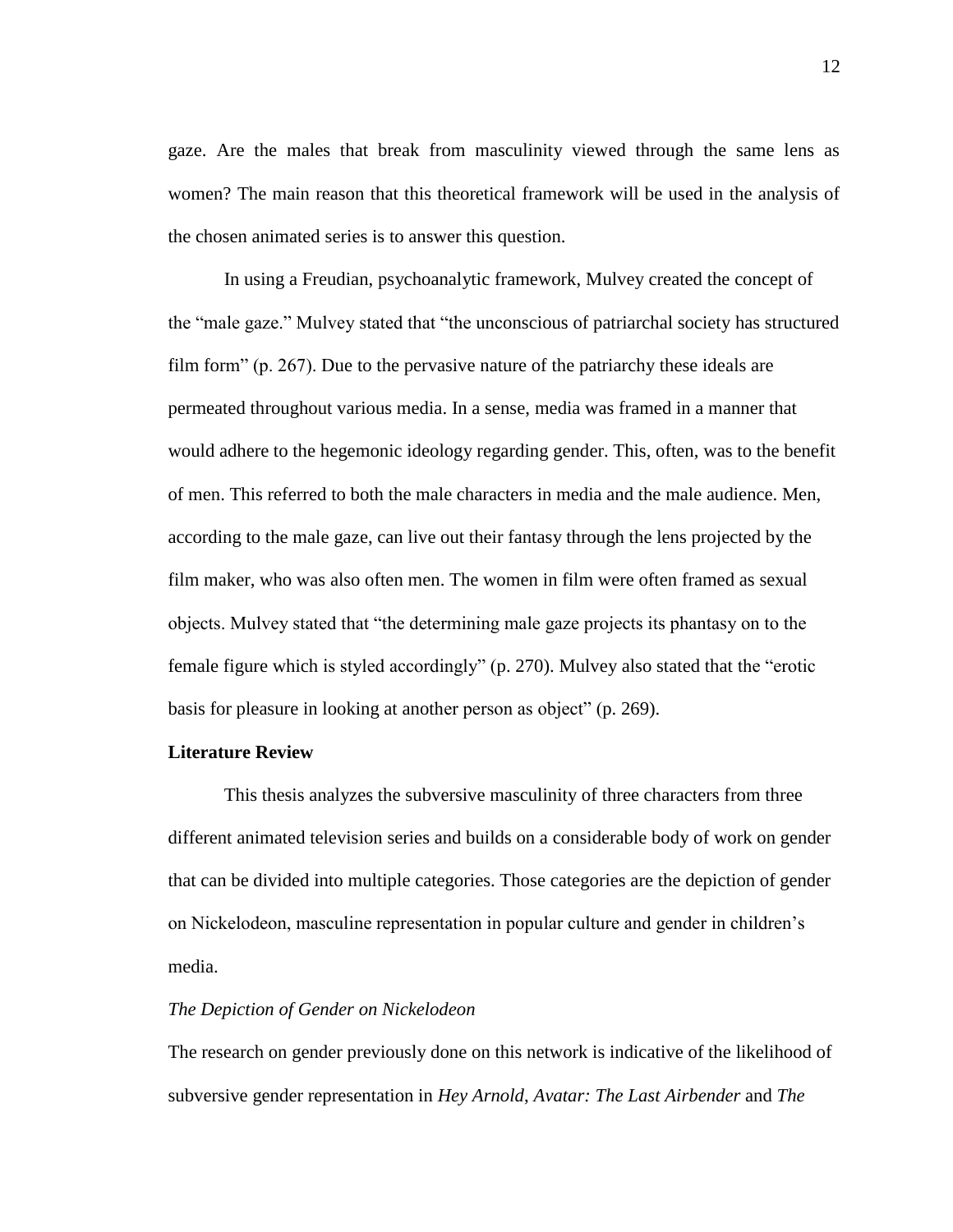*Loud House*. There were articles that focused on Nickelodeon as a network and how gender was portrayed in their various series. Beth Hentges and Kim Case's study found that "from its inception, Nickelodeon was designed to appeal to both boys and girls with an explicitly gender-neutral tone" (p. 320). In their methodology, they explain that the series selected would be both animated and live-action and excluded shows that were designated for an early childhood audience. They also found that "Nickelodeon… typically fell between Cartoon Network and Disney Channel in gendered behaviors. This finding supports the show's producers' efforts to appeal to both males and females" (p. 328). Catherine Luther and Robert Legg also studied various cartoons from some of the same networks, Nickelodeon included. They focused their study on the differences in the gendered representation of aggression. They separate acts of physical and social aggression, stating that social aggression "includes exclusion of individuals, gossiping, and social manipulation" (p. 192). They found that "among aggressive acts in Nickelodeon's cartoons... 77.5 percent were physical, and 22.5 percent were social" (p. 198). Within these studies, the only series that was mentioned that this thesis will also analyze was *Hey Arnold*. Even so, it is indicative of the network's consistent trend to subvert the expectations of gender norms.

Analice Pillar focused on the portrayal of masculinity in three episodes of *SpongeBob SquarePants*: "Grandma's Kiss", "The Fry Cook Games" and "Pranks a Lot." Pillar's focus was constructed through a Brazilian lens, using a survey of what type of series appealed more to children in Brazil. Pillar noted the way in which colors and actions that were traditionally feminine were often levied at the main character and his best friend. Another popular show that aired on Nickelodeon was *Dora the Explorer*, a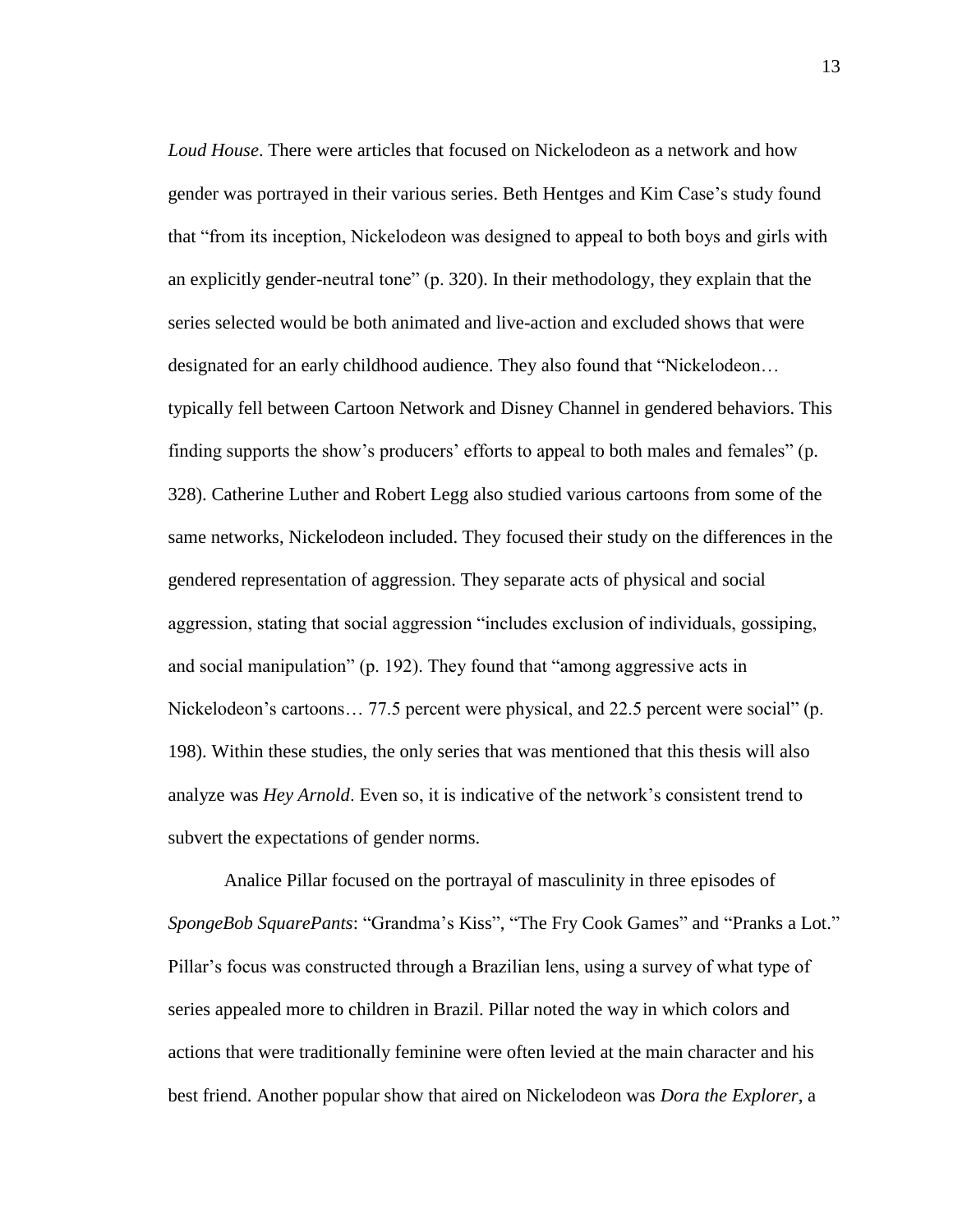series aimed at a younger demographic. Keys analyzed this series in tandem with Disney's *Doc McStuffins*. Keys stated that her study "draws upon intersectionality, a paradigm that considers gender, race, and class as well as other signifiers of marginalization and exclusion 'as simultaneous forces'" (p. 356). Keys argues that characters like Dora and Doc are indicative of a relative break from hegemonic gender, race, and class norms. In her analysis of the shows, Keys makes note of the fact that while both characters are minorities, they tend to have more position of power and authority. The characters also both seem to be in a higher class, with Doc clearly being in the upper middle-class bracket. Keys does note that there is still some adherence, however. The use of class and race alongside the representation of gender is significant for *Avatar: The Last Airbender* since this show is set in a culture that is completely different than *Hey Arnold* or *The Loud House*. As such, the difference in culture, especially within the different environments of the series is indicative of how they impact Aang's representation of masculinity.

Although there hasn't been an abundance of research on any of the shows that this thesis will analyze, there were three that focused specifically on *Avatar: The Last Airbender*. In Megan Jackson's senior thesis, there was a focus specifically on gender and this series. Jackson states that her study "examines the depiction of gender stereotypical behavioral traits of female and male characters in the series *Avatar: The Last Airbender*  (2005) and how that depiction reflects third-wave feminist theory" (p. 1). In explaining the relationship of gender and its representations, Jackson states that is "springs from one fundamental dichotomy--man/ woman--often deemed the *gender binary*, in which man is the norm and woman is the other. In this binary, man symbolizes all that is active,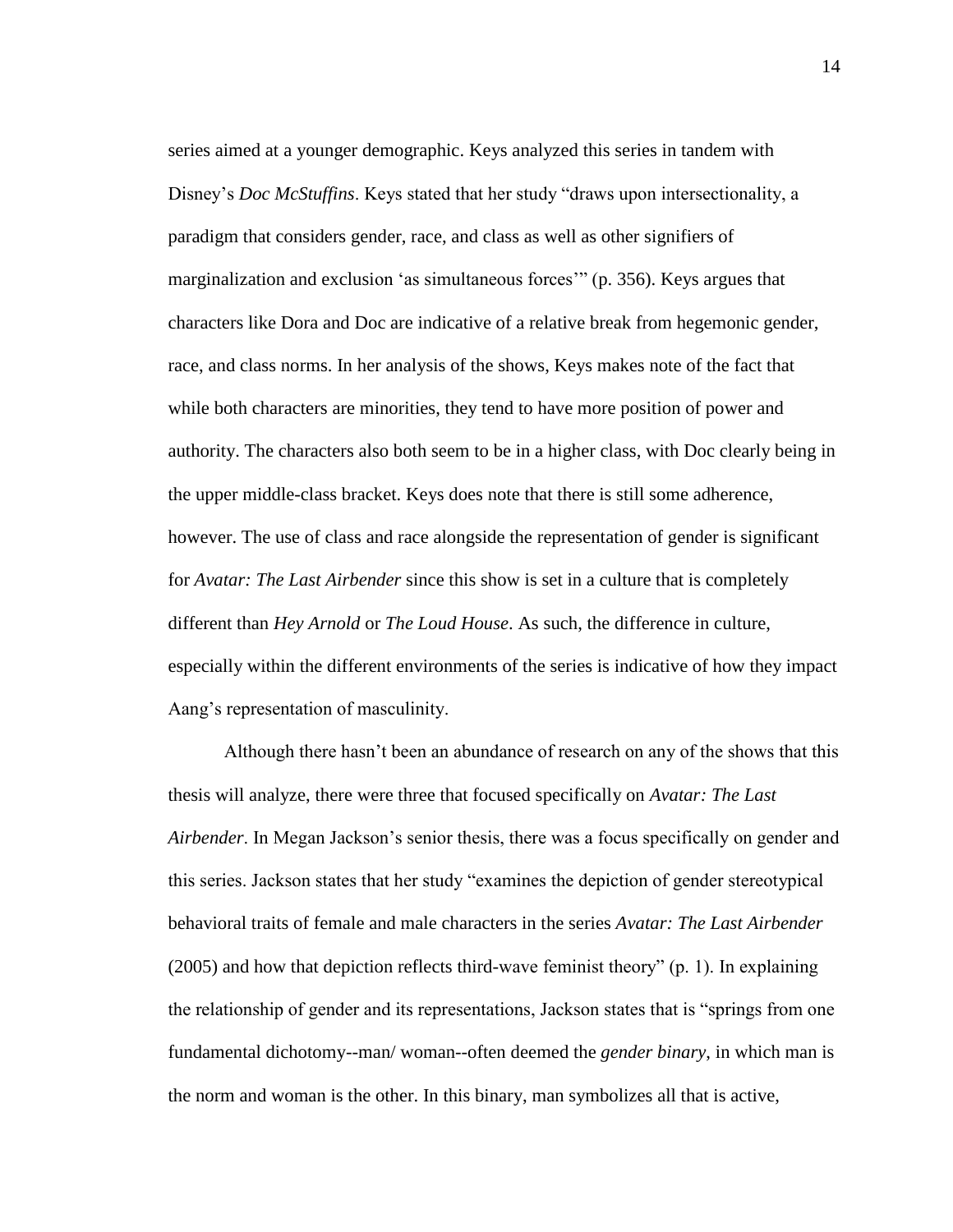masculine" (p. 5). Jackson argues that "the series debunks the gender dichotomy and upholds third-wave feminisms concept of gender fluidity by depicting *gender bending* characters of both sexes who do not present polarized depictions of gender in accordance to traditional gender stereotypes" (p. 7). Jackson found that that the series "provides a broad variety of female representations in support of third-wave feminist theory and debunks the gender binary" (p. 16). In another article, Fulya Icoz studies the series through the concept of resistance and how it is presented in the series. While this study does not focus on gender, it does show how masculine dominance plays a role in the way that resistance occurred. An example can be seen in Icoz's explanation of the Fire Lord's dominance in the series. Icoz differentiates Aang and the Firelord when he states that "Aang's resistance is autonomous and spontaneous-based on his impulses, the Firelord's discipline on the other hand is mechanical and authoritarian" (p. 117). The final article that specifically analyzes *Avatar: The Last Airbender*, is written by Mark Taylor. Like Icoz, Taylor does not focus on gender and instead focuses on the cultural impact that the West has on the representation of the East. Taylor states that "a recurring stereotype in the U.S.-American media, is the 'Oriental Monk,' a male Asian figure depicted variously as embodying transformative wisdom" (p. 737). Taylor notes that Aang is one of the few characters in Western fiction that is a Monk who is naïve (p. 742).

# *Masculine Representation in Popular Culture*

Shumaila Ahmed and Juliana Wahab state that "70.4% of male characters were portrayed as strong and powerful in most of the animated cartoons" (p. 49). As noted earlier, a characteristic of hegemonic masculinity is power. Ahmed and Wahab showed in their study that, for the selected Cartoon Network shows, masculinity was framed as.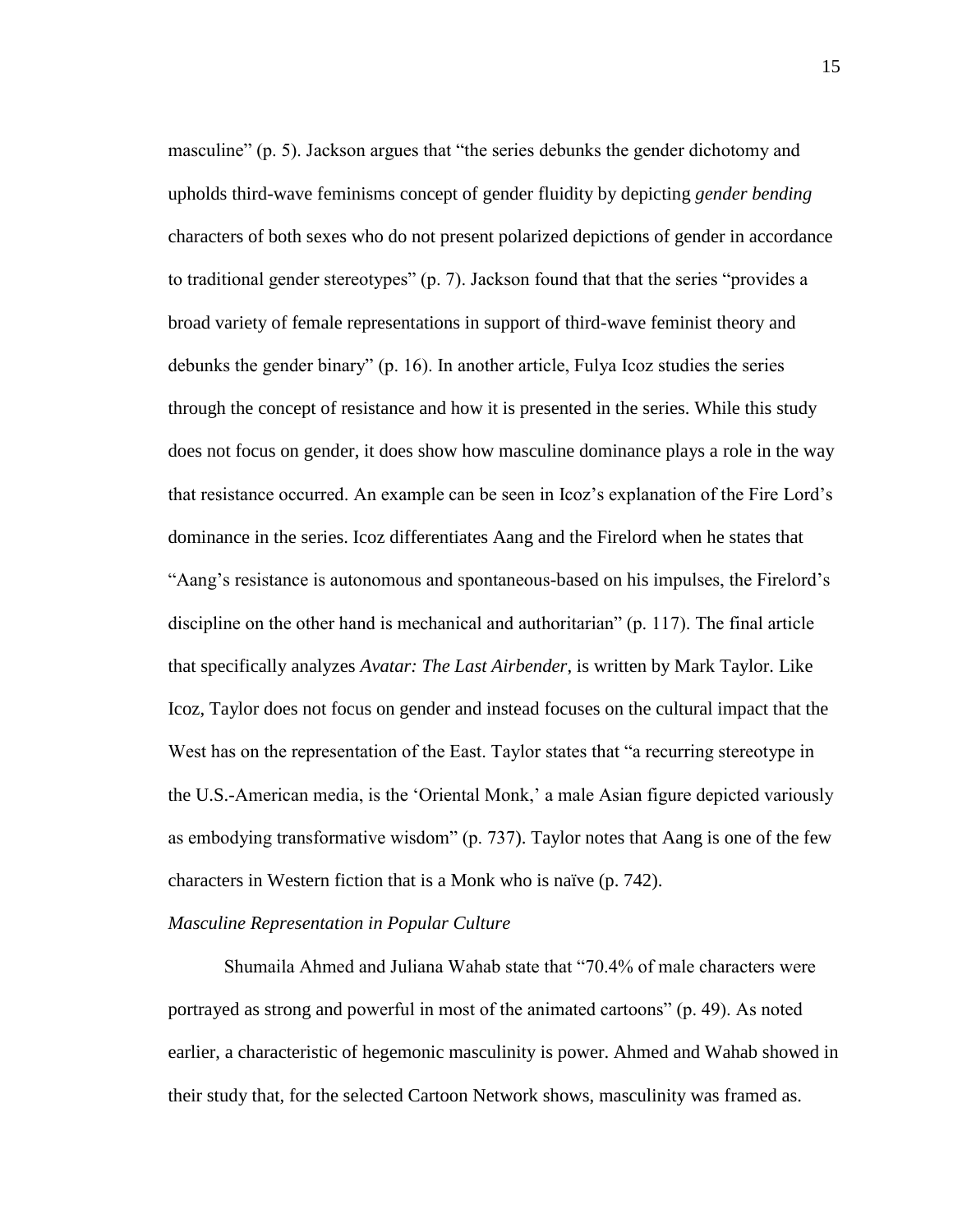They further state that "male characters are socialized to be more strong, active and aggressive" (p. 52). Kaysee Baker and Arthur Raney also make note of this when they analyze gender-roles and their stereotypes in superhero series. They state that "authors found that males were portrayed as more verbally and physically aggressive, were more frequently rewarded, showed more ingenuity, asked and answered more questions, emphasized more tasks, laughed, insulted, and threatened others more frequently" (p. 27). Bresnahan et al. also made note of the masculine portrayal of characters, specifically in anime and cartoons. They state that "studies identified the stereotypical male character in animation as someone who is independent, active, noisy, muscular, tenacious, dominant, dynamic, competent, and concerned about control" (p. 208). Though this frame is considered a stereotype, it is still a prevalent framework when portraying masculinity. They further state that "both sexes tend to internalize such stereotypes about gender" (p. 209). In displaying the societal influence of masculine framework, Debbie Ging states that "mediated fictions are also a highly responsive and expedient source of information with regard to how society is thinking and talking about recent changes to the 'genderscape'" (p. 30). This indicates the dichotomy between society and masculinity in popular culture. They both influence and instill the ideologies. Ging further states that "widespread acceptance of the gendering of media as normal, as well as in their lack of awareness of the persistence of a dominant male gaze in popular culture" (p. 37).

In some work, masculinity is analyzed tandem with femininity. Femininity in this context refrains from female characters having autonomy over themselves or in their actions. In this case, masculinity would be framed as male characters that have autonomy. Jack Glascock notes that "while the progression of female characterizations on television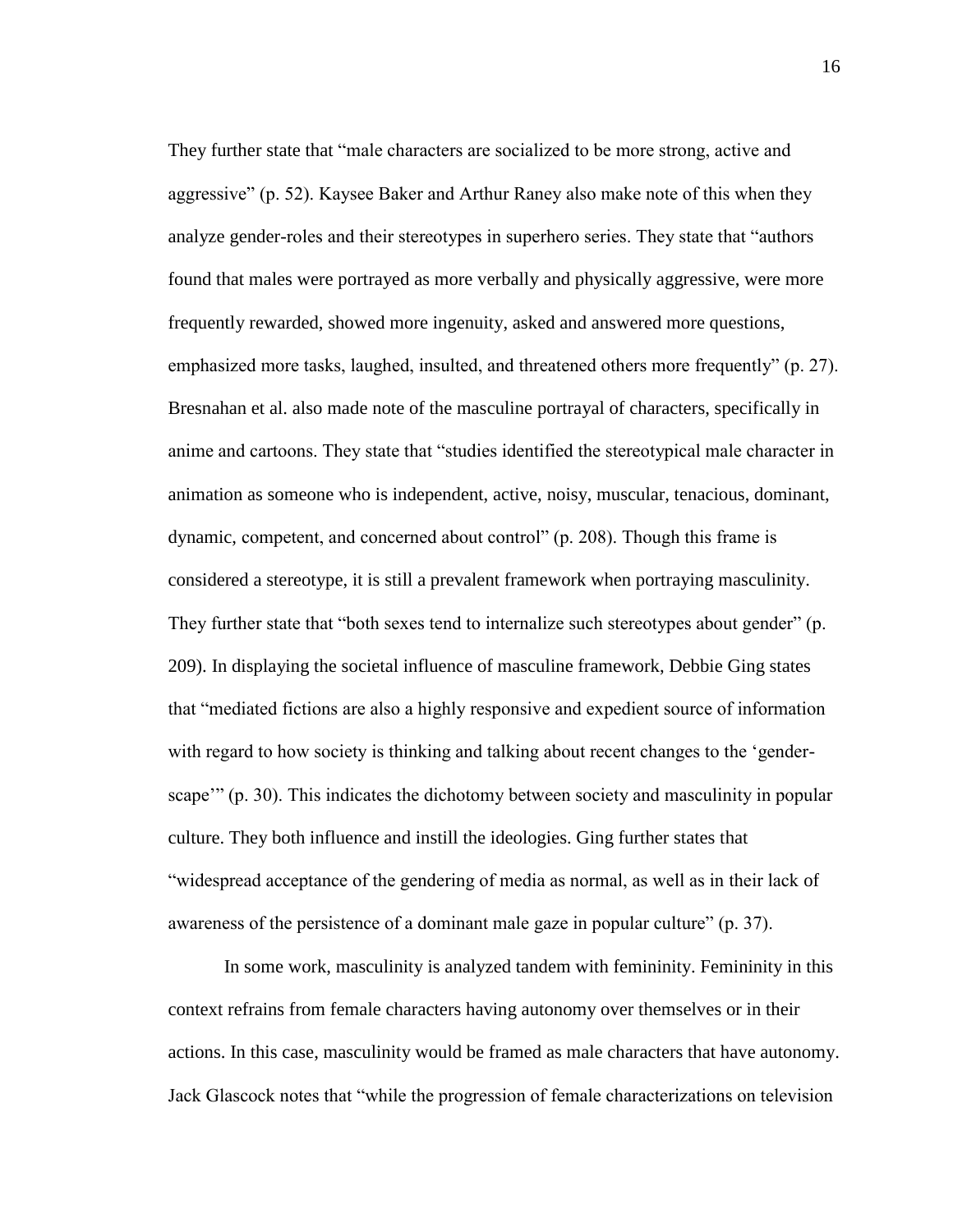has been noted, the pendulum may have swung the other way for male depictions. Frequently criticized have been the made-for-television movies featuring males as abusive psychopaths" (p. 659). This rigid framing that Glascock makes note of can be due, in part, to the often-rigid characteristics that are assigned to hegemonic masculinity. The juxtaposition of feminine and masculine framework is also noted by Baker and Raney. They state that "when females are featured, they typically were portrayed in a stereotypical way… males tended to be portrayed as more aggressive and constructive… males were shown to being rewarded for their behavior more often than females" (p. 26). The need to understand femininity in tandem with masculinity also involves the dichotomy between masculinity and sexuality. Elizabeth Marshall and Ozlem Sensoy explore the dichotomy between gender and sexuality in their article analyzing *Shrek 2*. They state that "lessons about heterosexual masculinity *and* femininity are constantly being interjected in the film, for instance, pedagogies that seek to fiercely police performances of heterosexual masculinity" (p. 156). They make note of the rigidness of these frameworks in analyzing the subversive portrayal of Princess Fiona's femininity. They state that "each show of power reiterates male/ female binaries that in a simple 'role reversal' still sustain a framework of normative gender relations" (p. 159).

Authors have also made note of the more negative aspect that comes with masculine framework, be it an adherence or subversion. In their article that studied gender in Disney villains, Meredith Li-Vollmer and Mark LaPointe quote Vito Russo's "The Celluloid Closet" and state that "… nobody likes a sissy… there is something about a man who acts like a woman that people find fundamentally distasteful" (p. 89). This is an example of subversive masculinity in popular culture is framed in a less respected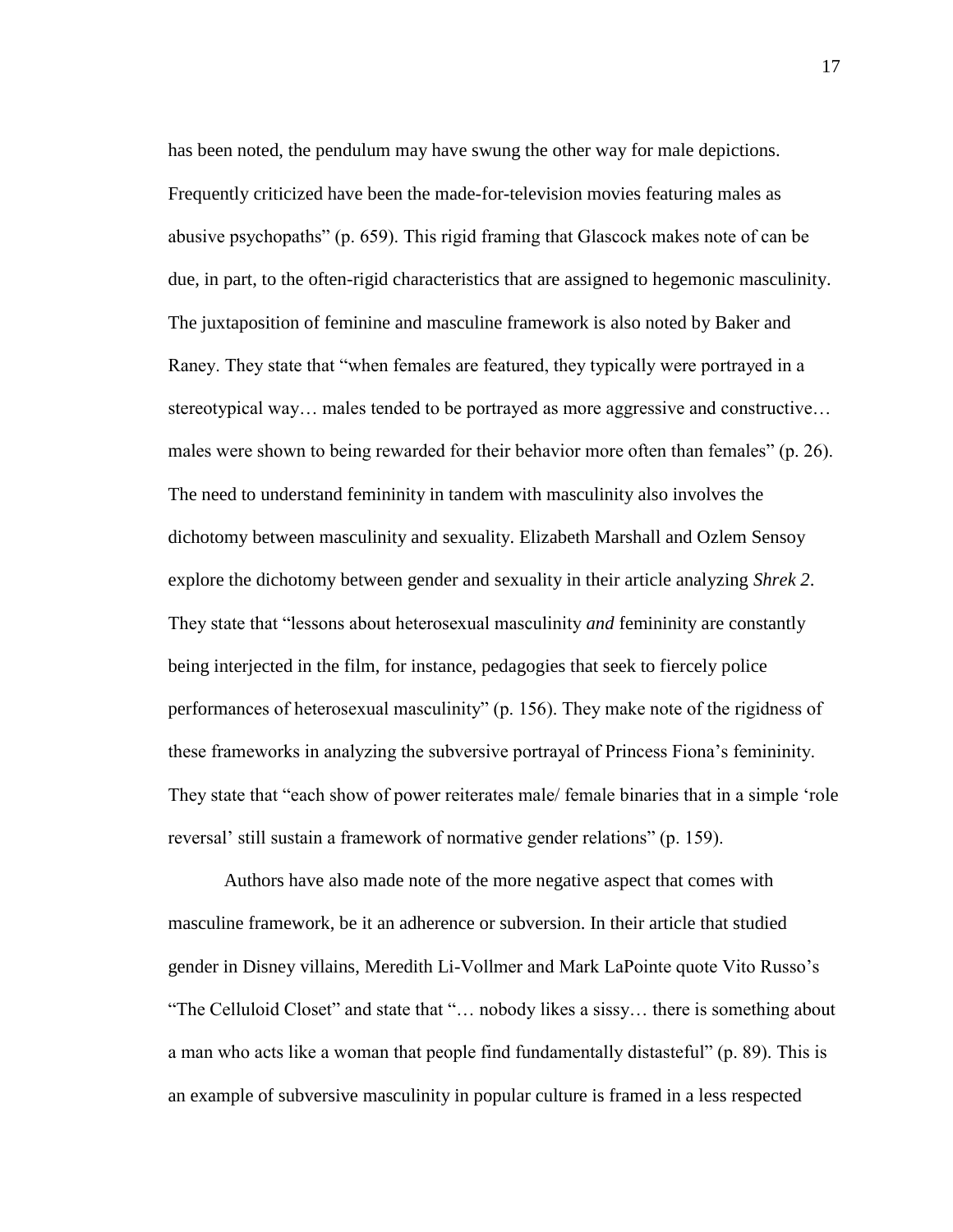manner and can also tie into the way in which masculinity is treated by the other characters in popular culture. In analyzing a scene from the Nickelodeon series *SpongeBob Square Pants*, Pillar states "… had the whistle been addressed to female characters it would not be unfamiliar, but it being aimed at male characters refers to a situation in which they would be arousing the attention of other men" (p. 74). The subversive framing of masculinity, in this scene, stems from the way that other male characters are addressing the titular character's masculinity. Subversive framework for masculinity isn't always displayed negatively. Emma Jane states that in *Adventure Time*  "these visions of male characters enjoying the quotidian offered by the domestic sphere are not played for laughs but are simply presented as normal parts of the daily lives of heroes and villains" (p. 240). In this series, the subversive framework of masculinity in these characters is an extension of their personalities and isn't viewed as an affront in the narrative of this series.

# *Gender in Children's Media*

Elizabeth Marshall states that "… a post cultural lens allows me to theorize girlhood as a socially constituted category and invites a reading of 'the girl' in children's literature as a less static figure than as a contested character" (p. 259). Marshall makes note of the fact that hegemonic portrayals of gender in children's literature stems from the parameters set by adults. Marshall states that "The arsenal of children's literature continues to be guided by adult preoccupations about appropriate material for young minds and docile bodies," (p. 262). This plays into the significance of culture regarding gender. Marshall further states that "the representation of the girl within this tale, then, exists as a historically and culturally bound textual construction that relies on certain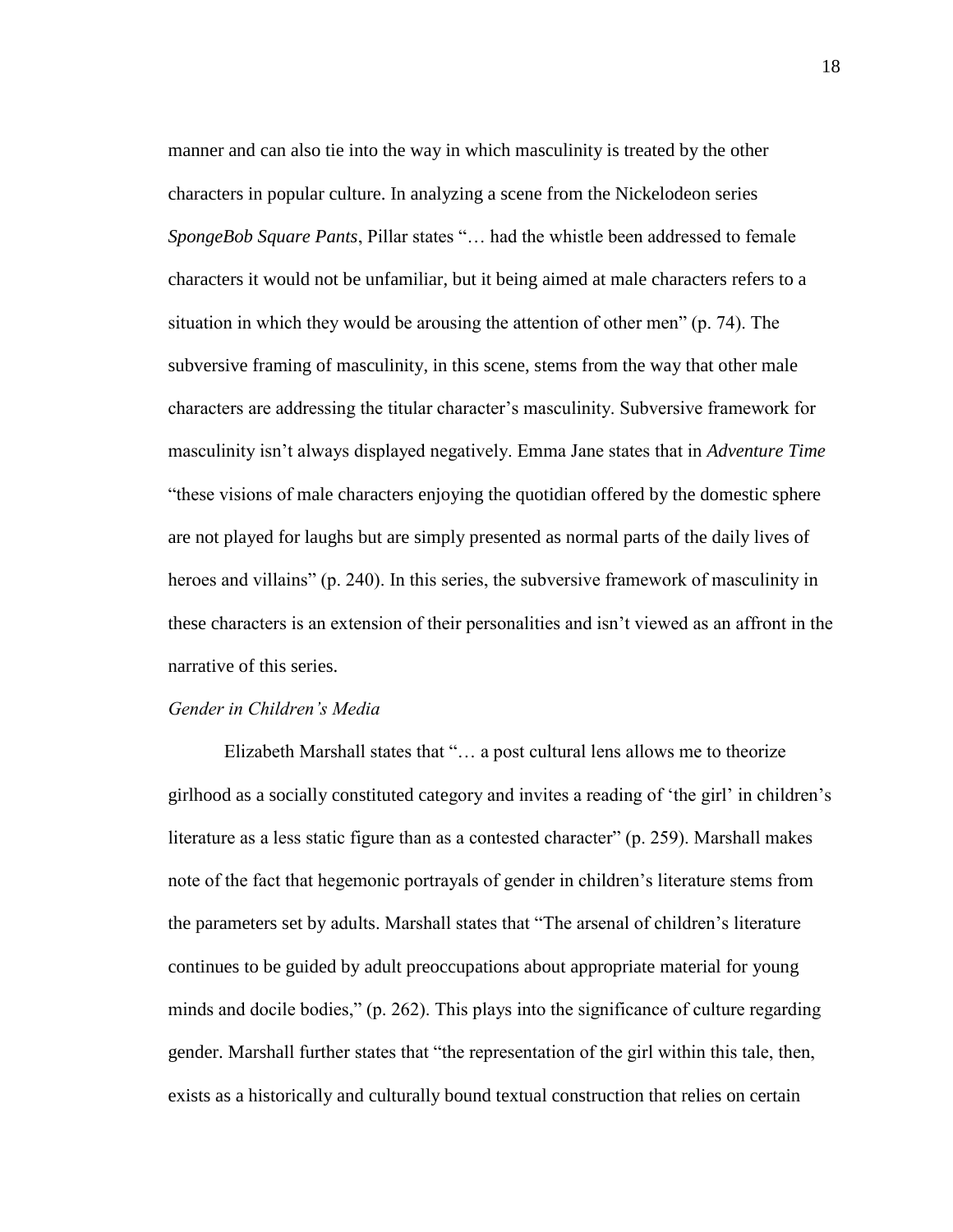ways of speaking and thinking about the girl within a particular cultural moment and tradition" (p. 269). This is indicative of the significance of the expected cultural dominance of hegemonic masculinity studied in this thesis.

This cultural understanding of gender in children's media is also made note of by Ahmed and Wahab in their analysis of various cartoons from Cartoon Network. They state that "the unbalanced and stereotypical representation of gender roles in animated cartoons, arguable play an important part in modeling gendered behavior in children," (p. 46). They further state that "male and female characters are portrayed in the animated cartoon more often based on their physical appearance. Due to the reason of maledominancy, men are considered more powerful and strong, not only physically but also mentally," (p. 50). In this regard, the way that gender is handled impacts the way that masculinity is then framed. In their article analyzing gender in Disney villains, Li-Vollmer and LaPointe make note of what the portrayal of gender can do on a child's perception of societal norms (p. 93). Jane states that "it would be beneficial for children's film and television entertainment to contain more--and also *more diverse*--female characters" (p. 231; italicized in original). Having more entertainment that is less rigid in its portrayal of gender would make it possible for children to have a better grasp on nonhegemonic portrayals of masculinity. This is also noted by Nancy Taber and Vera Woloshyn when they state that "stories written for children have been recognized for their power to reproduce societal norms… proper femininities and masculinities are constructed, challenged, and reinforced in literature." They further state that "… children do 'rely heavily on traditional normative structures to make sense of the world, and they often accept gendered expectations as truth'" (pp. 227-228).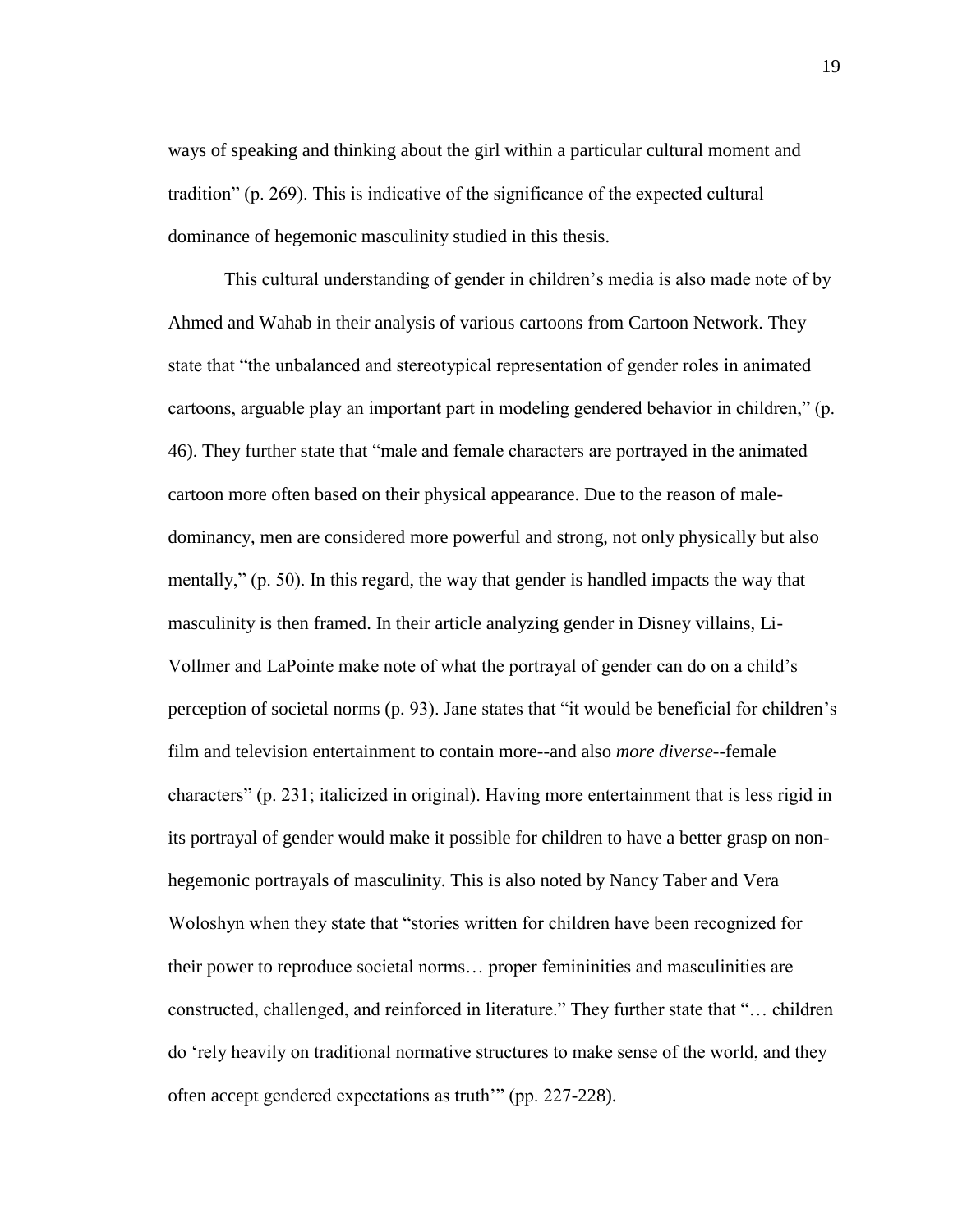Some of the authors also made note of the difference in the number of male or female characters in the media that they were studying. In an article studying gender and superheroes, Baker and Raney state that "males outnumbered females nearly two to one. Of the 70 characters coded 65.7% were male superheroes" (p. 31). They further state that "females were most often portrayed with an average body size, whereas males were portrayed as muscular… females were portrayed as significantly more emotional than their male counterparts… male superheroes portrayed as tougher, and females as more superficial," (p. 33). This study showed that male characters were not only more present in this medium but also held a more dominant or authoritative position and showed the gap between the representation of men and women. This representation, however, relegates behaviors and positions to a gender that is not necessarily all encompassing. Keys states that "today, in the United States, images in animated children's cartoons do not accurately represent growing ethnic and gender diversity in this country… yet most of the leading children's animated characters are white males" (p. 355). This relegated and stereotypical portrayal of the presence of gender in children's media is indicative of the way that masculinity would be portrayed. Keys makes note of the lack of intersectionality when portraying the characters. Keys states that "the show does not address the social 'otherness' of her race or gender, which could potentially lead to important discussion between parents and their children" (Keys, pp. 363). This shows that series like *Doc McStuffins* and *Dora* don't fully address the gender roles set on characters, even when they try to subvert them. This is also noted in Elizabeth Marshall and Ozlem Sensoy's analysis of the film *Shrek 2*. They state that the film "replaces weak princesses with strong girls to challenge traditional lessons about femininity. This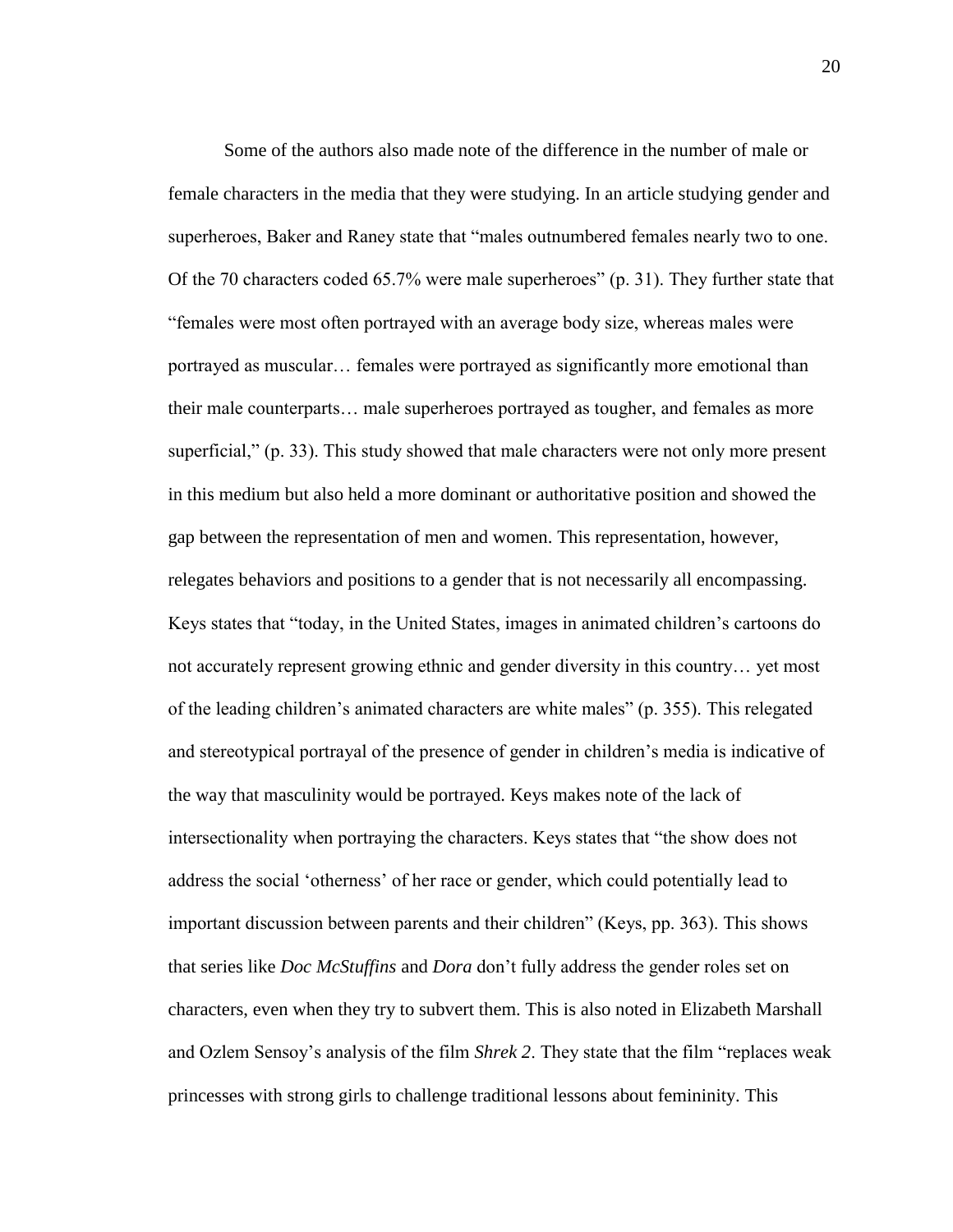strategy serves to give the appearance of feminism while ultimately reinforcing normative ideas about heterosexual girlhood," (p. 153). This is another example of how the rigid portrayals of gender have made their subversions come across as lackluster. In analyzing one of Fiona's fight scenes, they state that "these scenes ultimately uphold discourses of traditional heterosexual femininity since Fiona's tough girl antics are not in her own independent self-interest, but in her desire to re-establish her position as Shrek's beloved," (p. 158).

Donna Chu and Bryce McIntyre also make note of the significance of gender stereotypes and what it means for them to be considered hegemonic when they state that "people's view of gender roles is largely the product of social forces, and one of the most salient of these is in television" (p. 206). They further state that "when the beliefs about sex roles are too rigid and resist change, they become sex role stereotypes" (p. 207). The concept of hegemony plays a role in what they say in these two quotes. When there is little room for a subversive portrayal of gender, this makes the likelihood of gender portrayals to be delegated to using simple stereotypes. In following the concept of gender stereotypes Mary Bresnahan, Yasuhiro Inoue and Naomi Kagawa analyze the perception of these stereotypes when Americans view Japanese anime. In explaining the concept of hegemony in tandem with gender portrayal, they state that "sex stereotypes are defined as the uncritical attribution to others of behavioral traits and characteristics typically associated with masculinity and femininity" (p. 207). In analyzing the cultural aspect of hegemony, Ging studied masculinity for Irish youth. Ging makes note of the rise of a subculture that was a form of backlash against subverting gender stereotypes. This culture is called "Lad Culture" (p. 41) and often tends to revel in complicity to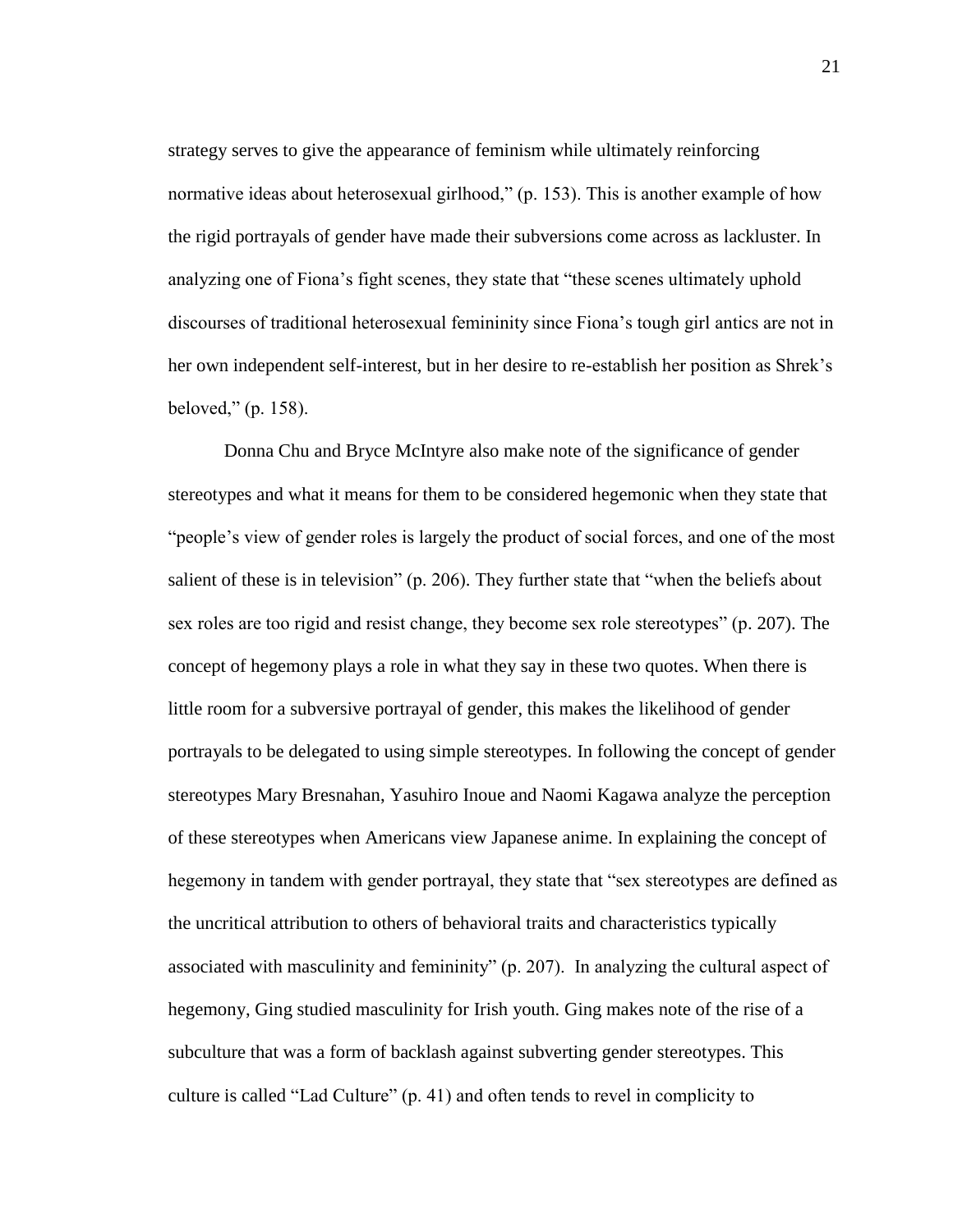hegemonic masculinity while ridiculing those against them. This concept plays a role in this paper because the idea of an aversion to subversive gender portrayals plays a role in the way that cartoons will portray gender as well. The final article that will be used to explain the concept of hegemony is Ahmed and Wahab's analysis on gender in Cartoon Network. They make note of the fact that a lot of the cartoons that are displayed on this network are "male-character-oriented" (p. 48). This is significant because it shows that hegemony doesn't just affect the portrayal of male characters, but the amount of them in a given series as well.

In the article detailing the characteristics of the young characters, Doc McGuffin and Dora, Keys states that "…in some ways, both challenge and reflect traditional gender, class, and racial stereotypes. They embody characteristics that are typically attributed to white, male characters--they are leaders, heroic, inquisitive, clever and adventurous" (p. 365). In the article, Keys had shown how Doc portrayed characteristics that fit with being a girl in that she wore several pink accessories. However, this was in tandem with the traits noted earlier, and the fact that she goes by "Doc" instead of her name. This also highlighted in her interest in the STEM careers as a young black girl. This dichotomy shows how subversive hegemonic norms are also put on young characters in animation. This pertains to hegemonic masculinity because it shows what is considered normal for male characters. It's hegemonically expected for male characters to be STEM focused, heroic and straightforward, even at a young age. Chu and McIntyre further illustrate that point when they state that "male and female members of a society" are expected to behave in certain ways at different ages" (p. 206). Taber and Woloshyn analyzed the gendered portrayal of themes in various cartoon novels. In their analysis,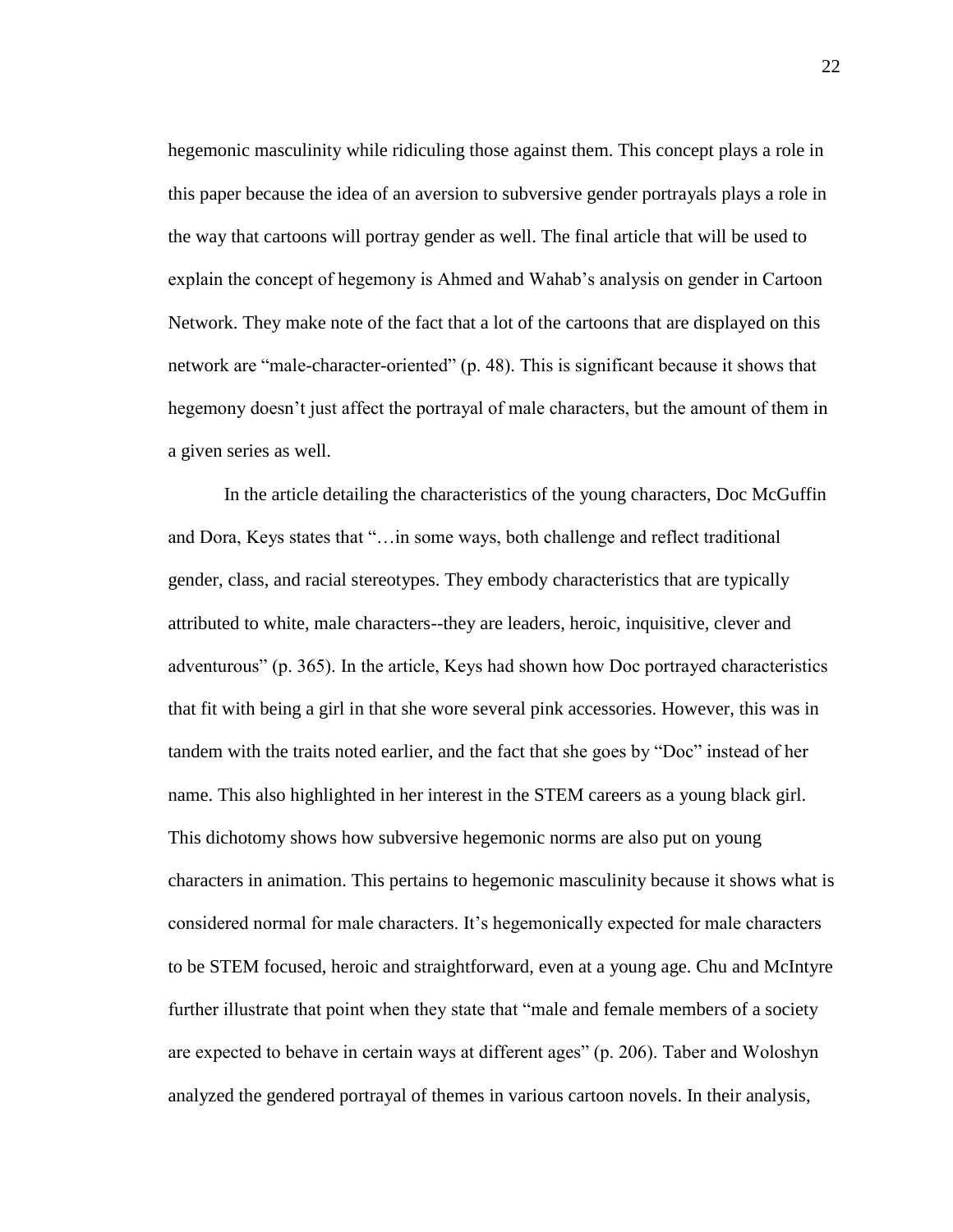they state that "… men and boys are normatively expected to be tough males with no trace of femininity (e. g in *Holes*)" (p. 28). This statement shows both one hegemonic characteristic for men as well as how that extends through several age groups.

#### **Research Question**

This analysis focuses on the juxtaposition of the prevalence of hegemonic masculinity and the presentation of subversive masculinity in Arnold from *Hey Arnold*, Aang from *Avatar: The Last Airbender* and Lincoln Loud from *The Loud House*. In this thesis, analysis of subversive masculinity stems from observing how the pattern of behavior the main character exhibits subvert the expected behaviors of hegemonic masculinity.

This thesis seeks to answer several questions: how is masculinity framed for the male leads of each animated series? What is shown in the series to indicate that the character's representation of masculinity is subversive? This question entails an analysis that delves into how the shows handle adherences to and subversions of hegemonic masculinity within the narrative of the series.

This thesis seeks to answer how the characters' environments impact their depiction of masculinity: what about it makes it subversive? Framing theory will be the means to answer this question. The way that characters talk, act and are referred to will be analyzed through the lens of hegemonic masculinity. How do the other characters of each series react to subversions of hegemonic gender norms? Understanding how the other characters react will help in further analyzing how normative, or abnormal, a subversion of hegemonic masculinity is. Are the males viewed in the same or similar way to the females? How is the framing of the narrative different through the lens of the male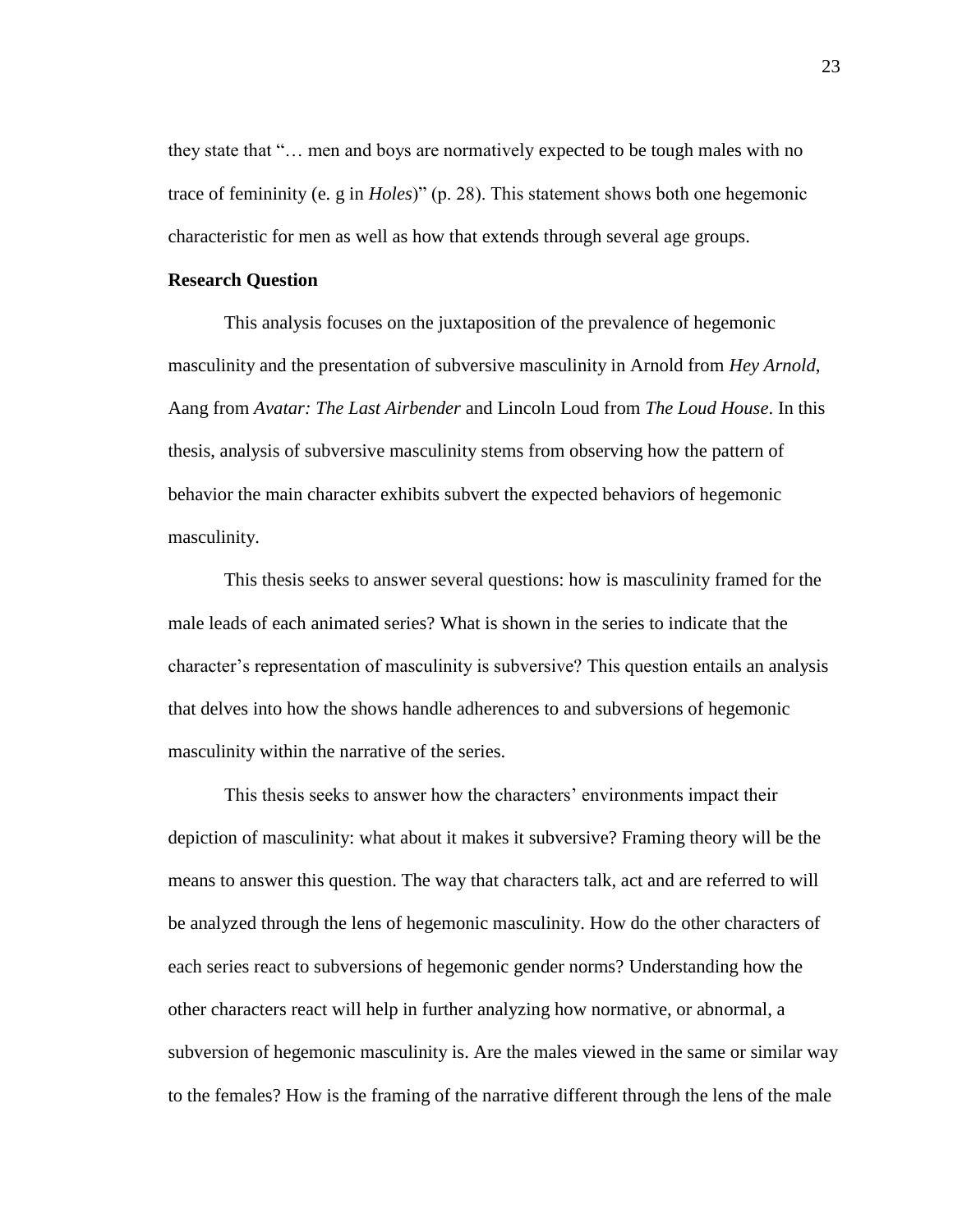characters? Do they "gaze" at women in the same way that is expected and depicted through Mulvey's analysis of cinema?

# **Methodology**

This thesis will analyze the subversive masculinity in three animated series from Nickelodeon: *Hey Arnold*, *Avatar: The Last Airbender* and *The Loud House*. Analyzing subversive masculinity will be a major focus of this thesis and will be studied through the framework of masculinity within the narratives of each series. An analysis on this topic also entails studying adherences and subversions of hegemonic masculinity. Masculinity will be assertiveness, aggression, a position of authority, emotionally dismissive and physically strong. For an action or behavior to be considered as subversive, they would need to be the opposite of the behaviors and actions listed above. This thesis will also study these shows through the lens of the male gaze. As noted in the theoretical framework section, this thesis will study how the male characters are presented by the camera. It will indicate how similarly, or differently, these characters are treated by the camera in comparison to their female counterparts.

This thesis uses Hall's "preliminary soak" to analyze each theory. Hall describes a "process of soaking oneself to define the categories and build a code (based on an intuitive sense of where the main clusters occur)" (p.15). This process will determine the pattern of norms for the characters' behaviors and portrayals of subversive masculinity. This study uses the understanding of hegemonic masculinity developed through the research in the literature review. Hegemonic masculinity within these three series will be studied by analyzing the subversions and adherences to hegemonic masculinity. This entails analyzing what pattern of behavior from the characters is an adherence and how it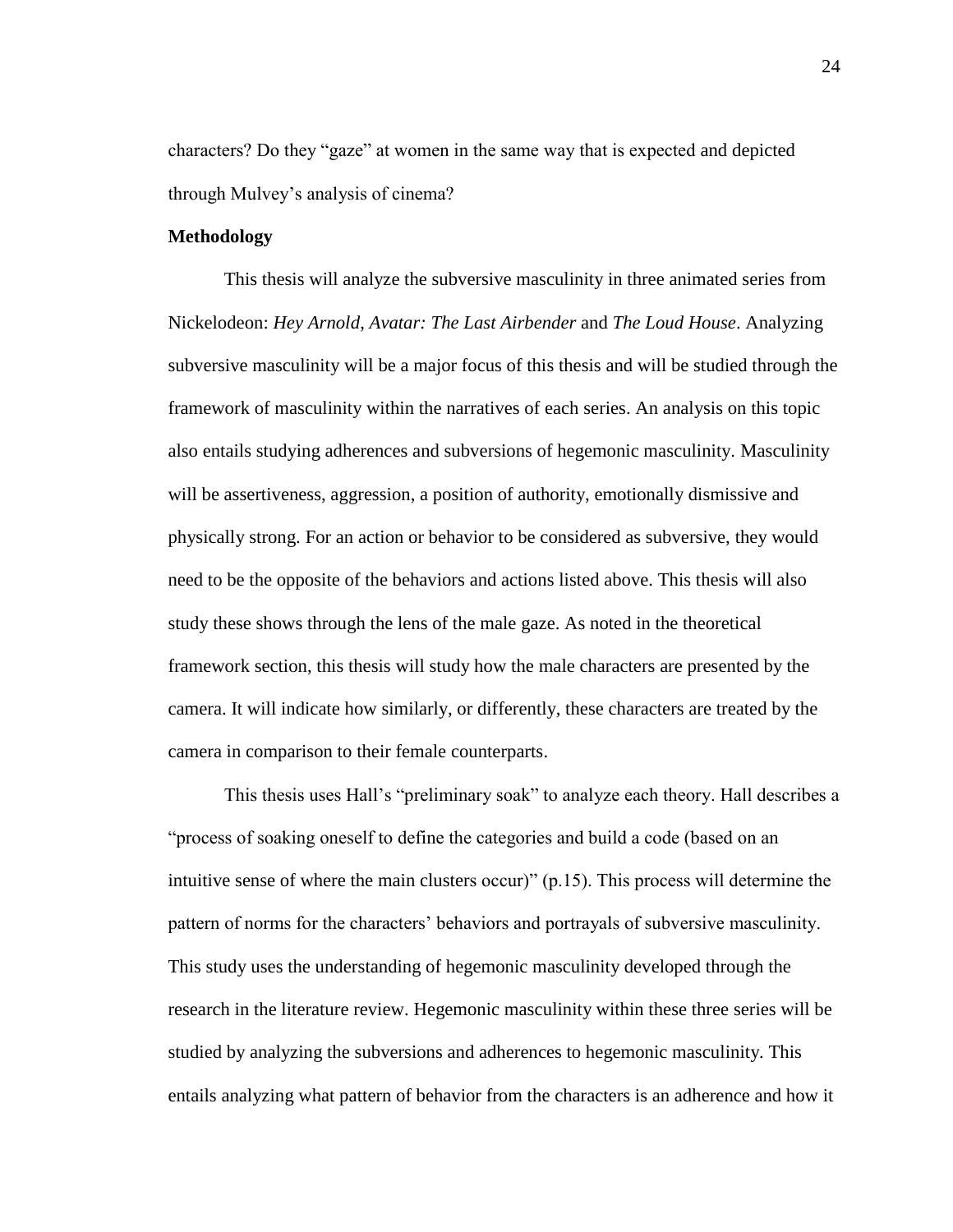is framed within the narrative and in juxtaposition to the main male character of their respective show. The next method of study is in the environment. Studying the environment that the characters interact with will highlight the intersection between their upbringing and their representation and expectation of gender. The final method of study is to analyze Arnold, Aang and Lincoln through the characteristics of hegemonic masculinity. The four specific characteristics studied are assertiveness and aggression, position of authority, emotional dismissiveness and physical strength. This will entail analyzing whether the characters' pattern of behavior was subversive to hegemonic masculinity within the mentioned categories and how said behavior was treated by the other characters and within the narrative.

# **Findings**

As stated earlier in this thesis, the aim of this study is to analyze the subversive representation of masculinity in Arnold from *Hey Arnold,* Aang form *Avatar: The Last Airbender* and Lincoln Loud from *The Loud House*. This study uses the understanding of hegemonic masculinity developed through the research in the literature review. *What Makes a Man?*

There are several standards for gender that fit into the concept of hegemonic masculinity, which includes male characters that fit these norms. Some such characters are Bob Pataki, Wolfgang, Frankie G, Torvald and Harold, all of which are characters that Arnold encounters. Throughout the series, each of these characters are framed as the more typical hegemonic male, especially in comparison to Arnold. The roles that the other characters play is often a foil to how subversive some of Arnold's actions are within the series. In order to develop a framework for Arnold to be studied against, his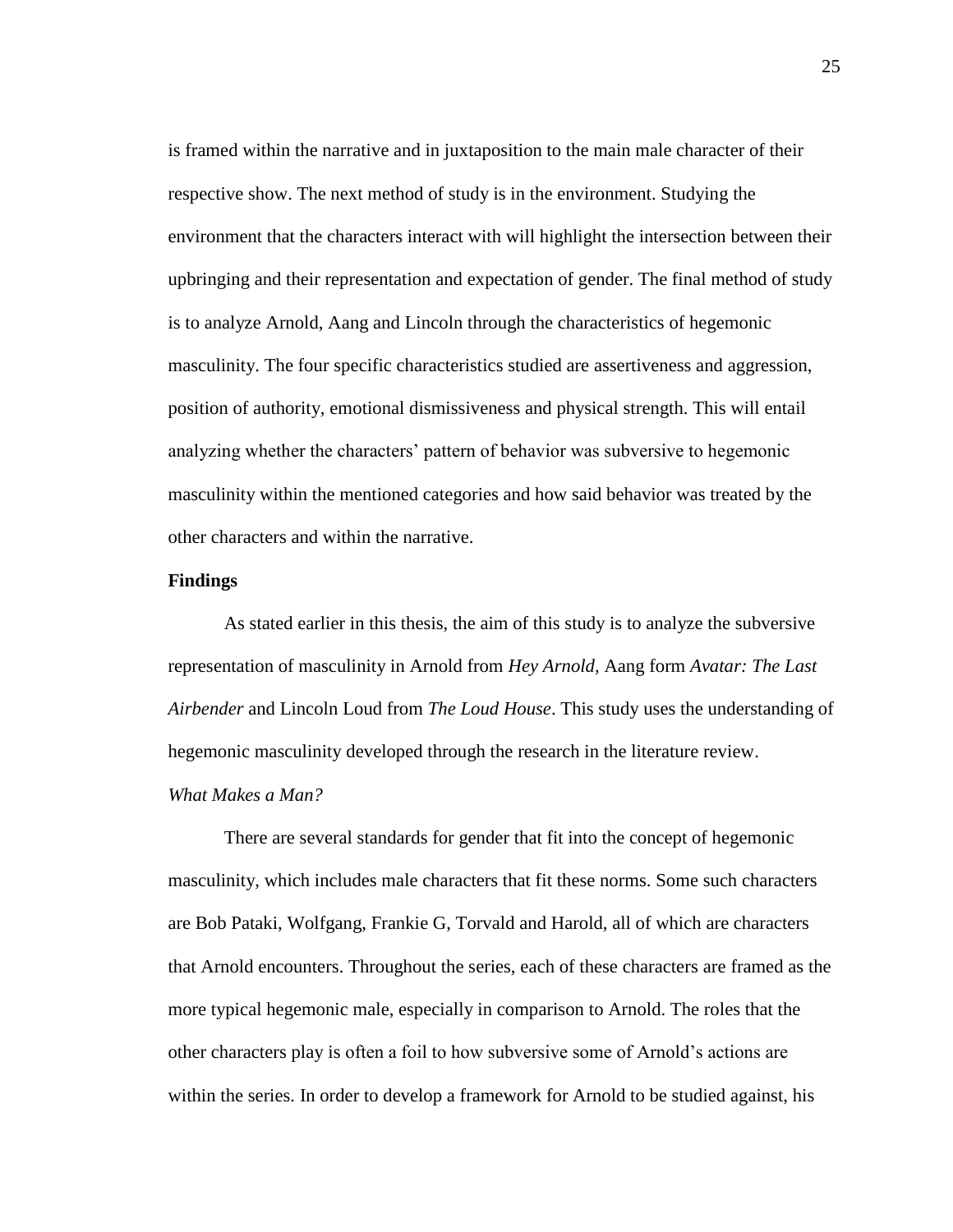other male peers and their representation of masculinity are necessary to study. Regarding masculine framework, it takes more than a male character simply taking on what would normally be a woman's role to be considered subversive, however. Bob Pataki, Torvald, Harold and Wolfgang are characters that tend to consistently adhere to hegemonic masculinity. When in scenes with Arnold, their behaviors differ from how Arnold would act. This is seen explicitly for Bob in "Helga vs. Big Patty" (Season 3, Episode, 48). In this episode, two of Arnold's classmates; Helga and Big Patty get into an altercation. Through a series of miscommunication and running into the girl while she is at the tail-end of an insult, Big Patty believes that Helga is picking a fight with her. In a panic, given the other girl's far more imposing stature, Helga goes to her father for advice. Bob halfheartedly reads from a journal that says that the two should work on communicating how they feel instead of fighting and that listening to one another is also key. Ironically enough, he only gave Helga a moment of attention to focus instead on a fight on his television. While Bob is far removed from the beliefs of the journal, Arnold's advice falls in line with it. His advice is the same as the journal, suggesting that she talk to Big Patty. The difference in their responses is indicative of Arnold's subversive masculinity. In this instance, Arnold appears to be the opposite of Bob, a male that adheres to hegemonic masculinity. As noted earlier, there is also significance in Arnold's other male peers. While the ones mentioned previously adhere to hegemonic masculinity, there are others whose behaviors don't align with hegemonic masculinity. Arnold's other male peers adhere to hegemonic masculinity by showing how normative the behaviors are. This is seen in the way that his male peers will react in certain situations. Throughout the series, there were moments that Gerald, Arnold's best friend, would suggest a means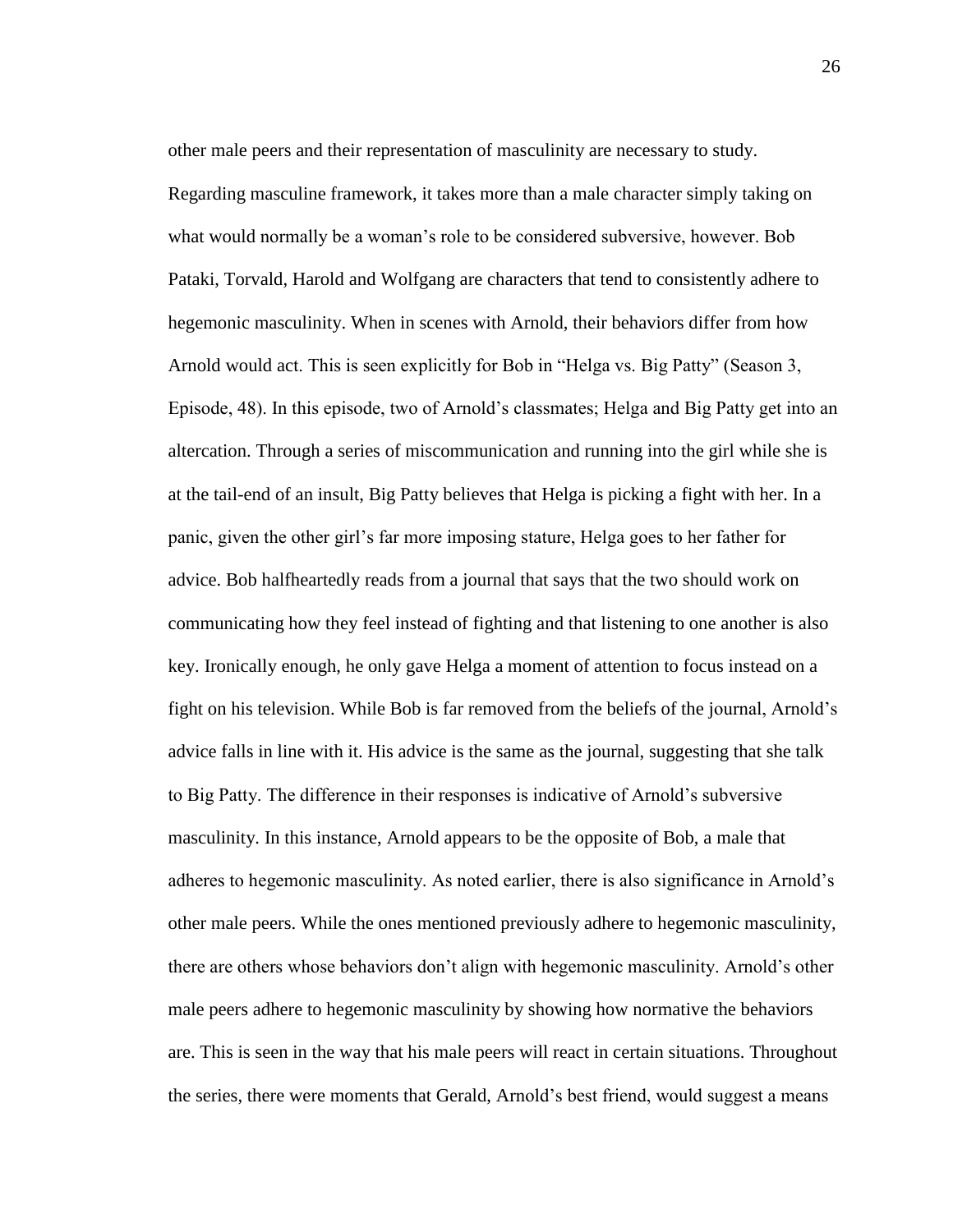to solve a problem that adhered to the expectations of hegemonic masculinity. Gerald treats this manner of problem solving as the better solution. In "Girl Trouble" (Season 3, Episode 19), Gerald suggest that Arnold retaliates against Helga's berating in a way that adheres to hegemonic masculinity. While Gerald is rather like Arnold in his physique and in his behaviors; the behaviors that he suggests tending to adhere to hegemonic masculinity. Connell noted that hegemonic masculinity is pervasive because even the men that couldn't be categorized as such, still normalize hegemonic masculinity as the standard for men.

The representation of Aang's masculinity can also be noted. The expectation for what is considered masculine within the world of *Avatar: The Last Airbender* is varied given its pre-industrial setting. Given the difference in plot representation, the characters, and by extension their representation of gender norms, are more nuanced and less binary than in *Hey Arnold*. There is a plethora of male characters that fit the expectation of hegemonic masculinity. One stark example is seen in the main antagonist, Firelord Ozai; the leader of the Fire Nation. This man has characteristics that seem as if they were based directly from Connell's definition of hegemonic masculinity. Ozai is quite clearly in a position of power given that he is the leader of a nation that actively seeks to control all the other nations. He is aggressive, immensely powerful and a stark contrast from the representation of Aang's subversive masculinity. Hegemonic masculinity and an adherence to gender norms is even seen in Aang's close friend, Sokka. Throughout the series, there are scenes where Sokka pokes fun at his younger sister, Katara, about her expected role as a woman. In "The Warriors of Kiyoshi" (Season 1, Episode 4), the siblings and Aang are traveling. Aang tries to get Katara's attention, but she is sewing a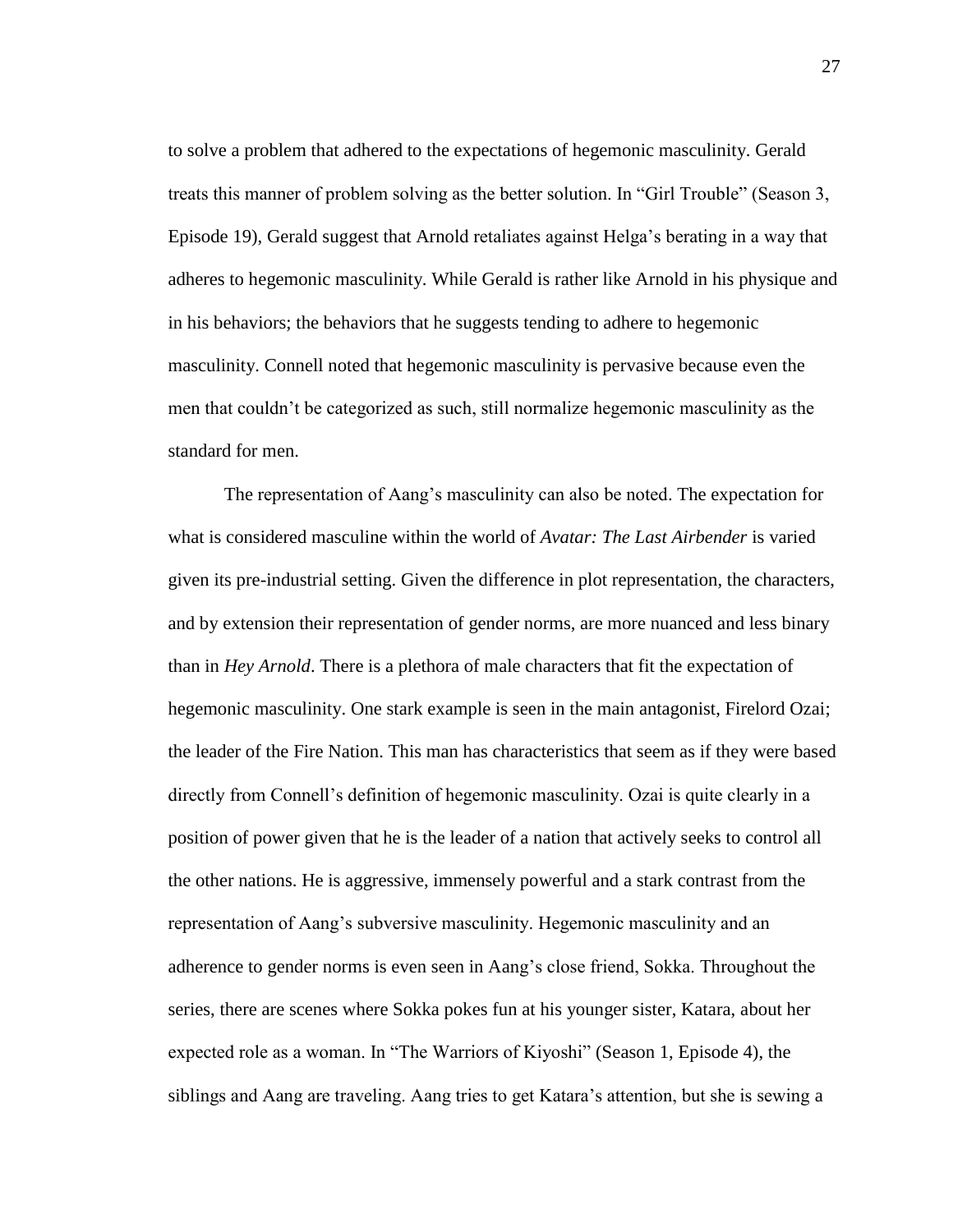hole in Sokka's pants closed. Sokka says "Stop bugging her, air head. You need to give girls space while they're sewing," (Season 1, Episode 4). When Katara shows irritation at the statement, Sokka continues by saying "… girls are better at fixing pants than guys and guys are better at hunting and fighting and stuff like that" (Season 1, Episode 4). This is indicative of how Sokka views masculinity and femininity, which again, clashes with Aang's beliefs.

*The Loud House* has a more fluid representation of masculinity. *Hey Arnold* and *Avatar: The Last Airbender* still have male characters that strictly fit into the strict binary of hegemonic masculinity, as can be seen in Bob Pataki and Firelord Ozai. But in *The Loud House* there aren't men whose pattern of behavior consistently adheres to hegemonic masculinity. Gender dynamics are more fluid given the overwhelming presence of women. In Lincoln's home, he is one of only two male characters in a house of thirteen total. The fluidity of gender representation is that a lot of the examples of behaviors that adhere to hegemonic masculinity come from the women in the show. Two of the main examples are from Lincoln's sisters; Lynn and Lana Loud. Lynn is one of his older sisters, the athlete of the family. Lynn is consistently shown to be physically stronger than Lincoln and to be more assertive, as is seen in "The Loudest Yard" (Season 1, Episode 34) where Lynn is better at football. Lana is one of his younger sisters, a twin who is the tomboy of the two. A running joke in the series is how different Lana is from Lola, her twin. Lola is a pageant queen while Lana spends her time playing in the dirt. When Lana must take Lola's place in a pageant in "Toads and Tiaras" (Season 1, Episode 24), it's Lincoln that must teach her what to do. There is an intersection in the fact that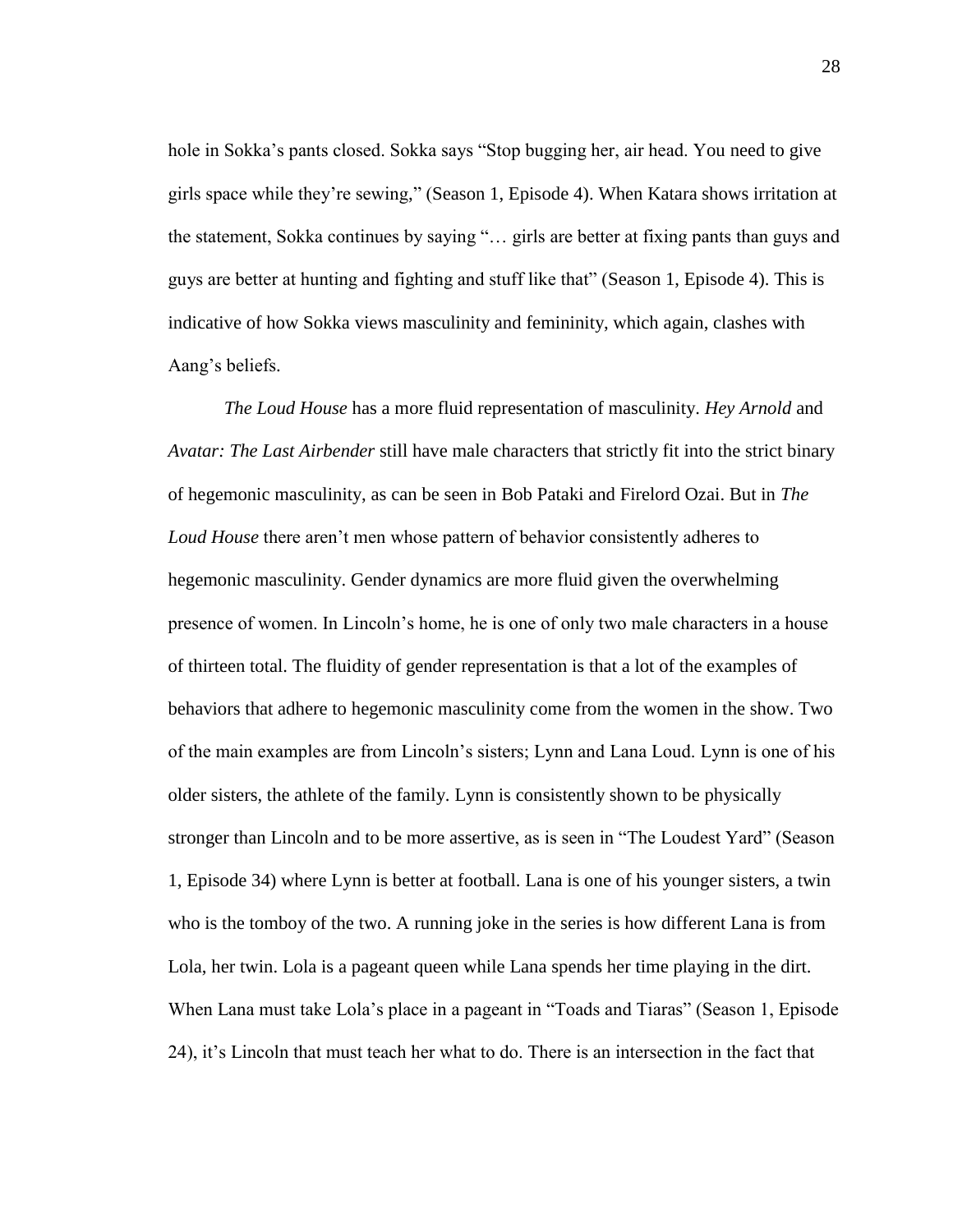patterns of behavior that adhere to hegemonic masculinity are seen in women and that Lincoln's representation of masculinity is subversive.

# *The Man, and the Camera*

As noted by Mulvey's male gaze theory, there is inherent gender specificity in the way the camera treats a character and suggests that gender plays a role in how a character is presented to the camera. Mulvey stated that "unchallenged, mainstream film coded the erotic into the language of the dominant patriarchal order" (p. 268). This is how gender plays a role in how a character is represented. She further stated that "the man controls the film phantasy and also emerges as the representative of power in a further sense: as the bearer of the look of the spectator, transferring it behind the screen to neutralize the extra-diegetic tendencies represented by woman as spectacle" (p. 271). While none of the series have an overt sexual nature that is alluded to in Mulvey's theory, there are still clear instances of a character being a spectacle and is typically shown through a character being an object of attraction. Each of these series display attraction in somewhat similar ways. All three have used scenes in which a character being hailed as attractive is the sole focus for the camera and is accompanied by either a light the focuses on said figure or will use an effect that tints the scene in pink. The camera represented both male and female characters in this way.

The gaze that is often put on Arnold is like the gaze levied at his female peers. In *Hey Arnold*, this effect was used on Lila and Ruth, two girls that Arnold was attracted to. In "Operation Ruthless" (Season 1, Episode 3), when Ruth is on camera, she is the focus of the shot with a single light casting over her. The shot is presented as going back and forth with a shot of Arnold, smiling longingly at her. Although she is the focus of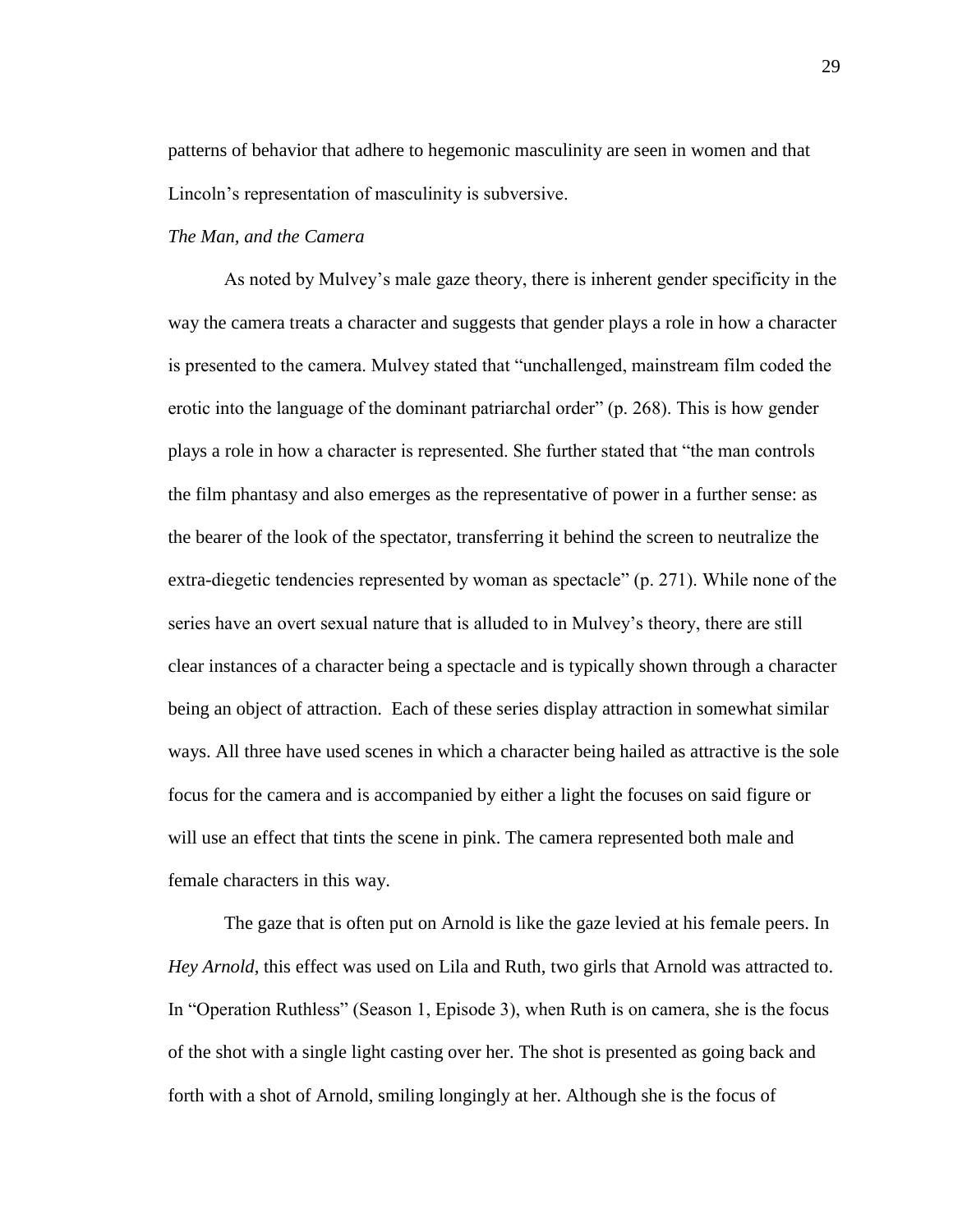Arnold's attraction, throughout the episode, the camera doesn't linger on her. However, in this same episode, Arnold is the focus of affection for Helga. Throughout the series, there are instances where Arnold is the object of attraction. In this episode, this is shown by Helga making him the camera's focus. In this scene, Helga is the point of view. Through her, the audience can focus solely on Arnold, making him the spectacle that is voyeuristically gazed upon. Although Arnold is a main character and a lead, there times were the camera depicts him as an object of affection for Helga. The camera depicts Ruth as an object of affection again in "The Little Pink Book" (Season 1, Episode 6). In this episode, Arnold and Gerald find a pink diary on the bus. It details a crush toward Arnold but is anonymous. The boys want to find out who wrote the diary, so that they can find out who has a crush on Arnold. Arnold remembers that Ruth had been on the bus. The scene then cuts to Arnold's imagination, in which Ruth is the focus. She is placed in the center of the frame. Her surroundings are black and white, but she is both completely colored in and has a glow set around her. As was the case with "Operation Ruthless" (Season 1, Episode 3), Arnold is depicted through a similar lens as Ruth. In the very beginning of the episode, Helga is daydreaming about her conflicting feeling for Arnold. The camera focuses on Arnold, panning very closely toward his face and focusing on his eye as Helga writes poetry about their color. In "Ms. Perfect" (Season 2, Episode 6) Lila's introduction is a close shot of her accompanied with the sound of fluttering flutes and the interested whispers of Arnold and his classmates. It isn't until the next season that Arnold realizes that he feels some sort of attraction toward her. In "Arnold and Lila" (Season 3, Episode 13) Arnold realizes that he like Lila after they go on a date. In thinking about his time with her, there is a white gradient that softens the edges of the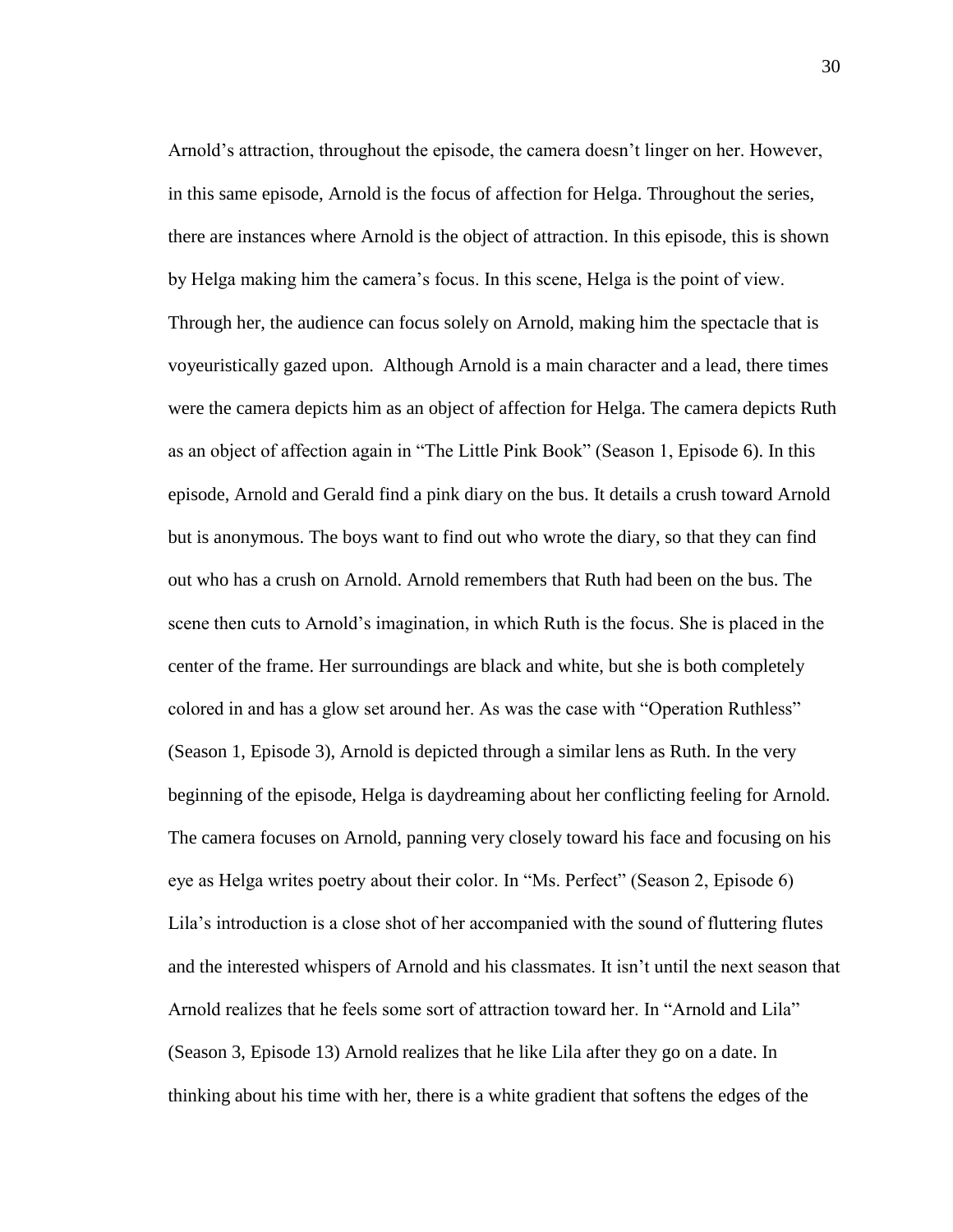scenes with Lila. However, Arnold is also on camera. Lila isn't the desirable focus in the same way that Ruth was. The representation of Ruth and Lila through the camera is indicative of the presence of the male gaze. However, this gaze is also directed at Arnold. This frames Arnold as equal to Lila and Ruth, regarding the male gaze. He is no longer the audiences' voyeuristic like or stand-in. He is to be gazed at in the same way as his female peers. This framework is indicative of how Arnold isn't represented as a hegemonically masculine characters through the lens of the camera. Through being an object of affection and thus represented as such in the camera, Arnold is placed as equal to the women around him; two of which he had also viewed in the same way.

Aang is also represented in a similar light to his female peers. With Aang, there was also an overt contrast in the representation of Aang and a hegemonically masculine character; Zuko. Regarding the women, this was mainly used with Katara and Ty Lee. In "The Fortuneteller" (Season 1, Episode 14), Aang gives Katara a hand-woven necklace to replace the one she lost. When he turns back to face her, the camera zooms in and out of Aang's face as he stares at her with wide eyes and a blush. When back on Katara, the camera is tinted pink with various sparkles around her. The camera pans from her feet and stopping at her upper half where she is posing to extenuate the new necklace that she is wearing. Like Ruth and Lila in *Hey Arnold*, Katara is depicted as an object of affection for Aang. However, the exact same lens is used on Aang in this episode. This occurs once Aang, Katara and Sokka make it to the town's fortuneteller. Her assistant, Meng, comes to the front to greet the group. Like Katara, the camera pans from Aang's feet stopping to focus briefly on Aang's upper body with the same soundtrack playing in the background.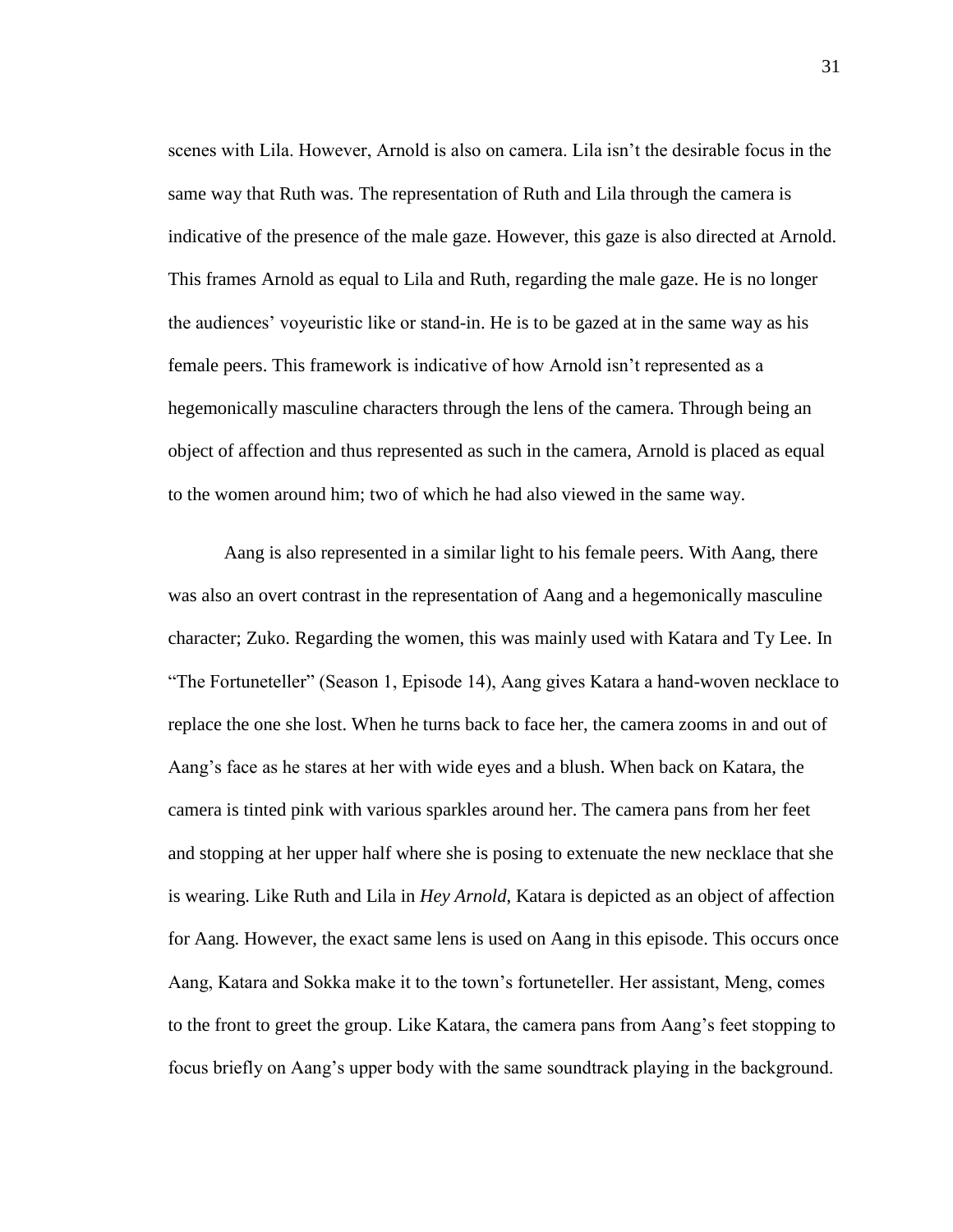However, this scene is tinted a light shade of red instead of the pink that had shaded the scene with Katara. Also, unlike Katara, Aang isn't posing. Aang is standing with his shoulders slightly hunched and his eyes to the side. Although Aang appears to be an object of affection for Meng, his representation is different and less objectifying than it was for Katara. Ty Lee is another character that is depicted as an object of affection. In "The Beach" (Season 3, Episode 5), Ty Lee is shown to get attention from the men on the beach. An unnamed male turned to look at her. Ty Lee is the focus of the camera as she lounges on her towel. The scene looks to be in slow motion as she flips her hair over her bangs out of her face. In similar fashion to the scenes in "The Fortuneteller", there is a filter that softens the edges of the frame, glimmers of some sort of sparkles and an accompanying fluttering soundtrack. These scenes are indicative of the male gaze's presence in this series.

It is a bit different for *The Loud House*. With the episodes that have aired, there has yet to be a scene in which a gaze of attraction is prominent. The closest ones to that are the scenes in which Clyde (Lincoln's best friend) and Lori (Lincoln's older sister) have an interaction. A running gag throughout the series is that Clyde has a one-sided crush on Lori. Whenever he sees her or even thinks about her, he has a nosebleed, stammers, shuts down as if her were a robot, or does a combination of the three. However, in these scenes, there is never an emphasis on Lori as an object of affection. She typically only walks into the frame for long enough to Clyde to notice her and react. Given that the perspective of the show appears to solely be through Lincoln, there aren't instances where Lincoln is depicted through a lens of affection.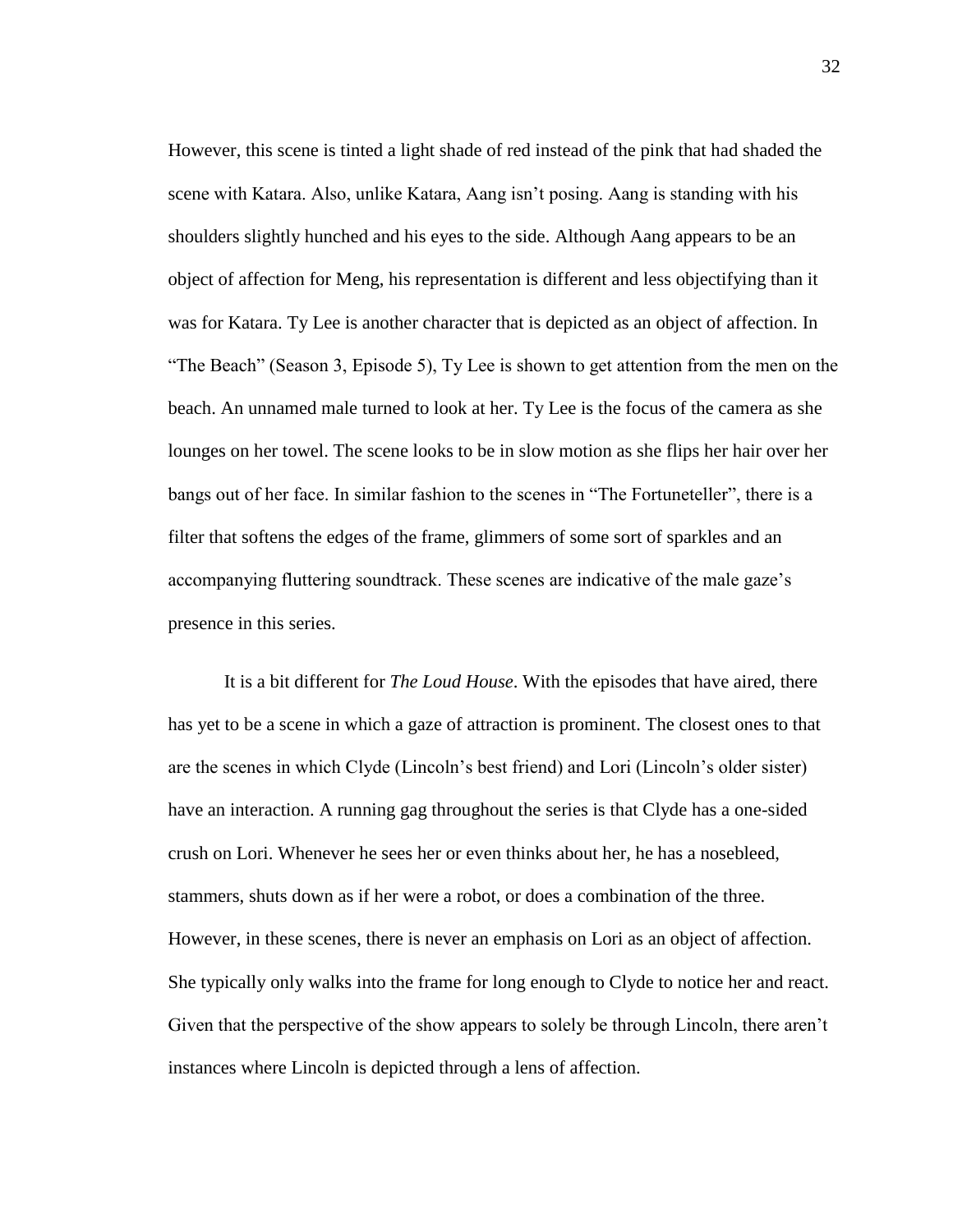The way that the camera treats the female characters is an important juxtaposition in how the camera frames Arnold, Aang and Lincoln along with the other male characters. Mulvey states that "… the male figure cannot bear the burden of sexual objectification. Man is reluctant to gaze at his exhibitionist like" (p. 271). In *Hey Arnold*  and *Avatar: The Last Airbender*, there are scenes in which a male is depicted in this light. Arnold is very often depicted as an object of affection. Granted, this also occurs when it is in Helga's perspective. With Avatar, there was a scene which male character was depicted in a somewhat objectifying manner. This was seen in "The Beach" with Zuko. In this scene, Azula challenges another group of beach-goers to a volleyball match. Zuko stands up and throws off the robe that he had been wearing. The camera is angled slightly below Zuko with a slight focus on his abs while birds fly in the background. The music in this scene is a rendition of the soundtrack that usually plays when Zuko appears. Instead of the fluttering instrumentals that played with Katara, Ty Lee and Aang, the music has a deep almost foreboding bass. Zuko is a character that, often, adheres to hegemonic masculinity. Though he is an object of affection, and in a way, in an even more objectifying scene than Katara, Ty Lee or Aang, the scene is framed differently. There is no softening filter or glimmers of light; there is simply an action preformed, a camera angle that extenuates that action and a scene immediately following that shows a group of women fawning over Zuko. The gaze that is put on Aang is more in-line with the gaze put onto the women of the show when the point of the scene is affection. Zuko, a character that often demonstrates a pattern of adhering to hegemonic masculinity, doesn't get the same gaze as his female peers and Aang. A character that adheres to hegemonic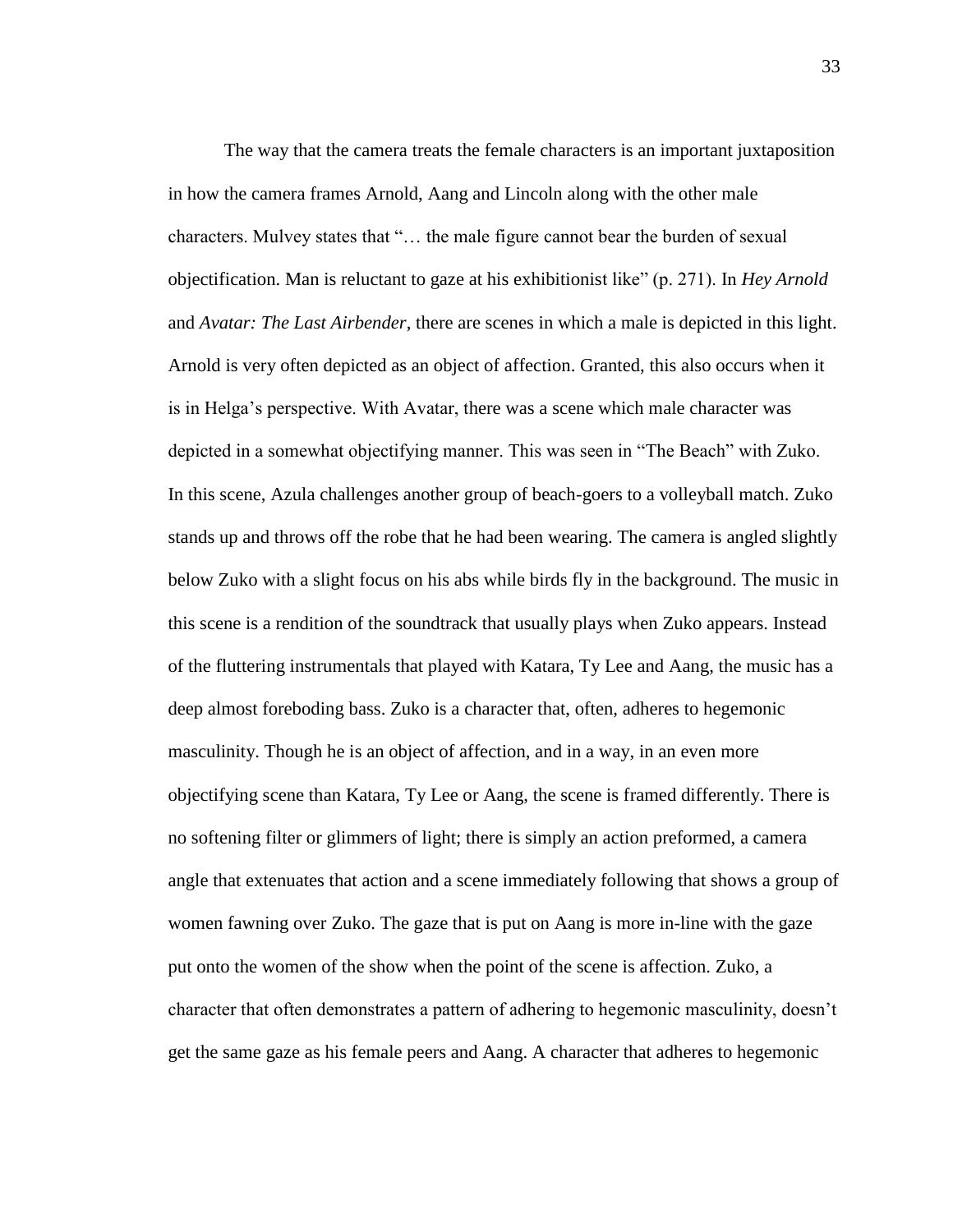masculinity is less likely, if at all, to be represented in the same way as the women around them through the lens of the camera.

# *Hegemonic Masculinity Characteristics*

In analyzing Arnold, Aang and Lincoln through their subversions and adherences to hegemonic masculinity the characteristics that are common in that theory will be used. This is indicative of its importance in its usage to analyze the gendered representation of Arnold, Aang and Lincoln. The concept of hegemonic masculinity will be narrowed down to specific patterns of behaviors that were noted in the study of hegemonic masculinity. This will be used to analyze the subversion and adherences that Arnold, Aang and Lincoln's pattern of behavior exhibited and what that meant for the narrative. The four main characteristics that will be used is assertiveness and aggression, position of authority, emotional dismissiveness and physical strength. Each of these traits were frequently noted in the studies used to develop the understanding of hegemonic masculinity.

# **Assertiveness and Aggression**

# *Arnold*

Throughout the series, Arnold tends to follow a more passive role when interacting with his peers, particularly Helga. Between these two characters, Helga is the one that is more likely to act as an aggressor and assert her dominance over her peers. Helga's closeness to hegemonic masculinity is indicative of the series' pattern of fluidity in gender representation. When interacting with Helga, he often chooses to either ignore her aggression or bend to it. In "Helga's Love Potion" (Season 2, Episode 2), Arnold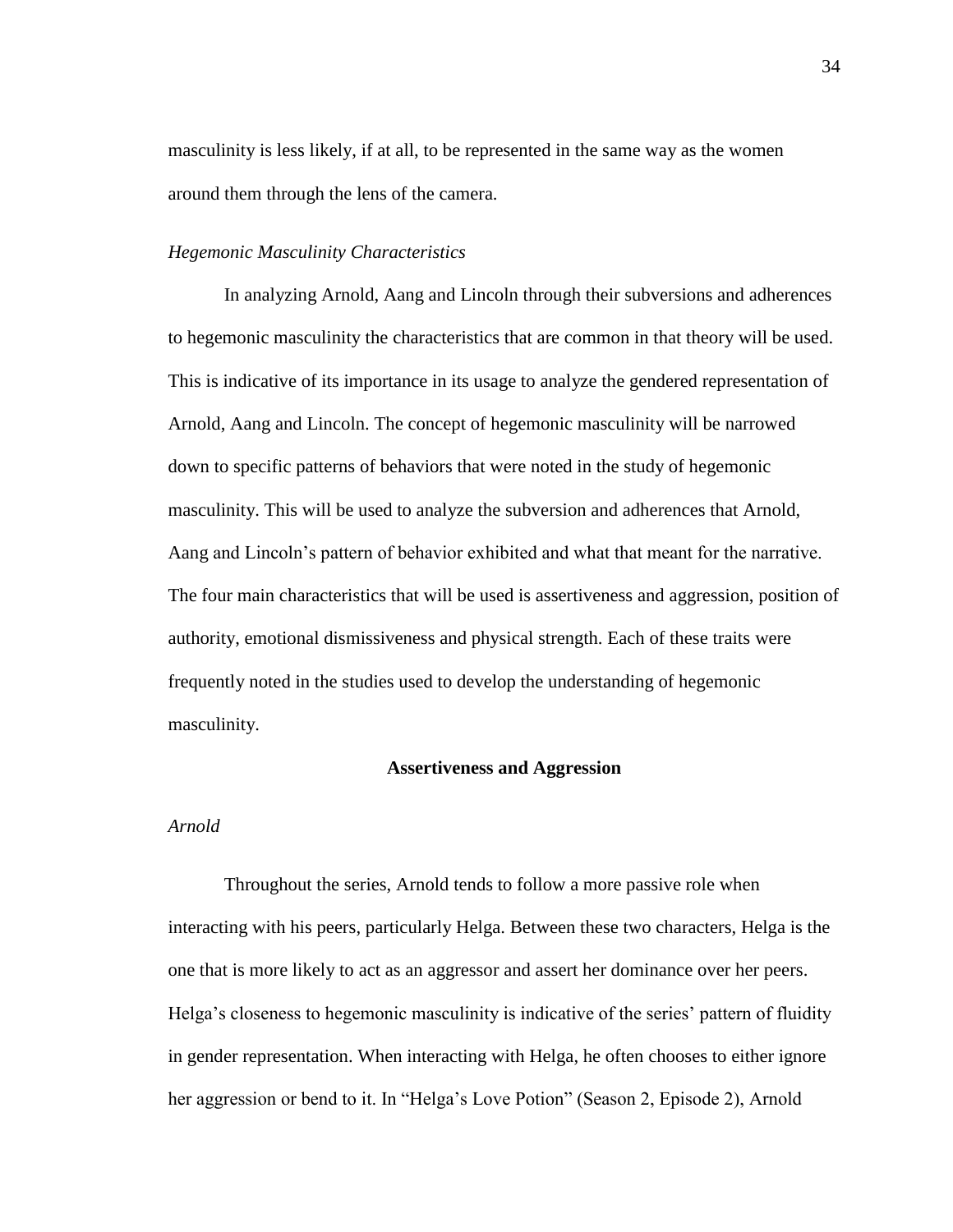waits behind Helga for a turn at the water fountain. She moves out of the way, only to splash him in the face with the water once he leans down. Gerald, his best friend, remarks on how she always picks on him, to which Arnold agrees but says that he would rather ignore the problem. When questioned on the success of his method of handling the situation, Arnold states, "At least I still have my dignity, Gerald" (Season 2, Episode 2). He says this with a smile. Up to this point in the series, there have been a few examples of a hegemonically masculine character; Bob Pataki, Harold and Torvald. They are shown to act aggressively. In this episode, Arnold subverts the expectations set by characters like his more hegemonically masculine characters by choosing to ignore Helga's aggression towards him. Gerald's questioning of Arnold's restrained reaction is indicative of this not being the norm. In this episode, Arnold's actions are framed as a joke within the narrative. Once Arnold makes the response about his dignity, a sound effect is used that is often relegated for when a joke is being made. While, in this instance, it's treated as a joke, Arnold's restraint is indicative of this behavior being common for him.

There are several instances in which it would be understandable for him to retaliate against Helga's antics, but he chooses not to. In "Girl Trouble" (Season 3, Episode 19), the class is instructed to make a diorama depicting Lewis and Clark's expedition, in which Arnold, Gerald, Phoebe and Helga must work together. Arnold is berated by Helga and even had feathers glued to him. Gerald remarks on the bullying and suggests that he get back at her. Arnold states, "What would that prove? I think it's just better to ignore her" (Season 3, Episode 19). This scene comes after a back and forth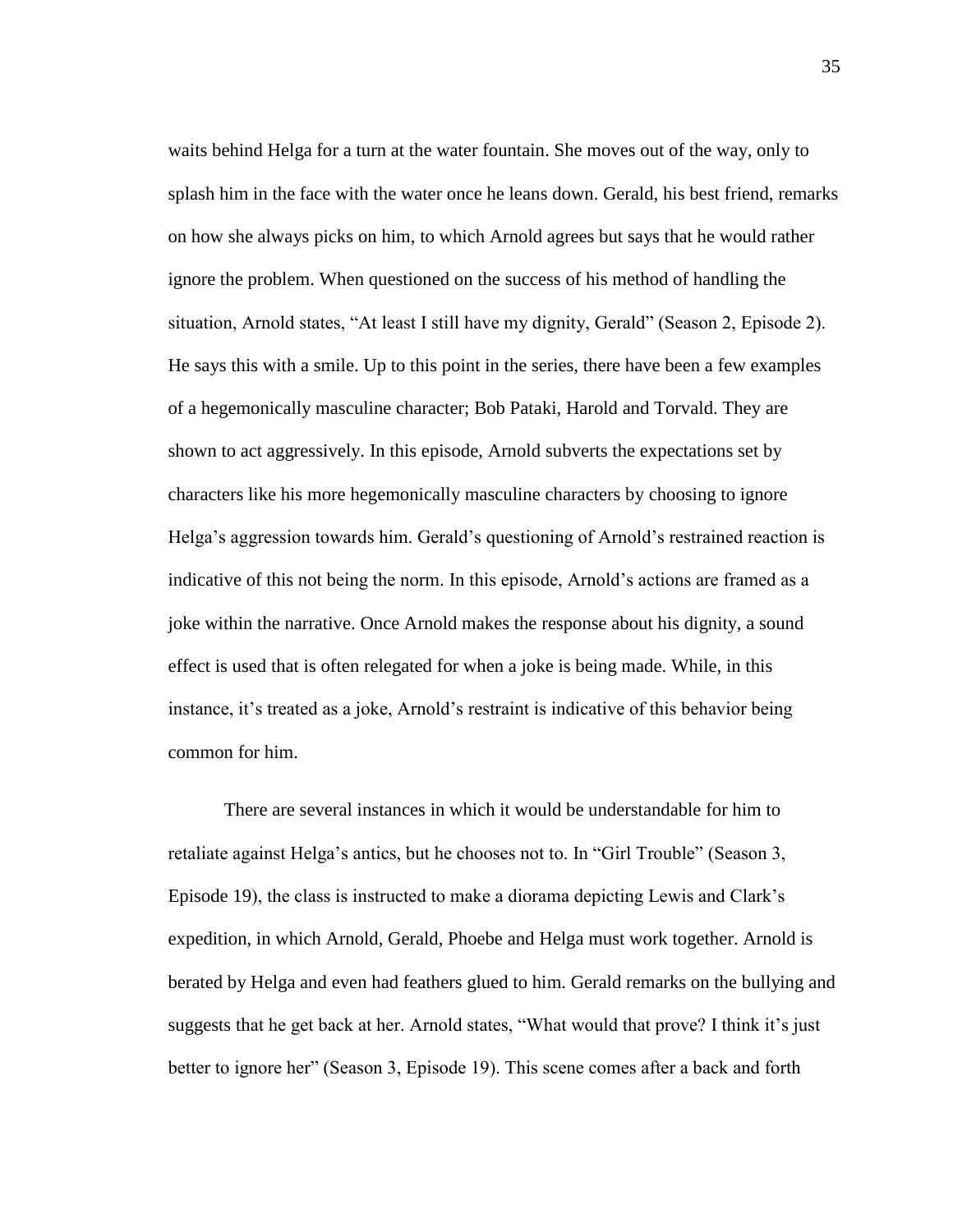between the two. Although Arnold initially tries to assert himself, he concedes. Again, in this scene, Gerald suggests to Arnold what would be the expected reaction. Unlike in the previous episode mentioned, when Arnold refrains from retaliation there isn't a sound effect. In this episode, Arnold's initial avoidance of aggression isn't depicted as a joke and is still in line with a pattern of behavior that is the norm for Arnold. This is one of the few episodes that Arnold retaliates, however. This will be further analyzed when studying his adherences to assertiveness and aggression.

Arnold's method of problem solving tends to avoid confrontation altogether, or to appeal to the emotions of those involved. In "In Helga vs. Big Patty" (Season 3, Episode 4), Arnold tries to implement non-confrontational problem-solving to avoid a fight between the Helga and Big Patty. He tries convincing Big Patty that Helga is a good person and to try and befriend her as opposed to fighting her. This is framed as the correct option since Patty does indeed follow his suggestion. To protect her reputation, she tells Helga to act as if she had gotten beat up while punching a gym mat to make it sound like a fight had occurred. Arnold's suggestion is indicative of an avoidance of aggression all together. Arnold focuses on Patty's feelings, suggesting to Helga that Patty was not angry at being made fun of, but hurt by being misunderstood. He suggests that Helga take her feelings into account and to even try and become friends with her. Arnold's suggestion is framed as a genuine option and not as a joke. While Arnold talks to Helga in this scene, the only sound effects are the sounds of children playing and the vague sounds of an urban freeway. Once music cuts in, it's used a transition to the next scene but with a focus on Helga's face. Throughout the series, different soundtracks are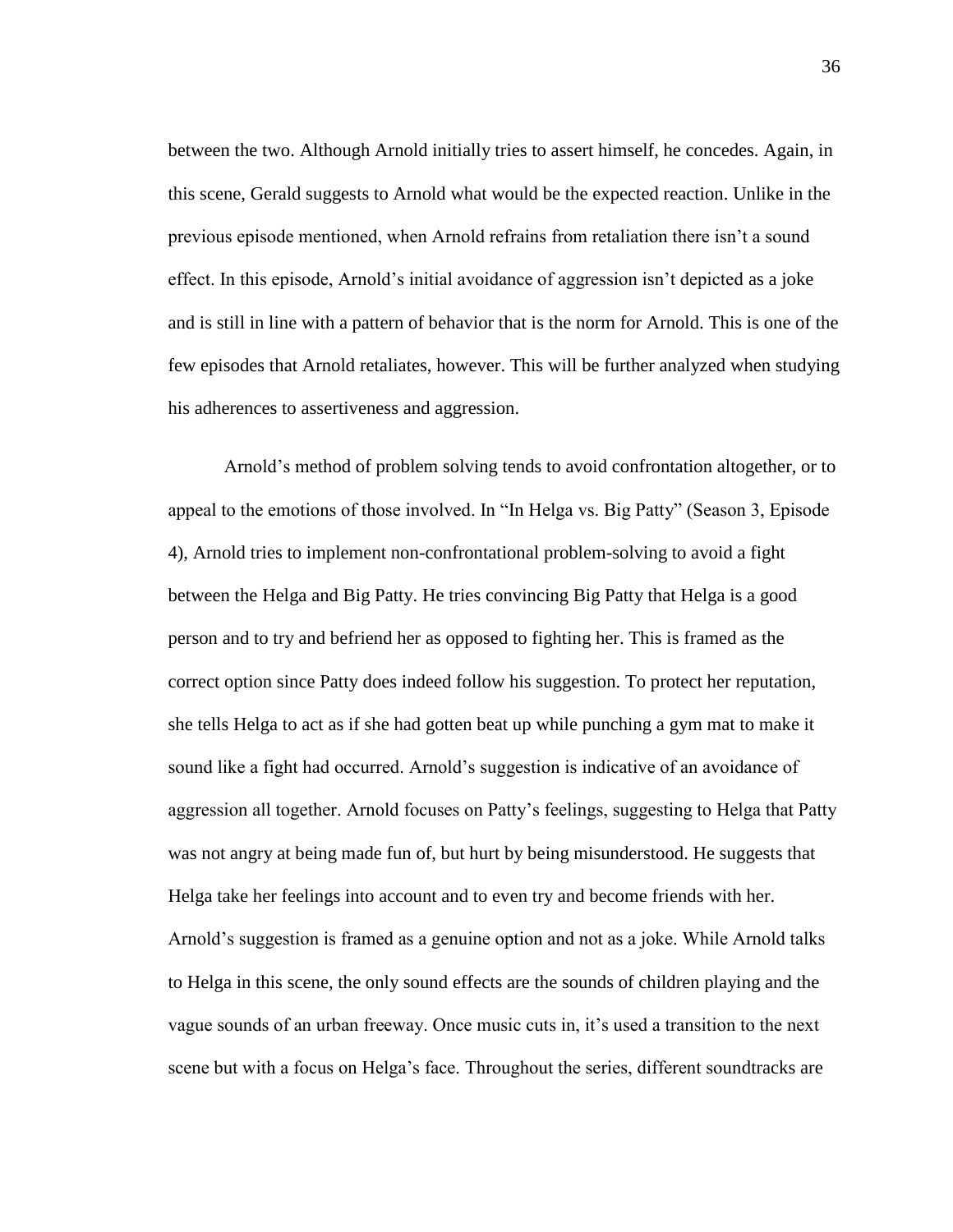used to quickly convey thoughts and actions. Just as there's a soundtrack or sound effect that is used to indicate a joke, there are soundtracks that indicate specific internal feelings of the focus character. The soundtrack used in this scene is one where Arnold, or that episode's focus character, is in thought. That framework coupled with the lack of jest in Arnold's suggestion makes the mentioned suggestion something that is considered as positive within the narrative. In "Curly Snaps" (Season 3, Episode 6), the named student reaches his breaking point and locks himself in the principal's office. Mr. Simmons suggests to principal Wartz that they should reason with him and be sensitive to his problems. Arnold concurs and once the issue is resolved, Arnold states, "We solved the problem in a peaceful way" (Season 3, Episode 6). Mr. Simmons and Arnold's method of problem solving is framed positively since their suggestions lead to Curly conceding to leave the office and go back to class. In "24 Hours to Live" (Season 1, Episode 17), Arnold accidentally knocks Harold out in a baseball game. Harold, in turn, threatens to beat him up, giving him the titular warning. Instead of fighting, Arnold chooses to dance "like a crazy person" (Season 1, Episode 17). In response, Harold becomes his friend and ignores the crowd that gathered for a fight. While an avoidance of aggression is common for Arnold, it's not necessarily and abnormality for other male characters. As noted just previously, Harold is a character that is more likely to succumb to aggression. However, it's through Arnold's influence that Harold views the behavior that subverts hegemonic masculinity is the better option.

Those around Arnold also notice his tendency to lack assertiveness and aggression. In "Girl Trouble" (Season 3, Episode 19), Helga notes how her actions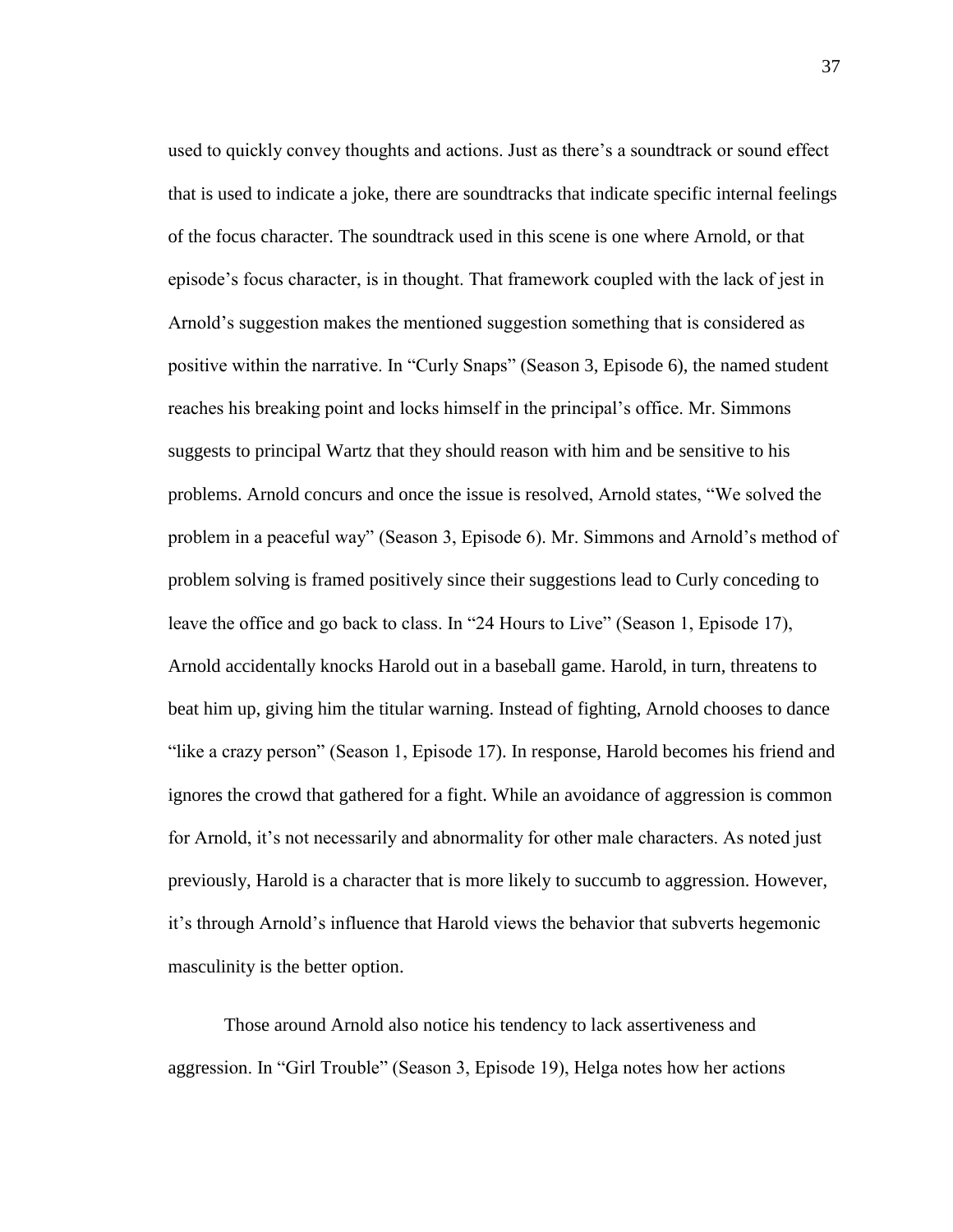pushed Arnold to retaliate against her, which will be further explained in the section about his adherence to more aggressive behaviors, and how far removed that was from his typical behavior. In "Beaned" (Season 5, Episode 11), Arnold accidently hits Helga in the head during a baseball game, causing a moment of amnesia for her. Arnold takes care of her throughout the episode. Unbeknownst to him, Helga regained her memory the next day. At the start of the episode, Helga already makes note of Arnold's kindness and says, "Oh Arnold; so benevolent, so totally considerate and selfless to others" (Season 5, Episode 11). Gerald also takes note of his kinder nature. In "Best Friends" (Season 2, Episode 11), two classmates, Rhonda and Nadine, have a falling out. Arnold sets out to help the pair, to which Gerald says, "Arnold the problem solver, Arnold the ambassador, Papa Theresa" (Season 2, Episode 11). With his peers acknowledging Arnold's tendency to avoid aggression, it creates a narrative framework that indicates that the subversion is a norm in Arnold's pattern of behavior.

Even though Arnold tended to be passive and avoid aggression, there are still instances in which Arnold adhere to this behavior in hegemonic masculinity. One instance can be seen in the episode "Girl Trouble" (Season 3, Episode 19). Throughout this episode, Helga relentlessly bullies Arnold. The next day, Arnold and Helga have a tug of war, though involuntary on Arnold's part, over a can of paint. Some of the paint gets on Arnold, and he immediately retaliates, throwing paint onto Helga in return. The entire class gasps, all the students facing Arnold in shock. Their teacher, Mr. Simmons, states, "this is so not like you" (Season 3, Episode 19), in response to the action. He is given detention. Once he gets to his house, he tells his grandfather about it, in which he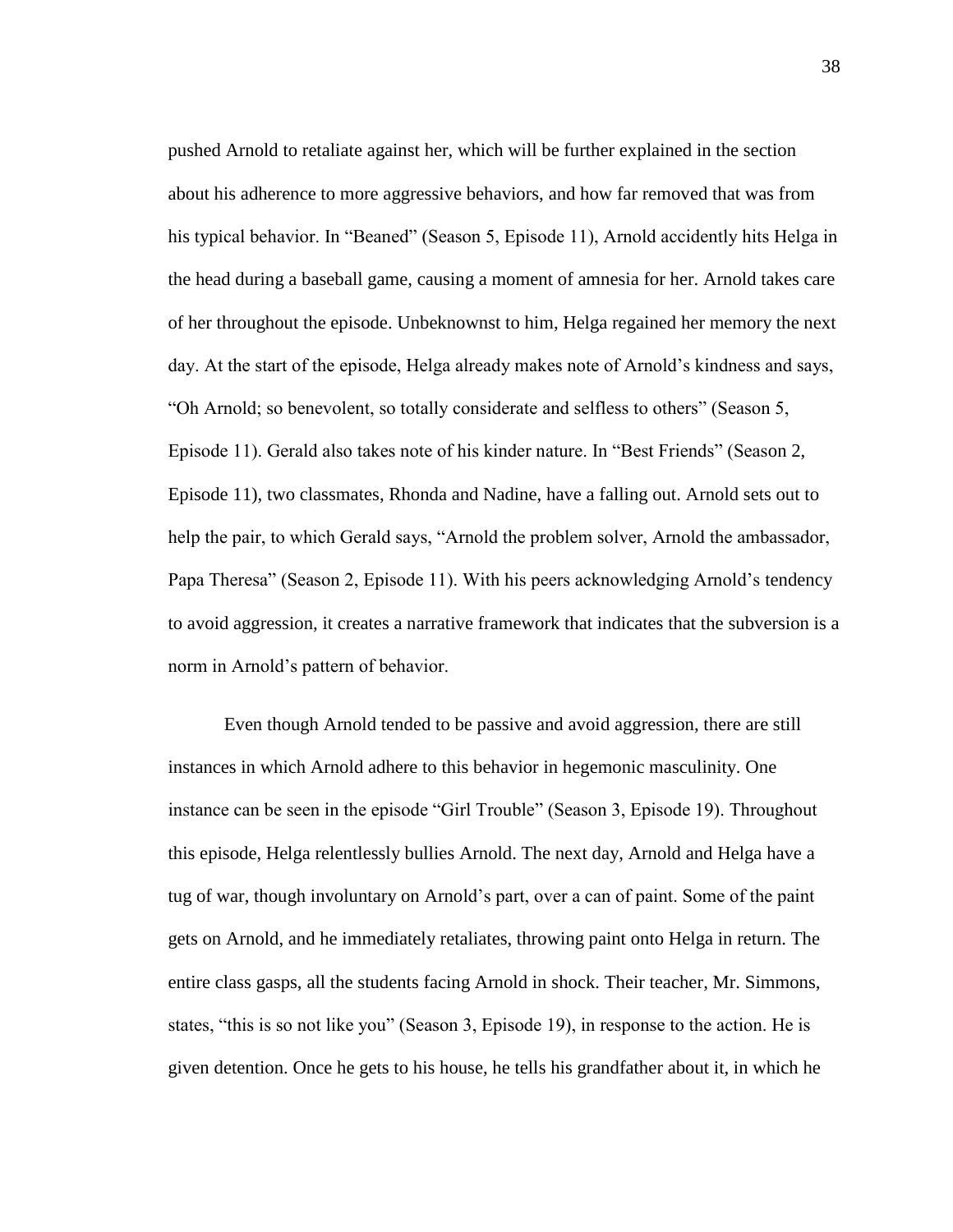says, "… oh, my word, you've snapped Arnold! You've turned into a vicious, paint pouring thug. I don't know what to think of you anymore," (Season 3, Episode 19). Although the overreaction is played for laughs, accompanied with an eye roll from Arnold, it is still in line with how this kind of action is viewed for Arnold. His grandfather follows up and asks him why he didn't follow his instincts, to which Arnold responds that he did. His grandfather then says that he should've followed his "good instincts" (Season 3, Episode 19). Arnold's retaliation isn't seen as a good thing. His peers recognize this action is out of the norm for him and see it as a negative. When Helga remarks on the day's events while at her home, she says, "What havoc have I brought; forcing you to behave so badly? Where is my kind, thoughtful, generous Arnold, the boy who turned the other cheek?" (Season 3, Episode 19). In this instance, the adherence to a hegemonically masculine behavior is treated negatively within the narrative of the show. This is also indicative of the more fluid representation of gender. Arnold's aggression was in retaliation to Helga's aggression. However, the aggression from her is viewed as normal by their peers. For the audience viewing this exchange, the frame is that this characteristic is both normal and somewhat neutral for Helga, while being abnormal and a negative for Arnold. In "Mugged" (Season 1, Episode 11), Arnold is robbed and physically assaulted by a man. He learns self-defense from his grandmother; however, he shows a change in attitude in which he is more aggressive to his peers and even strangers. This is framed negatively in that his peers no longer want to be around him. During this episode, Arnold is both able to fight and physically imposing. This framework is highlighted by the narrative as well as physically with his representation through the camera. His typical smile or blank expression is replaced with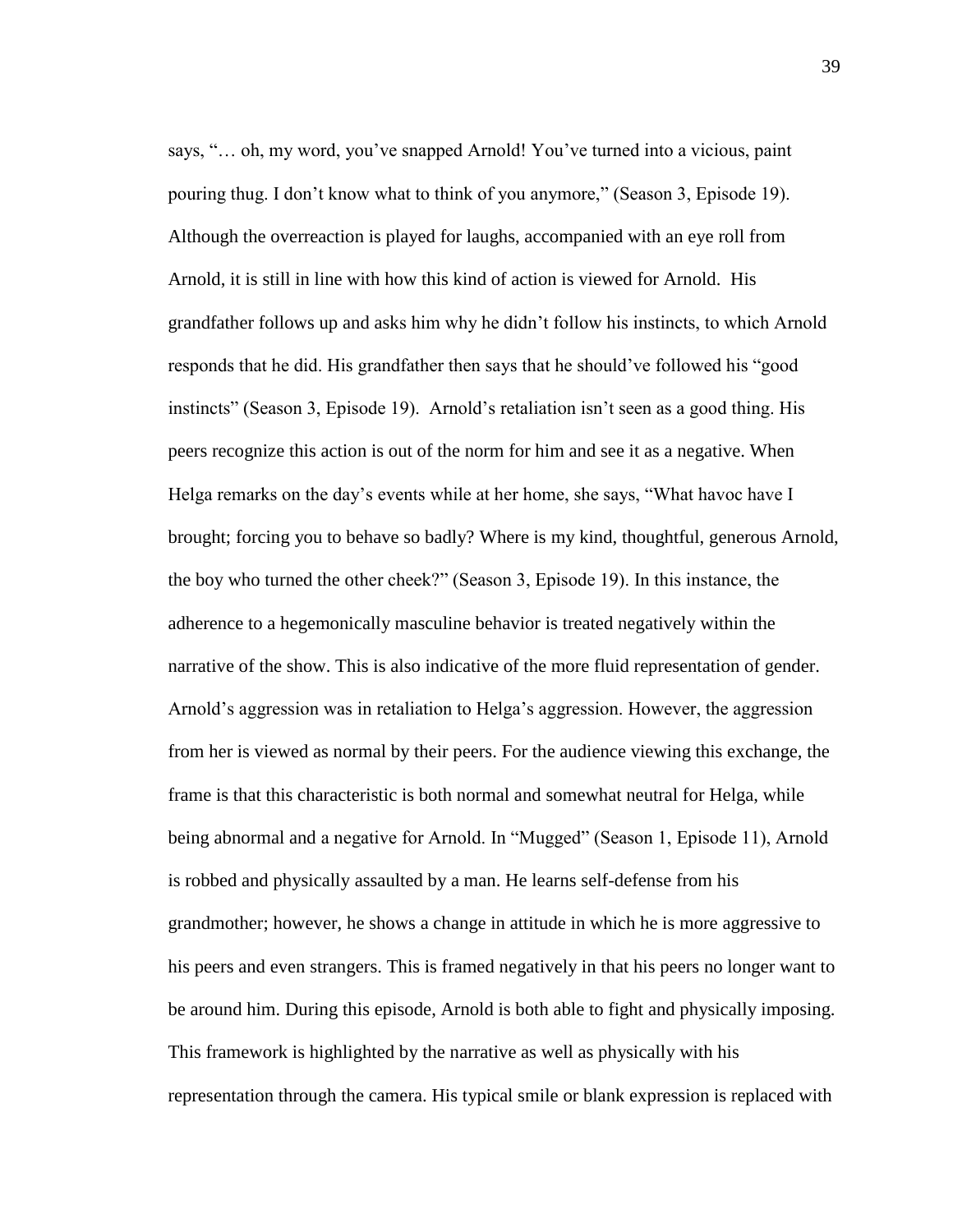a scowl while walking down the halls of his school. He startles a classmate by punching at him and stands over the classmate with his shadow casting over the other boy. Each time that Arnold punches, the screen briefly goes black with a flash of white lightning over the top of it. The sequence happens as quickly as a blink of the eye. This same overlay is used when Arnold is confronted by a group of people after he makes a man cry. When he runs away from the group, he rounds the corner into an alley. He gets scared when he sees the shadow of his mugger, only to realize that it was his own shadow. This framed Arnold as equally aggressive as his mugger, and it is neither in line with who he is nor what is considered positive for him within the narrative.

### *Aang*

Given that *Avatar: The Last Airbender* is an action-adventure series, aggression and assertiveness is a bit different from *Hey Arnold* and *The Loud House*. As the main character of this series, there is an expectation for Aang to fight. However, unlike a vast majority of the other characters, Aang's fighting style involves a focus on evasion and last resort defense. This is acknowledged by Aang in "Sozin's Comet, Part 2: The Old Masters" (Season 3, Episode 19). This episode is one of the final ones leading up to his fight with Firelord Ozai. Aang is on the back of a lion-turtle, a creature whose body is initially mistaken for a small remote island and uses his time to contemplate how stop Ozai without killing the man. It should be noted even his friends expect him to kill Ozai. During this time, he calls on his past lives to try and see if they can give him advice. He can contact Avatar Yangchen, a fellow Airbender in the hopes of getting advice from her that matches with his pacifistic morals. When she comments on his gentle nature, he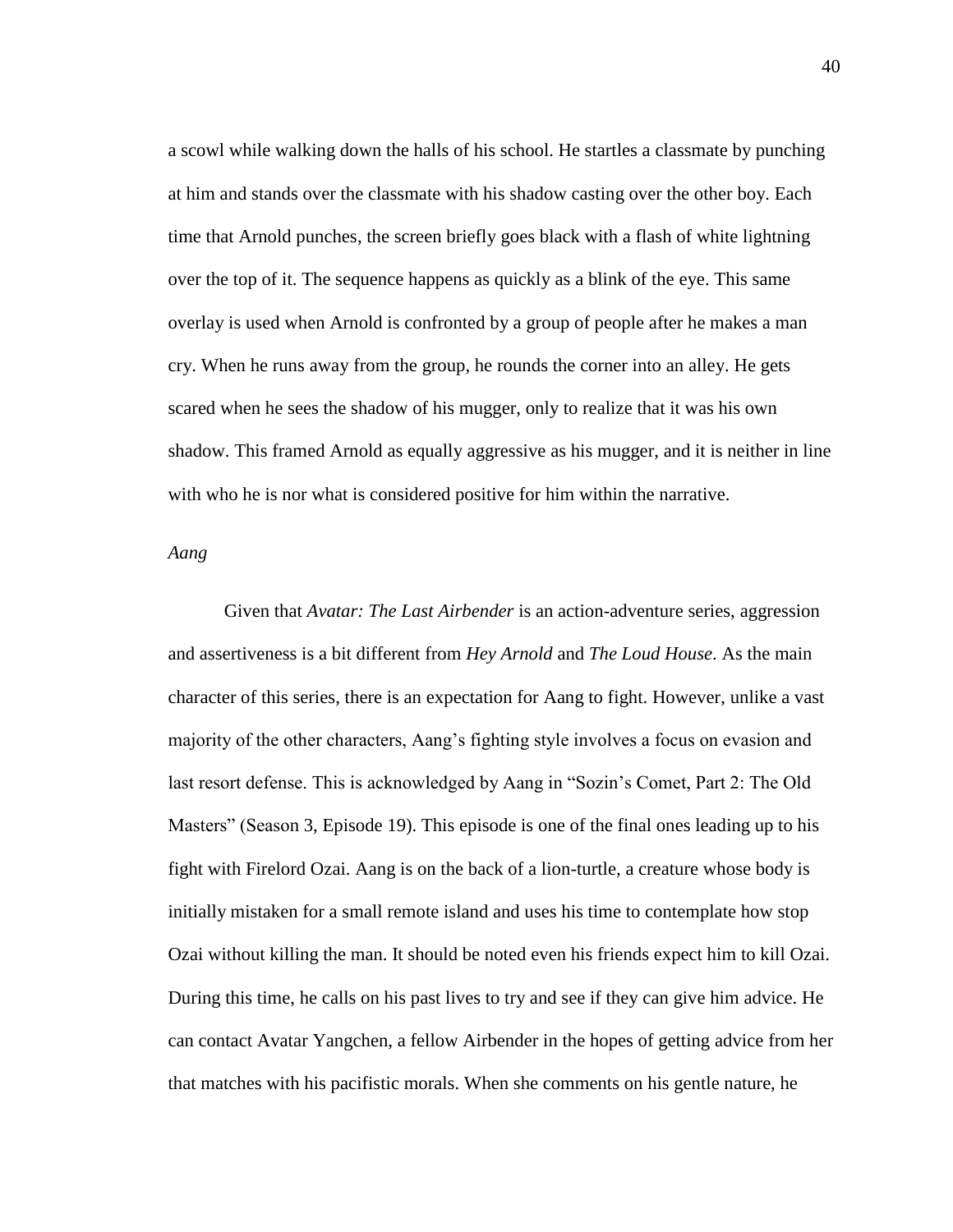responds by saying, "… I've always tried to solve my problems by being quick or clever. And I've only used violence for necessary defense" (Season 3, Episode 19). This is indicative of a subversion of hegemonic masculinity. There's nuance to the representation of this subversion within the framework of the narrative. Trying to find a way to stop the Firelord is framed positively for Aang on a personal level. The other Avatars recognize that a less aggressive means is preferable for Aang. However, all the Avatars that Aang speaks to tell him that the more aggressive option is what would be most beneficial for the fate of the world. Aang's more evasive fighting style is noted by other characters throughout the series. Both Zuko and Admiral Zhao, two fire benders, would also use his evasive fighting style to mock him during their fights. Even though the two mock his less aggressive fighting style, Aang still manages to beat both in almost every one-on-one fight.

While Aang is willing to fight, he tends to try and solve his problems through talking and more peaceful means. In "Winter Solstice, Part 1: The Spirit World" (Season 1, Episode 7), Aang and his friends stop in a village that is under attack from a spirit named Heibi. Aang offers his aid to try and stop the onslaught of the village. There is a clear difference in the way that Aang and Sokka handle the situation. Aang had tried talking to the spirit but was attacked in return. Sokka comes out to help him and specifies his intent to fight. Aang responds by saying, "I don't want to fight" (Season 1, Episode 7). This is a direct contrast between Aang and a character whose behavior is more typical to hegemonic masculinity. Although Sokka knows next to nothing about spirits, he comes to Aang's aide, ready to fight. As Heibi approaches, the music is a bit slow and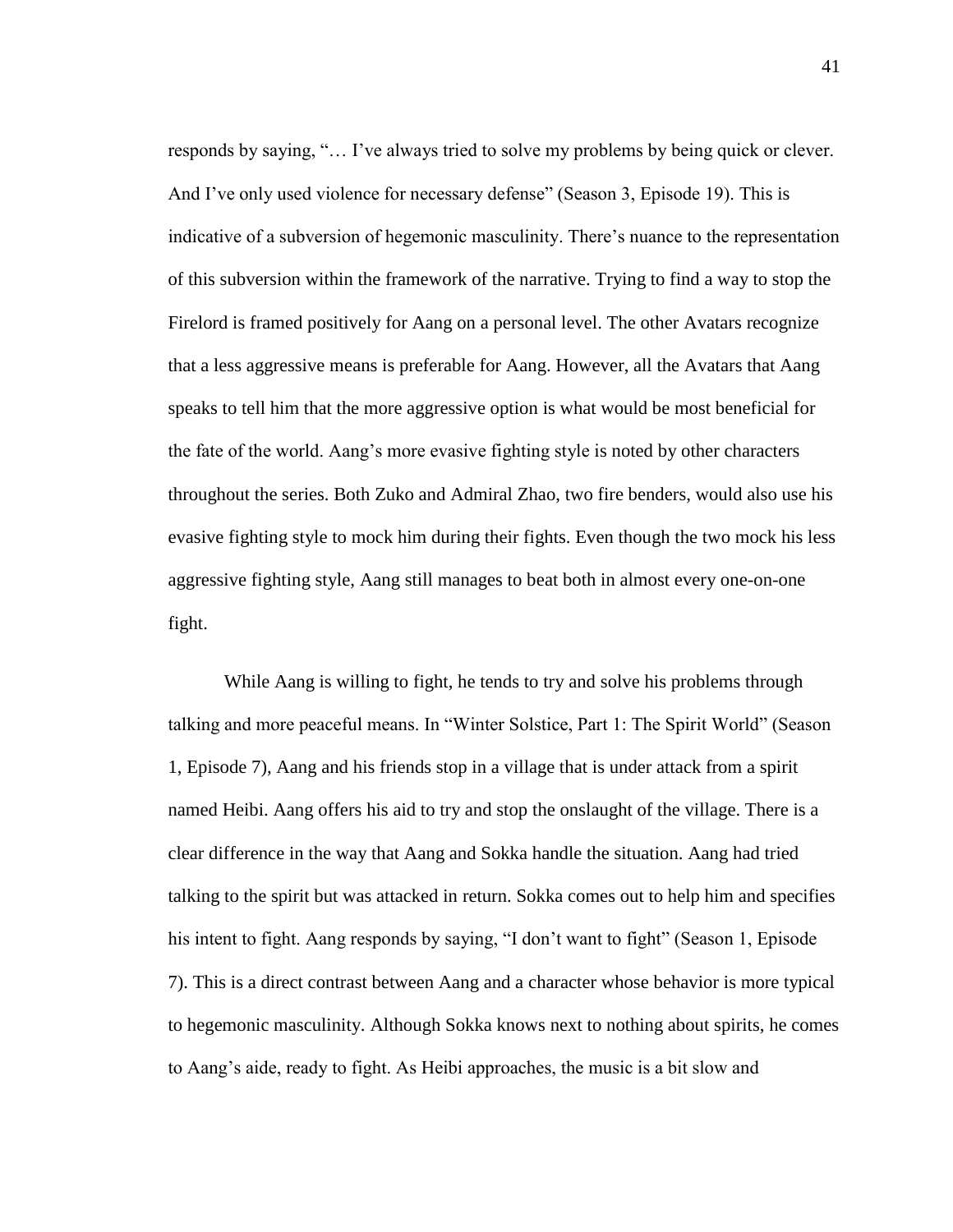foreboding and continues as Aang tries to reason with the destructive spirit. Aang gets to a rooftop and shouts a command for the spirit to stop and listen to him. The music stops completely, only starting up with a fast-paced flutter of woodwind instruments as Heibi hits Aang away from the roof. This soundtrack is often used in the series when Aang encounters some form of trouble, be it from another character or something happening negatively in the environment. Aang's assertion is framed as a cause for a negative reaction. It isn't until the next episode that Aang solves the problem with Heibi. He does so by understanding that Heibi is hurt by the loss of his forest and assuring him that it will grow back by presenting the spirit with an acorn. The difference between Sokka's reaction is that his choice to fight ends with him being captured. When Aang chose to understand Heibi and appeal to the spirit's emotions, he was able to save the village, Sokka and the other villagers that had been captured before Aang got there. In "The Great Divide" (Season 1, Episode 11), Aang gets two feuding tribes to come together by using a clever means to help remedy the past transgressions between the tribes. In "The Avatar State" (Season 2, Episode 1), the group meets with General Fong to try and figure out how to fight the Fire Nation. Fong suggests that they used the Avatar state since that was when Aang was at his utmost strength. Aang initially doesn't want to be a part of Fong's plan and must be convinced into this position of extreme aggression on his part since it is so different from his typical behaviors. Aang is depicted as at the height of aggression when in the Avatar state and that he is weary of it. When Fong's plan to trigger the Avatar state puts Sokka and Katara in danger, Aang appeals to emotion to try and get General Fong to stop. The narrative treats General Fong as in the wrong. The music that is played when General Fong tries to force Aang into the Avatar State is like Heibi when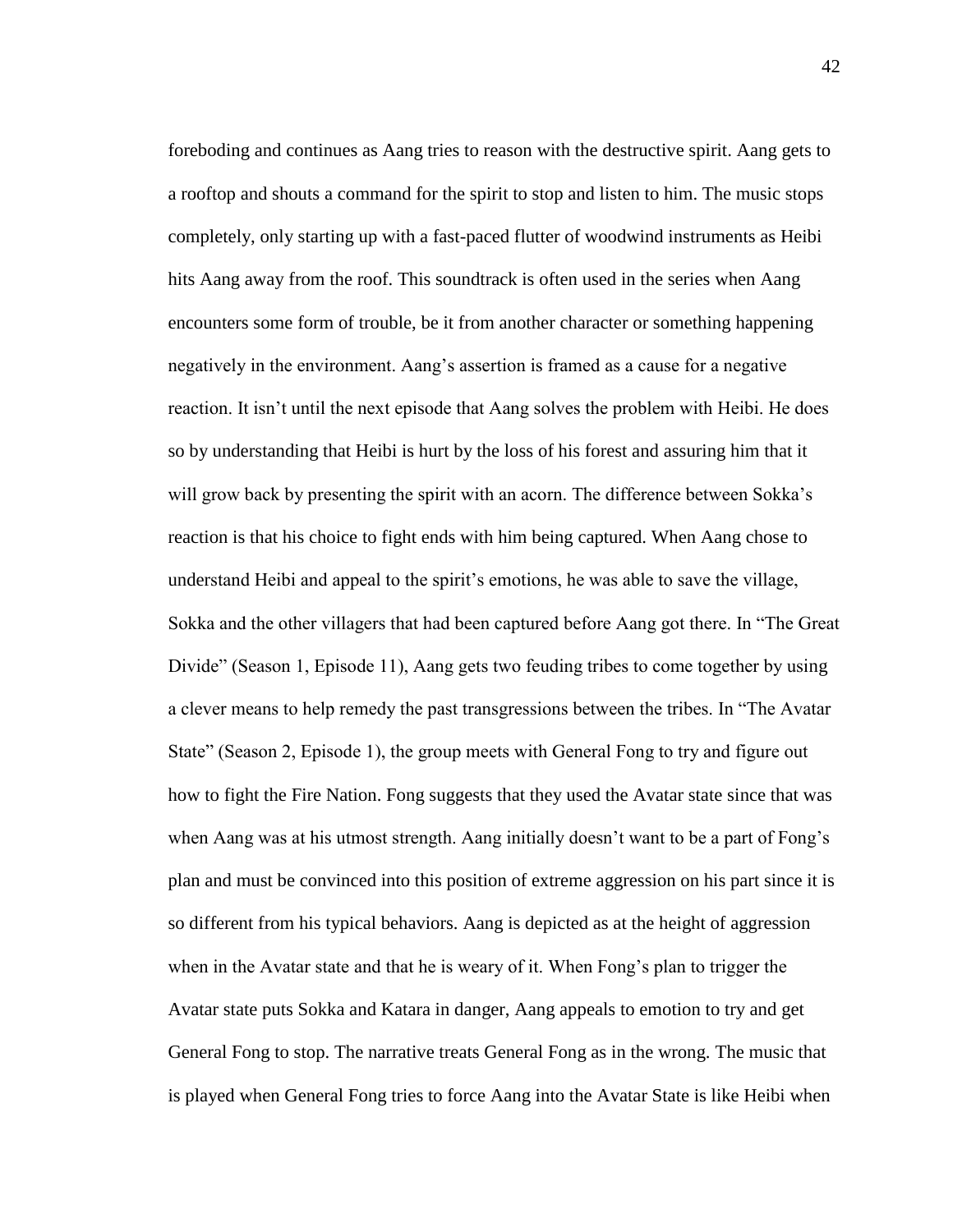the spirit was first introduced as a threat. This frames General Fong as a threat as well. Once the Aang is triggered into the Avatar State, everyone, including the General is shown to be afraid of him. Aang's peace oriented problem-solving is even extended to the main antagonists of the series. In "Sozin's Comet, Part 3: Into the Inferno" (Season 3, Episode 20) and "Sozin's Comet, Part 4: Avatar Aang" (Season 3, Episode 21), Aang tried to convince the Firelord to surrender so that they wouldn't have to fight. Although Aang was unsuccessful in this endeavor, Aang is still able to subdue Ozai without killing him, and even without causing a lot of pain when they do end up fighting. This is indicative of how the narrative treats Aang's subversion of this characteristic. At the end of the series, it's Aang's actions that leads to Ozai's defeat while also sparing his life.

Other characters often took note of Aang's gentle nature. In "Sozin's Comet, Part 2: The Old Masters" (Season 3, Episode 19) Avatar Yangchen states, "I know you have a gentle spirit," (Season 3, Episode 19). Avatar Yangchen's comments come off as sad. The camera pulls back from a close shot of Aang's distraught face and is accompanied by somber music. The framework in this scene is a recognition that the idea of Aang having to stray from this subversive characteristic is troubling for him and Yangchen. She recognizes that killing Ozai goes against Aang's best needs. A character that frequently makes note of Aang's lack of aggression is Toph Beifong, a blind earth bender that is around the same age as Aang. She tends to act in a way that is more abrasive than Aang. Toph joined the group so that she could help Aang master earth bending. When Aang and his friends first meet Toph in "The Blind Bandit" (Season 2, Episode 6), they see her in an underground arena that is like a wrestling ring in which the opponents use earth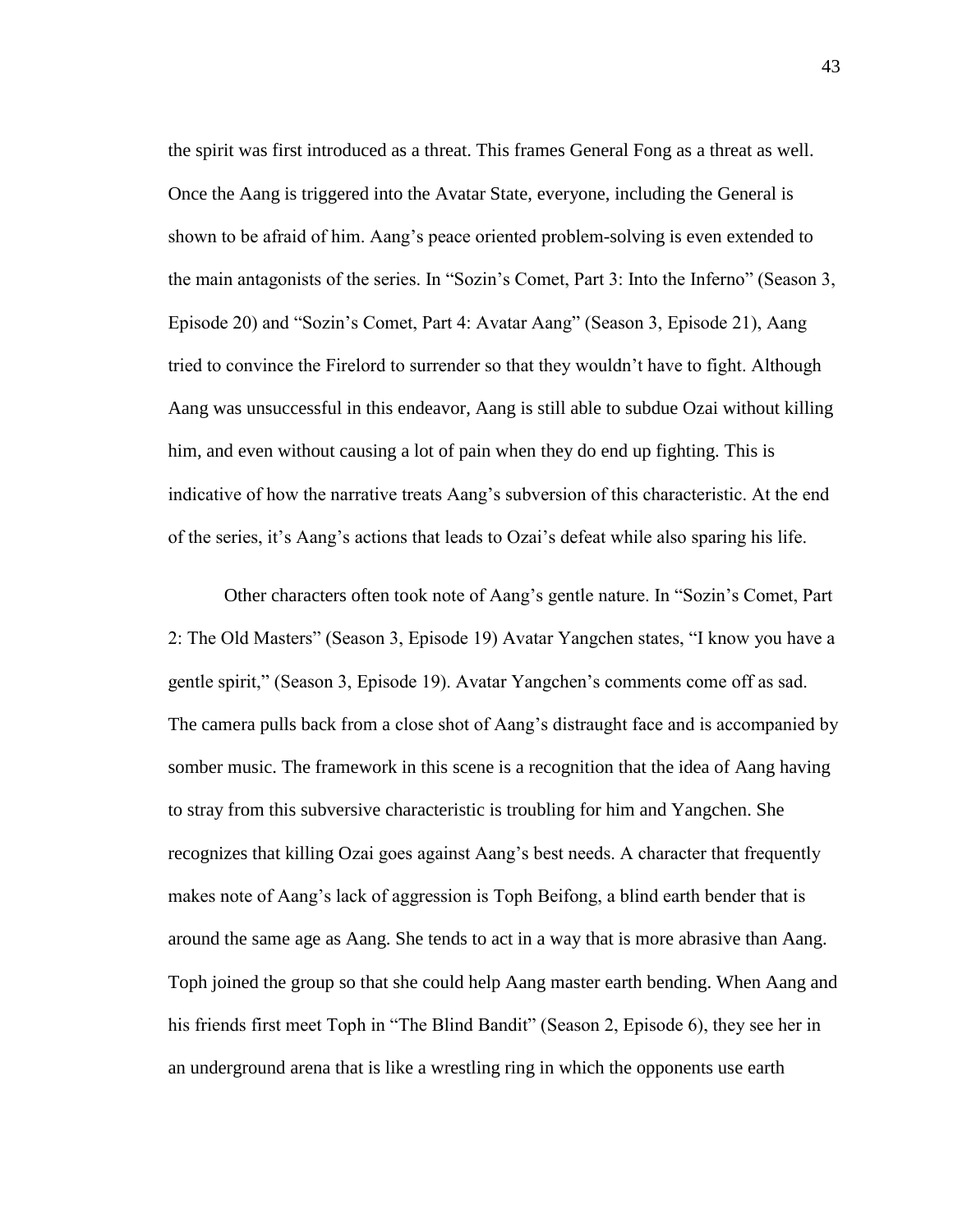bending. As opposed to fighting with their fists, the flashy moves used in this scene involve using their ability to manipulate the earth to launch rocks at one another. Aang gets into the ring to challenge her but says "I don't want to fight," (Season 2, Episode 6). At this point, Toph gives him the nickname, "Twinkle Toes," which she does throughout the series. Between these two characters, Toph is represented as having behaviors that adhere to hegemonic masculinity. She is brash, where Aang is a bit meeker. This, like Helga in *Hey Arnold* is indicative of the fluidity in how this series represents gender. He's still framed as formidable against Toph. Aang is the first and only person who was able to win against her. Even so, it is his evasive fighting style that gave him an advantage over Toph. Zuko also makes note of Aang's passive behavior. In "The Day of Black Sun, Part 2: The Eclipse" (Season 3, Episode 11), Zuko confronts his father, the Firelord and says that he will join the Avatar's side in the war. He says, "… we need to move to an era of peace and kindness," (Season 3, Episode 11) equating these attributes to Aang and his peers. Zuko is depicting his father's and even his own aggression as something negative. Zuko's departure from the aggressive framework of his family is framed as a necessary progression. Throughout the series, Zuko is depicted as a relatively strong fire bender. However, in "The Fire Bending Masters" (Season 3, Episode 13), he realizes that his anger and aggression is what fueled his bending. In letting go of his aggression, he can become a true fire bending master. The narrative, in this scene, treats a lack of aggression as something positive. Zuko can become a better fire bender, through actions that align more with Aang and subvert hegemonic masculinity.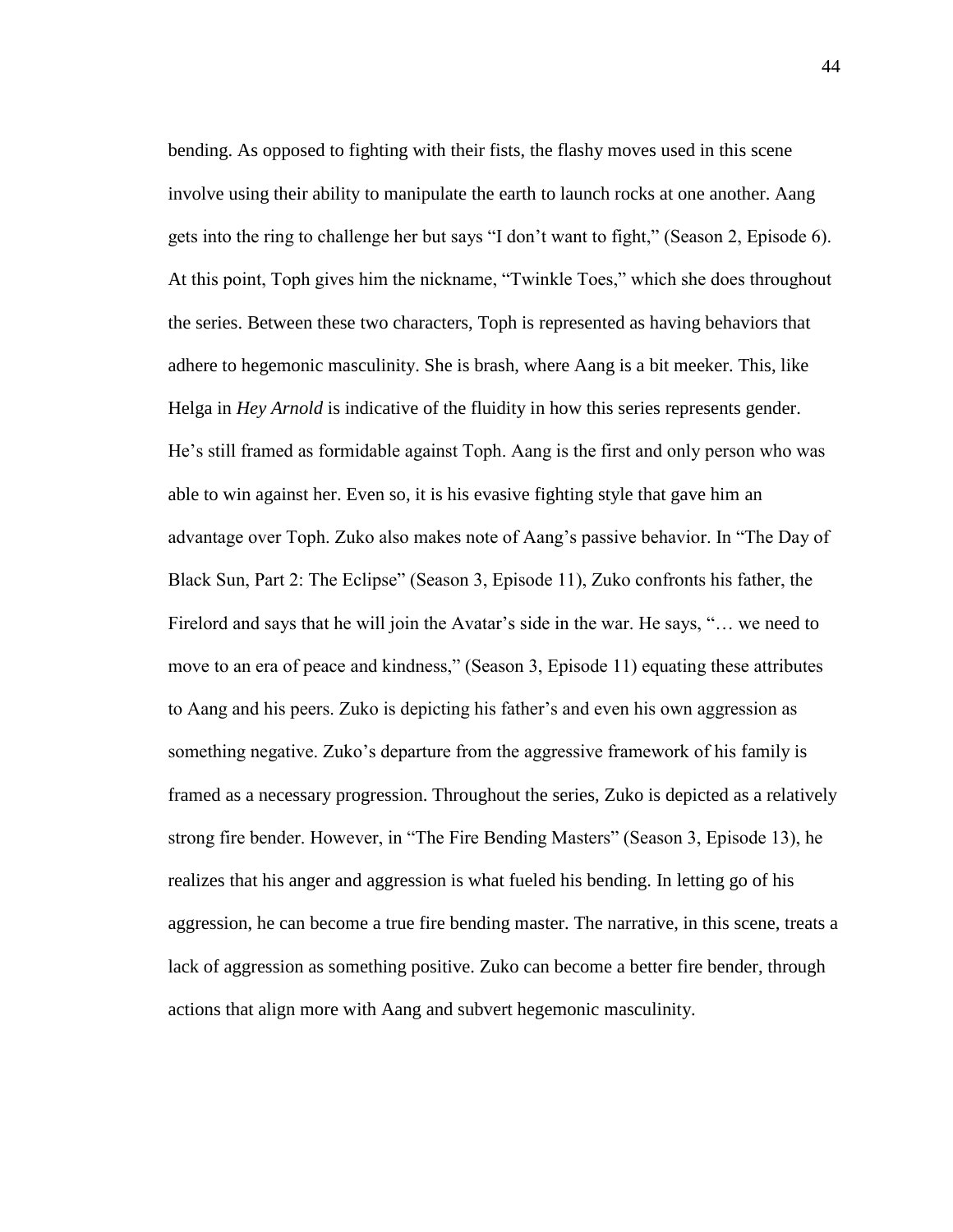While Aang was more likely to avoid aggression and assertive behaviors, there are exceptions. A lot of these instances occur when Aang is in the Avatar state. As noted, Aang is at his strongest during this time. In "The Avatar State" (Season 2, Episode 1), Katara makes note of how uncomfortable she is when Aang is in the Avatar state. She states, "I saw you get so upset that you weren't even you anymore" (Season 2, Episode 1). There were still times where Aang was aggressive without going into the Avatar state. These instances happened after Appa, his giant, flying bison, was taken. In "The Desert" (Season 2, Episode 11), Aang frequently lashes out at his friends when Appa is initially captured. After wandering deeper into the desert, they find the hive of buzzard wasps. One takes Momo, Aang's lemur that joined the group from his old home and flies away. In response, Aang follows behind the buzzard and kills it to rescue Momo. In this series, Aang has had to fight against different animals multiple times, from the spirit Heibi to a platypus bear. He has never in any other instance caused harm to those animals, let alone kill one. This action is out of the norm for Aang. It is framed as such in the episode. The music is dark and foreboding when the camera goes from the buzzard's falling body and back to Aang. The lighting casts a dark shadow around Aang's eyes, clouding them. Even Momo is impacted by this difference since he cowers beside him instead of resting on his shoulder like he normally would. In the same episode, Aang and his friends encounter the sand benders that had taken Appa. Aang reacts to them violently, breaking one of their sand sails. He gets so upset, that he triggers the Avatar state. When Aang adheres to aggression, it is often framed as negative. His aggression is views is something that he needs to overcome in order to be in control. A lack of aggression isn't framed as a lack in masculinity. Only Toph jokingly feminizes Aang's lack of aggression.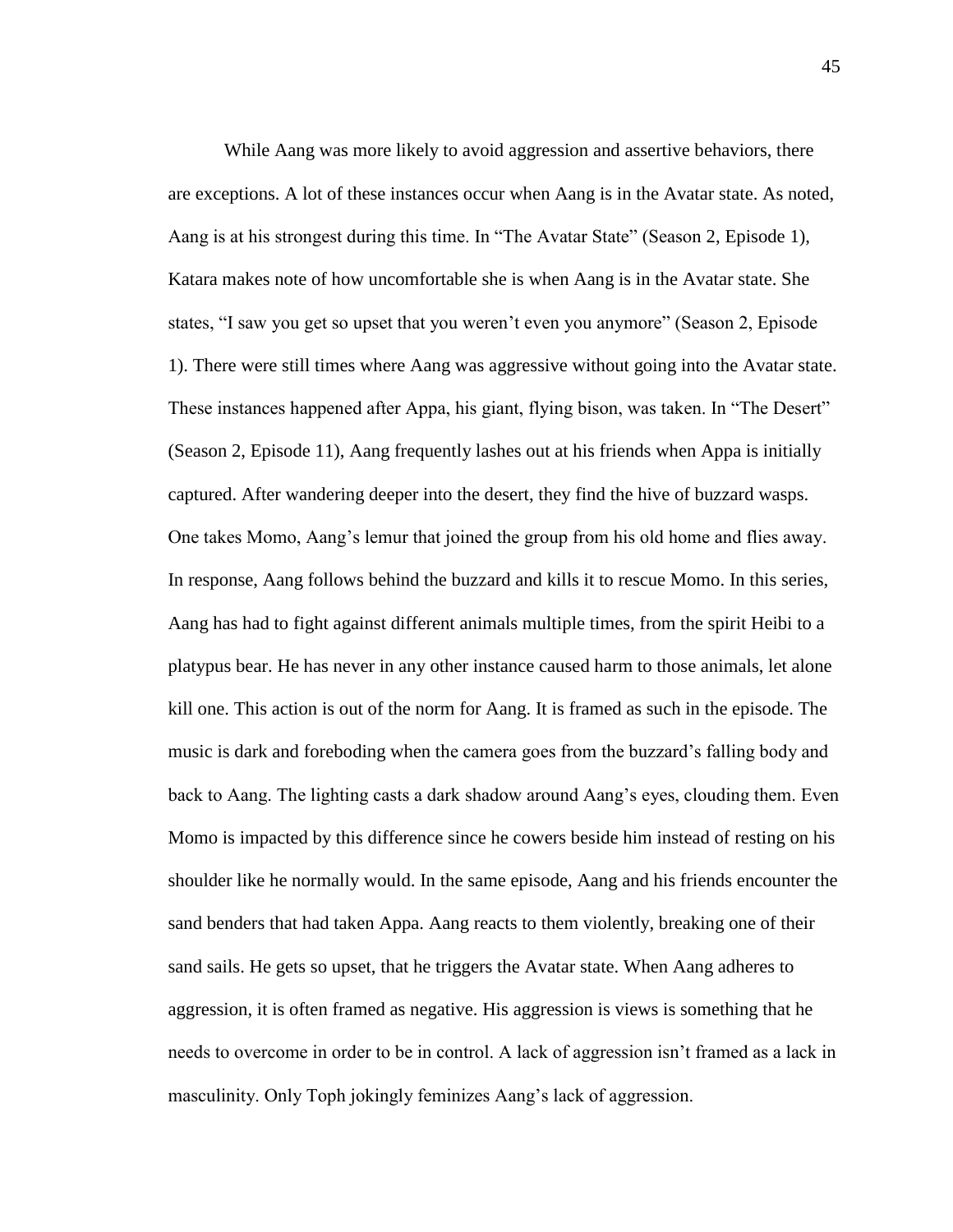# *Lincoln Loud*

A lot of Lincoln's problems tend to revolve around his ten sisters. When he has altercations with his siblings, he often tries to avoid abrasive behaviors and instead focuses on understanding them. In "Left in the Dark" (Season 1, Episode 1), Lincoln uses his understanding of his sisters to get what he wants. All eleven siblings must share one television in the living room, and none of them wants to watch the same thing. Lincoln uses his knowledge of his sisters to convince them to do another activity instead watching TV, only failing when he forgot to account for his younger sister, Lucy. Like Aang, Lincoln uses cleverness, rather than aggression, to get his way. *The Loud* House relies on comedy more than *Hey Arnold* and *Avatar: The Last Airbender.* As such, many of his instances of cleverness over assertion are used for comedic purposes. Within the narrative, it's normal for Lincoln to be clever or even cunning. However, this also highlights Lincoln's ability to understand and care about his sister's feelings. This is seen in "Driving Miss Hazy" (Season 1, Episode 6). In this episode, Lincoln and his other siblings were frustrated with having to do favors for their oldest sibling, Lori, so that she would drive them places. Lincoln initially convinces the second-oldest sibling, Leni, to try and learn how to drive to by-pass Lori's demands. However, it's in seeing how much Leni wants to succeed that he puts his more selfish needs aside to help her. Both examples highlight another consistent behavior in Lincoln, and that is putting his sisters' needs over his own. This is framed as a positive thing in the narrative of the show given that he is often rewarded by the end of the episode. In "Heavy Meddle" (Season 1, Episode 2), Lincoln mentions that he has a bully. When asked by his friend, Clyde, on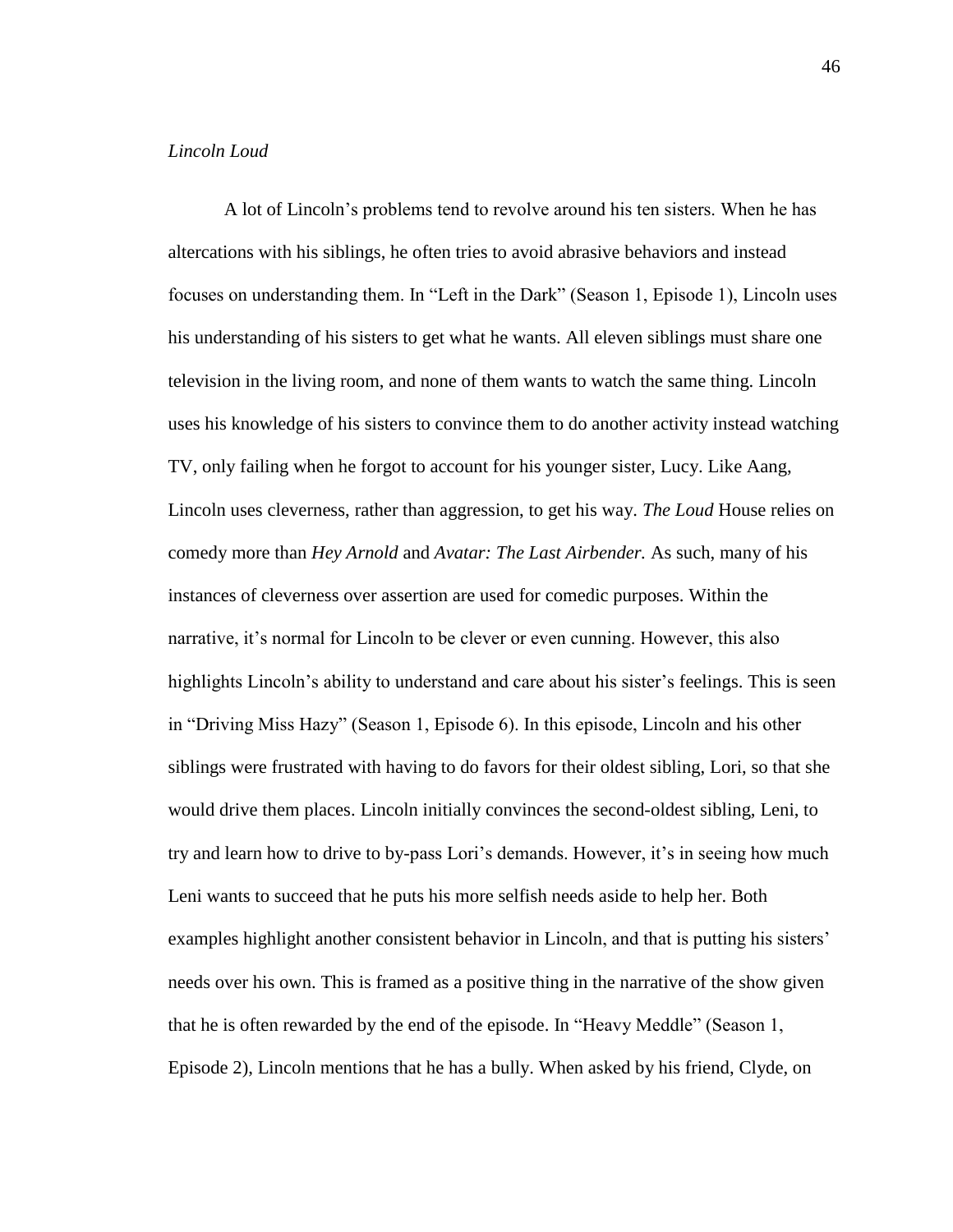how he should handle it, Lincoln says, "I'm going to deliver a well worded speech" (Season 1, Episode 2). When Clyde mentioned possibly having a physical altercation, Lincoln looks down on the idea, calling it "barbaric." While this response is framed a joke, by the end of the episode, avoiding an aggressive response quells the tension he has with his bully (who, incidentally, was a girl). This subversive behavior is often either what helps Lincoln gain what he wants or portrayed as the positive action.

Lincoln's willingness to assert himself fluctuates throughout the series. Some of that stems from the dynamics of the family. Because there are so many members of the family, thirteen to be exact, they all often vote to make decisions. This is seen in "In Tents Debate" (Season 1, Episode 4), in which Lincoln's vote is the tiebreaker for what the family will do for vacation. Lincoln follows a more manipulative behavior instead of an assertive one to get bribes from both sides. However, when he is caught, Lincoln decides to do their usual vacation and ensure that his sisters have an enjoyable time. He says, "It may not be much of a vacation for me, but it's worth it if all ten of my sisters are happy" (Season 1, Episode 4). In this episode, he uses his cleverness to get what he wants. By the end of the episode, he is shown to be the one in the wrong; not because he chose to be clever, but because he had betrayed his siblings. In "One of the Boys" (Season 1, Episode 41), Lisa, the second-youngest and resident genius, creates a watch that will let Lincoln experience an alternate reality in which he has ten brothers instead of sisters. After the first day, Lincoln finds that it is impossible to assert him with a more abrasive set of siblings. He also dislikes how aggressive they act towards him, openly complaining whenever a brother physically teases him. When in a house that mainly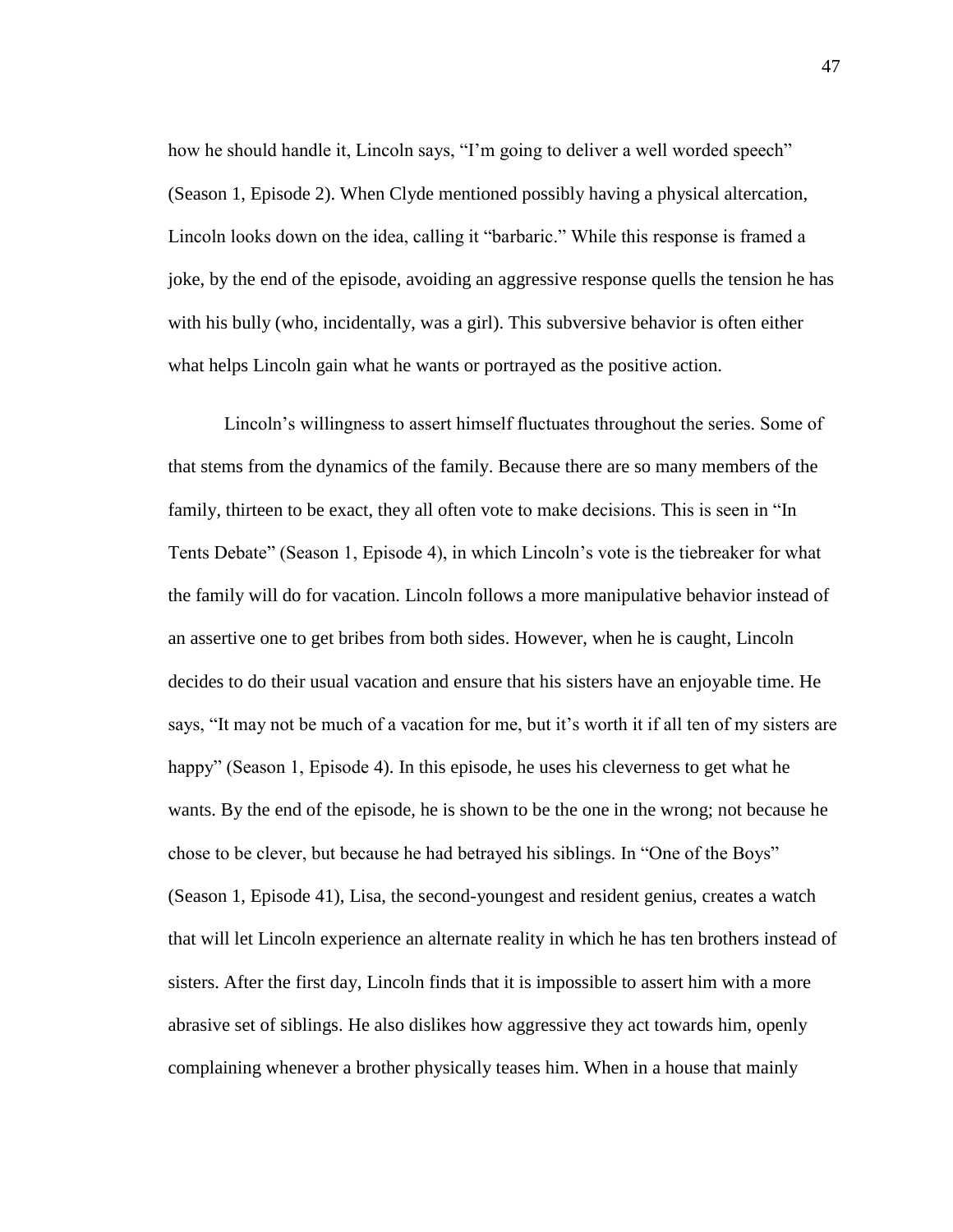adheres to hegemonic masculinity, Lincoln is unable to adjust. In comparison to male characters that adhere to hegemonic masculinity, Lincoln is noticeably different.

In opposition to assertiveness and aggression, Lincoln abides by a more nurturing attitude. There are several moments in the series in which Lincoln, in some way or another, takes care of his siblings. In the season prior to their parents really being shown in the series, Lincoln was often the one that would prepare his siblings for the day. In "Shell Shock" (Season 2, Episode 19), Lincoln makes note of his own nurturing nature. Lincoln is assigned to watch over an egg and act as its parent with his classmate, Ronnie Anne. He sees her as too violent and not enough of a caretaker to be left alone with their egg. Lincoln treats aggression as a negative behavior that is not the norm for him.

# **Position of Authority**

### *Arnold*

There are several times where Arnold is the leader of the group, however, that leadership is less of a position of authority and more as means to make him an effective problem solver. When he takes charge of a situation its mainly to help another character. This is prominent with Tucker in "Benchwarmer" (Season 1, Episode 5). Arnold, his friends and Tucker play on a basketball team where Tucker's father is the coach, Coach Wittenberg. He instructs the kids to always pass the ball to Tucker, something that Arnold only disobeys when Tucker is physically unable to catch the ball which leads to coach Wittenberg benching Arnold for the foreseeable future. Although Arnold initially wants to quit, he is willing to stay, not for the chance to outplay Tucker, but for the good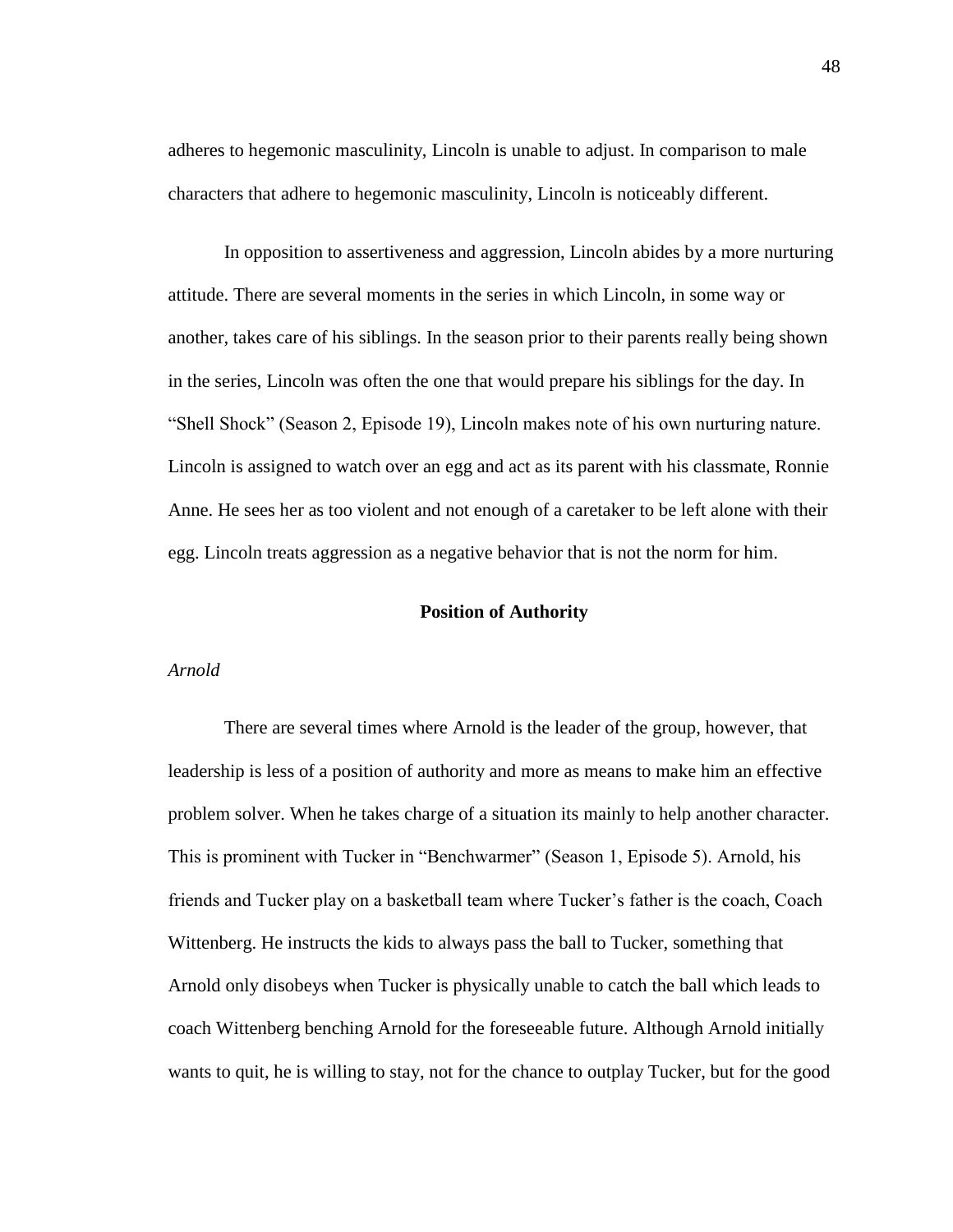of the team. When he sees that Tucker is struggling under the pressure, he offers to help him overcome it. Helping Tucker is to his detriment. Arnold can consistently make free throws, but Tucker admits that he gets flustered and is unable to land any points. If Arnold had let him continue with his lackluster performance, then he likely would've made it back onto the team, at the very least. This is shown to be true when Arnold is brought back onto the court when Tucker fakes an injury. He is positioned as the one that will carry the team. Even with this glimpse of leadership, Arnold makes the choice to enact a play that both utilizes the other players and positions them as equals to him. However, he is the decision maker, in this regard.

There are several instances in the series where Arnold is the decision maker of his peer group. Often, Arnold takes a leadership role to avoid conflict, and/ or confrontation. This is seen in "Mudbowl" (Season 2, Episode 10). In this episode, Arnold and his friends are challenged by a group of fifth graders. Initially, the group continued to lose to the older kids. However, Arnold told the group that they should follow his plays which favored outsmarting the older kids as opposed to being stronger than the older kids. In this situation, Arnold not only took the lead, but he also had a position of leadership. There is a noticeable difference in Arnold's representation of leadership and Wolfgang's. With the older kids, Wolfgang is domineering, leaving no room for his teammates to give any suggestions for their football strategies. Arnold, on the other hand, made plays that worked to the strengths of his classmates. In the end, though Arnold and his friends are smaller than everyone on Wolfgang's team, they are still able to win thanks to Arnold's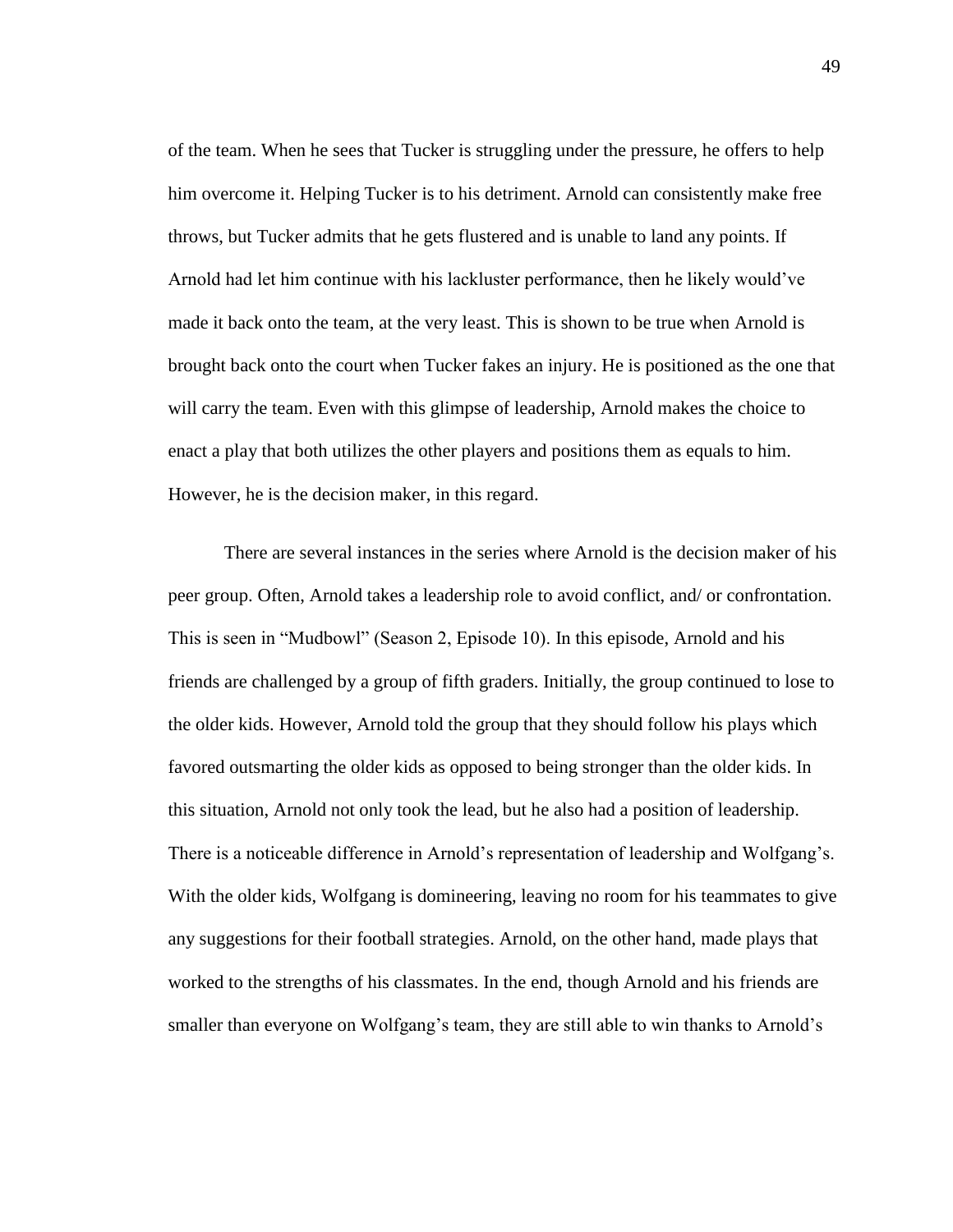leadership. Although Arnold is a leader, compared to the authority of a character that is hegemonically masculine, he is subversive.

Arnold was also the planner of the group and often put in the position to make a final decision. This was seen in episodes that had the groups' sports games. When playing baseball or football with his friends, he is often the one that makes the plays. In "The Vacant Lot" (Season 1, Episode 3), Arnold is the one to decide where the kids should go to play baseball. In the beginning of the episode, Arnold and his friends are shown struggling to get through a single game of baseball because they held their games are held in the middle of the street. On happenstance, Arnold passes by a vacant lot and convinces his friends to work with him, clean it up and turn it into "Geraldfield." Although he is the one that gets his friends to get the field ready, when the senior citizens show up, he suggests sharing the field with them. Although he played the role of the leader in the initiation of Geraldfield, he bends to the request of those that are older than him.

The only reason that the kids got their field back was because Arnold's grandpa tells his companions that it was wrong to take it in the first place. His grandpa is pushed to this decision after Arnold and his friends put trash on the field and says that, "if you want it, you can get it how we found it" (Season 1, Episode 3). Another instance in which Arnold took a more authoritative role is in the episode "Save the Tree" (Season 2, Episode 1). Arnold convinces his friends to work with him to keep Bob Pataki from tearing down the oldest tree in the neighborhood. This aspect of Arnold fit more in line

50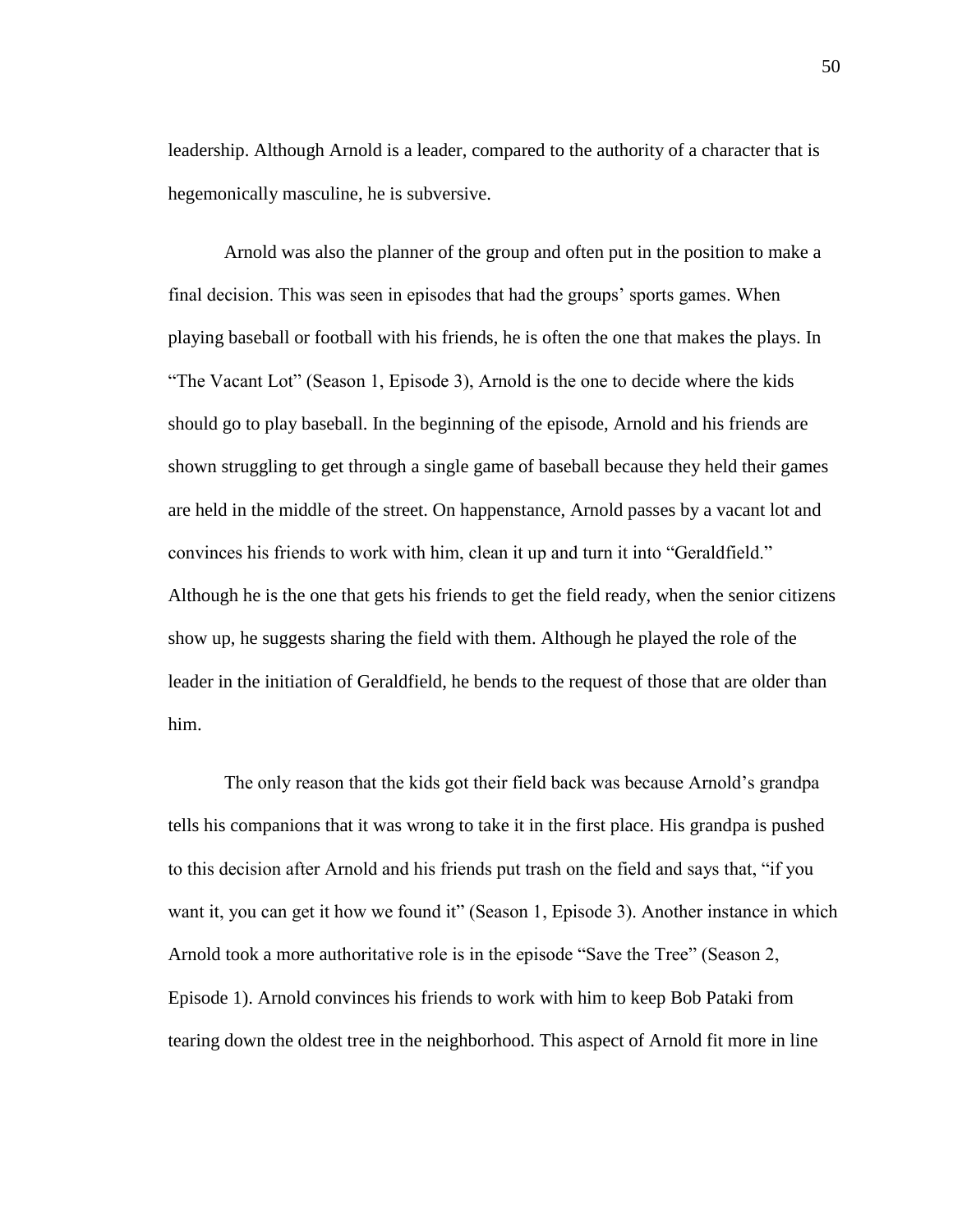with the expectation for hegemonic masculinity. The way that Arnold's represented authority is framed within the series is as a virtuous act.

### *Aang*

The concept of leadership within Aang's peer group is something that is immediately delegated to Sokka. In "Jet" (Season 1, Episode 10), Sokka asserts himself as the leader of their group. This occurs when the group tries to decide between using Appa to fly to their next destination or to walk through the forest. Sokka suggests that they walk, indicating that his instincts told them to walk to avoid being spotted by Fire Nation soldiers. Katara asserts that Aang should be the leader since he was the Avatar. Sokka responds by saying "He's just a goofy kid" (Season 1, Episode 10), to which Aang agrees. This is framed as a joke given that the sound that is played when Aang agrees is one that is often used for jokes. However, it's the fact that he's agreeing to being goofy and not his lack of leadership. He is shown to willfully follow Jet and Sokka's lead. While Aang sees himself aggregator of peace, he neither sees himself as a leader, nor acts as a leader. In this same episode, he follows the lead of another male, Jet. The two characters that Aang follows, Jet and Sokka, have a few similarities. Both are teen males that are physically bigger than Aang and both have behaviors that adhere to hegemonic masculinity. Throughout the series, Sokka is the one that is seen as the leader and the one that makes the plans for the group. In "The Library," it is Sokka who makes the plan to attack the Fire Nation during the day of the eclipse. Throughout the series, Aang s very rarely put into a leadership role and almost never shown to be in a position of power even though he is the Avatar.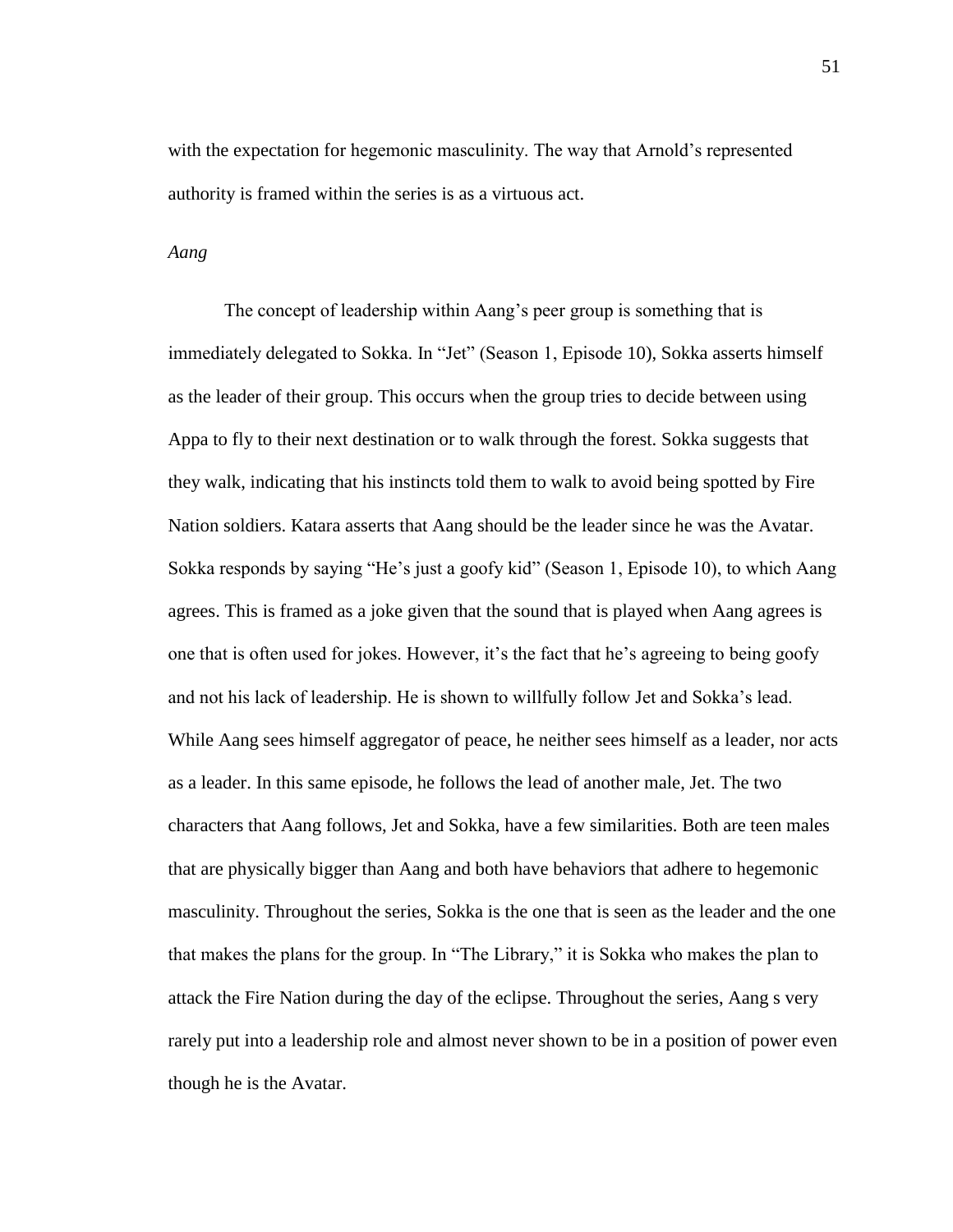# *Lincoln Loud*

Between himself and his best friend, Clyde, Lincoln often acts as the leader and decision-maker. Throughout the series, there's a running gag in which Lincoln and Clyde interact with each other using walkie-talkies. Often, their interaction involves Clyde asking instruction from Lincoln, or Lincoln reiterating a plan. This is highlighted in "Overnight Success" (Season 1, Episode 23). In this episode, Lincoln is granted the ability to have a sleepover for the first time. When Lincoln addresses the audience, a gag that happens in every episode of the series, Lincoln shows a list that he created for the pair to do during said sleepover. In this instance, his role as the leader isn't derailed because of himself, but because of his sisters. The lesson he learns isn't to detract from his role as the leader between himself and Clyde. It is instead to teach him to be more considerate.

Lincoln is also shown to be the one that can corral his sisters. This is highlighted in "No Guts, No Glori" (Season 1, Episode 7). Lincoln and his sisters are upset at Lori's extremely strict method of babysitting them while their parents are away. It is Lincoln who takes the lead and plans to overthrow Lori so that they can spend the night doing what they want. This instance uncovers two things. The first is that Lincoln is framed as in the wrong. This directly ties with the second thing, which is Lincoln's tendency to take the role of nurturer as opposed to a leader. Once he sees how his plan has the capacity to put his other siblings in danger, he follows the leadership of Lori. The juxtaposition of Lincoln's nurturing tendencies and his occasional roles of leadership is also seen in "Project Loud House" (Season 1, Episode 4). In this episode, Lincoln takes the role that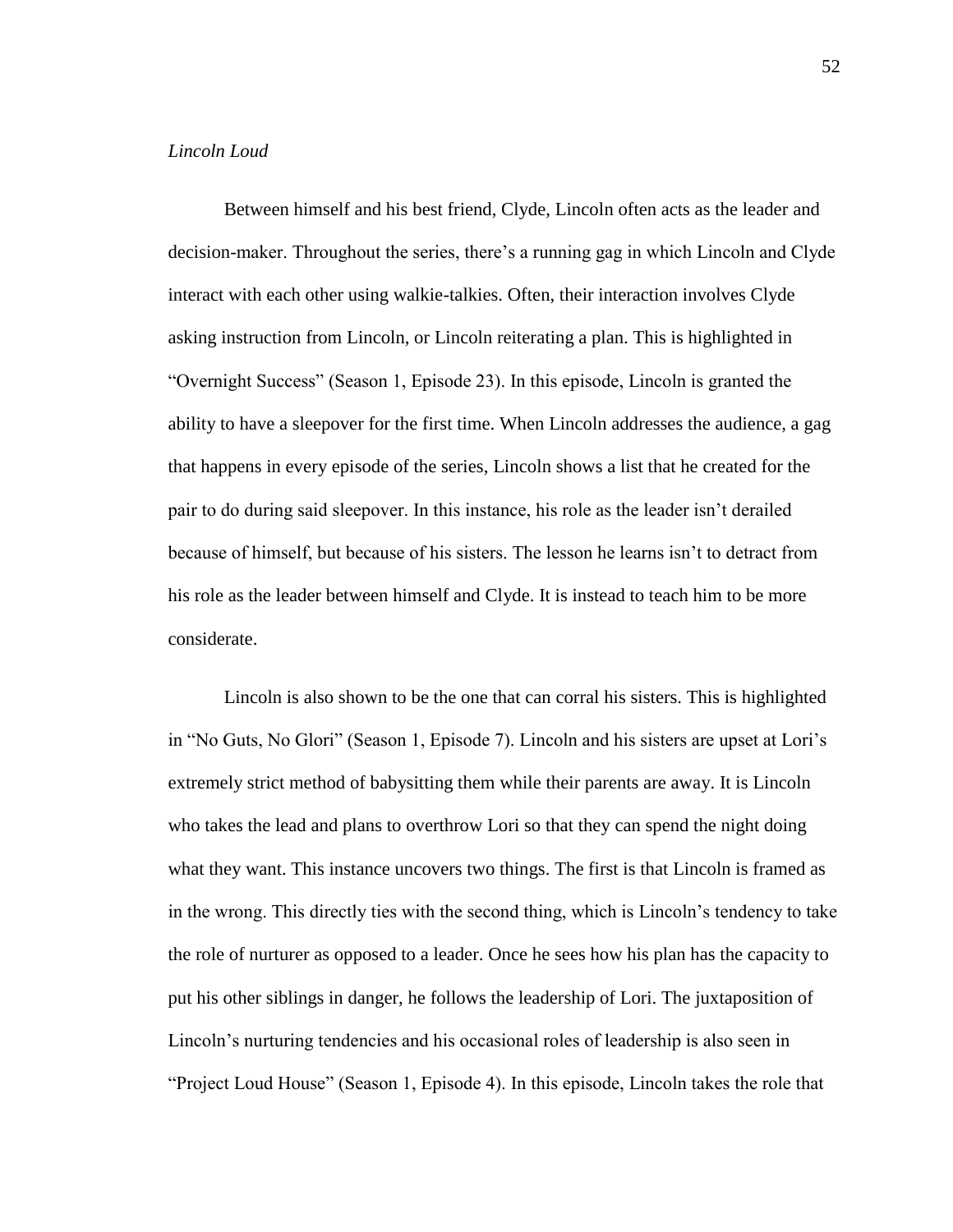their parents would have in getting his siblings ready for school in the morning on time. The role of the parent is to nurture and lead, as is what Lincoln does. This also ties into Lincoln's cleverness and his understating of his siblings. He uses what he's learned about his siblings to get them all to the family van.

# **Emotional Dismissiveness**

## *Arnold*

Arnold is shown to be very empathetic and sensitive throughout the series which is directly seen in the Christmas episode, "Arnold's Christmas" (Season 1, Episode 18). From the very start of the episode, it shown that Arnold puts more of an emphasis on the emotional aspect of gift giving than his peers. Helga exclaims that the whole point of the holiday is to get things that are the most expensive and the best to brag about. When Gerald talks about the gifts he got for his family, Arnold chides him, saying that "... Christmas is special. It's about showing the people that you're close to that you really care about them" (Season 1, Episode 18). The importance of an emotionally significant gift is a running theme in the episode. Arnold believes that he should take special care that whoever he gets a gift for should feel special and know that there was a lot of thought put in the present. Once he goes home, the rest of the tenants at the boarding house begin their traditional secret Santa. Arnold found out that he is to give a gift to Mr. Hyunh, noting that he always looks sad during this time of year. Arnold goes to see Mr. Hyunh to try and find out what would be the most likely present to cheer him up. He finds out that Mr. Hyunh, a Vietnamese immigrant, had to leave his daughter with a soldier so that she could safely escape their village twenty years prior and he hadn't seen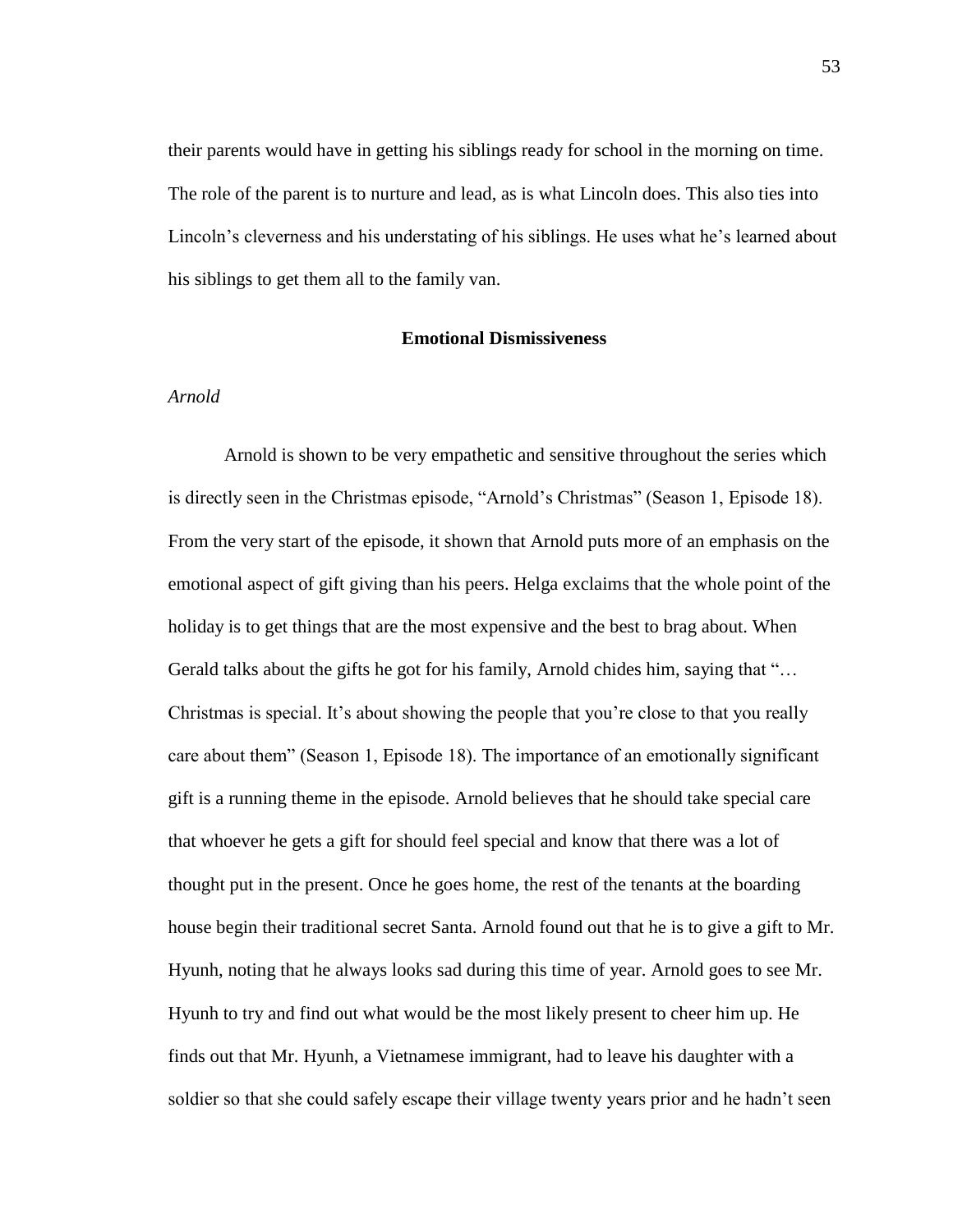her since. Arnold then makes it his goal to reunite Mr. Hyunh with his daughter. Although Arnold tries his best to make this happen by spending his Christmas Eve getting presents for an employee at Federal Office of Information to convince him to find her, he still is unable to succeed. This is significant for two main reasons. The first one is that Arnold is very open in how hurt he is for Mr. Hyunh. He disappointed that he can't give a person he cares about the one thing that he truly wanted. The other significant thing is how Arnold's emphasis on empathy and sensitivity changes Helga. As stated earlier, Helga believes that the most important thing about Christmas is to get the biggest, flashiest gift. This type of gift is epitomized in the popularity of a pair of snow boots from a local, prestige designer, which is incidentally the gift that the employee wanted Arnold to get for him. Helga's mom had gotten her the last pair in the city. It's Arnold's impact that makes her put his needs over her wants. She gives the boots to the employee and helps him find Mr. Hyunh's daughter. Arnold's subversive behavior is framed as a positive thing. The running theme of this episode adheres to Arnold. The characters whose behaviors didn't initially align with Arnold's, Helga and Gerald, in the episode also following Arnold's subversive behavior.

Another instance that highlights Arnold's sensitivities is "Pigeon Man" (Season 1, Episode 14). In this episode, Arnold is the only one of his peer group to talk to the man at the top of a roof who took care of pigeons. He can make a connection with the man due to the kindness that he showed his carrier pigeon. When Arnold and the pigeon man leave the roof, Harold and his peers start to destroy the intricate habitat that he had made for the pigeons. This leads to the birds flying away. Arnold's emotional reaction to the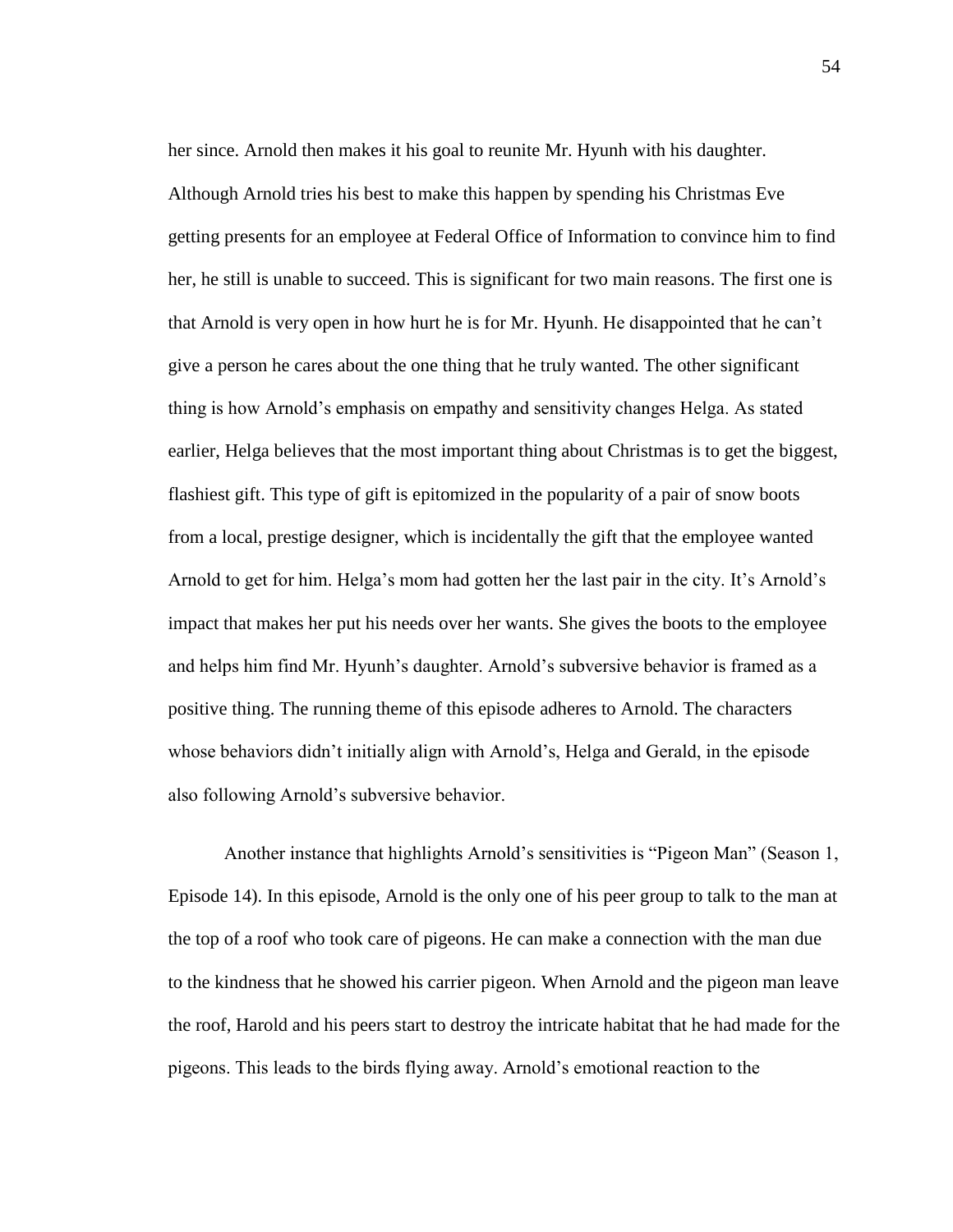destruction is framed as normal. He doesn't cry, but he gets very close to the action when looking back to the pigeon man to try and comfort him. These episodes showed a pattern of Arnold being emotionally available to those that need it. The narrative frames this as something positive.

When solving problems, Arnold appeals to emotion. In "Coach Wittenberg" (Season 2, Episode 16), Arnold and a few of his friends deal with having the abrasive coach Wittenberg as their bowling coach. Wittenberg berates the team, so much so that several of the members intend to quit. Arnold tells him to try and change his approach and to "try psychology" (Season 2, Episode 16), which involves him focusing on the individual needs of each player which is framed positively in the episode since the team begins to win consistently ones the more sensitive approach was implemented. Wittenberg adheres to hegemonic masculinity, especially in comparison to Arnold. The narrative treats Coach Wittenberg's switch to Arnold's suggestion as the right thing to do. There is a moment where Wittenberg falters from Arnold's method upon seeing his wife. This almost immediately has an adverse impact on the team. This position is reaffirmed when Arnold lets Wittenberg know that he is a good coach and says "being a good coach isn't about winning or losing. It's about supporting your players as individuals," (Season 2, Episode 16). When trying to resolve conflicts between other characters, Arnold often resorts to sensitivity. In "Helga vs. Big Patty" (Season 3, Episode 4), Arnold suggests to both girls that taking the time to know each other and becoming friends would lead to the fight no longer being necessary, a sentiment that both girls conceded to. This is also seen in "Curly Snaps" (Season 3, Episode 6), in which Curly barricades himself in the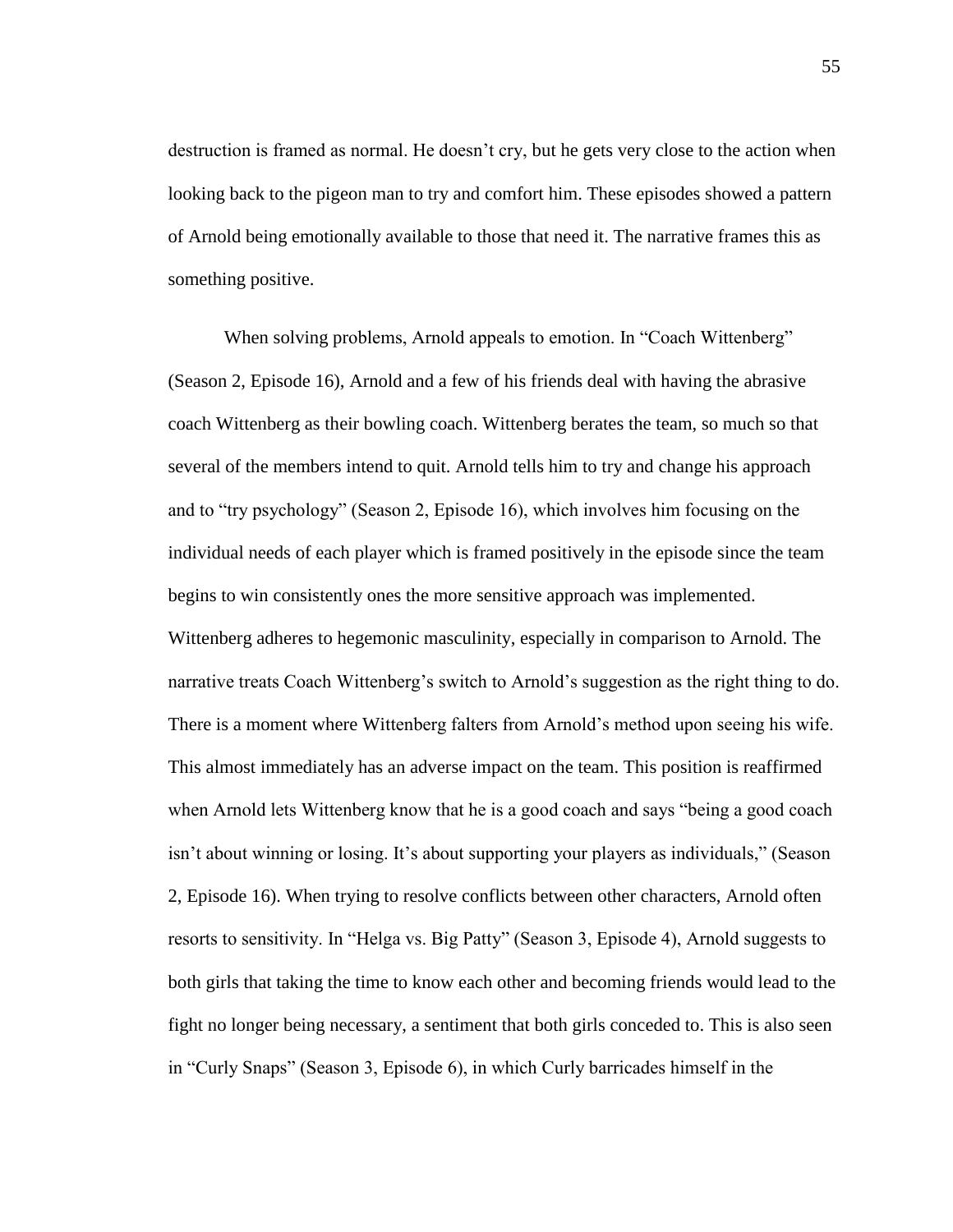principal's office. Both Arnold and Mr. Simmons suggest a sensitive approach whereas Principal Wartz would prefer to go straight to punishment. Mr. Simmons states that "he needs sensitivity. We need to reason with him," (Season 3, Episode 6). This is framed as the correct option since it is a conversation with Arnold and Mr. Simmons that gets Curly to leave the office.

There are a few instances in which Arnold is emotionally dismissive or despondent. In "Mugged" (Season 1, Episode 11), Arnold becomes despondent when he gets home after being robbed. When initially interacting with the other tenants, he is despondent and gives short responses. This is framed as an oddity for Arnold. When Arnold first responds to his grandpa, the older man urges him to talk about what is bothering him. Within the narrative, there has been a pattern for the expectation of emotional vulnerability for Arnold. In the series finale, "The Journal" (Season 5, Episodes 19 and 20), Arnold is having a hard time with how little he knows about his parents. His closed off behavior is noticed by Gerald, Helga and his grandparents. This, again, is framed as out of the norm for Arnold. Gerald sees it as odd seeing as how Arnold doesn't want to be with the group when they go to the neighborhood's amusement park, "Dino Land". Helga also hangs back, initially, and makes note of how different his attitude at the time to his usual optimistic self. His grandparents notice his behavior and decide to get to the root of his feeling and tell him more about his parents.

*Aang* 

Aang was very unabashed in expressing himself emotionally throughout the series. The emotions that he felt were, often, very visible. One of the clearest examples is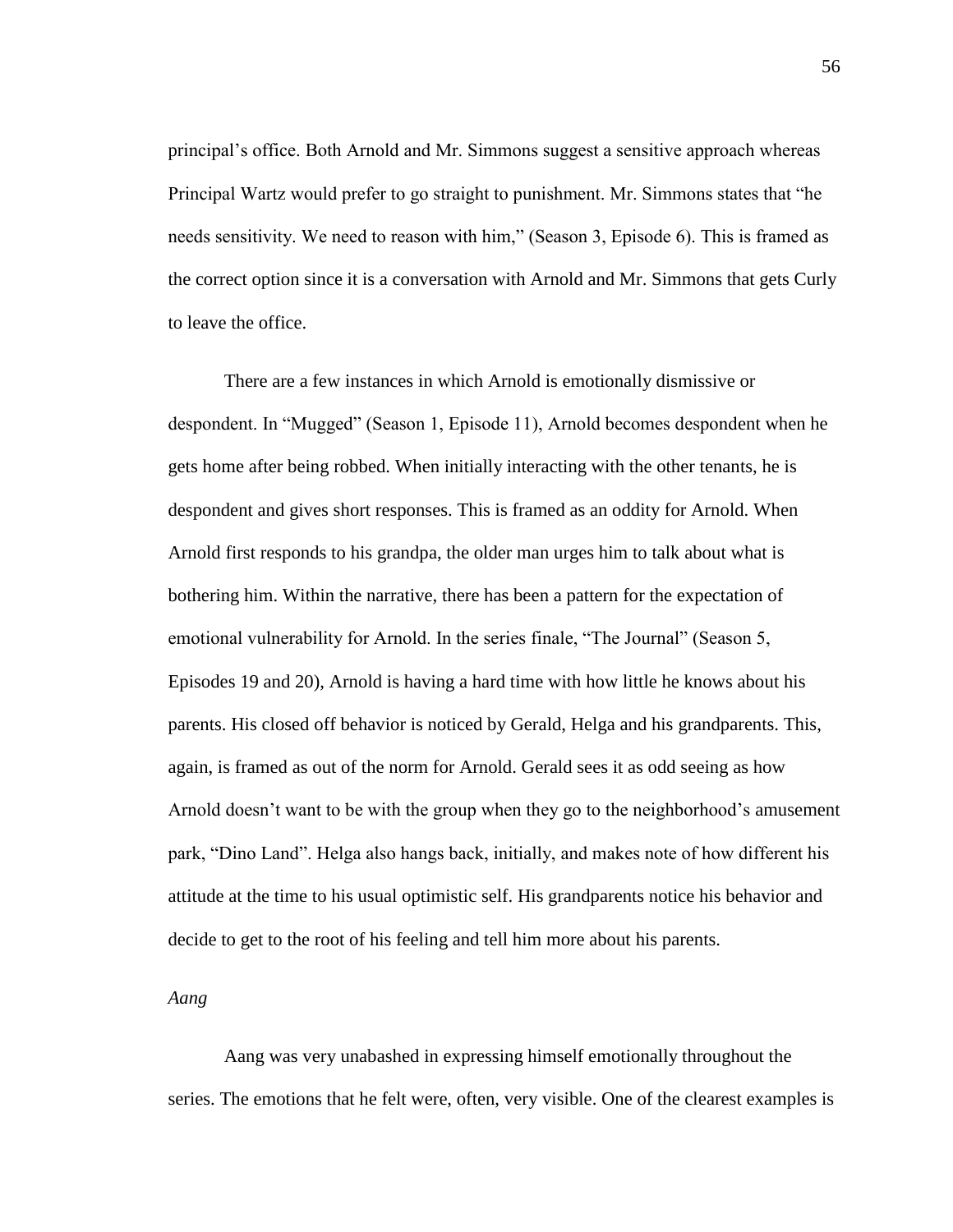in how often and openly that he cried in the series. In "The Southern Air Temple" (Season 1, Episode 3), Aang goes back to his home. It is here that Aang is faced with the reality that he is indeed the last air bender. He openly cries with Katara and Sokka when he finds the bones of his closest companion, Monk Gyatzo. Aang's reaction and open emotions aren't hindered. He is comforted through the moment by Katara. A trend that happens throughout the series is that Aang can trigger the Avatar state when he is emotionally overwhelmed. This is one of those instances. This is indicative of a link between Aang's emotional vulnerability and the immeasurable strength that is found in the Avatar State. The series gives emotional vulnerability narrative significance because Aang's strongest asset is triggered by overt emotional expression. The emotions that specifically trigger it are rage and grief. In "The Guru" (Season 2, Episode 19), Guru Pathik hints that understanding his emotions and their vulnerabilities is the key to controlling his power. In this episode, Aang travels to the Eastern Air Temple to meet with Guru Pathik so that he could gain control of the Avatar state. Pathik instructs him to maintain balance through balancing the various levels of his chakras. This instruction focused on Aang being able to get an understanding of and balance with his inner self. Pathik instructs Aang to reconcile the grief that he feels at the loss of his entire culture and civilization to which Aang cries. Aang doesn't just display these emotions and leave them as they are. He works through them, often by talking about how he is feeling. In the first scene mentioned, Aang is brought back from the Avatar state by interacting with Katara. When speaking to Guru Pathik, though Aang is crying, he has a smile on his face. This scene was the first time that Aang was able to let go of the resentment that he had at the loss of his culture through his conversation with Pathik in opening this specific chakra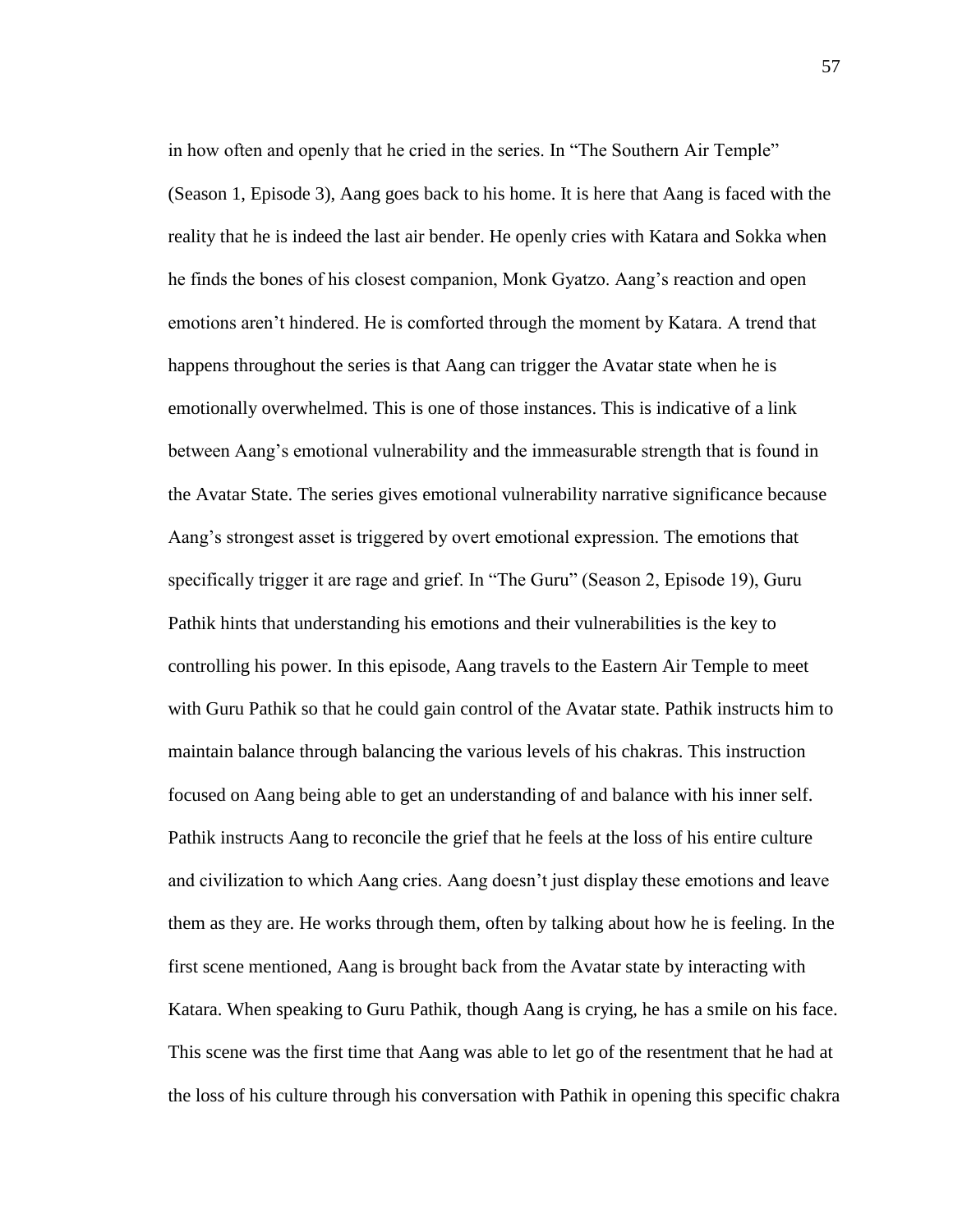level. In this series, chakra is described as the energy that is in the body. Guru Pathik explains that there are seven chakra levels that can become blocked based off certain emotions, such as fear, guilt and shame. Pathik gets Aang to open these blocked levels by understanding these emotions and working through them as opposed to closing them off. An example of this can be seen in opening of the air chakra which was blocked by the grief he felt over the loss of his fellow Air Nomads. Guru Pathik instructs him, not to throw away or close off these feelings, but to work through them by thinking of the new love that Aang was able to develop for his friends.

Aang is shown throughout the series to think with his heart. He often makes decisions based on what aligns with what he emotionally feels is right which is overtly stated by a fortuneteller. With Guru Pathik, Aang is willing to forego control over the Avatar state for his emotional connection to Katara.

There are times in which Aang would either be angry or emotionally overwhelmed. This scene triggered two responses. One response is to trigger the Avatar state. When Aang found the remains of Monk Gyatzo, after having the emotional reaction of crying, he's overcome with rage and pushed into the Avatar state. When Aang confronts the sand benders, he hears that they put a muzzle on Appa. Aang gets so angry that he goes into the Avatar state. In both instances, his anger is quelled through a hug from Katara. In the incident with the sand benders, once Aang is brought back from the Avatar state, Aang cries in frustration.

There is a specific incident in which Aang is emotionally dismissive. "The Serpent's Pass" (Season 2, Episode 12) is the episode that follows Aang's run-in with the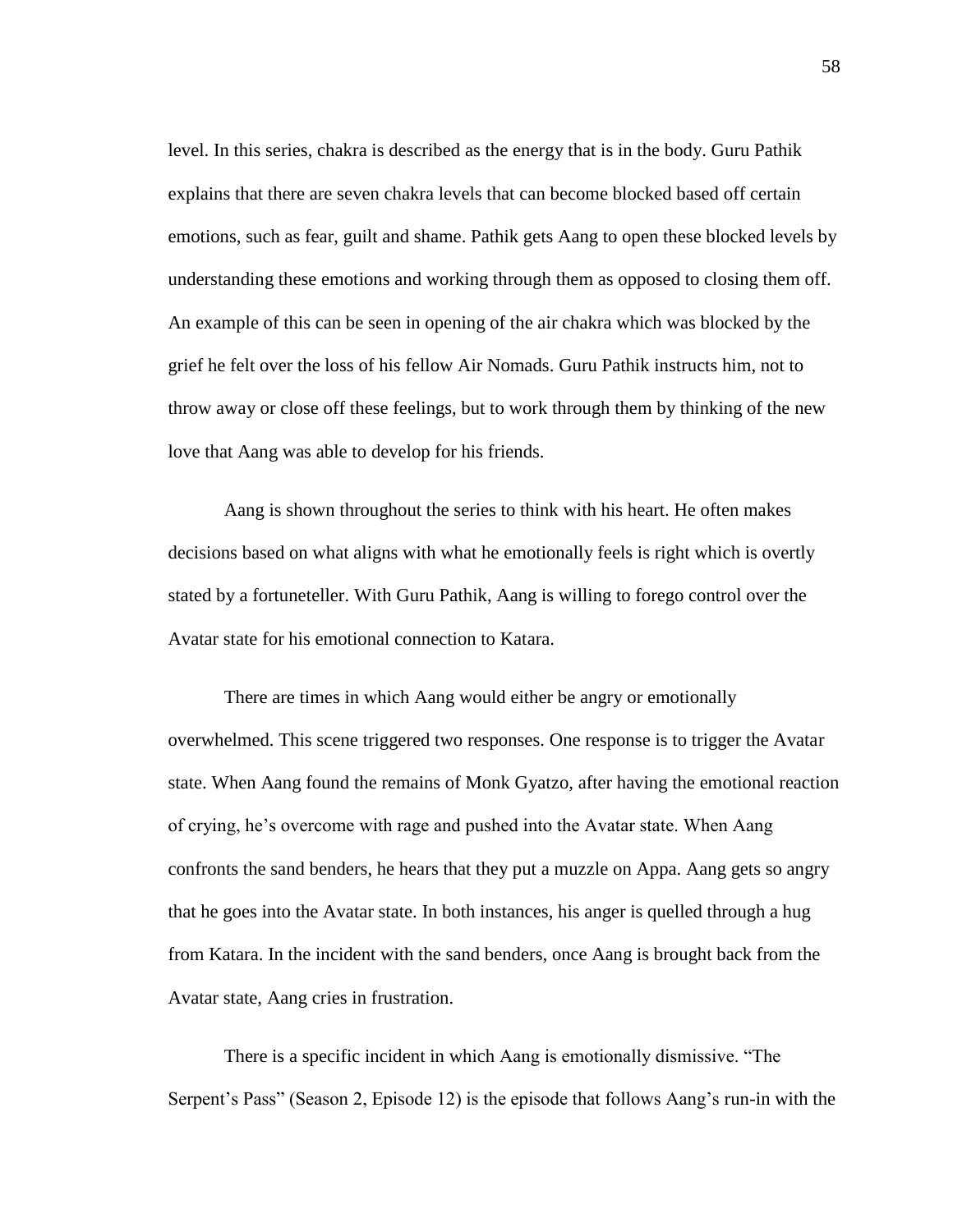sand benders. He is emotionally closed off, refusing to be angry or even sad about Appa's abduction given how volatile he thought his reaction was. This change in his attitude is framed as out of the norm for him. Throughout the series, Aang has been very physical in his displays of affection. This happens several times with Katara specifically. However, in this episode, Aang is resistant to hugging Katara. He openly admits that he would rather keep all emotions closed off to avoid becoming irrational. In this episode, Aang and his friends are accompanying a pregnant couple through the deadly pass into Ba Sing Se as refugees. The woman gives birth and names the baby Hope. When Aang sees the baby, he begins to cry and says, "I thought I was trying to be strong, but I was really just running away from my feelings" (Season 2, Episode 12). An avoidance to emotions and emotional vulnerability is framed as a weakness. In this scene, Aang isn't himself until he makes himself emotionally vulnerable and but close off how he felt.

#### *Lincoln Loud*

Amongst the Loud family, there appears to be an expectation for emotional openness. Due to there being so many people in one house, they use a system that has an expectation, and even a necessity for the family to be open. The siblings speak about what they are feeling and why. There is also a consistent sense of sentimentality. In "Picture Perfect" (Season 1, Episode 8), Lincoln puts a lot of his focus on making sure that his gift to his mother is perfect. However, when he is being overbearing and making his siblings act differently than what is normal for them, it is framed negatively. It's in understanding his sisters and appreciating their personalities that Lincoln gets the perfect picture. This is also seen in "The Whole Picture" (Season 2, Episode 8), in which Lincoln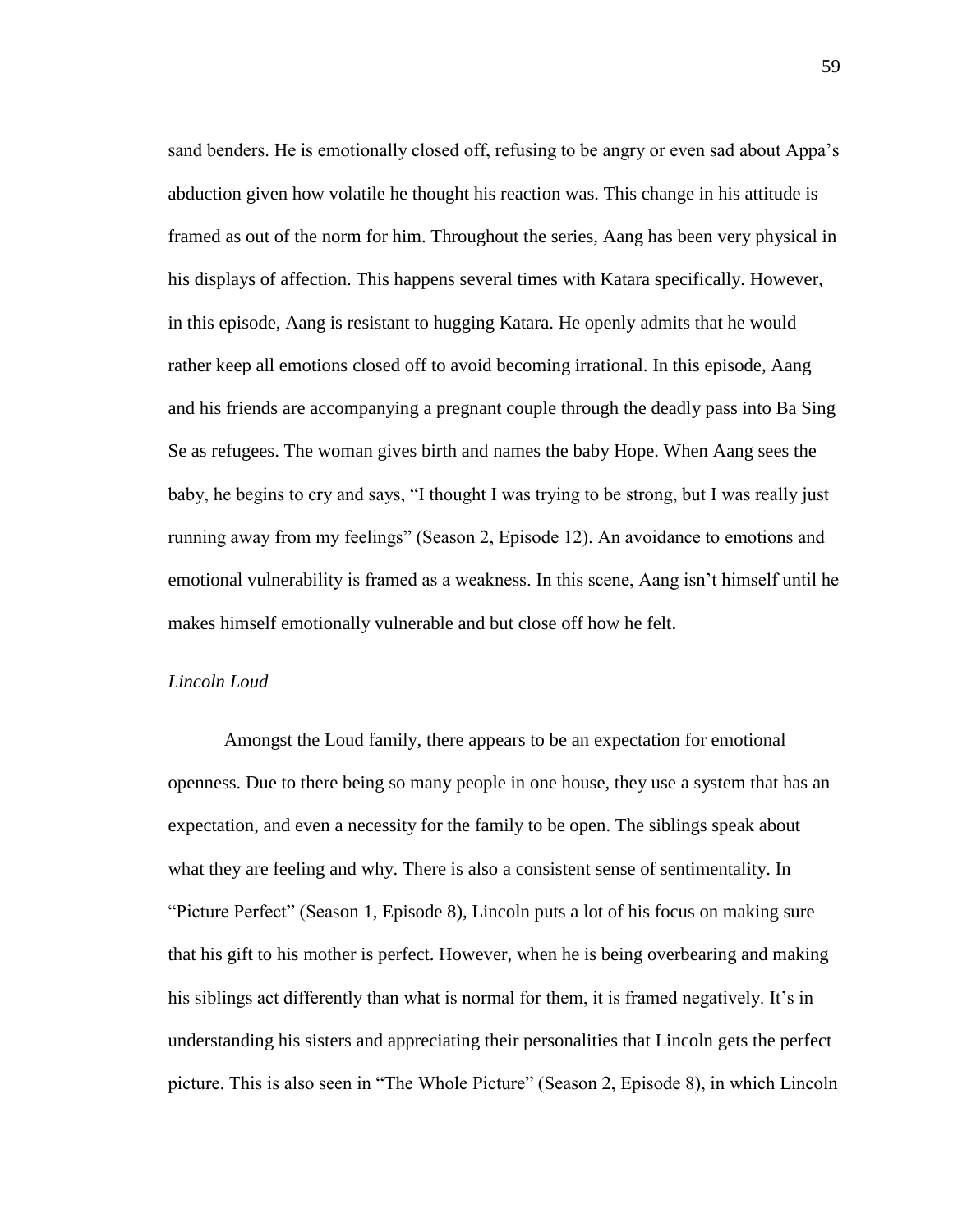is devastated by the loss of his old baby pictures. His sadness at the loss of these pictures is framed as a consistent part of his personality. His sisters also seem sad about the fact that the pictures were deleted and agree to help him recreate them. The sentimentality is seen in this action and in how Lincoln recognizes the importance of the new memories that he made during the recreation of the old ones. The narrative doesn't treat Lincoln's emotional response as a joke. In fact, once Lincoln believes that everything is lost, the music used is a somber soundtrack. It's in his willingness to be emotionally vulnerable that his problem is solved. His sisters see how upset he is and work to remedy the situation. What's more, he sees even more emotional significance in the new pictures because his sisters worked hard to make him feel better.

#### **Physical Strength**

### *Arnold*

Physical strength in this series is based on the real world. No one in the series has super strength or any sort of super human power that could put them above anyone else. Arnold is relatively neutral regarding strength. Arnold's display of physical strength is relegated to his ability to play sports. A consistent activity that Arnold and his friends are involved with is sports. Throughout the series, it is shown that Arnold both enjoys and is good at sports. Episodes like "The Vacant Lot" (Season 1, Episode 3), "The List" (Season 1, Episode 2) and "Benchwarmer" (Season 1, Episode 5) show his interest in a variety of sports. "The Benchwarmer" showcased that not only was he good at basketball, but that he was also good enough to be able to teach one of his peers. His representation of overt physicality is limited to his ability to be a good team player. He avoids hurting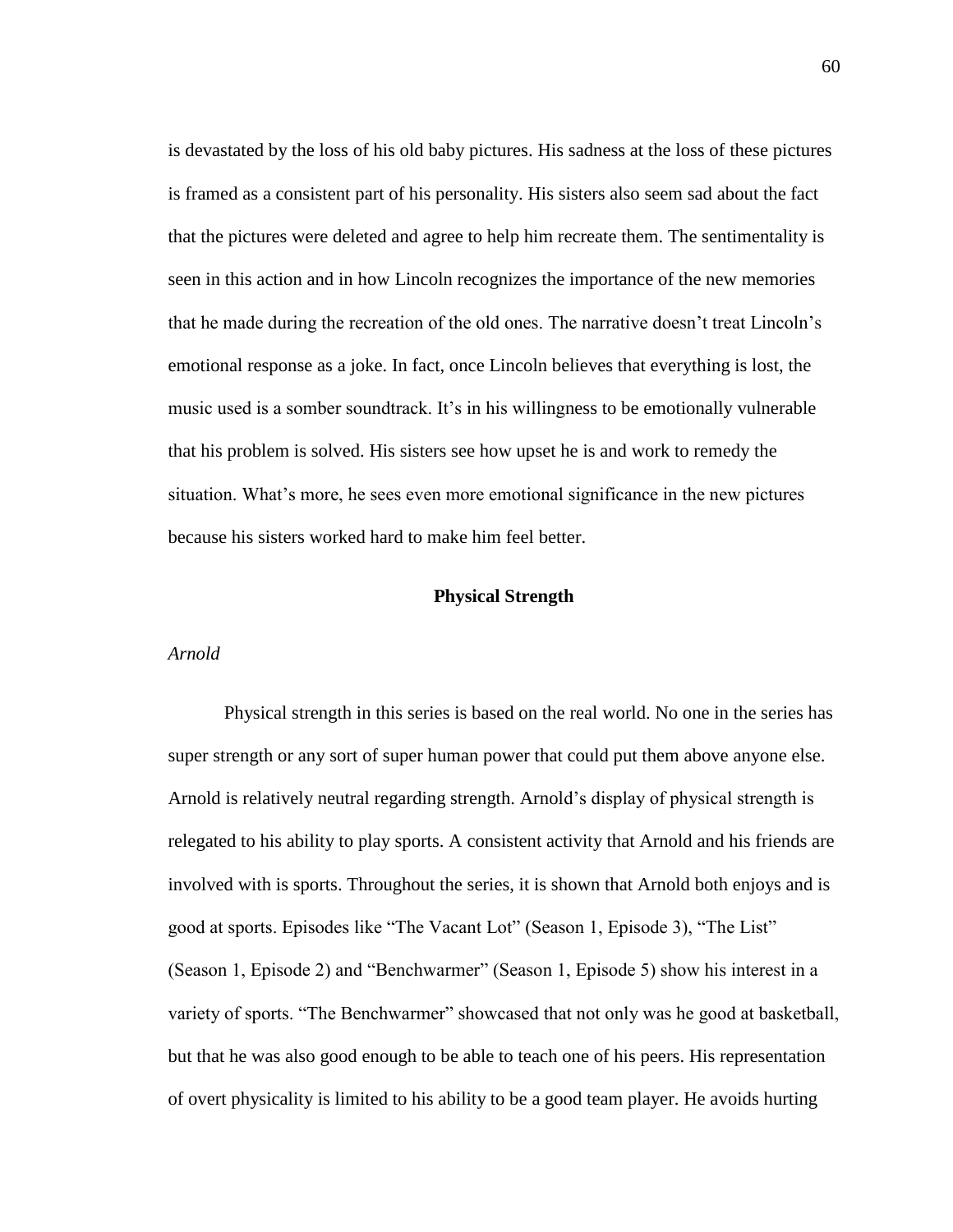those around him. In "Dangerous Lumber" (Season 3, Episode 2), Arnold accidently hurts his peers during a baseball game, and continues to do so throughout the game. He is shown to be very upset about that and even says, "I quit. I'm sick of hurting people. I don't care how much I love baseball," (Season 3, Episode 2). His strength is quite evident in this episode. He views said strength as a negative because of how it adversely impacted his peers. He places the safety of his friends over the sport that he loves.

Although Arnold is good at sports, he isn't shown to have brute strength. As a result, Arnold tends to focus on being clever and out witting those around him as opposed to being physical to get what he wanted. In "Mudbowl" (Season 2, Episode 10), Arnold makes a plan that focuses on outsmarting the fifth graders in a game of football. Throughout the series, Arnold tended to avoid confrontation, especially confrontation that could possibly resort in a physical altercation. In "Cool Jerk" (Season 1, Episode 5), Arnold becomes friends with an older student, Frankie G, after said student defends him from Harold when Arnold refuses to fight back. This, along with his choice to put his peers over sports, is indicative of what little importance Arnold places on physical strength. It is neither a consistently defining characteristic for him, nor something that he values.

# *Aang*

The time in which Aang is at his strongest is when he is in the Avatar state. As the Avatar, Aang has a connection with all the past Avatars. In this state, Aang is able use all four elements simultaneously. When Aang triggers the Avatar state, his eyes and tattoos begin to glow, casting a shadow on his face that makes him look more threatening. There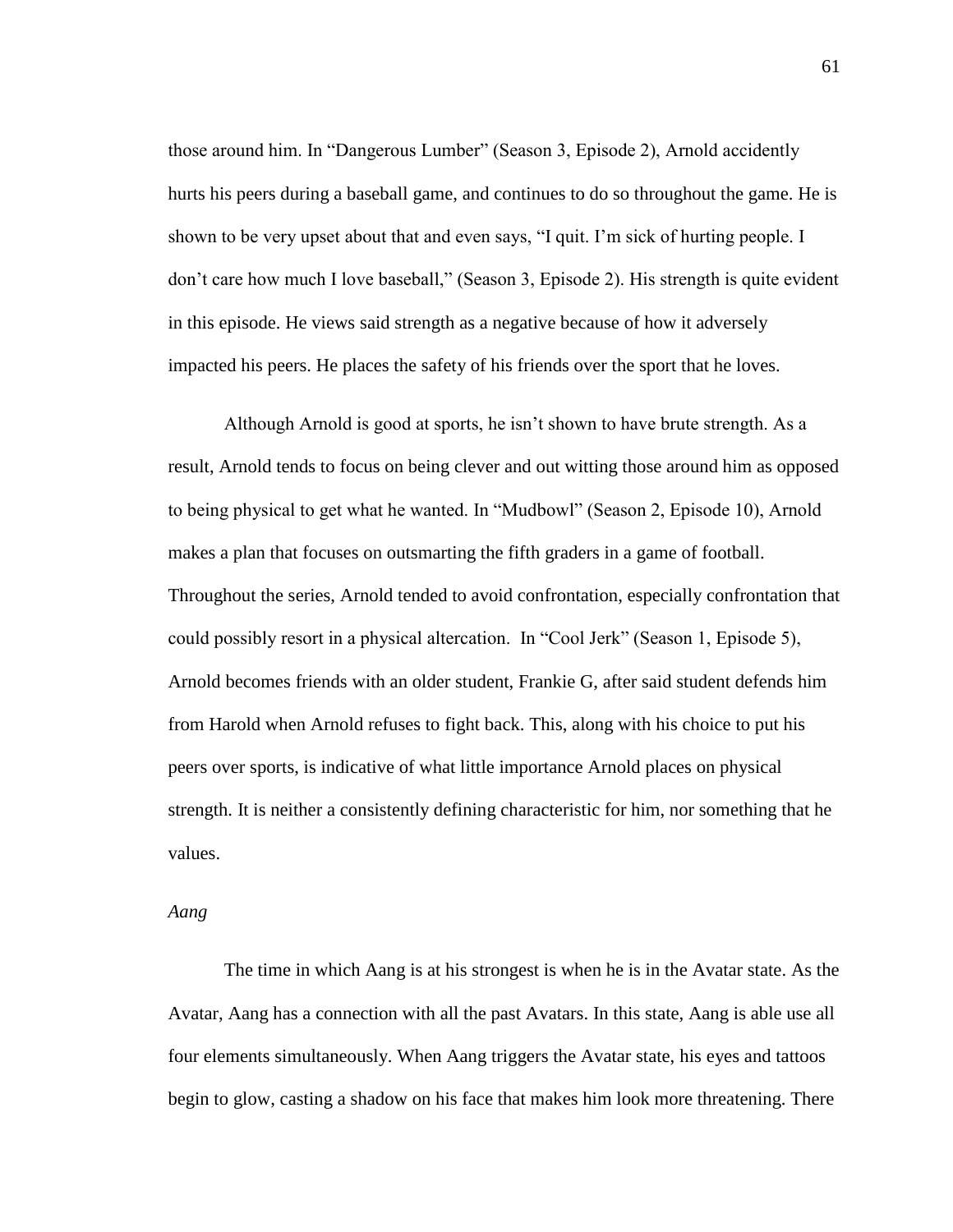are several moments in the series that highlights Aang's destructive powers while in the Avatar state. In "The Avatar Returns" (Season 1, Episode 2), Aang triggers the Avatar state when he is pushed off Zuko's ship. Although prior to this moment, Aang had never used water bending, Aang was able to create a wave that was several meters high from the surface of the water to bring him back to the top of the ship. He uses this wave to, in turn, push Zuko and his henchman off the ship and bring down large pieces of an ice cliff to cause significant damage to the steel ship. In "The Southern Air Temple" (Season 1, Episode 3), when Aang triggers the Avatar state after finding Monk Gyatzo's remains, Sokka warns that Aang could possibly blow them all off the side of the mountain. Aang and those around him can tell how strong the Avatar state is. In "The Avatar State" (Season 2, Episode 1), General Fong believes that Aang in this state is strong enough to take down the Fire Nation army. While Aang is shown to have an immense amount of destructive power, during this time, he isn't actively controlling it. Once he comes out of the Avatar state, he seems faint and is unable to stand on his own. His physical strength is shown to be something that he must control. As noted, it's Aang's emotions that trigger his strength. This is how the narrative puts Aang's emotions over his physical strength.

The strength of the Avatar state is mainly highlighted in the final fight between Aang and Firelord Ozai. While Aang displays an immeasurable amount of physical strength in this fight, it's his emotional and spiritual strength that the narrative frames as the correct option. In this fight, Aang has all aspects of the element surrounding him in a sphere. This is framed as scary or threatening within the show. The shadows cast on Aang's face in this scene while in the Avatar state puts more definition in his already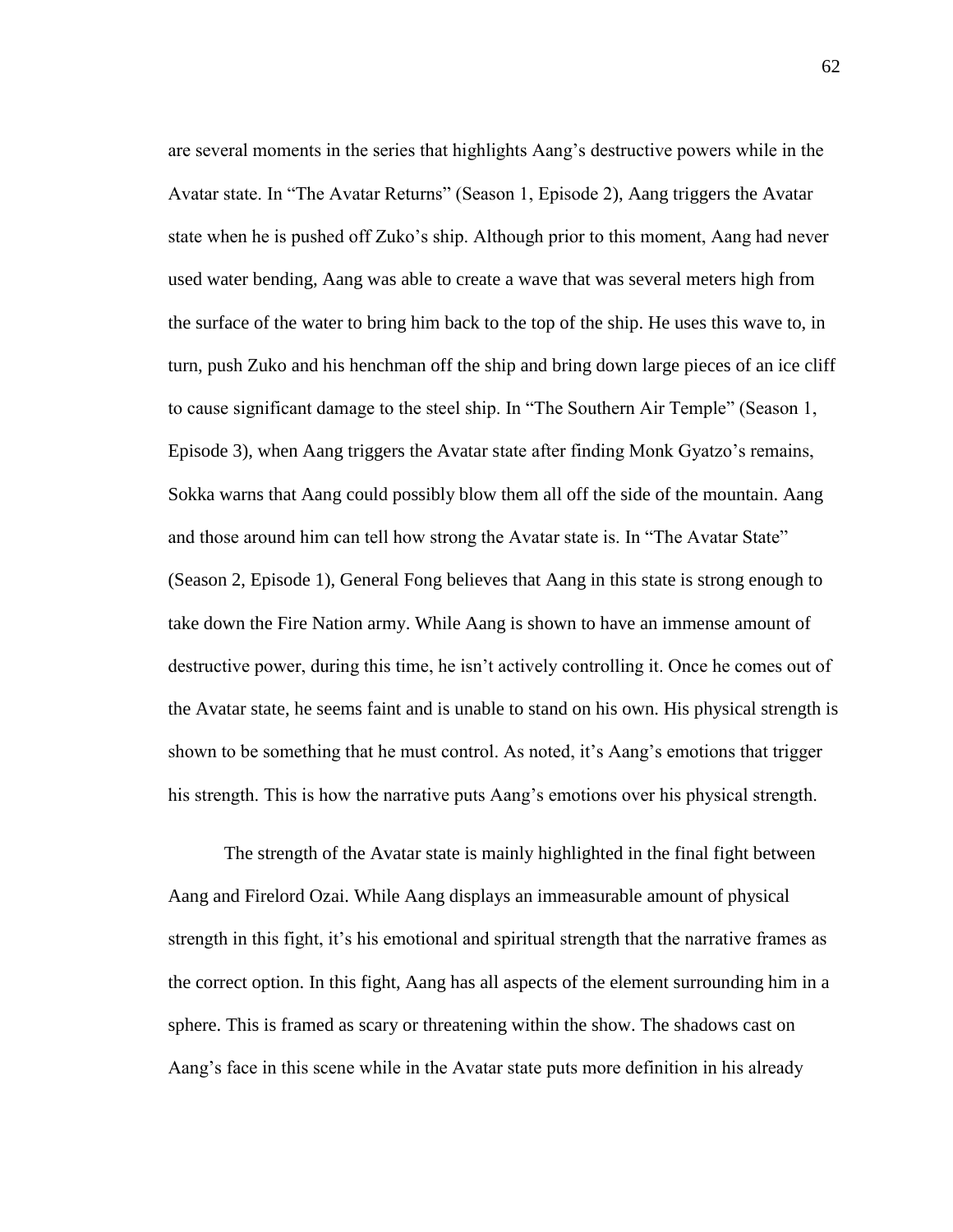intense facial expression. This framing is also highlighted in the sound design. The sound of Aang manipulating the elements is akin to weaponry. Even the music is far more intense in this fight once Aang triggers the Avatar state. When he is about to deliver the final blow to the Firelord, his voice sounds like a mix of his own and several other menacing voices. Even Ozai, who had spent the first half of the fight taunting him, looks scared of Aang. Even so, Aang doesn't win against Ozai through brute force or causing harm to him. Aang instead, uses a technique that he learned from the lion turtle from "Sozin's Comet, Part 2: The Old Masters" (Season 3, Episode 19). He learns how to bend energy, something that is tied to his understanding of chakra that he learned from Guru Pathik. The lion turtle says that "To bend another's energy, your own spirit must be unbendable" (Season 3, Episode 21). The narrative frames Aang's ability to use his emotions to overpower Ozai as his true strength.

Even without the Avatar state, Aang is considered strong. This is mainly noted in "The Fortuneteller" (Season 1, Episode 14). In this episode, a fortune teller tells Katara that she will marry a powerful bender. Aang overhears this and get happy since he has a crush on her. This is indicative of how Aang sees himself. Aang views himself as powerful. Sokka echoes this when Aang can stop lava from a volcano from getting close to the village that they are in. Sokka states that "… sometimes, I forget what a powerful bender he is" (Season 1, Episode 14), to which Katara agrees.

Even so, Aang has a fear and even aversion to the Avatar state. In the episode with General Fong, Aang initially has a nightmare when he sees himself in the Avatar state. When talking to Katara about the Avatar state he says, "I was scared, I was scary"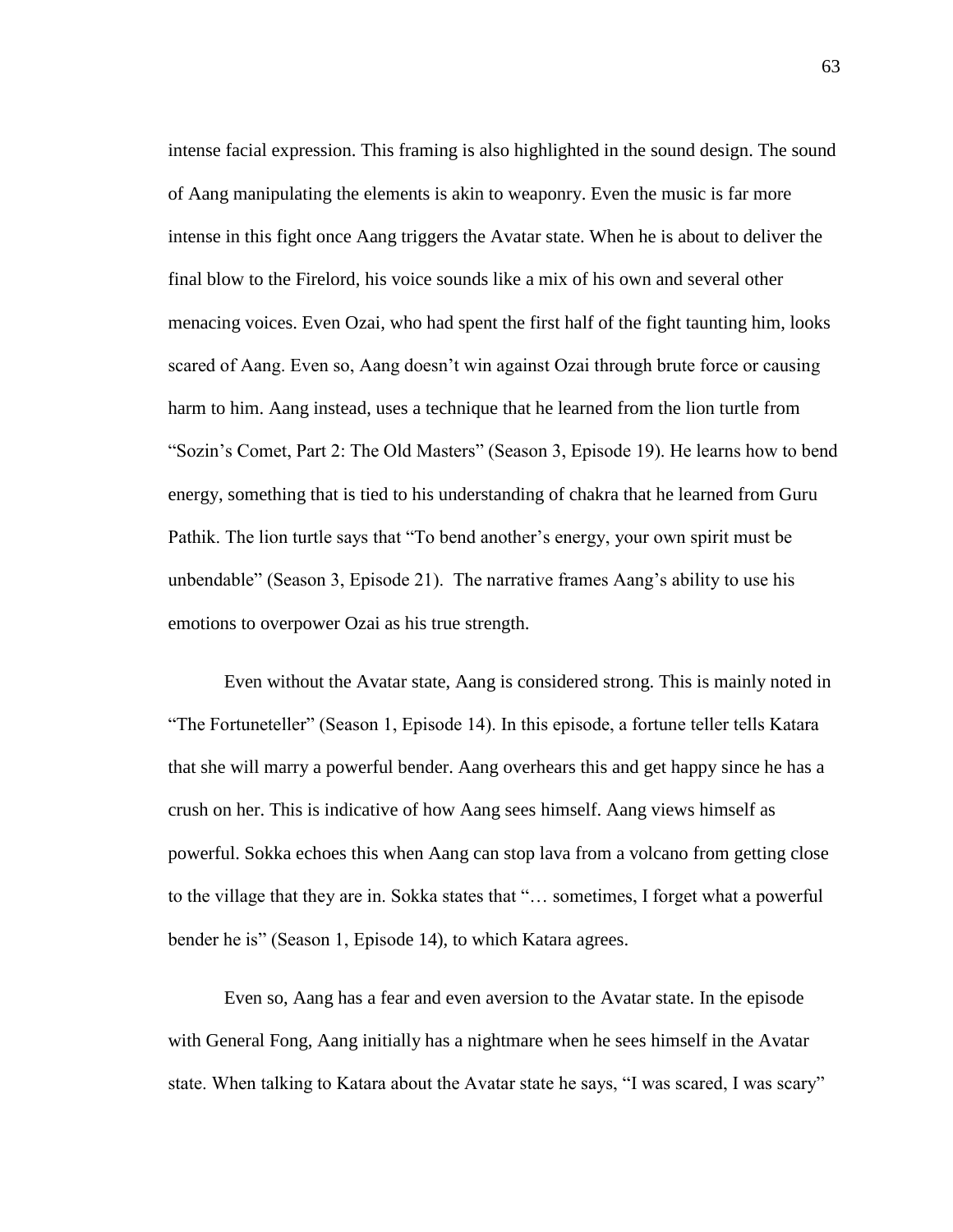(Season 2, Episode 1). Katara echoes the sentiment making note of how uncomfortable she felt when Aang was triggered into the Avatar state. Aang also doesn't view power as something that is of the highest value. In Ozai's initial taunting, he says "Even with all the power in the world, you're still weak" (DiMartino, Konietzko & Dos Santos, 2008). Aang chooses his love for Katara over control of the Avatar state in "The Guru" (Season 3, Episode 19).

# *Lincoln Loud*

The concept of physical strength within this series is like *Hey Arnold*. There aren't characters with a superb level of strength or super human powers since the series is based in the world. By these parameters, Lincoln is completely lacking in physical strength. Unlike Arnold, Lincoln is not only bad at sports, he has an outright distaste for them. He says as much in "The Loudest Yard" (Season 1, Episode 34) when he argues with his mom about getting into physical activities. In the beginning of the episode, Mrs. Loud chastises her son's avoidance of exercising, suggesting that he join the football team to get him more active. In response, Lincoln complains, saying, "Come on mom, you know sports aren't my thing" (Season 1, Episode 34). Physical strength in *The Loud House* is seen mainly in Lynn, one of Lincoln's older sisters. She is the rowdy character within the series and is great at almost all sports but more specifically at football and soccer. Initially, she tries to help Lincoln get better at football by teaching him basic exercises to build strength. Lincoln is completely unable to keep up and instead convinces her to play for him.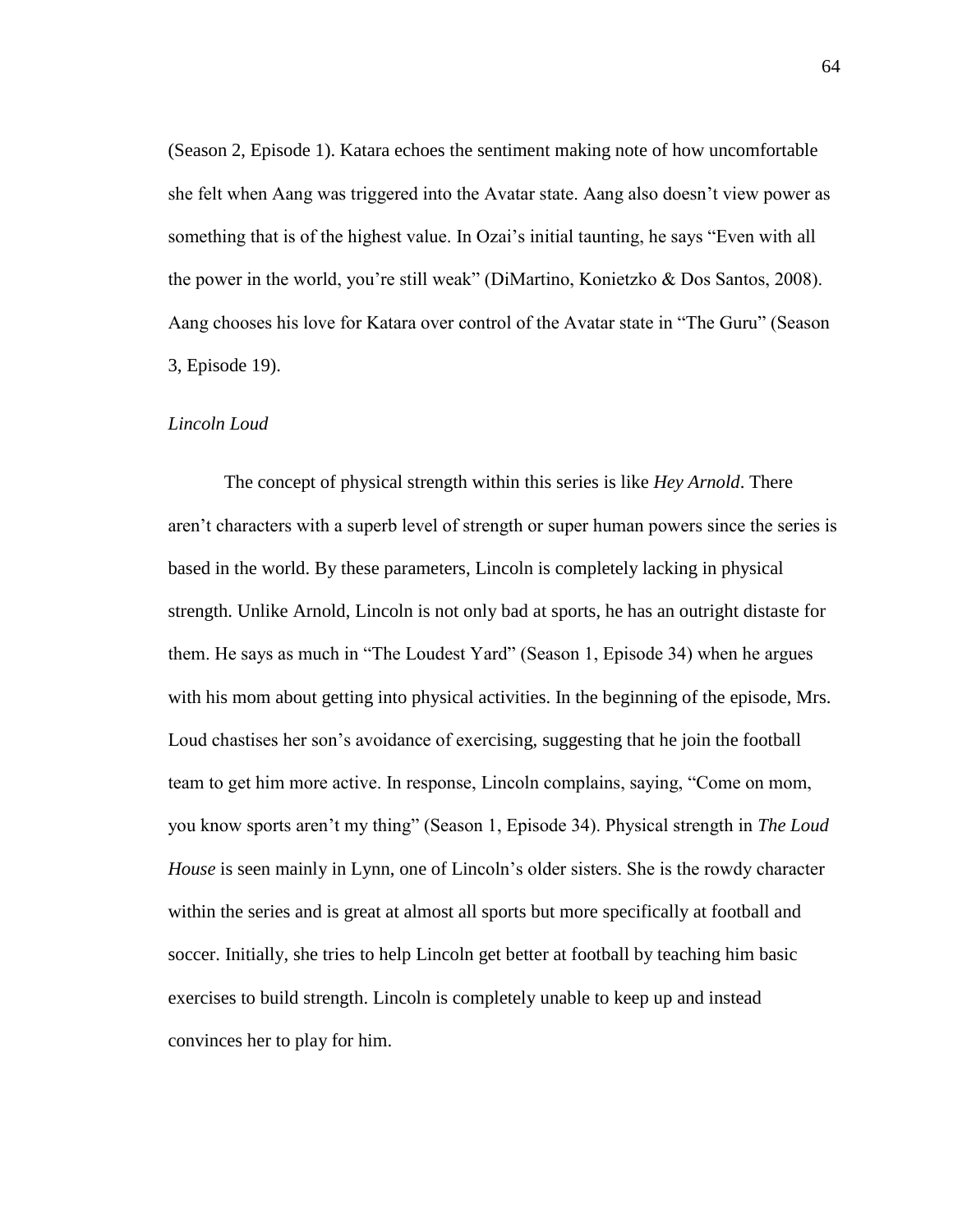A running joke throughout the series is Lincoln's ineptitude at physical activities and complete lack of strength. Of all the characters analyzed, Lincoln is the only one that is represented as having no physical strength whatsoever. He is bad at sports and avoids any sort of physical activity. He's shown to be physically weaker than a lot of his sisters, not just the one that are framed as tomboys. In "Roughin' It" (Season 1, Episode 32), Lincoln tries to break away from his proximity to his sisters. He tries to act as what he perceives as manly, but by the end of the episode, he sees this as counterproductive. Lincoln states that "... I don't have to worry about what is manly or girly..." (Season 1, Episode 32).

"Health Kicked" (Season 2, Episode 79) is one of the few times that Lincoln tries to engage with any sort of physical exercise. His main reason is to ensure the health of his parents. He gets the idea from Clyde when he sees that his dads are exercising so that they can join a competition and to be able to be there for Clyde as he gets older. Lincoln, concerned at the state of his parent's health, suggests that they get more active. In the montage that scene their parents getting into exercise, the children are the ones that teach them what to do. However, it's noted that Lincoln is one of the siblings that doesn't engage in any of the exercises. Once the episode turns to him and his sibling having to exercise, he is no longer fond of his parents being so health conscious. When their parents get all the children to exercise, Lincoln struggles considerably. When they are all lifting weights, Lincoln is the only one, aside from the baby who doesn't partake, that is unable to lift the weights. Instead of continuing to humor their parents, Lincoln uses his cleverness to convince his parents that they are healthy and that the children don't have to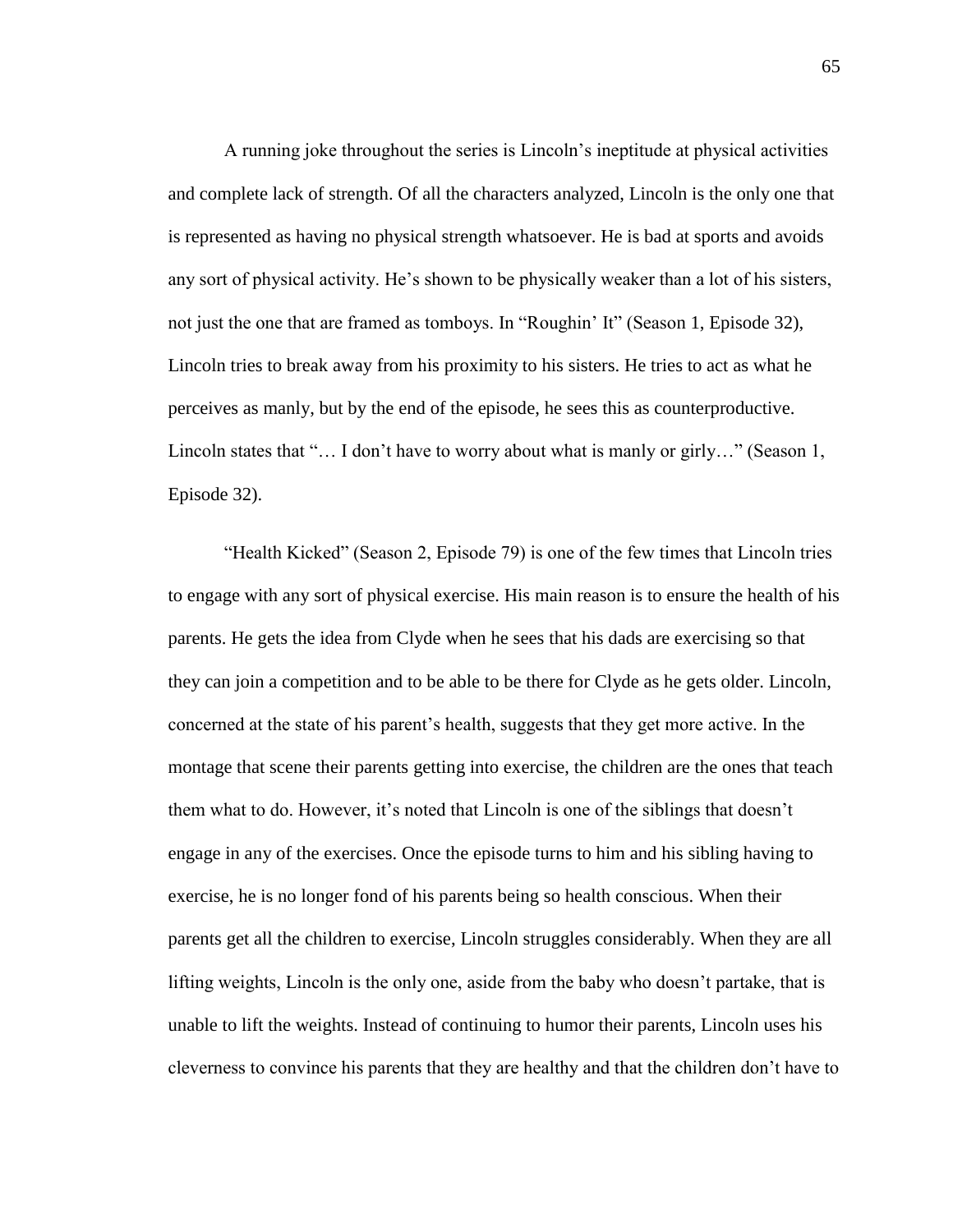keep up the exercises with them. By the end of the episode, the family settles with a morning walk as their exercise.

Lincoln's lack of physical capabilities is noted but isn't framed as something negative for him. In "The Loudest Yard" (Season 1, Episode 34), Lincoln is told to be more physically active by his mother. He gets a negative frame at the end of the episode because he lied to his parents. Neither parent comments on the fact that he isn't a good football player or even note that his sister is better than him. They are upset because he wasn't honest. Even the coach of the team is more concerned with Lynn getting on the team than noting the fact that Lincoln isn't a good player. In "Roughin' It" (Season 1, Episode 32), it's his proximity to his sisters and their behaviors that helps Lincoln, not the physical strength that he attributes to a "tough guy" (Season 1, Episode 32).

### *Environments and Masculinity*

The environments that the characters inhabit play a role in their representation of masculinity and the subversiveness of said representation. These places that the characters inhabited and interacted with will be analyzed to determine what role these environments play in shaping gender norms and expectations. Before delving into the indepth analysis of these environments, the similarities that were found will be noted. The first similarity is that both *Hey Arnold* and *The Loud House* are set in a present-day America. Present-day, in this case, is indicative of when the shows aired. The setting for *Hey Arnold* is during the 1990s in a fictional city that drew inspiration from Brooklyn, Washington and Oregon. The setting for *The Loud House* is set in the 2010s in a fictional city in Michigan. The next similarity is that the main male characters of *Hey Arnold* and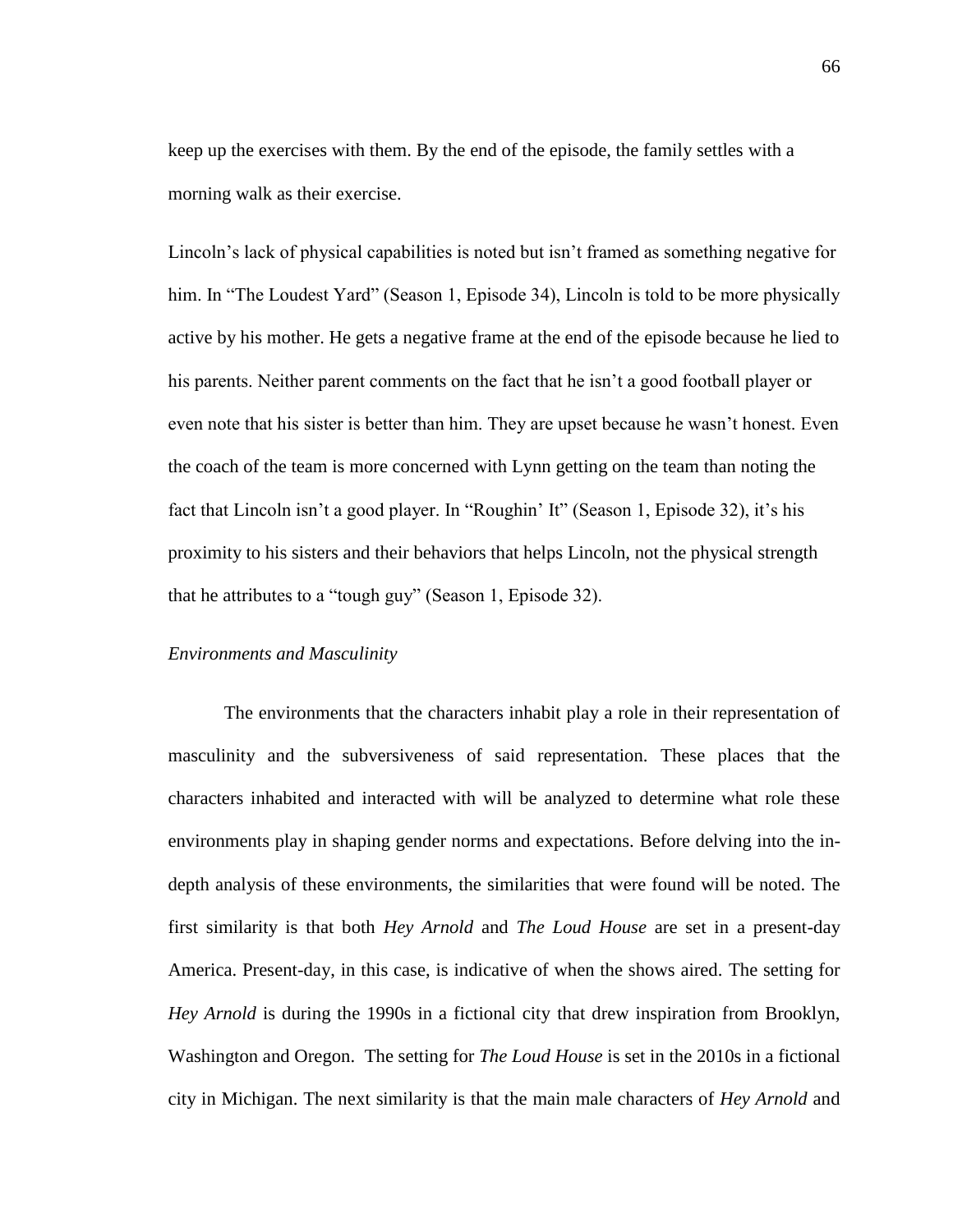*Avatar: The Last Airbender* don't live with their biological parents. In both cases, there is little to no mention of their them ever being present. This is especially the case for Aang, seeing as how there is no mention of his parents at all in the series. Aang doesn't have a biological, male role model, whereas Arnold has his grandfather. The final similarity in the environments is that both *Hey Arnold* and *Avatar: The Last Airbender* have a multitude of environments that can be used to analyze the representation of the male leads' masculinity. Different areas highlight just how subversive their masculinity is. The environment that the characters grow up in and frequently interact with are more than likely to play a role in how their beliefs, values and behaviors develop.

# *Hey Arnold*

One of the most consistent environments in this series is the boarding house where Arnold lives. He lives with his grandparents and four other tenants who act as recurring characters in the series. The tenants act as Arnold's close familial bonds as well as where he gets his male role models. The boarding house is an environment that evokes emotional vulnerability. In "Mugged" (Season 1, Episode 11), Arnold is mugged by a stranger. He comes home and his emotionally despondent. He is noticeably less talkative, an action that is framed as an oddity for him. The other tenants notice and convince him to talk to his grandparent about what was bothering him. In "Arnold's Christmas" (Season 1, Episode 18), the tenants come together to do a secret Santa. They notice that Mr. Hyunh, a Vietnamese immigrant, is sad due to not being able to have seen his daughter in twenty years after giving her to a soldier so that she could escape the war. Although he is sad, he still can express his emotional vulnerability with the other tenants,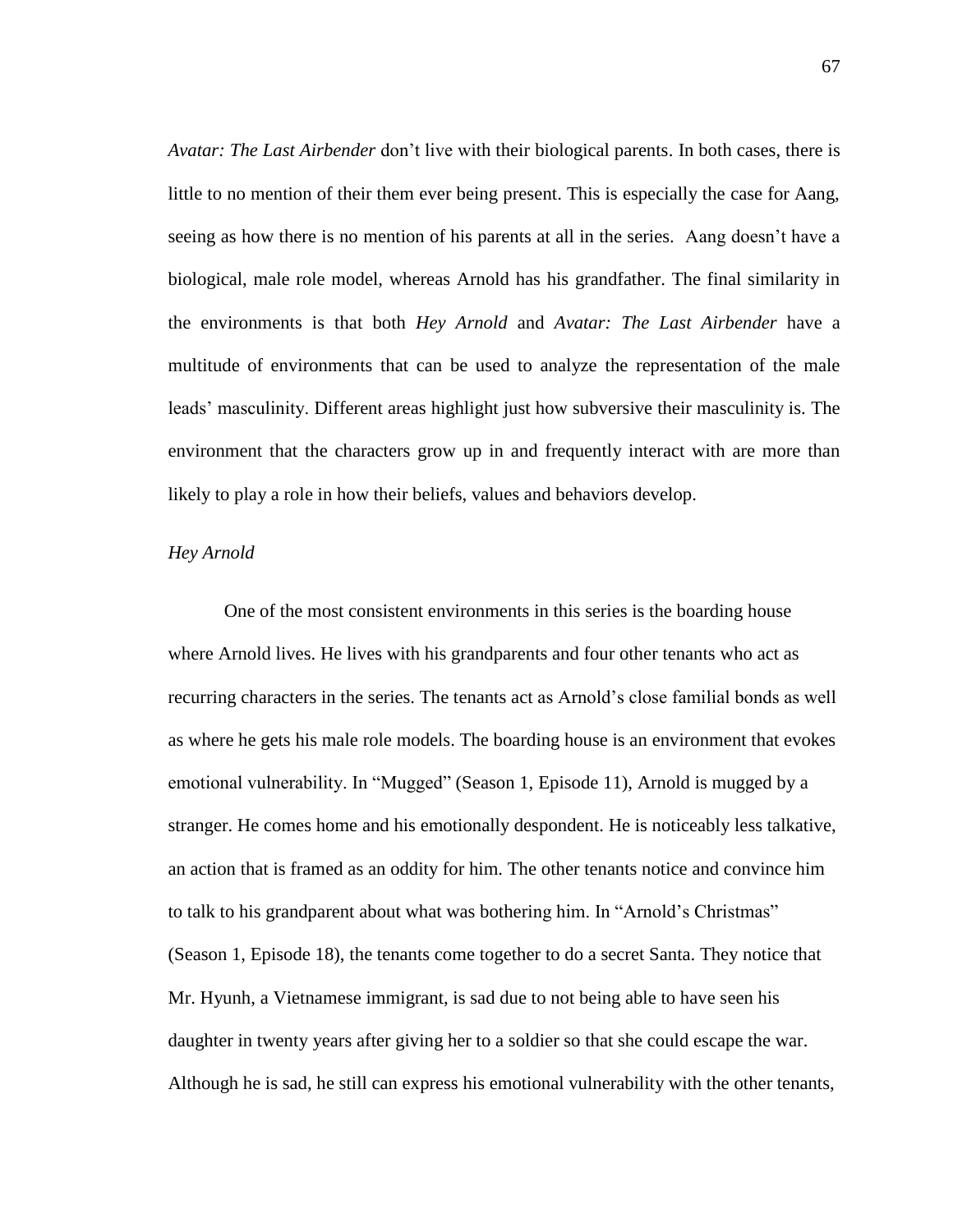specifically Arnold since he is Mr. Hyunh's secret Santa. When the two are reunited at the end of the episode, the camera shows their reactions, which includes a few of the male tenants crying tears of joy. Both examples are indicative of the fact that this environment also acts an emotional support system which is consistent throughout the series. In "School Play" (Season 3, Episode 20), the tenants rally behind Arnold to help him learn his part for the school play and is framed in direct contrast with Helga's home. The Pataki house has a focus on competition and has less familial warmth than Arnold's boarding house. Throughout the series, Bob Pataki shows a lack of emotional understanding of both Helga and his wife. The only character within the Pataki house that brings out overt warmth from Bob is Olga Pataki, the oldest daughter. Even with that, Olga's is directly compared with Helga to incentivize competition to make her a better daughter in Bob's eyes. The difference in Arnold and Helga's home shows how their environment impacts their proximity adhering to the characteristics of hegemonic masculinity. As noted, Arnold's home environment subverts the hegemonically masculine characteristic of being emotionally dismissive. Arnold, in turn, has a pattern of behavior that also subverts this characteristic.

There are a multitude of environments that Arnold frequents, each varying from the others. P.S 118 is an environment that differs from the ones just mentioned. Unlike the boarding home, there are no expectations of creating familial bonds, specifically during season one. While there are no familial bonds, there are still expectations for gender that can be framed against Arnold's behaviors. There is no blood connection between Arnold and the other male tenants, but they still are a frame for gender norms for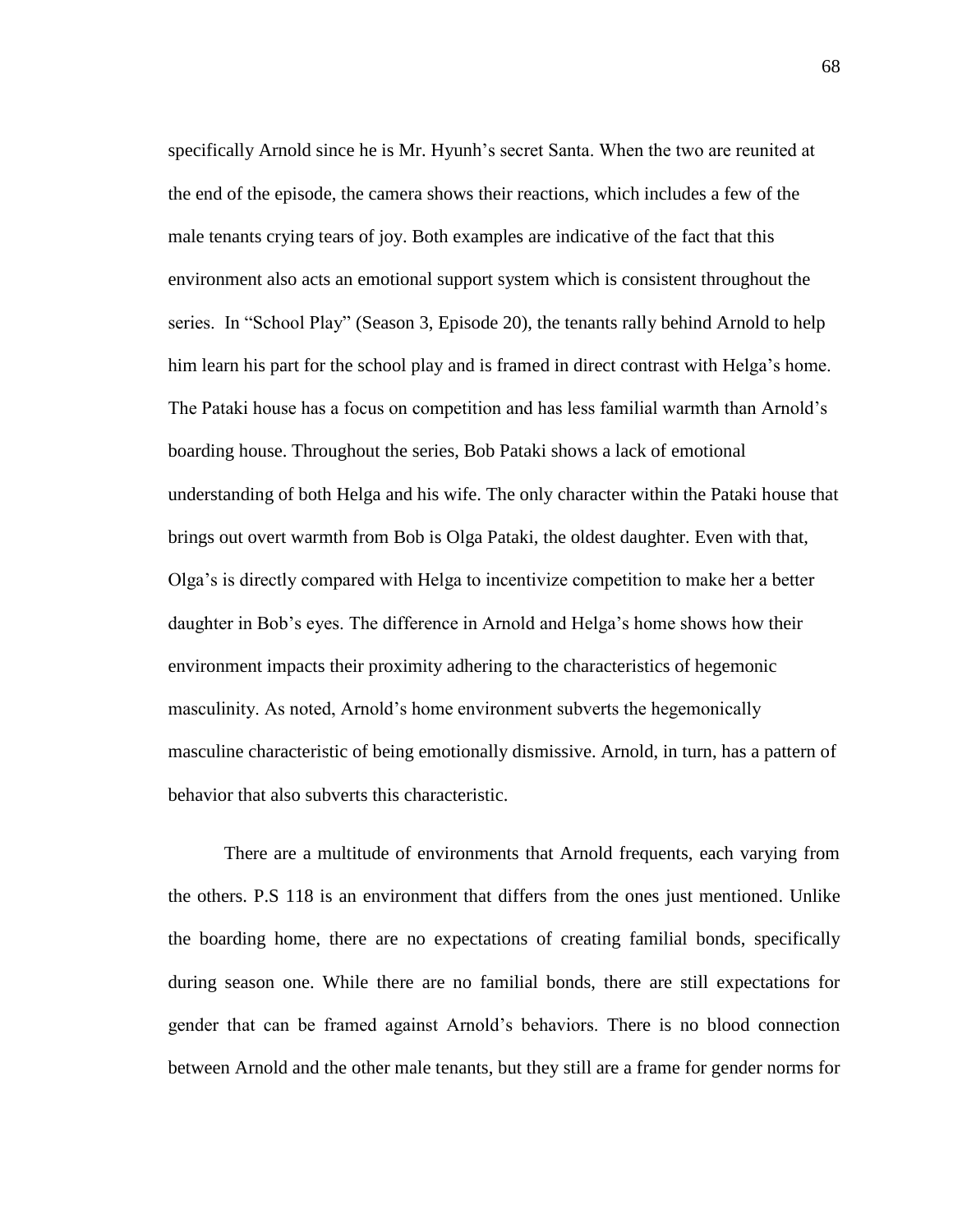Arnold. There are several episodes that make note of the expectation for masculinity. In "Tutoring Torvald" (Season 1, Episode 14), Torvald is seen as one of the examples of masculinity within P. S. 118. Torvald is a thirteen-year-old student in the same grade as Arnold. The other children are afraid of him given his large stature and assume that he is violent. However, Arnold is one of the few children amongst his peers that diverges from Torvald's assumed violence and tries to get to know him. Arnold is one of the fess students that is willing to empathize with and connect to Torvald. This aspect of Arnold's ability to empathize with and emotionally connect to Torvald will be further discussed in a later section. The importance of Torvald is to indicate the way that this environment treats masculinity, especially with characters that display overt, hegemonic masculinity. This is also seen in how the Arnold and his peers react to Wolfgang, an older student at the school. Wolfgang, like Torvald, is much bigger in height and build than Arnold. He is also very aggressive. The audience is introduced to Wolfgang in "Longest Monday" (Season 2, Episode 4), which highlights the school tradition of fifth graders putting fourth graders in the trashcan. Wolfgang is shown to be the leader of his friend group that torments Arnold and is peers, even going so far as to continue the tradition off school grounds and not sparring the female fourth graders. Throughout the series, he is presented as the bully that picks on Arnold and his friends. The way that those within this environment treat subversive masculinity is also something that could be pinpointed in viewing the entirety of this series. In "New Teacher" (Season 2, Episode 1), Mr. Simmons is introduced as a new character. When first showing how he intended to teach the students, Mr. Simmons focuses on the students' emotions. Helga refers to him as a hippie. The students initially bully Mr. Simmons into quitting after a few days. After they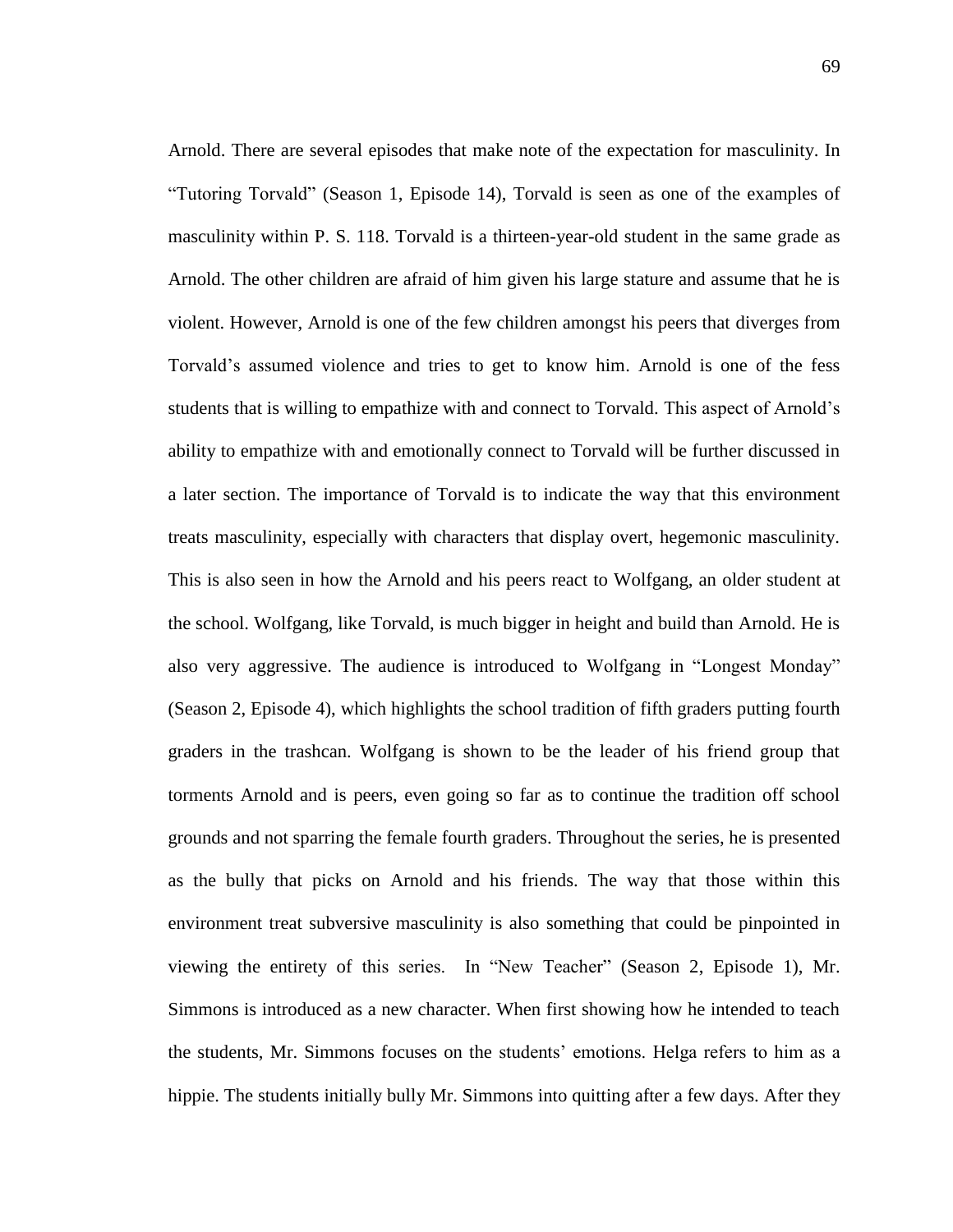are faced with the aggressive and harsh Lieutenant Goose, they see Mr. Simmons' "caring and giving nature" (Season 2, Episode 1) as the better teaching style. Throughout the series, there is juxtaposition in the way that Mr. Simmons and Principal Wartz handle disciplining the children. This comes to a head in the episode "Principal Simmons" (Season 5, Episode 4) where they come to the consensus that they need to be both stern and emotionally supportive of the children. While Mr. Simmons isn't disregarded outright, in comparison to Principal Wartz, he is shown to be far less effective on his own. By the end, Principal Wartz implements aspects of both his style of discipline and Mr. Simmons. The framework developed with this environment is that there is a necessity for both adherences and subversions to hegemonic masculinity to make a wellrounded environment where Arnold and his peers can thrive.

## *Avatar: The Last Airbender*

This series has four main environments, the Air Nation, the Water Nation, the Earth Kingdom and the Fire Nation. Each of these places has a different set of cultures and societies within them. As such, each one has different gender norms, thus, having variations in what is considered hegemonic masculinity. These differences are significant to showing Aang's representation of masculinity and how said masculinity is seen amongst his peers and enemies alike.

Aang's subversive pattern of behavior was able to develop and thrive because the culture of the Air Nation also subverts the expectations of hegemonic masculinity. The Air Nation is where Aang is from. A lot of the information noted about this culture stems from Aang's memories and historical notes from other characters. This is because of the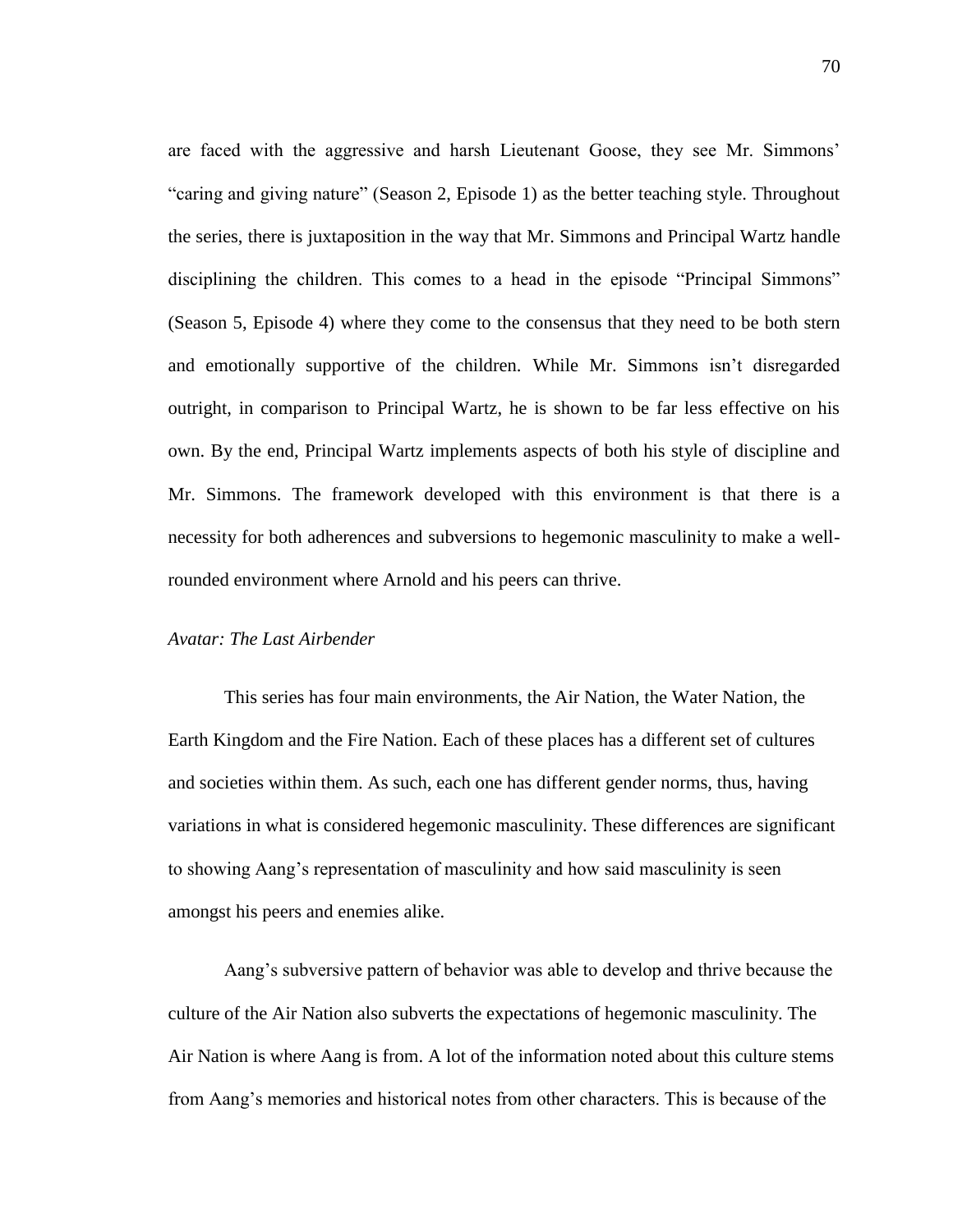Air Nomad genocide committed by Firelord Sozin. The Air Nation is a nomadic culture. The nation is separated into the Eastern, Western, Northern and Southern Air Temples, the latter of which was Aang's home. Due to the genocide, there isn't much known on the differences between these temples. Of the elements, air is the least aggressive. In "Bitter Work," (Season 2, Episode 9) both Toph and Iroh make note of this. Toph, a blind and aggressive Earth bender, states that Aang needs to think less like an evasive Air bender and more like a more physically obstinate Earth bender (Season 2, Episode 9). Iroh describes to his nephew, Zuko, the differences in the four elements and their respective nations. When describing the Air Nation, he notes their focus on peace. As such, Aang was raised in an environment that normalized an aversion to aggression. This is something that is highlighted in his fighting style, as mentioned before. He was raised in a way that subverts hegemonic masculinity.

A commonality that this environment has with Arnold's boarding house is that there is an emphasis on the bonds created by choice and the strength of said bonds. One such example is seen in the relationship between Aang and Monk Gyatzo. In "The Storm" (Season 1, Episode 12), Aang recounts his time with said Monk before he ran away. Gyatzo is shown to have a deep emotional bond with Aang. In response to the other Monks suggesting that Aang focus on strengthening his training to be the Avatar, Gyatzo states the he understands what Aang truly needs. In this case, that is for Aang to continue being a joyful child (Season 1, Episode 12). Aang reciprocates this emotional bond, especially in his reaction to his passing. Another Air Nation specific bond that is noted throughout the series is his bond with Appa, a flying bison. In "Appa's Lost Days"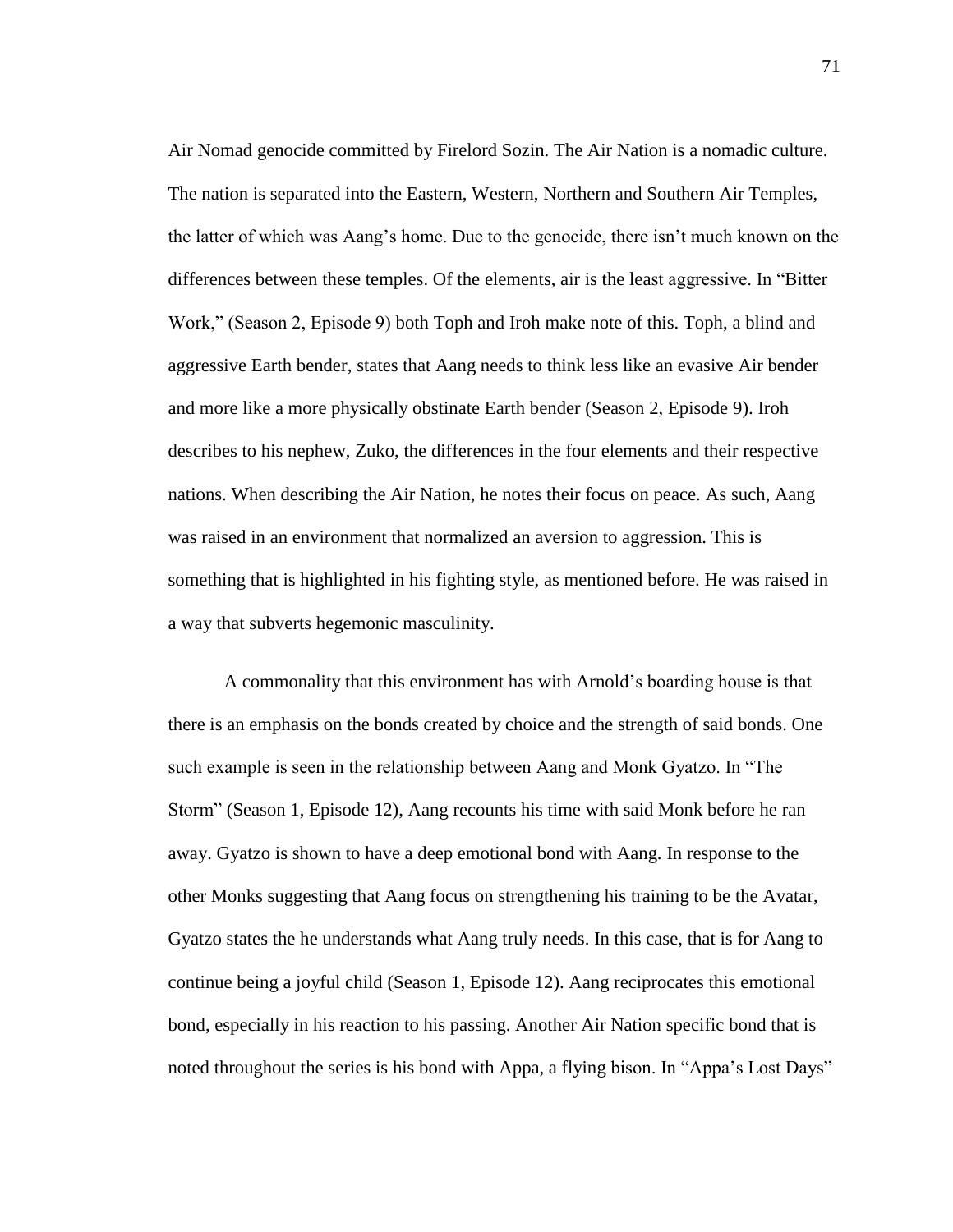(Season 2, Episode 16), the audience is made privy to Appa's memories, something that doesn't happen since Aang is usually there to frame the perspective for them. In this episode, Appa uses his memories of Aang to get through his time away from the group. It showed that Appa and Aang chose each other at a very young age. The memory devolves into the present day with Aang rolling over in his sleep and saying, "we'll always be together" (Season 2, Episode 16). Gender roles aren't mentioned in this environment. The only woman seen in the Air Nation is Avatar Yangchen. In Aang's memories there are no women present. It can be assumed that the men in the Air Nation took on the expected roles of both men and women. This can be seen in Aang's relationship to Monk Gyatzo. Gyatzo is depicted as Aang's nurturer, especially in "The Storm" (Season 1, Episode 12). In the flashback in this episode, the Monk puts Aang's emotional well-being over the expectation thrust upon him as the Avatar. This subversion in masculinity isn't seen in relation to the women of the Air Nation, but instead in comparison to the men of the other nations. Unlike the other nations, there is an expectation to rely on expressing their emotions. In comparison to his peers, Aang tends to be more emotionally open, especially in comparison to the men. The narrative doesn't treat this as a weakness, however. It's in his emotional strength and spirituality that Aang can control his greatest strength.

The Water Nation tends to have cultural values that adhere to hegemonic masculinity. The way that Aang often directly challenges these belies that is indicative of how he subverts hegemonic masculinity. The Water Nation is the smallest of the remaining nations. There are three main areas within the Water Nation; the Southern Water Tribe and the Northern Water Tribe and the Foggy Swamp Tribe, the foremost of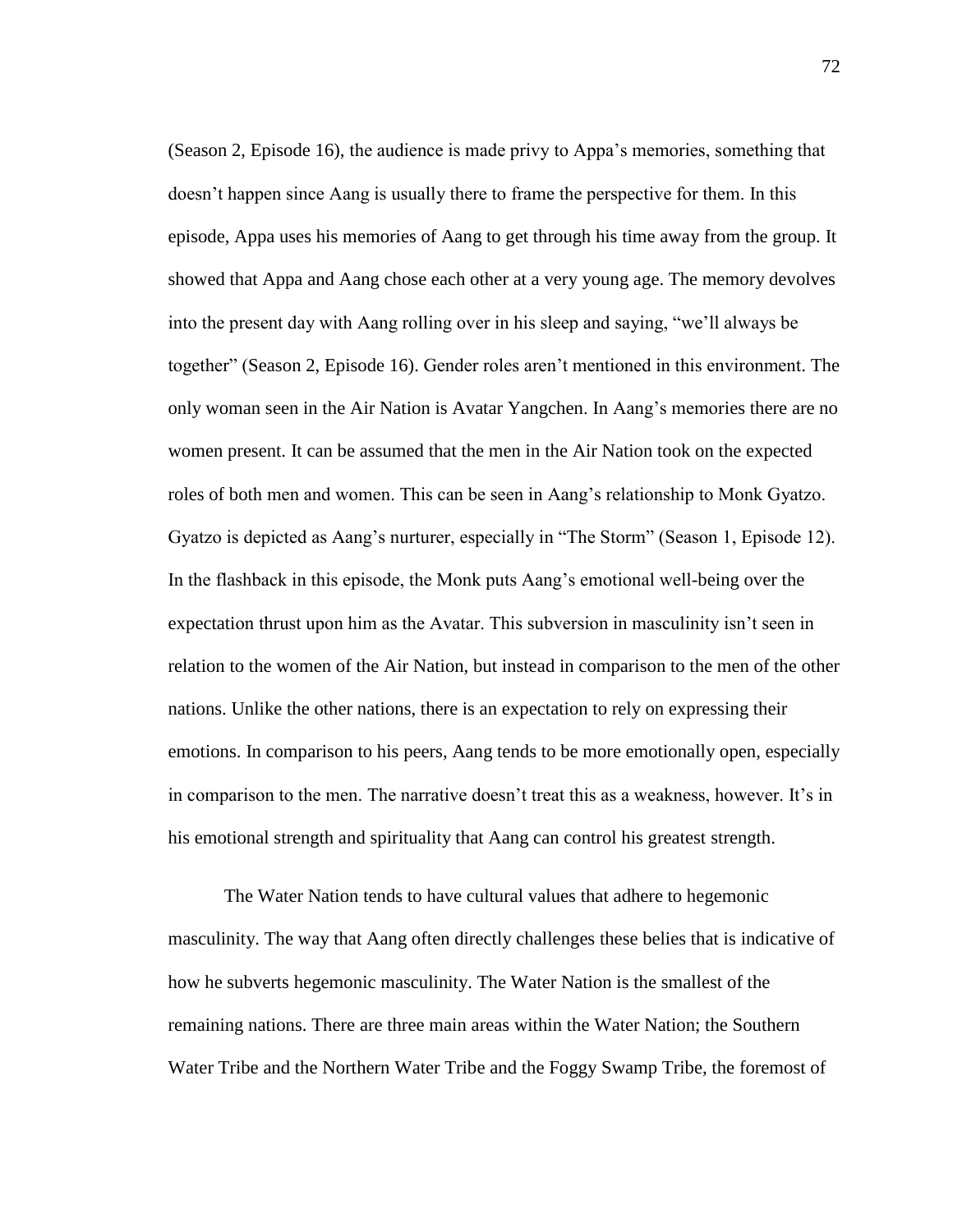which being where Katara and Sokka are from. When describing the elements, Iroh referred to the water nation as having, "… a deep sense of community and love" (Season 2, Episode 9). Unlike the Air Nation, there is conversation on gender norms and expectations in the different Water Tribe. In the Southern Water Tribe, the men are expected to go and fight, while the women and children are expected to stay. Sokka is one of the few older males, even though he is only a young teenager. In the first episodes, "The Boy in the Iceberg" (Season 1, Episode 1) and "The Avatar Returns" (Season 1, Episode 2), Sokka teaches the young boys to be warriors. In these episodes, the audience is also introduced the Fire Nation when Zuko breaches the shore of the Southern Water Tribe. Sokka's teaching is shown to be a norm for the boys when one throws Sokka a weapon to attack Zuko and says, "Never surrender" (Season 1, Episode 2). The fact that men go to fight in the Southern Tribe is also seen in "Bato of the Water Tribe" (Season 1, Episode 15). In this episode, Sokka has flashbacks about the day his father left to fight in the war. Sokka believes that he should go with him stating that he seems himself as a man (Season 1, Episode 15). While Aang doesn't overtly object to these beliefs, there is a clear difference in how Sokka and Aang treat female warriors throughout the series. As seen in "The Warriors of Kiyoshi" (Season 1, Episode 4), Sokka doesn't feel that female warriors would have the capability to best two men, whereas Aang never questions their abilities.

In the Northern Water Tribe, gender norms are also directly stated. Paku, the water bending master that was expected to teach Aang, states that he won't teach Katara because she is a woman. The water bending women in the Northern Water Tribe are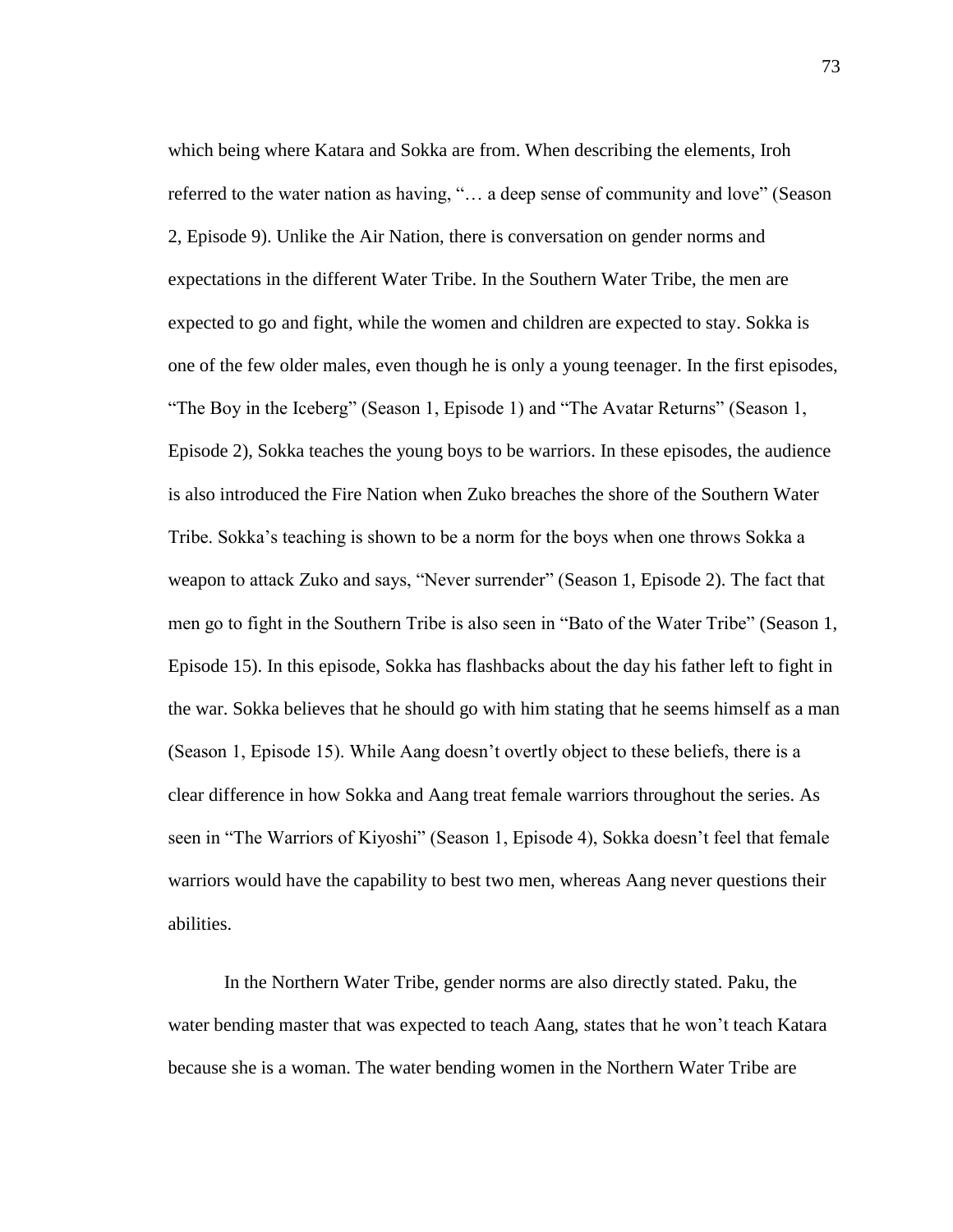taught to heal and not fight. While this aspect of their culture from Katara and Aang, this is initially met negatively from the chief of the tribe. This tribe also practices arranged marriages, which is represented by men giving a betrothal necklace to their wife. In this culture, the man is both the decision maker and the one with the ability to fight. Aang directly objects to this, showing a clash in their upbringing. The series frames Aang and Katara's objection to this as correct. given that by the end of the conflict Master Paku does indeed train the two of them.

The Earth Kingdom is extremely vast in comparison to the Air and Water Nation. Gender norms and expectations vary from place to place. There are four main environments that Aang encounters within the Earth Kingdom, either for a long period of time or multiple times. Those places are Omashu, Kiyoshi Island, the Si Wong Desert and Ba Sing Se. Omashu is an Earth Kingdom city ruled by an eccentric monarch who is also a longtime friend of Aang. This environment doesn't have set or as strict expectations on gender in this city. While city is ruled under a male monarch, he is shown to be different than the other leaders from the any of the other nations. There are no expectations for gender. As a leader, Bumi is emotionally open and affectionate. He embraces Aang after the latter realizes who he is. Kiyoshi Island is different from Omashu, in that gender norms are directly challenged. The island is named after a female Avatar, Kiyoshi. The warriors of that land are women under the name of Kiyoshi warriors. In "The Warriors of Kiyoshi" (Season 1, Episode 4), gender norms are directly challenged when Sokka says "there was no way we were defeated by a bunch of girls" (Season 1, Episode 4). However, by the end of the episode, Sokka is made to embrace the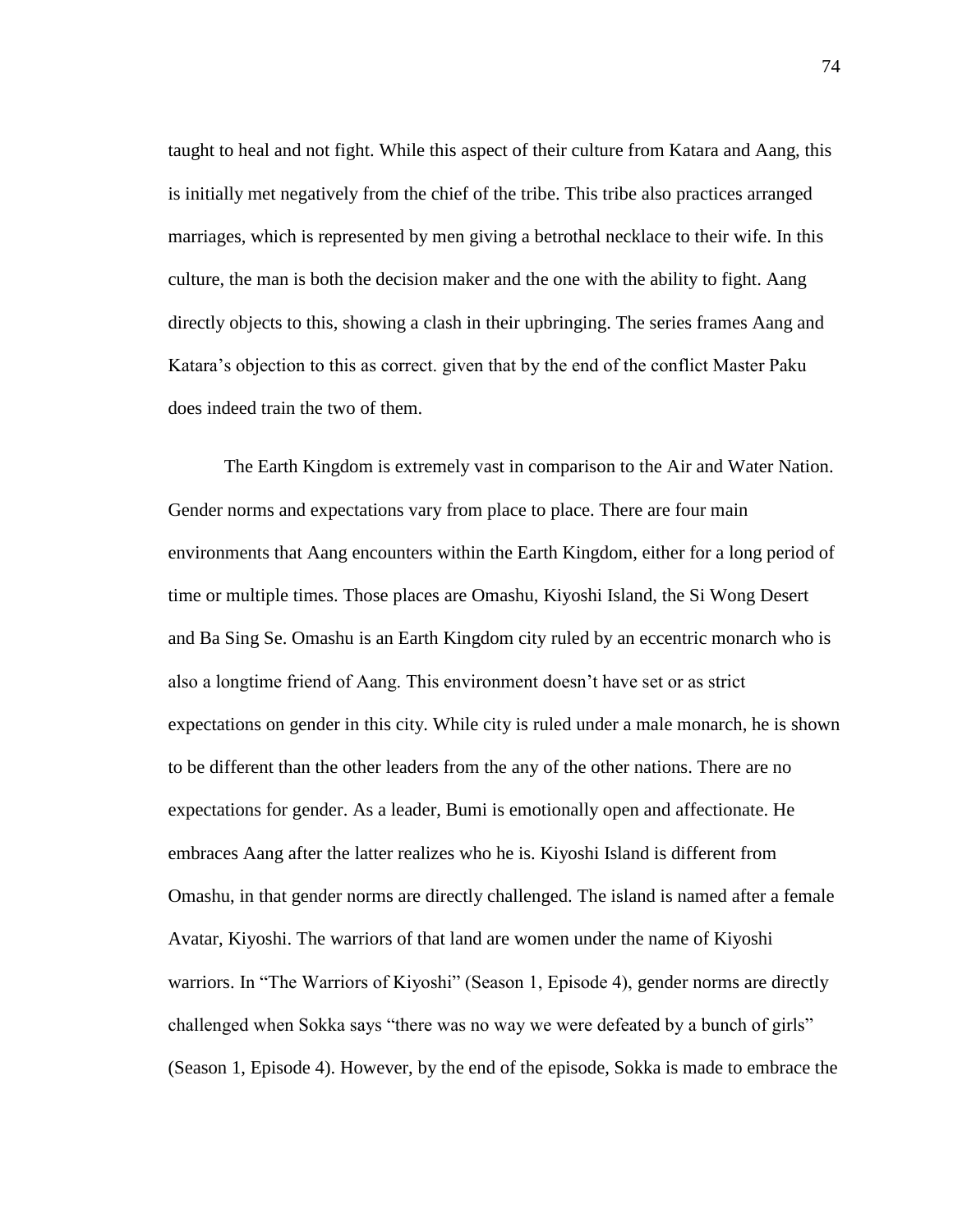women and their culture when fighting alongside them against Zuko. The Si Wong Desert is far less defined. In this lawless land, gender norms appear non-existent. Ba Sing Se has for more defined gender norms, both implicit and explicit. Ba Sing Se is ruled under a monarchy with a class system hierarchy which is seen in the vast difference between lower and upper rings of the settlement. Ba Sing Se is a place that many refugees displaced by or running from the Fire Nation escape to. The lower ring is where the poor and refugees are relegated to. The financial and social status that the citizens have raises the further up in the rings that they go. A character that joins Aang's group is Toph, a member of the prestigious Bei Fong family. Her strength and prowess as an earth bender is framed as an oddity for her family in that she is blind and a young girl. Gender norms are implicitly adhered to by the Dai Lee and the various women all named Ju Dee. The Dai Lee is the group that is designated to protect the king and instill order in Ba Sing Se. All the members of the Dai Lee are men and they have even more power than the king himself. Ju Dee, on the other hand, was a woman that had no autonomy and used as a guide. The first Ju Dee that the Aang and his friends encounter is replaced when she is unable to keep Aang from asking questions about the king and talking about the war. Something noted by multiple characters is that the Earth Kingdom is the only nation that has been equipped to truly fight against the Fire Nation without the Avatar's presence. As an element, Earth bending requires sturdy stances and physical strength. A fundamental part of Aang's upbringing is air bending. That shows a significance in Aang's inherent struggle with earth bending, an element that tends to adhere to the characteristics of hegemonic masculinity. Katara notes that earth is his "natural opposite" (Season 2, Episode 9). Within the narrative of the show, the differences in the elements are also a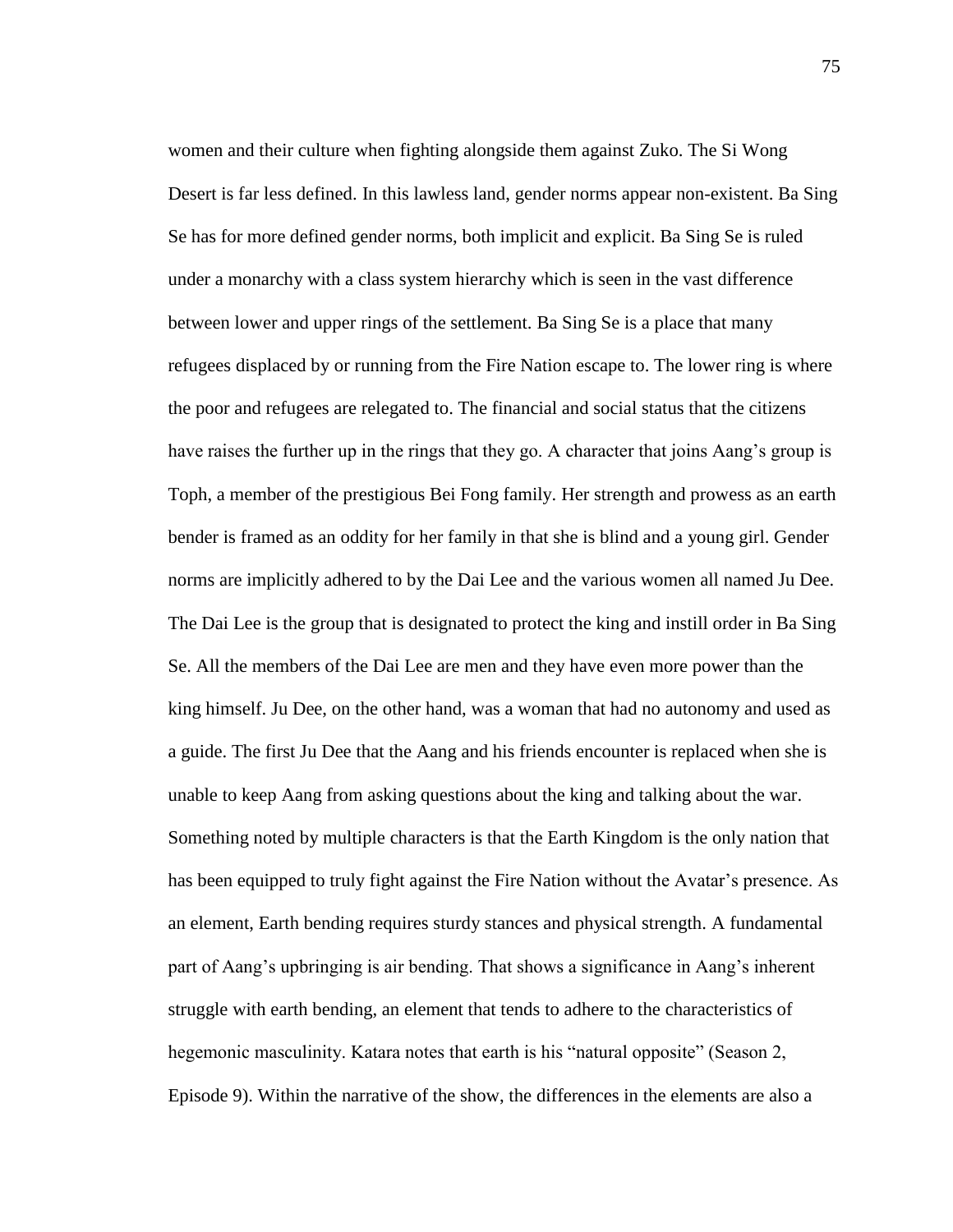framework for the differences in the proximity to hegemonic masculinity. Aang's difficulty with earth bending, an element and culture that adheres to the characteristics expected of hegemonic masculinity is indicative with his more subversive representation clashing with it.

The final prominent environment is the Fire Nation, the antagonists of the series. The Fire Nation is under a patriarchal totalitarian rule. Like the Earth Kingdom, there are various areas that are a part of the nation, but they are all under the rule of the Firelord. They are the most aggressive of the four nations given that this is the nation that instigated the hundred-year war and was the nation whose leader committed the genocide of the Air Nomads. Firelord Ozai is the pinnacle of hegemonic masculinity. He is in the highest position of authority as Firelord. He is very aggressive. In "The Storm" (Season 1, Episode 12), Iroh recounts how his brother, Ozai, permanently scarred Zuko's face for simply speaking out of turn in his war room. As such, this nation also tends to not subvert hegemonic masculinity. When Zuko confronts his father and become the Avatar's ally in "The Day of the Black Sun, Part 2: The Eclipse" (Season 3, Episode 11), he mentions that the Fire Nation needed to transition to an "era of peace and kindness" (Season 3, Episode 11), indicating that these to attributes were not a norm for the Fire Nation. While the gender norms for the Fire Nation adhere to aspects of hegemonic masculinity, there is a prominent outlier. This is seen in Azula, princess of the Fire Nation, and her friends. Her strength as a fighter isn't questioned even though she is a woman. However, her lack of femininity is noted when compared to her companion, Ty Lee. With the physical design of the characters, Ty Lee looks closer to Katara. In personality and behavior,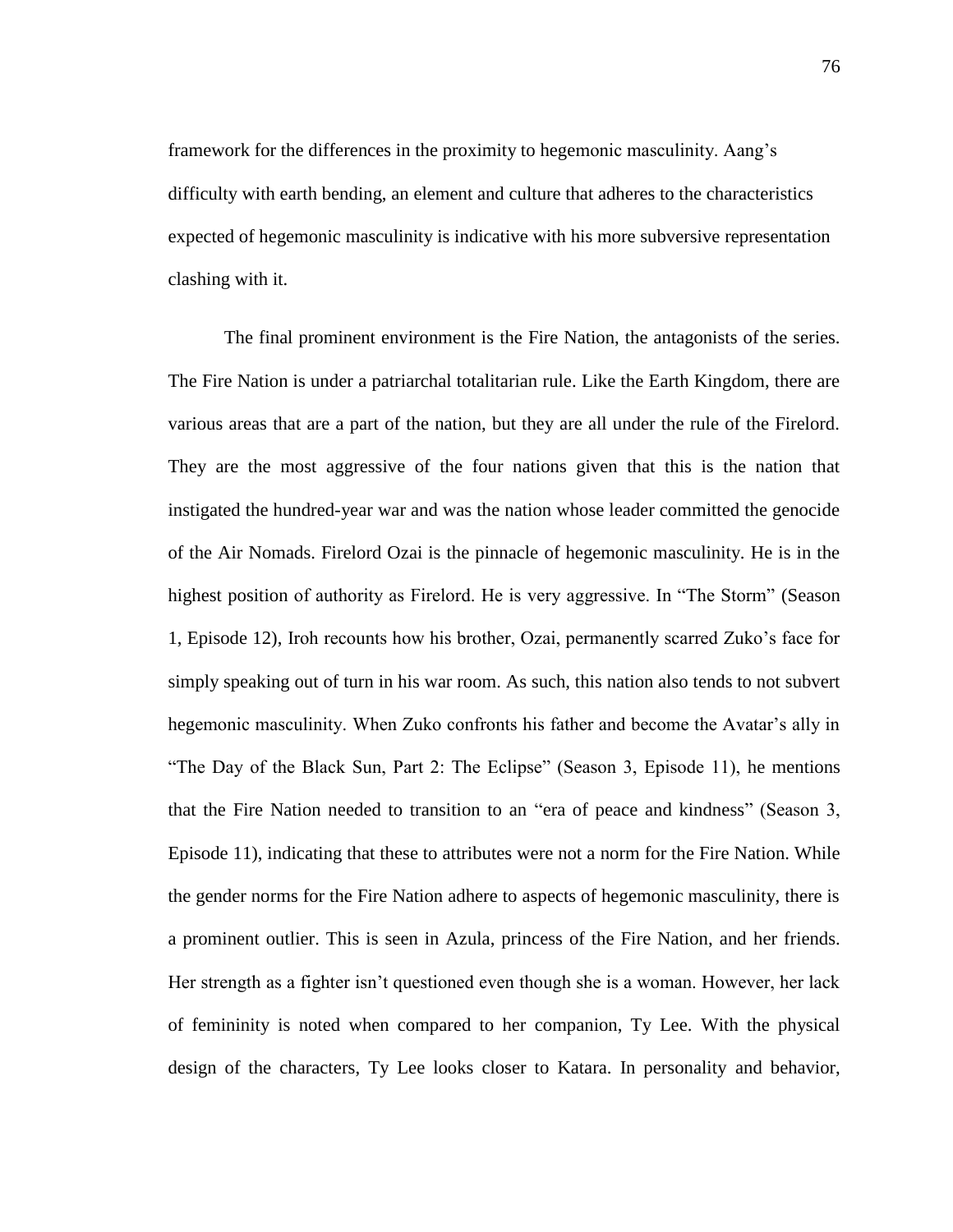Azula is often shown to be far removed from the expected behaviors of a woman. This is especially seen in "The Beach" (Season 3, Episode 5), when Ty Lee must teach Azula how to romantically interact with men. As an element, fire bending is seen as the most aggressive and most dangerous. Throughout the series, there are instances in which fire benders make note of how dangerous the element is to control. In "Imprisoned" (Season 1, Episode 6), a Fire Nation soldier begins to bend fire to threaten the occupant of an earth family home. The soldier says, "... we wouldn't want an accident, would we? Fire; it's sometimes so hard to control" (Season 1, Episode 6). This is also the only element that Aang was afraid of. In "The Deserter" (Season 1, Episode 16) and "The Fire Bending Masters" (Season 3, Episode 13), Aang shows an apprehension to even learning how to bend the element. Throughout the series, fire as an element has been hailed as an element of strength. It is the one element that Aang is afraid to use, up until he gets Zuko as a fire bending master. It is highlighted in "The Fire Bending Masters" (Season 3, Episode 13) that both Aang and Zuko see fire as an element of anger. In that episode, neither of them was able to use fire bending. Aang was still afraid of the element and Zuko admits that he didn't have the same emotional baggage that ignited his fire bending. They meet the last two dragons to try and learn what can help them. The dragons breathe a twister of fire around them, the fire shimmering with blue, orange, green, red, purple and yellow. Zuko says that he understood and was able to replace his feelings of anger with what he learned from the dragons to fire bend again. Aang similarly, doesn't fear the element and sees it as beautiful. He too is able and willing to fire bend. It isn't until Aang removes himself from the norms of the Fire Nation that he is able to use the element. Aang's removal from Fire Nation norms is another framework for his subversion of hegemonic masculinity.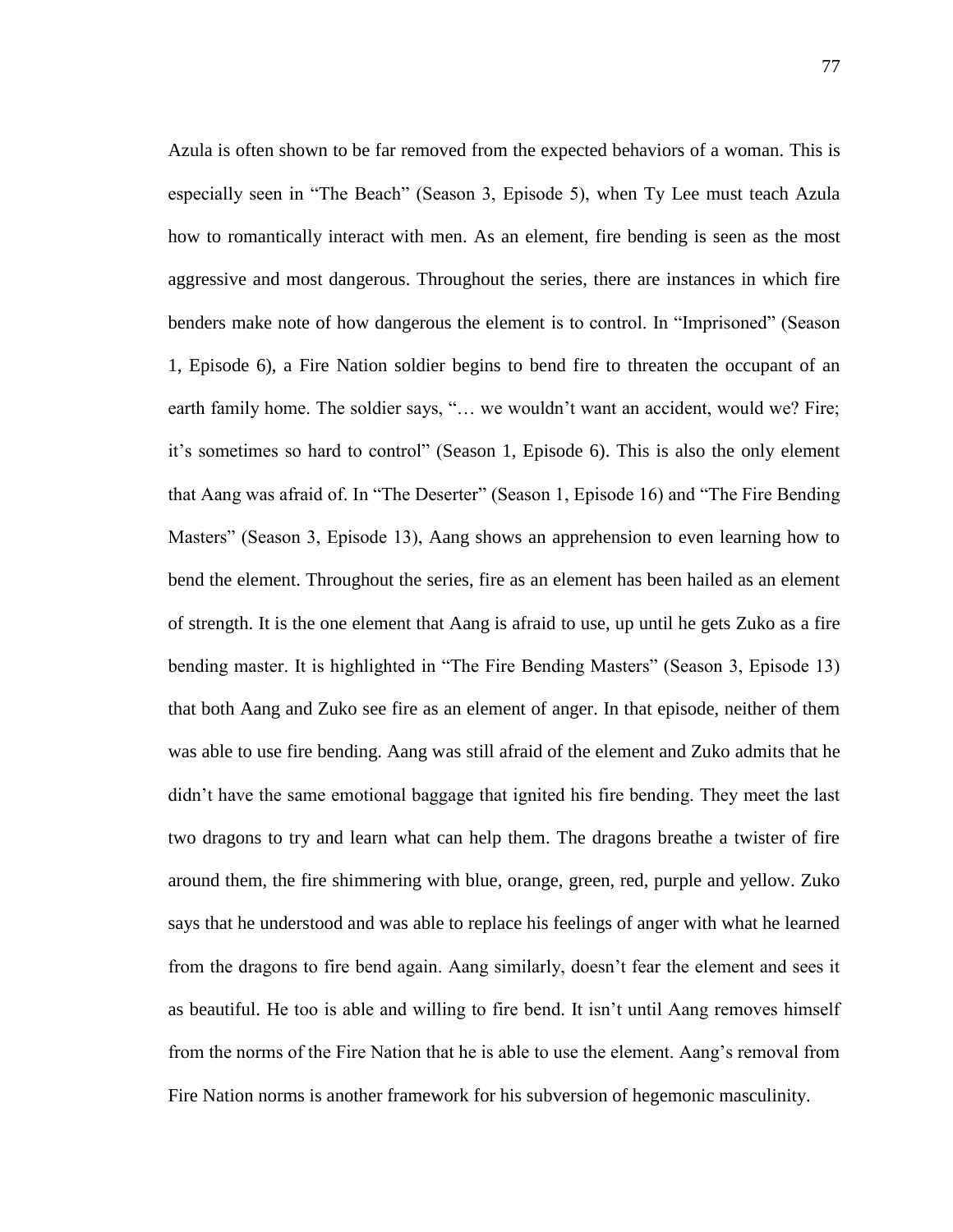## *The Loud House*

There are only two consistent environments that Lincoln, the main character and only male sibling in the Loud family, actively interacts with. The main one is his home. Gender norms and expectations are extremely loose in this environment. In "Roughin' It" (Season 1, Episode 32), Lincoln and his dad subvert hegemonic masculinity. The episode starts with the Loud siblings crowded around their TV to watch a show that pits men against one another for the affection of one woman. Lincoln joins in with his sisters to see which man a better option for the woman would be, picking apart their attributes. Lori addresses Lincoln and says, "It's so much fun watching this show with you. You're like, literally, one of the girls," (Season 1, Episode 32). Lincoln questions if all the time around his sisters is making him more feminine but assures himself that he'll "turn out fine" (Season 1, Episode 32). However, after their father come in from the kitchen in a pink apron and with pink muffins while also showing interest in the show, Lincoln spends the rest of the episode trying to adhere to hegemonic masculinity. However, when applying the adherences to hegemonic masculinity, he finds that acting in his old behaviors is more in line with who he is and what works for him. In this environment, his sisters also can be used to make commentary on gender norms and expectations.

Lincoln's sisters Lynn, Lola and Lisa are represented to lack or subvert typical femininity while Luna and Lucy are used to blur the lines. In "The Loudest Yard" (Season 1, Episode 34), Lynn offers to take Lincoln's spot on their school's football team since he both hates the sport and is bad at it. Physical strength is an attribute for hegemonic masculinity. Lincoln is shown to have a complete lack of physical strength in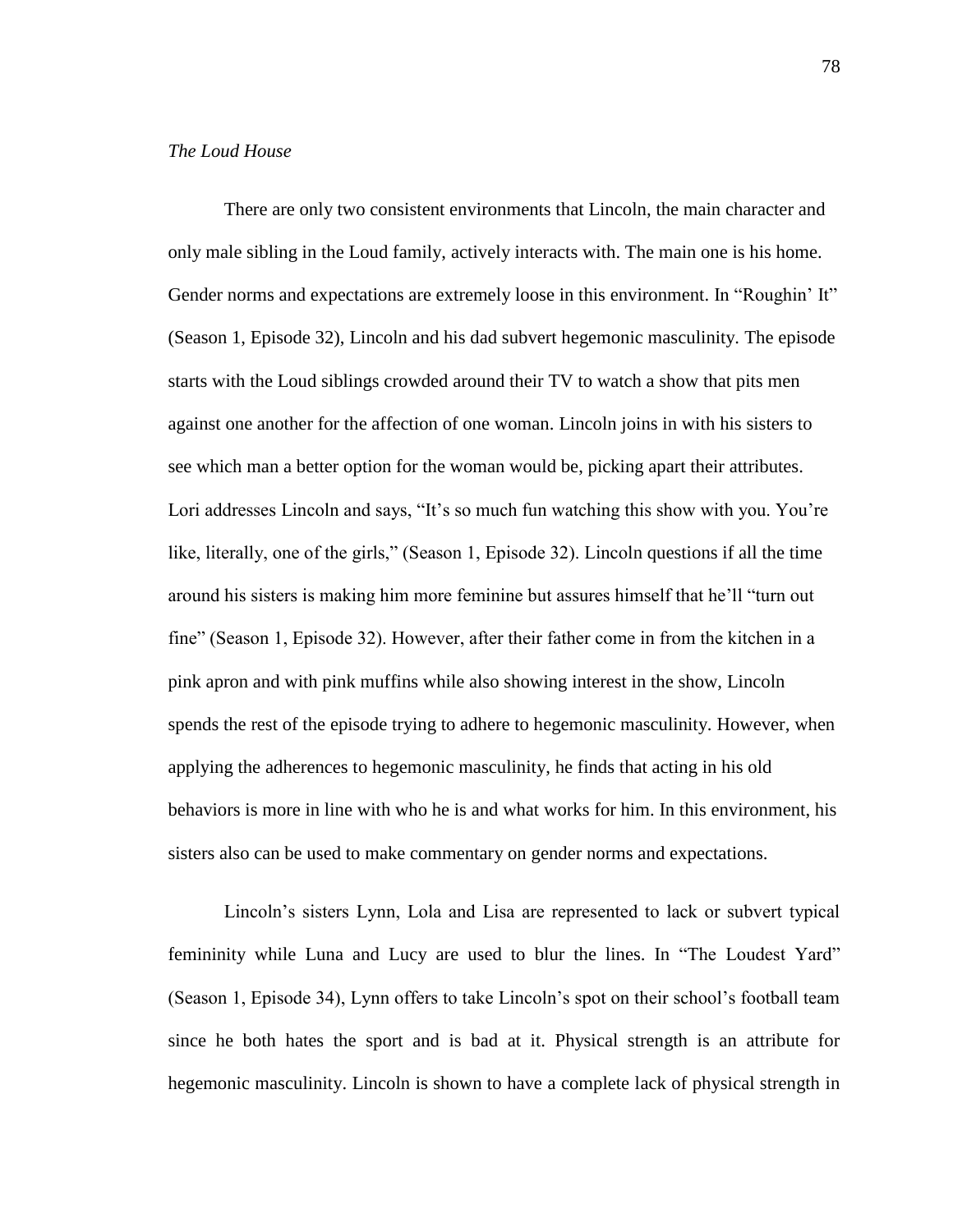not only "The Loudest Yard" (Season 1, Episode 34), but also throughout the entirety of the series. Lynn is depicted as one of the few characters to be physically strong. This is one way that she also is one of the few characters that adheres to hegemonic masculinity consistently. In this environment, Lincoln's lack of physical capabilities in comparison to Lynn isn't framed as something that he needs to change. Even in this episode, the focus is the way that the coach and the other teammates accept Lynn as a fellow football player. The other environment is his neighbor's homes. One home is his best friend, Clyde's, home. This environment challenges the heteronormative concept of hegemonic masculinity in that Clyde's dad is gay with a male partner that he is married to.

## **Discussion**

There are a myriad of realizations and conclusions that are made through the analysis of *Hey Arnold*, *Avatar: The Last Airbender* and *The Loud House*, separated in this section by key observations, future research, limitations in the research and the conclusion.

## *Key Observations*

One of the first observations made over the course of the study is that *Hey Arnold*  and *Avatar: The Last Airbender* both had several male characters that strictly adhered to a representation of hegemonic masculinity, whereas *The Loud House* had no male characters (that were named) that strictly adhered to hegemonic masculinity. In *Hey Arnold*, the characters that adhered to hegemonic masculinity were Bob Pataki, Torvald, Wolfgang and Principal Wartz. Throughout the series, each of these characters was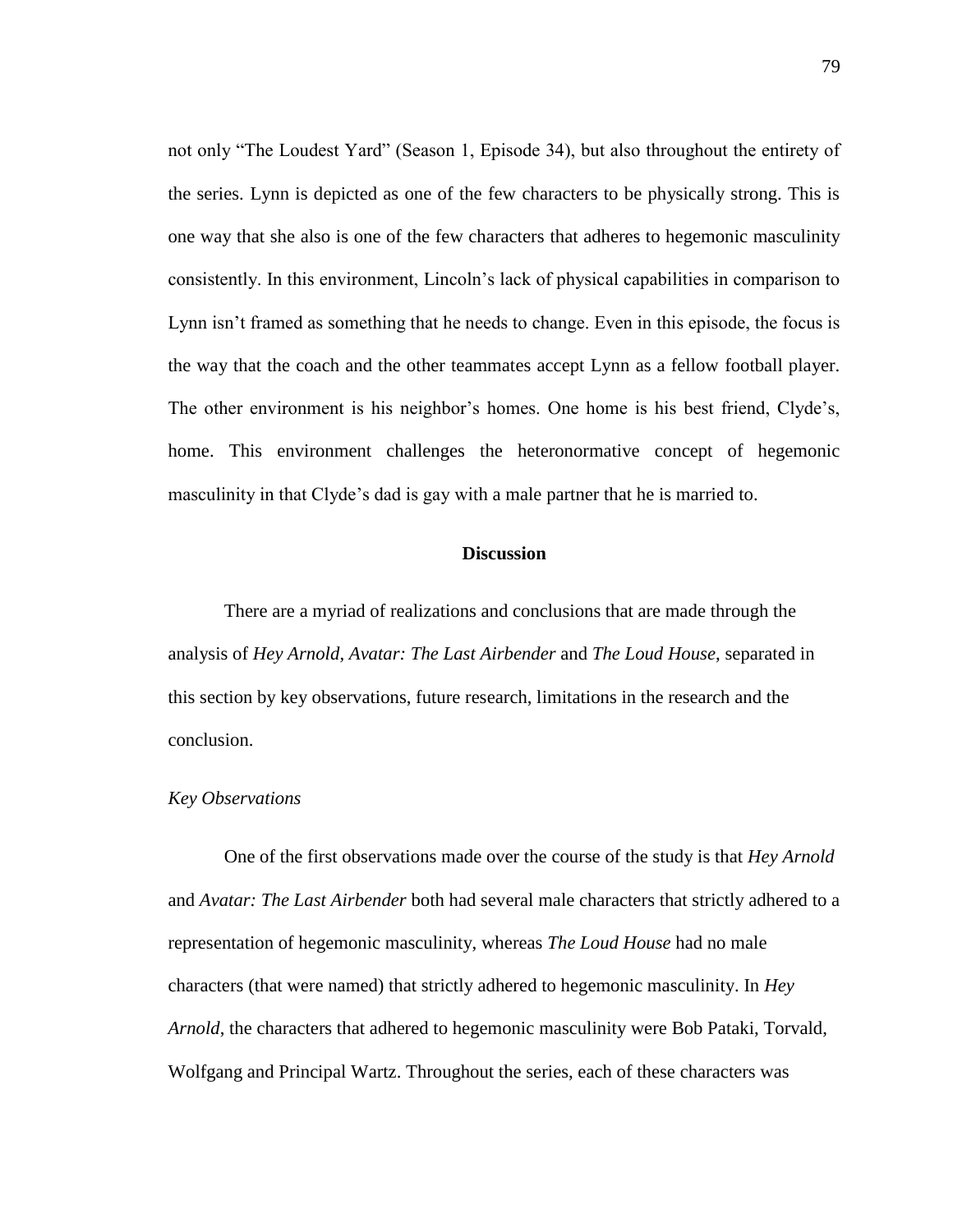represented in a way that was completely different from Arnold. The contrast was often one-to-one in their difference. In many scenes, Arnold actions and behaviors were in complete contrast to the male characters that would adhere to hegemonic masculinity. This was especially so for the assertiveness and aggression section. Bob Pataki and Wolfgang were consistently characterized as different from Arnold in all aspects of hegemonic masculinity. For *Avatar: The Last Airbender*, the characters that adhered to hegemonic masculinity were Firelord Ozai, Zuko, Jet and Sokka. With Aang, sometimes it was a little more nuanced given the style and premise of the show. Where Aang's behaviors and reactions were a stark contrast from the more hegemonically masculine characters, Aang was still physically capable in comparison to them. In some scenes, he was able to beat them in a fight. This is indicative of the next observation made in this study.

All these shows had the capacity to be very fluid in their representations of gender. There were male characters from all three shows that completely subverted hegemonic masculinity. In *Hey Arnold*, this was seen in Arnold's teacher, Mr. Simmons. This character completely subverted the expectations of hegemonic masculinity, so much so that he never had behaviors that adhere to it. In *The Loud House*, none of the male characters would fully adhere to hegemonic masculinity, even in comparison to Lincoln. The fluidity in the representation of gender from all three shows is seen in the proximity of female characters to hegemonic masculinity. In *Hey Arnold*, this is seen in Helga Pataki. Like her father, her behaviors tend to be in line with the behaviors expected in hegemonic masculinity. Between Helga and Arnold, the former is more likely to act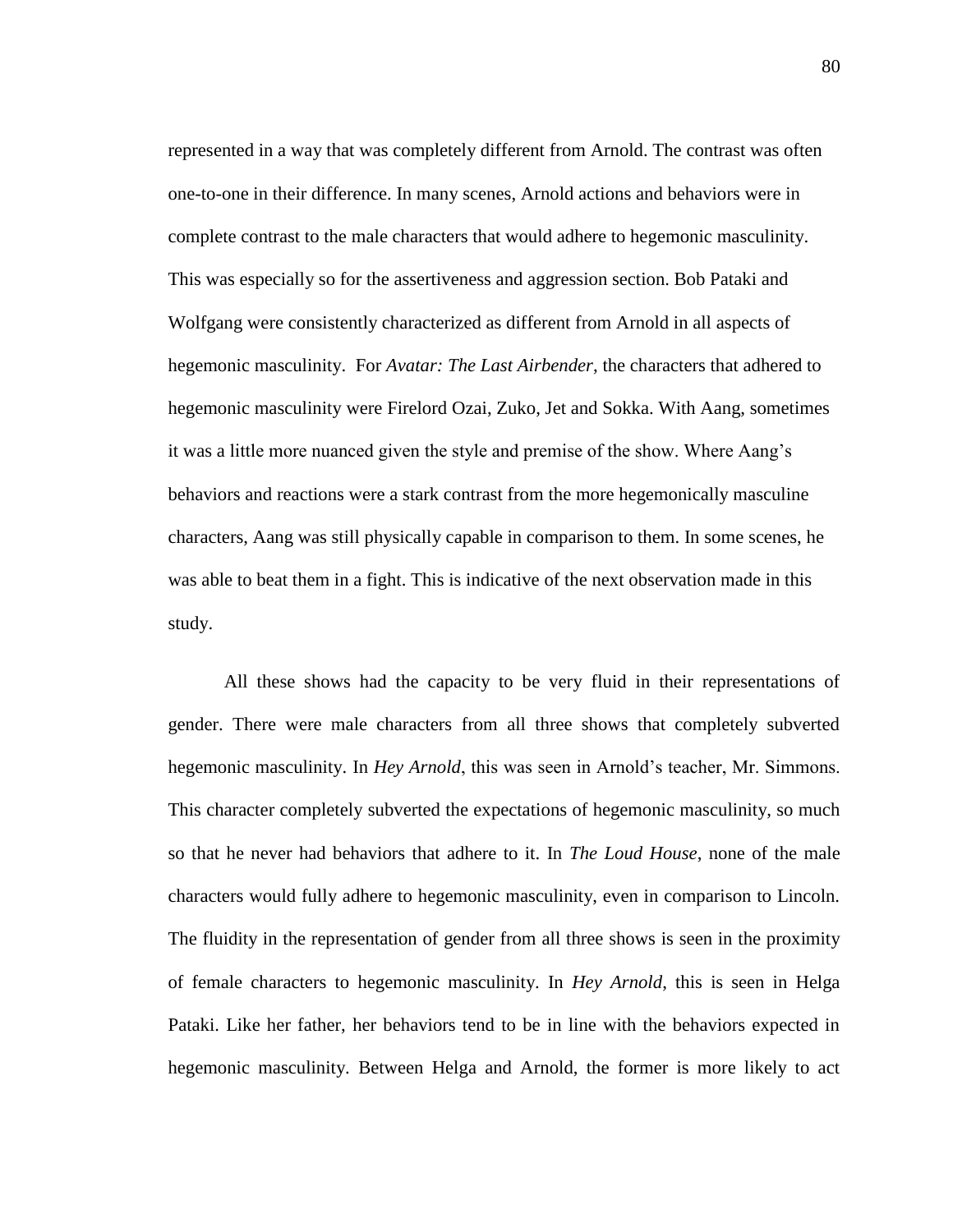aggressive and to have displays of physical strength. However, she also has behaviors that are like Arnold's in his subversion of hegemonic masculinity. There are several scenes where Helga is very expressive in her emotions. Like in *Hey Arnold*, the fluidity of gender representation in *Avatar: The Last Airbender* is seen in the female characters. Azula and Toph are characters whose behaviors divert from what is normal for Aang into a pattern that is more in line with the expectations in hegemonic masculinity. As for *The Loud House*, the representations of gender are completely fluid. This stems from the fact that the number of women in the show far out-weighs the number of men. In Lincoln's home, of the thirteen family members, only he and his father are male. Even with the dominating presence of women in the household, there are still characters that adhere to hegemonic masculinity. However, both of those characters are women. This fluidity in all the shows is indicative of the narratives normalizing Arnold, Aang and Lincoln's subversive representation of masculinity.

# *Future Research*

While gathering research, there were several things that I noticed that could be used to further delve into this study. One of the main ones would be to study all the released animated media from Nickelodeon. As noted by Hentges and Case, Nickelodeon is a studio that sought to appeal to both genders. A study of this studio's animated body of work would be beneficial in determining if that is what played a role in the main male leads having a subversive representation of masculinity. This is especially something of note given the lack of strict gender binaries in *The Loud House*. Extending the study so that it includes all the Nickelodeon shows can also determine how much the era a show is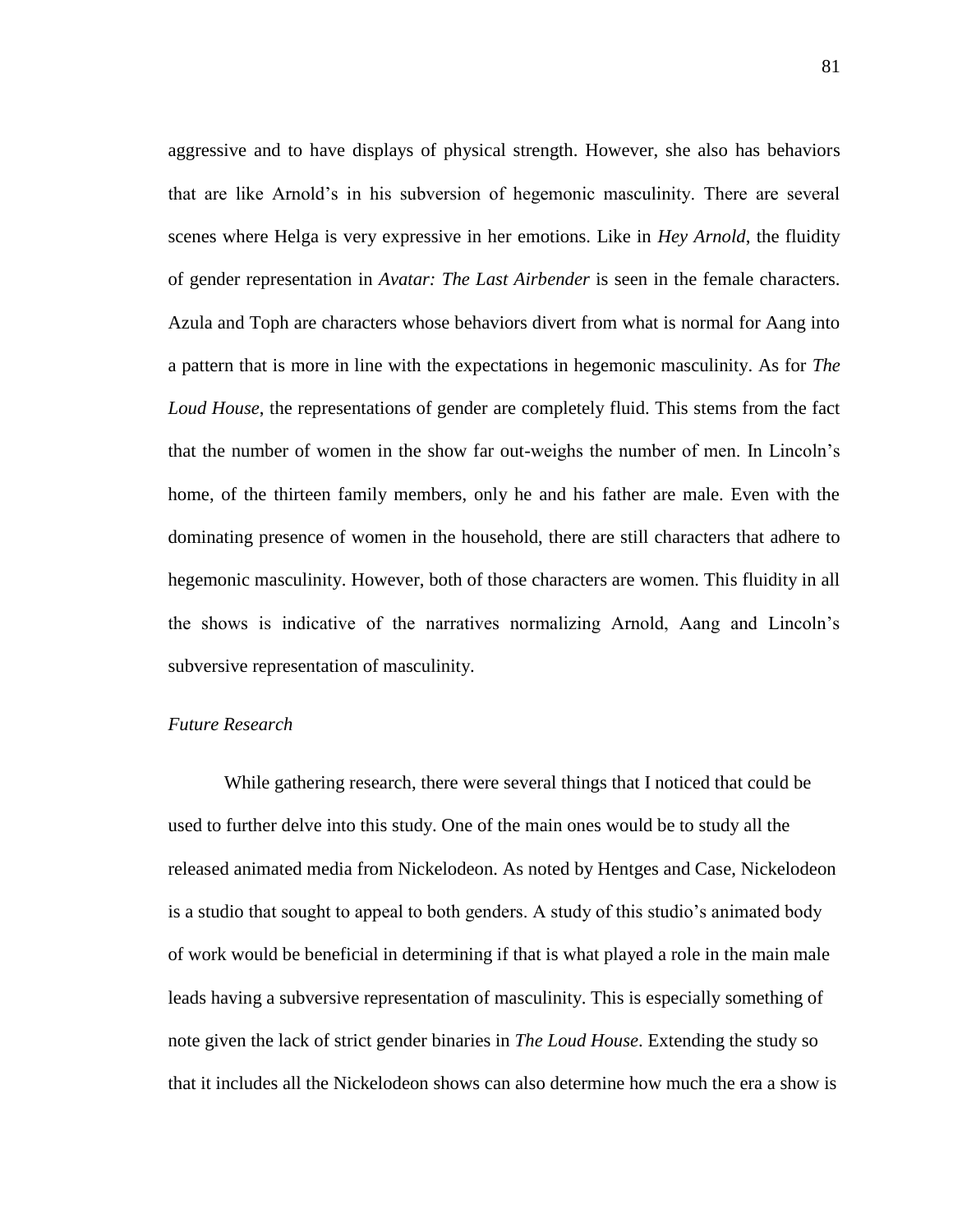released impacts its representation of gender. Similarly, adding Nickelodeon's live action children's shows would make for a broader study in subversive masculinity.

Another aspect to be delved further into is the importance of culture. This is mainly seen in *Avatar: The Last Airbender*, since the series is set and heavily inspired by Asian culture. As an American researcher, it would be interesting to use this series to study the juxtaposition in gender norms for our vastly different cultures. This was done within the narrative, using the difference in the four nations. However, further research can be done on the real-world cultures that each nation was inspired from.

# *Limitations in the Research*

With this study, there were very few limitations. However, many of them stemmed from *The Loud House*. One of the first limitations is that it is a very new show. It was only released in May of 2016 and research for this study started in mid- 2017. Based on time limitations to finish this study, only two seasons were able to be used, which amounted to a little under eighty eleven-minute segments. As such, there was less information to study from Lincoln. The newness of the series also come into play when trying to find other studies that analyzed this series. This is something that also plagued *Hey Arnold*. Upon gathering different studies to aid in an in-depth analysis of these shows, I couldn't find any academic studies on these shows.

# **Conclusion**

The aim of this study was to analyze the representation of subversive masculinity. There were several questions raised within this study. The first was how masculinity was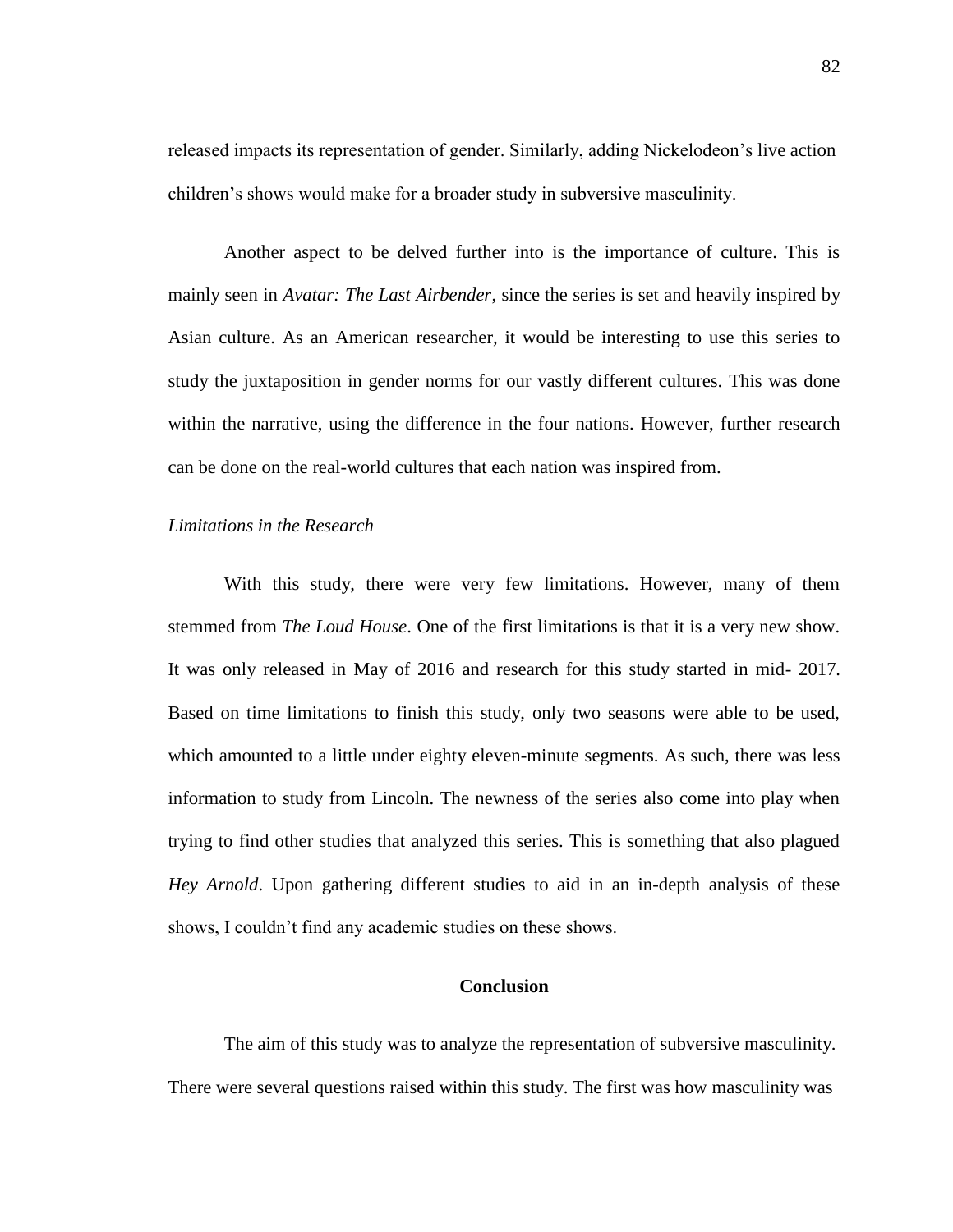framed for Arnold, Aang and Lincoln. The masculinity of all the leads subverted the norms of hegemonic masculinity. This was seen in the fact that they their pattern of behavior subverted the expected pattern normalized by Connell's theory. Arnold, Aang and Lincoln directly subverted the characteristics of hegemonic masculinity consistently.

Throughout the series, Arnold would actively subvert the expectations for each characteristic that was used as a framing device in this thesis. Arnold tended to have a complete aversion to aggression and assertiveness. Regarding aggression, specifically, Arnold was represented as a bit of a passive character. This was highlighted in his reactions to altercations with characters like Helga or Harold. For example, during the times that Helga's misguided affection led her to pick on him, he was more likely to take it in stride. When working on a class project with Helga, Gerald and Phoebe, Arnold conceded to most of Helga's demands in "Girl Trouble" (Season 3, Episode 19). His aversion to arguing with her was represented as a norm for him. In fact, it was his retaliation in this same episode that was framed as not only an abnormality, but also as a negative representation of his character. Arnold is also considered subversive in comparison to other characters. When compared to the characters that are more aligned with hegemonic masculinity, Arnold's pattern of behavior is far removed from what is normal to them. Within the framework of his series, Arnold's subversive representation of masculinity was often seen as either a norm for him or a positive within the narrative. The actions that Arnold took were framed as the correct course of action in the series, in episodes that highlighted Arnold's subversive representation of masculinity. Arnold's suggestions were the ones that ended with the characters getting what they wanted.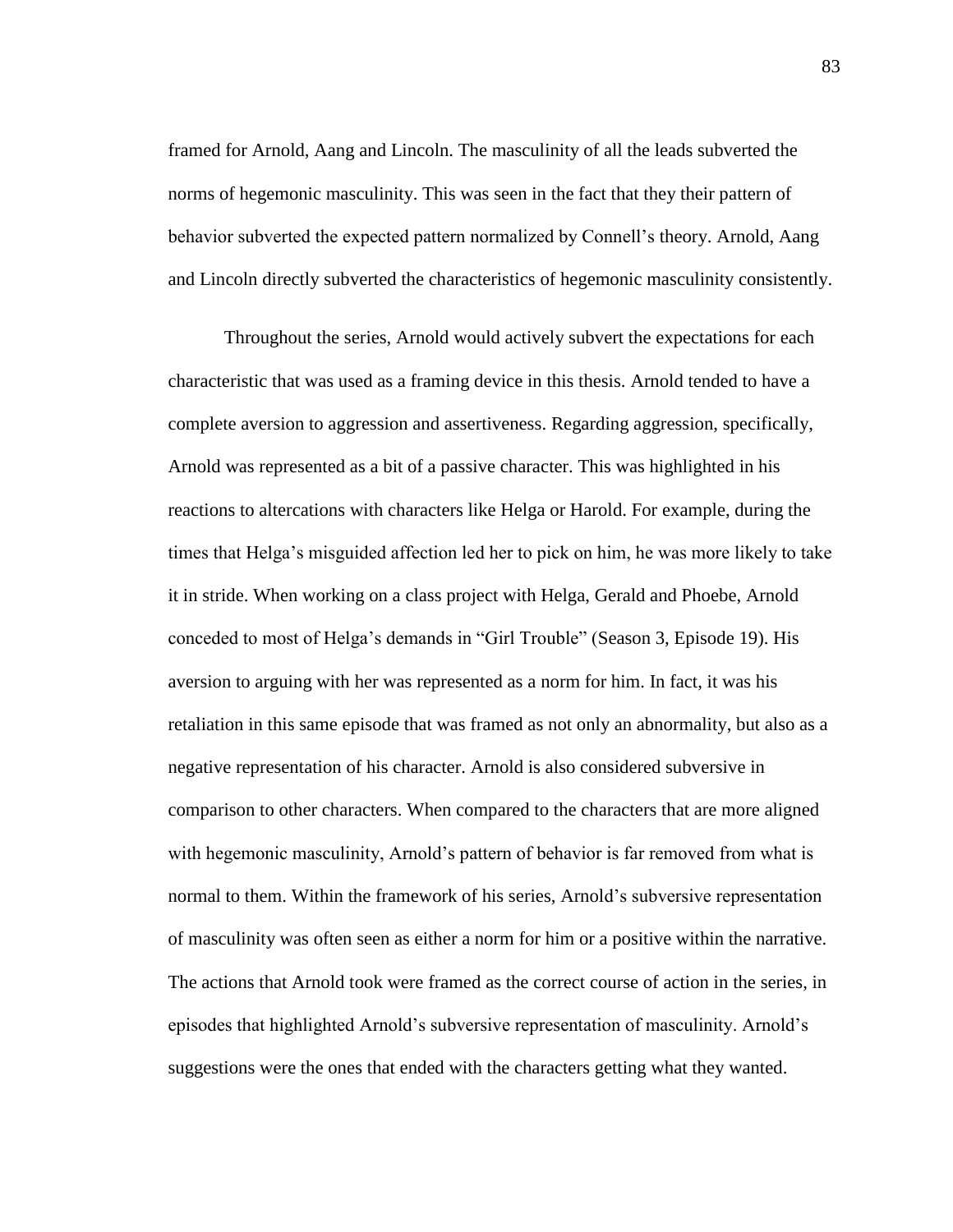Aang's framework was a little different, given that the framework for gender in the series was more nuanced. While within the frame of the series, Aang's representation of masculinity was likely subversive. *Avatar: The Last Airbender* had more violence that was prevalent within the narrative. As such, while Aang was relatively non-violent within the narrative of the series, he could be considered more violent than Arnold or Lincoln. Within the series, Aang's framework of masculinity was often challenged. This came to a head in the finale of the series, where Aang was frequently pressured to set aside his beliefs and solve their problem in a way that adhered to hegemonic masculinity. However, by the end of the series, Aang's option was framed as the correct one. Like Arnold, there were times that Aang's pattern of behavior broke from his norms to adhere to hegemonic masculinity. This was mainly seen in "The Desert" (Season 2, Episode 11). In this episode, Aang exhibited a notable departure from his usual behaviors. Aang's peers, mainly Katara, noted how different Aang acted. Within the narrative, this difference was framed negatively, even going so far as to use the music and shading to show how frightening Aang had become. However, not every adherence to hegemonic masculinity was framed negatively. Given the nature of the show, it was necessary for Aang to display his immense strength. Though Aang was able to defeat the Firelord without killing him, Aang still needed to get there through his own prowess.

Lincoln's representation of masculinity was subversive and was a bit more nuanced, given the fact that most of his gender representation comes from his sisters. Lincoln's subversions were framed against his sisters who would adhere to hegemonic masculinity. However, unlike Arnold and Aang, he would overtly make note of his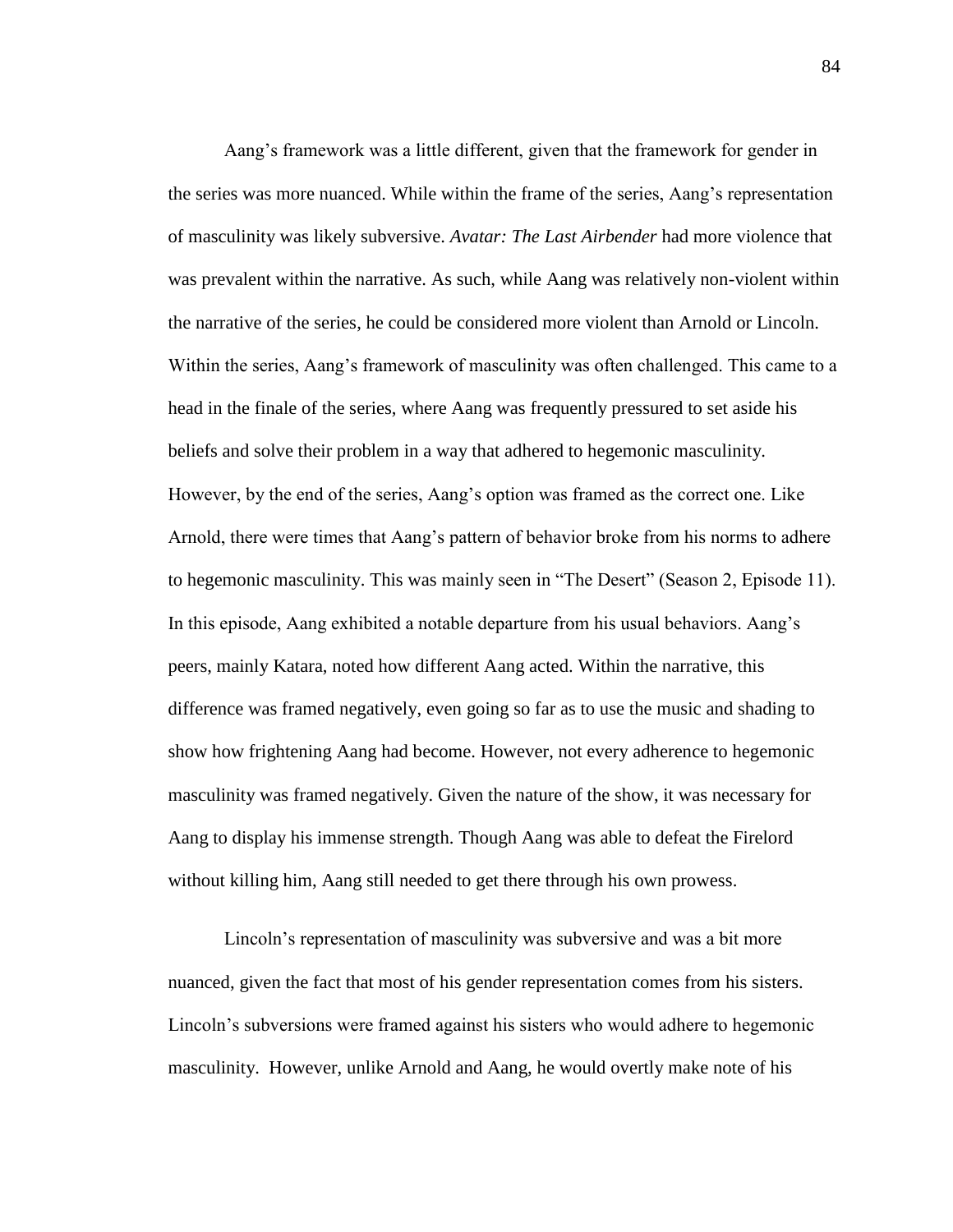departure from hegemonic masculinity. He was aware of his own subversions within the narrative.

The environments the characters were raised in and interacted with was indicative of what behaviors were normalized. This was most prominently seen with *Avatar: The Last Airbender*. There is a clear difference in the cultures of the four nations. This leads to a difference in the representation and expectations of gender and gender norms. The Air Nation, where Aang is from, is fluid in its gender representation. Thus, it is a significant influence on why Aang's representation of masculinity is subversive. The Air Nomads raised Aang in a culture of pacifism. Although he is still taught how to fight, seeing that air bending is a martial art form, he method of fighting focuses on evasion causing little to no damage to those around him. Because of the environment that Aang was raised in within the narrative of the show, Aang is far less aggressive. The subversive nature of Aang's upbringing is also notable in that the expectation of masculinity in the other nations adhere more to hegemonic masculinity. Both the southern and northern Water Tribe have cultural norms that normalize men adhering to hegemonic masculinity. The men of the Water Tribe are expected to fight in the war and they also hold power over women because it is the man who chooses his wife. While the cultures of the Earth Kingdom and Fire Nation are far too expansive to solidify the gender representation, both of their elements are indicative of a style of fighting that adheres to hegemonic masculinity, especially in relation to how Aang handles said elements.

While being less extensive than *Avatar: The Last Airbender*, *Hey Arnold* and *The Loud House* have environments that were influential in the subversive representation of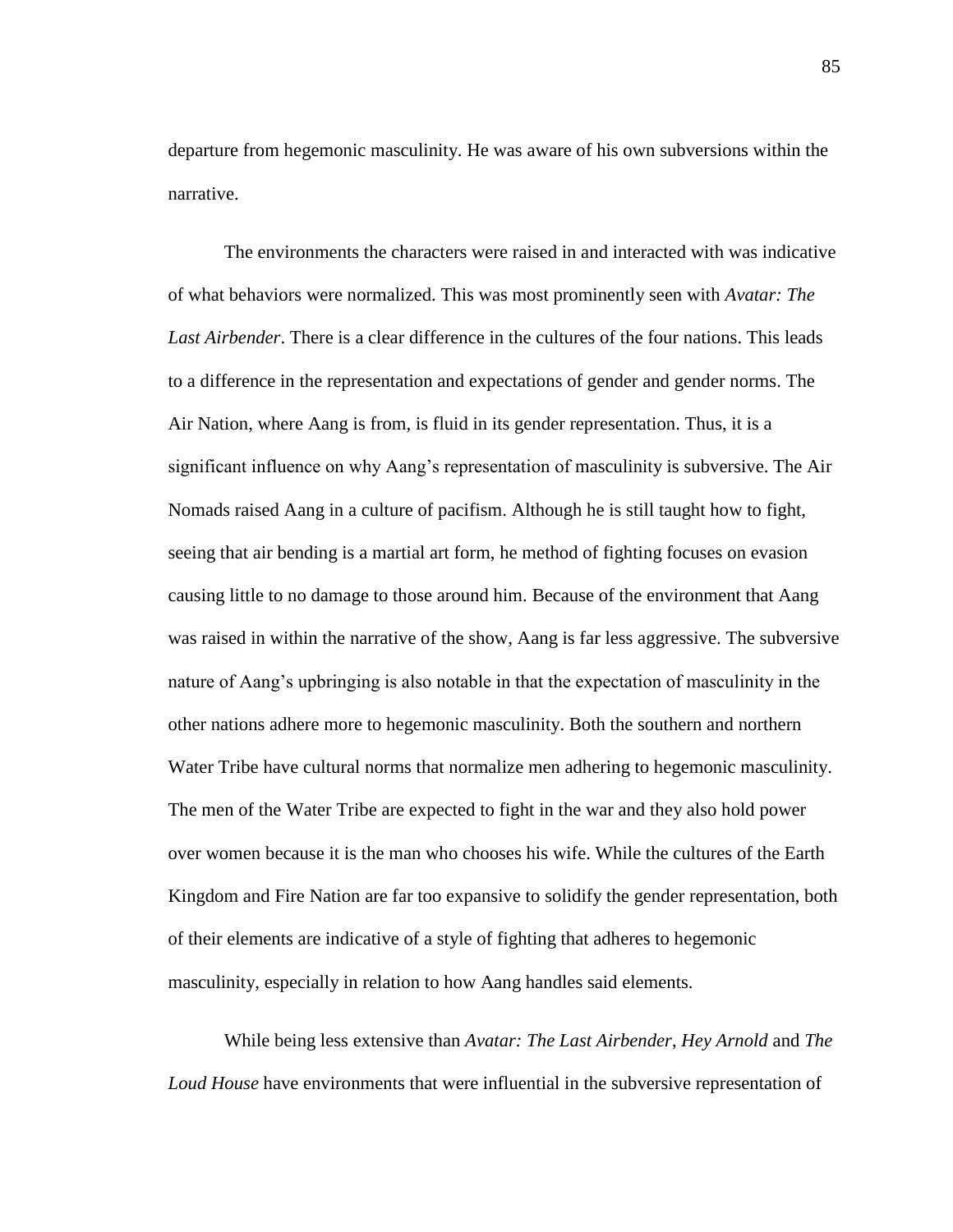masculinity for their respective characters. For Arnold, the difference in his home environment from characters that adhere more to hegemonic masculinity is indicative of why his representation of masculinity is subversive. The boarding home that Arnold grew up in had an expectation for emotional honesty while also normalizing this characteristic. This is seen in Arnold's interactions with the other tenants. They all take notice of each other's emotions and try to alleviate their problems like Arnold did for Mr. Hyunh in "Arnold's Christmas" (Season 1, Episode 18). For Lincoln's home, his subversive representation of masculinity is influenced by the less binary gender norm in his home. In times where Lincoln overtly takes note of his removal from masculine norms as illustrated in "Roughin It" (Season 1, Episode 32), he notes that it is due to the overwhelming female presence in his house. However, the show frames this fluidity positively given that it's the things that he learns from his sisters that helps him and not his view of what it means to be a man; which are characteristics that incidentally adhere to hegemonic masculinity.

In *Hey Arnold* and *Avatar: The Last Airbender*, Arnold and Aang get a similar romantic gaze that their female peers get. For Arnold, the framing device for this gaze are the times that Helga fawned over him. This was consistent throughout the series. When the camera was through Helga's gaze, Arnold was an object of affection. He was no longer the male audience's stand in and was instead someone to be gazed at. Using Mulvey's male gaze theory, this made Arnold the same as his female peers that had been gazed at in a similar way. This was a similar case for Aang. He was represented in a way that was like Katara. However, male characters that adhere to hegemonic masculinity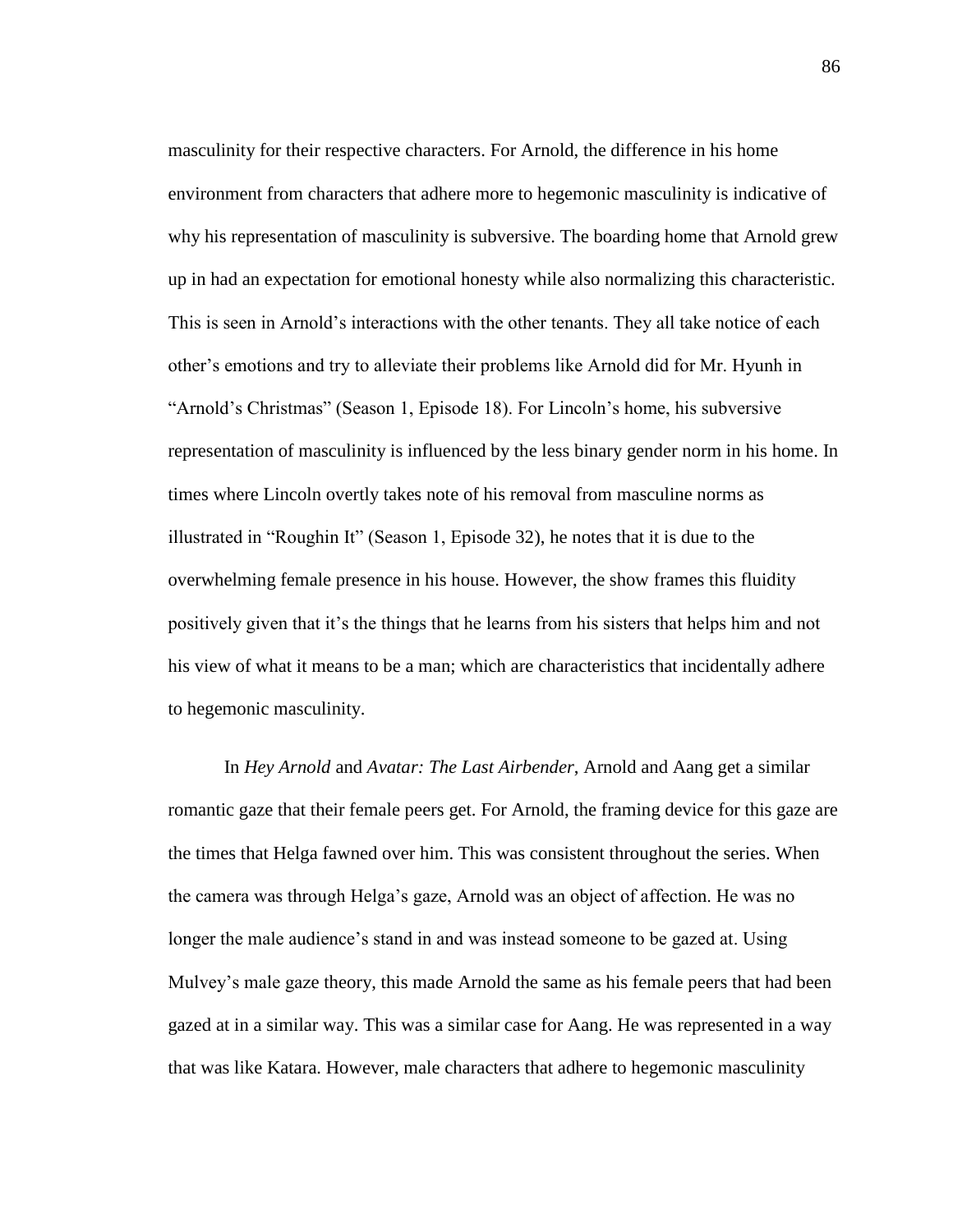were framed in a different way. In "The Beach" (Season 3, Episode 5) Zuko was being fawned over by unnamed women, however, the way that he was viewed by the camera was less as an object of affection to be gazed at instead. He was represented with an air of dominance through the lens. Through Mulvey's theory, he was still framed as a male audience stand in.

Arnold, Aang and Lincoln subverted the characteristics and expectation of hegemonic masculinity through their pattern of behavior. This was consistently normalized throughout each series. Even though the characters had times where they also adhered to hegemonic masculinity, the subversions were normalized and far more consistent throughout their respective narratives.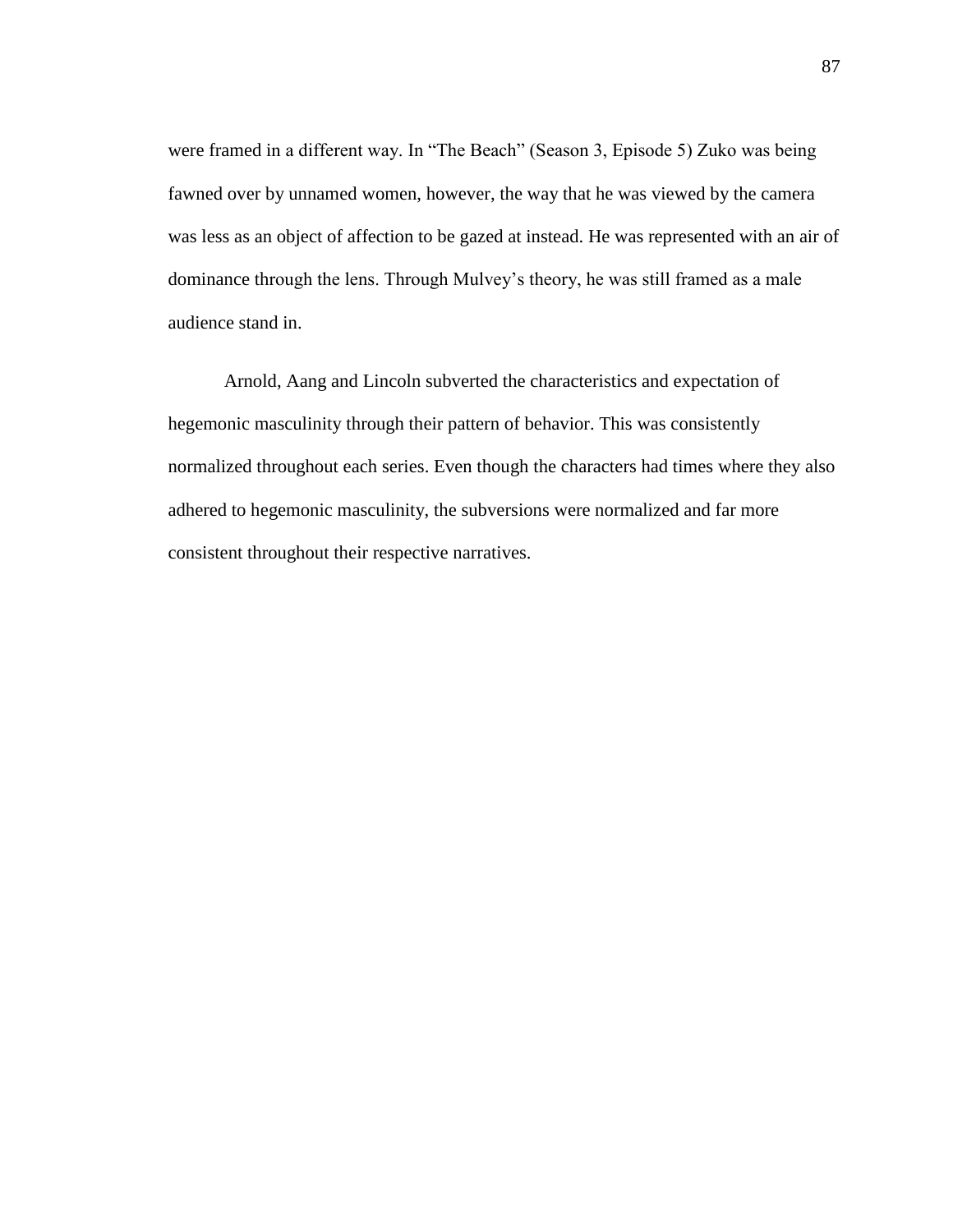#### **Work Cited**

- Ahmed, Shumaila, and Juliana Wahab. "Animation and Socialization Process: Gender-Role Portrayal on Cartoon Network." *Asian Social Science*, vol. 10, no. 3, January 2014, pp. 44-53. *Canadian Center of Science and Education*, doi 10.5539/ass.v10n3p44.
- Baker, Kaysee, and Arthur A. Raney. "Equally Super?: Gender-Role Stereotyping of Superheroes in Children's Animated Programs." *Mass Communication & Society*, vol. 10, no. 1, December 2007, pp. 25-41. *Taylor & Francis Online*, doi: 10.1080/15205430709337003.
- Bartlett, C. & Harrington, M. (Producer). Tucker, T. (Director). (1996). *Hey Arnold*. [Television Series]. Burbank, CA: Nickelodeon Animation Studios.
- Bresnahan, Mary, J., Yasuhiro Inoue, and Naomi Kagawa. "Players and Whiners? Perceptions of Sex Stereotyping in Anime in Japan and the US." *Asian Journal of Communication*, vol. 16, no. 2, August 2006, pp. 207-217. *Taylor & Francis Online*, doi: 10.1080/01292980600638728.
- Connell, Raewyn and James W. Messerschmidt. "Hegemonic Masculinity: Rethinking the Concept." *Gender Studies*, vol. 19, December 2005, pp. 829-856. *SAGE Journals*, doi: 10.1177/0891243205278639
- Chu, Donna & Bryce T. McIntyre. "Sex Role Stereotypes on Children's TV in Asia a Content Analysis of Gender Role Portrayals in Children's Cartoons in Hong Kong." *Communication Research Reports*, vol. 12, no. 2, 1995. *Taylor & Francis Online*, doi: 10.1080/0882409950962058.

DiMartino, M. D. & Konietzko, B. (Producer). Ehasz, A., MacMullan, L., Filoni, D.,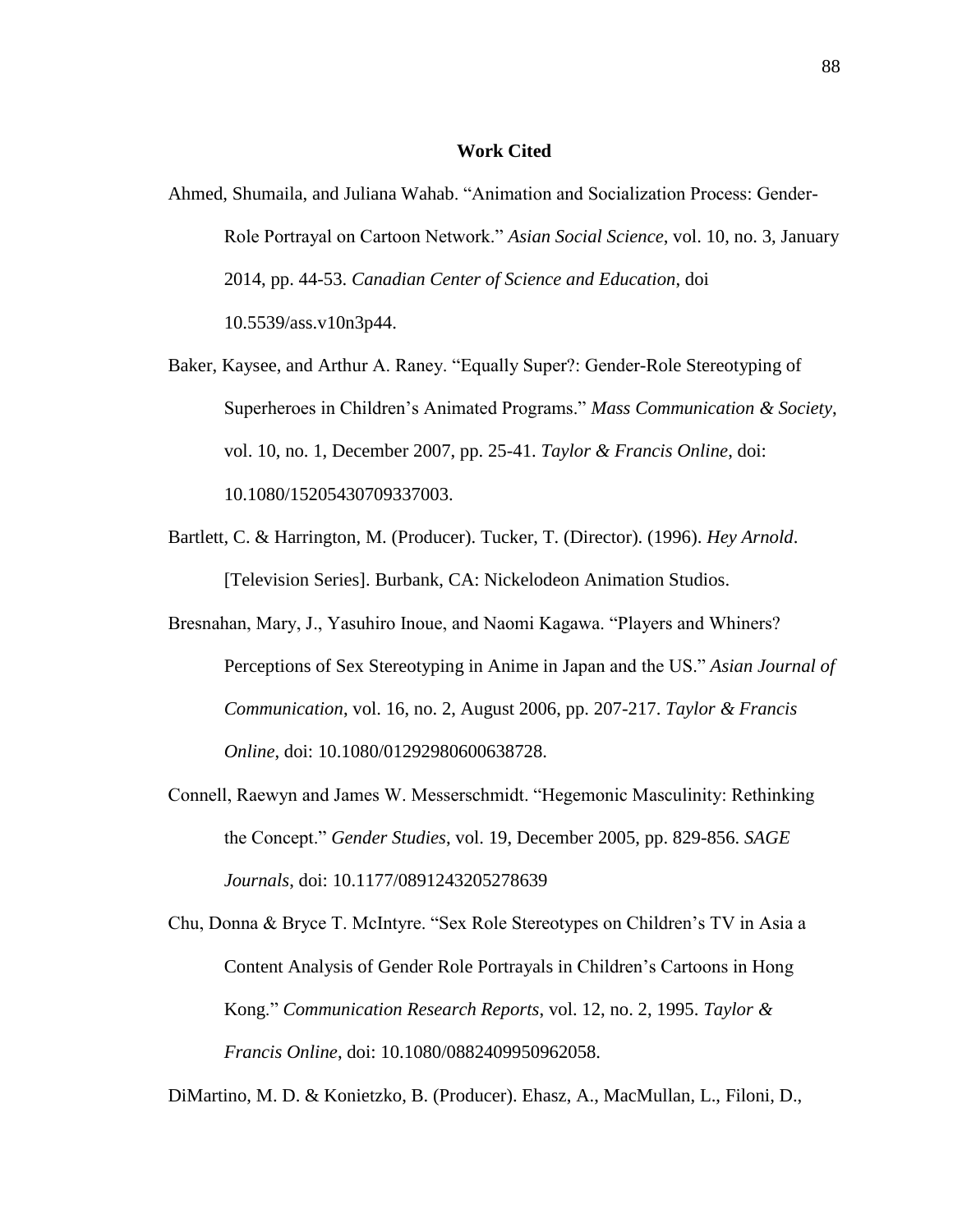Volpe, G., Lioi, A., Spaulding, E., DiMartino, M. D. & Dos Santos, J. (Director). (2005). *Avatar: The Last Airbender*. [Television Series]. Burbank, CA: Nickelodeon Animation Studios.

- Entman, R. (1993). "Framing: Toward Clarification of a Fractured Paradigm", *Journal of Communication*, vol. 43, no. 4, pp. 51- 58.
- Gardiner, Judith Kegan. "Why Saddam is Gay: Masculinity Politics in South Park-Bigger, Longer, and Uncut". *Quarterly Review of Film and Video*, vol. 22, no. 1, June 2006, pp. 51-62. *Taylor & Francis Online*, doi: 10.1080/10509200590449958.
- Ging, Debbie. "A 'Manuel on Masculinity'? The Consumption and Use of Mediated Images of Masculinity Among Teenage Boy in Ireland." *Irish Journal of Sociology*, vol. 10, no. 12, December 2005, pp. 29- 52. *SAGE Journals*, doi: 10.1177/079160350501400203.
- Gitlin, Todd. *The Whole World is Watching: Mass Media in the Making and Unmaking the of the New Left*. Berkely; University of California Press, 1980.
- Glascock, Jack. "Gender Roles on Prime- Time Network Television: Demographics and Behaviors". *Journal of Broadcasting & Electronic Media*, vol. 45, no. 4, 2001, pp. 656- 669. *Taylor & Francis Online*, doi:

10.1207/s15506878jobem45047.

Goffman, Erving. "Keys and Keyings", in *Frame Analysis: An Essay on Organization of Experience*. Boston, MA: Northeastern University Press, 1974, pp. 40-82. Goffman, Erving. "Primary Frameworks", in *Frame Analysis: An Essay on*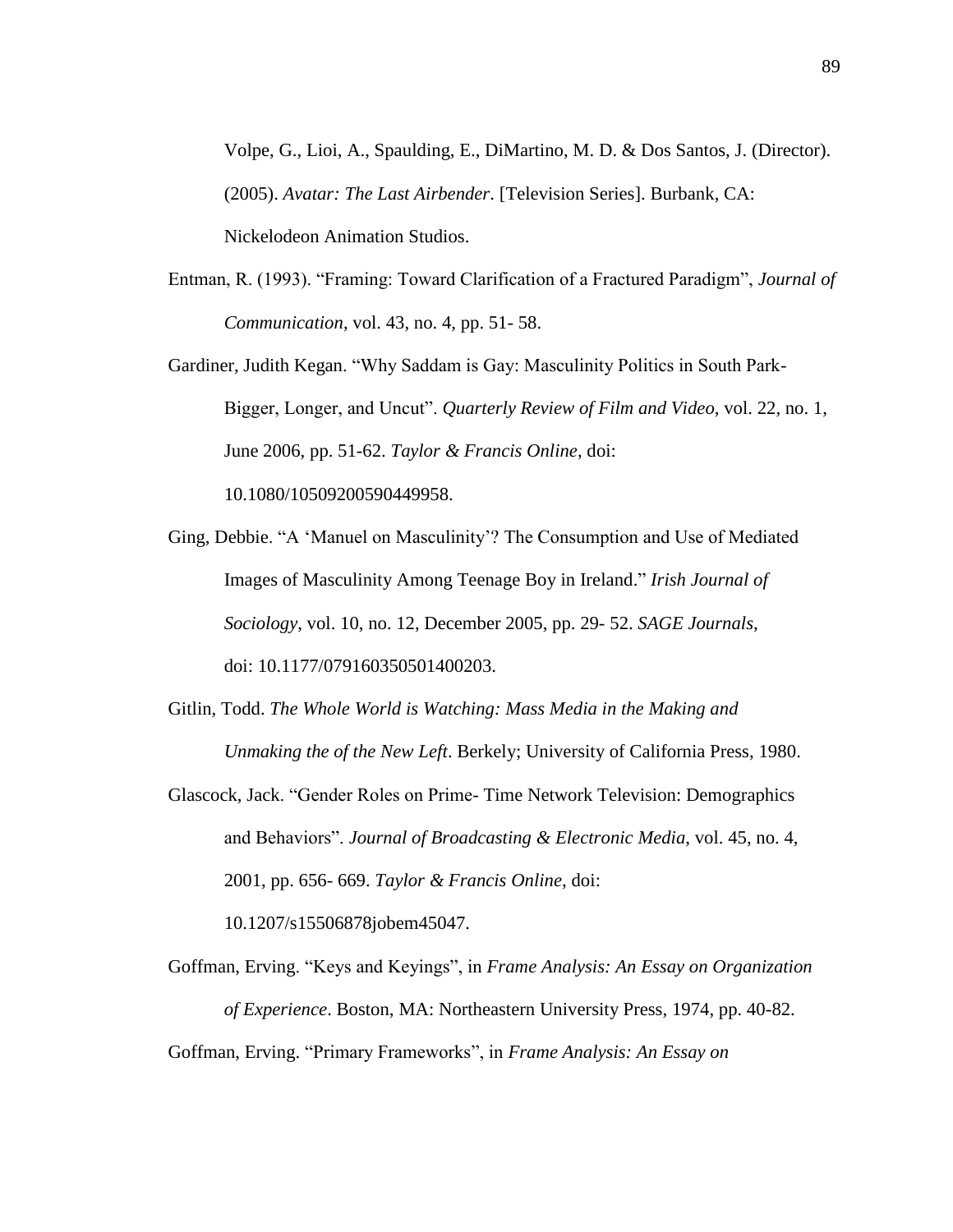*Organization of Experience*. Boston, MA: Northeastern University Press, 1974, pp. 21-39.

- Gramsci, Antonio. "(i) History of the Subaltern Classes; (ii) The Concept of 'Ideology'; (iii) Cultural Themes: Ideological Material" in Durham, M. G. & Kellner, D. M. (2006). *Media and Cultural Studies: Keyworks*. (2nd edition), 1971, pp. 34- 37.
- Hall, Stuart. "Encoding/ Decoding" in Durham, M. G. & Kellner, D.M. (2006). *Media and Cultural Studies: Keyworks*. (2nd edition), 1980, pp. 137-144.
- Hearn, Jeff. "From Hegemonic Masculinity to the Hegemony of Men". *Feminist Theory*, vol. 5, no. 1, April 2004, pp. 49- 72. *SAGE Journals*, doi: 10.1177/146470010404813.
- Hentges, Beth, and Case, Kim A. "Gender Representations on Disney Channel, Cartoon Network, and Nickelodeon Broadcasts in the United States". *Journal of Children and Media*, vol. 7, no. 3, August 2013, pp. 319- 333. *Research Gate*, doi: 10.1080/17482798.2012.729150.
- Icoz, Fulya. "Regaining the Power to Say 'No': Imprisonment, Resistance and Freedom in *Avatar the Last Airbender*". *Highbeam Research*, March 2014, pp. 1- 9. Retrieved from: https://www.highbeam.com/doc/1G1-363103640.html.
- Jackson, Megan. "(Gender) Bending in the Animated Series *Avatar: The Last Airbender*." June 2013, pp. 1-18. Retrieved from: https://www.academia.edu/2109361/\_Gender\_bending\_in\_the\_Animated \_Series\_Avatar\_the\_Last\_Airbender
- Jane, Emma A. "'Gunther's a Woman?!'- Doing and Undoing Gender in Cartoon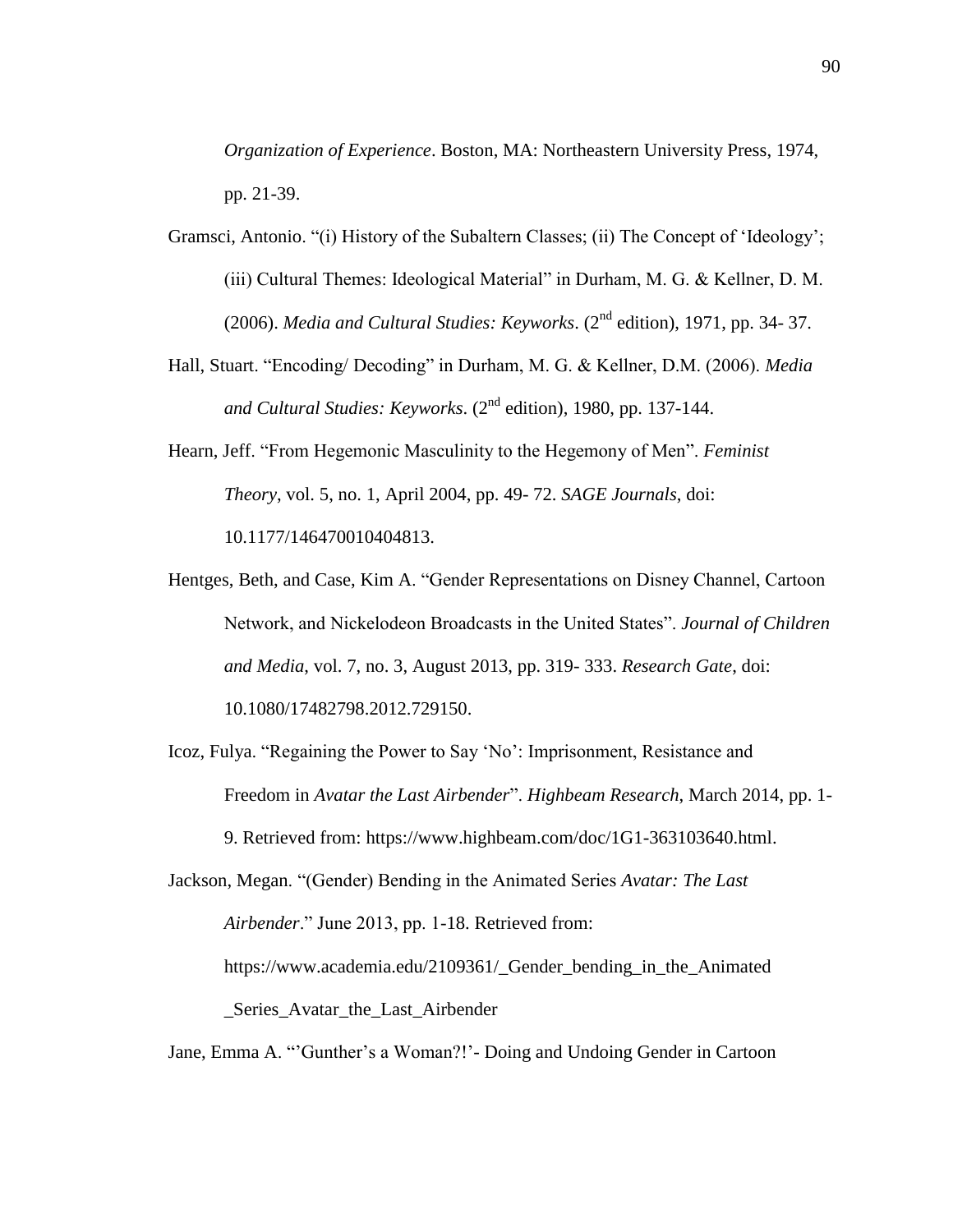Network's Adventure Time". *Journal of Children and Media*, vol. 9, no. 2, June 2015, pp. 231- 247. *Taylor & Francis Online*, doi: 10.1080/17482798.2015.1024002.

Keys, Jobia. "Doc McStuffins and Dora the Explorer: Representations of Gender, Race, and Class in US Animation". *Journal of Children and Media*, vol. 10, no. 3, January 2016, pp. 355- 368. *Taylor & Francis Online*, doi: 10.1080/17482798.2015.1127835.

- Li- Vollmer, Meredith, and Mark E. LaPointe. "Gender Transgression and Villainy in Animated Film". *Popular Communication*. vol. 1, no. 2, 2003 pp. 89- 109. *Taylor & Francis Online*, doi: 10.1207/S15405710PC102\_2.
- Luther, Catherine A., and J. Robert Legg Jr. "Gender Differences in Depictions of Social and Physical Aggression in Children's Television Cartoons in the US". *Journal of Children and Media*, vol. 4, no. 2, April 2010, pp. 191- 205. *Taylor & Francis Online*, doi: 10.1080/17482791003629651.
- Marshall, Elizabeth. "Stripping for the Wolf: Rethinking Representations of Gender in Children's Literature". *Reading Research Quarterly*, vol. 39, no. 3, July 2004, pp. 256-270. *JSTOR*.
- Marshall, Elizabeth and Ozlem Sensoy. "The Same Old Hocus- Pocus: Pedagogies of Gender and Sexuality in Shrek 2". *Discourse: Studies in the Cultural Politics of Education*, vol. 30, no. 2, May 2009, pp. 151- 164. *Taylor & Francis Online*, doi: 10.1080/01596300902809104.

Mulvey, Laura. "22 Visual Pleasure and the Narrative Cinema" in Durham, M. G. &